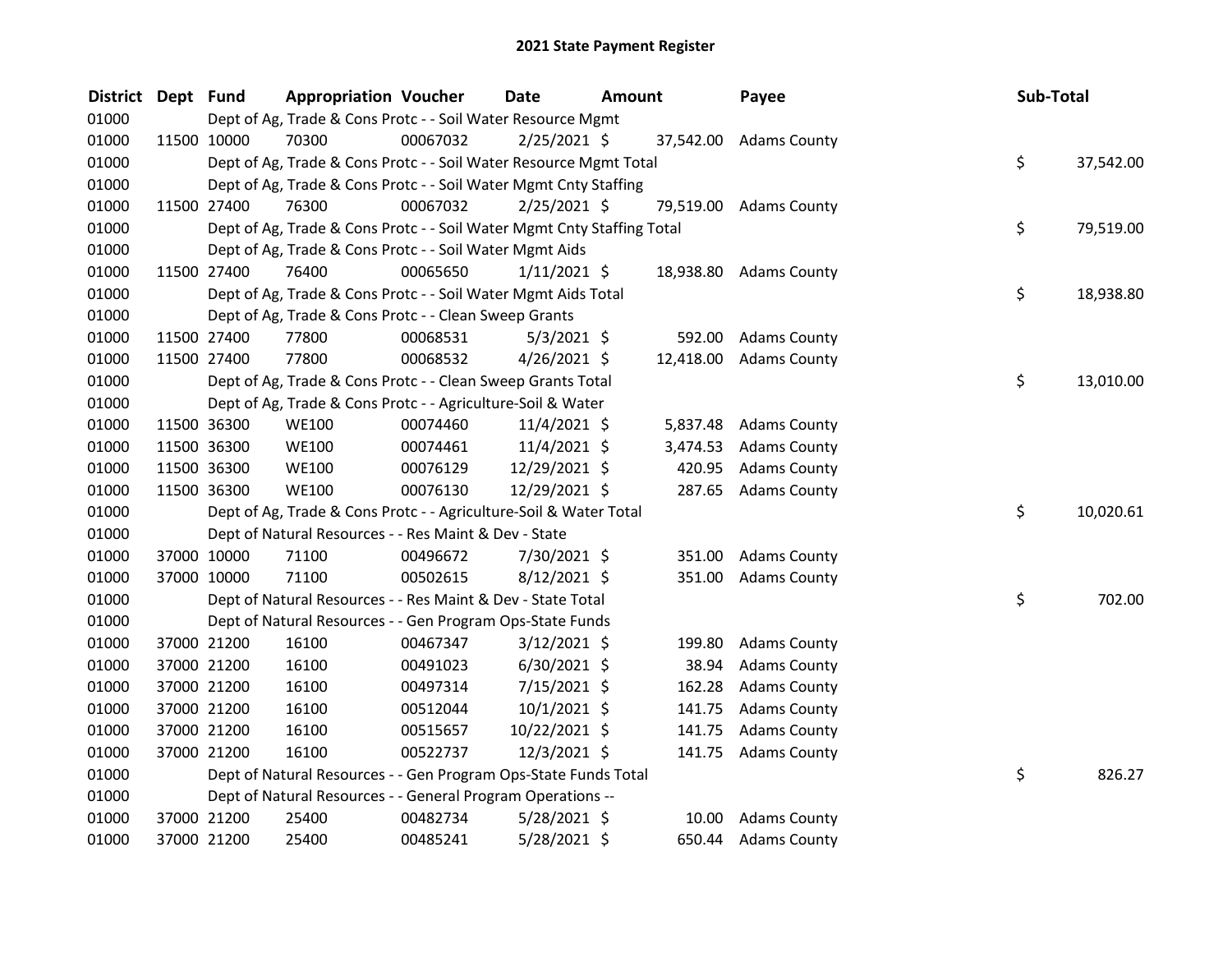| District | Dept Fund |             | <b>Appropriation Voucher</b>                                       |          | Date           | Amount | Payee                  | Sub-Total |           |
|----------|-----------|-------------|--------------------------------------------------------------------|----------|----------------|--------|------------------------|-----------|-----------|
| 01000    |           | 37000 21200 | 25400                                                              | 00485723 | $6/24/2021$ \$ |        | 1,169.22 Adams County  |           |           |
| 01000    |           |             | Dept of Natural Resources - - General Program Operations -- Total  |          |                |        |                        | \$        | 1,829.66  |
| 01000    |           |             | Dept of Natural Resources - - GPO -Federal Funds                   |          |                |        |                        |           |           |
| 01000    |           | 37000 21200 | 38100                                                              | 00466810 | $3/12/2021$ \$ |        | 4,751.76 Adams County  |           |           |
| 01000    |           |             | Dept of Natural Resources - - GPO -Federal Funds Total             |          |                |        |                        | \$        | 4,751.76  |
| 01000    |           |             | Dept of Natural Resources - - Venison Processing                   |          |                |        |                        |           |           |
| 01000    |           | 37000 21200 | 54900                                                              | 00464942 | $2/26/2021$ \$ |        | 1,320.00 Adams County  |           |           |
| 01000    |           |             | Dept of Natural Resources - - Venison Processing Total             |          |                |        |                        | \$        | 1,320.00  |
| 01000    |           |             | Dept of Natural Resources - - Enf A - Boating Enforcement          |          |                |        |                        |           |           |
| 01000    |           | 37000 21200 | 55000                                                              | 00466810 | $3/12/2021$ \$ |        | 9,788.87 Adams County  |           |           |
| 01000    |           |             | Dept of Natural Resources - - Enf A - Boating Enforcement Total    |          |                |        |                        | \$        | 9,788.87  |
| 01000    |           |             | Dept of Natural Resources - - Enf A - Atv & Utv Enforcement        |          |                |        |                        |           |           |
| 01000    |           | 37000 21200 | 55100                                                              | 00509140 | $9/16/2021$ \$ |        | 32,868.38 Adams County |           |           |
| 01000    |           |             | Dept of Natural Resources - - Enf A - Atv & Utv Enforcement Total  |          |                |        |                        | \$        | 32,868.38 |
| 01000    |           |             | Dept of Natural Resources - - Enf A - Snow Enforcement             |          |                |        |                        |           |           |
| 01000    |           | 37000 21200 | 55200                                                              | 00509601 | $9/20/2021$ \$ |        | 14,339.83 Adams County |           |           |
| 01000    |           |             | Dept of Natural Resources - - Enf A - Snow Enforcement Total       |          |                |        |                        | \$        | 14,339.83 |
| 01000    |           |             | Dept of Natural Resources - - Wildlife Damage Claims & Abat        |          |                |        |                        |           |           |
| 01000    |           | 37000 21200 | 55300                                                              | 00464942 | $2/26/2021$ \$ |        | 28,521.30 Adams County |           |           |
| 01000    |           |             | Dept of Natural Resources - - Wildlife Damage Claims & Abat Total  |          |                |        |                        | \$        | 28,521.30 |
| 01000    |           |             | Dept of Natural Resources - - Resaids - County Cons Aids           |          |                |        |                        |           |           |
| 01000    |           | 37000 21200 | 56300                                                              | 00471408 | $4/2/2021$ \$  |        | 1,713.00 Adams County  |           |           |
| 01000    |           | 37000 21200 | 56300                                                              | 00501548 | $8/11/2021$ \$ |        | 8,762.00 Adams County  |           |           |
| 01000    |           |             | Dept of Natural Resources - - Resaids - County Cons Aids Total     |          |                |        |                        | \$        | 10,475.00 |
| 01000    |           |             | Dept of Natural Resources - - Resaids - Forest CropInd & Mfl       |          |                |        |                        |           |           |
| 01000    |           | 37000 21200 | 56600                                                              | 00509458 | $9/17/2021$ \$ |        | 38,756.56 Adams County |           |           |
| 01000    |           |             | Dept of Natural Resources - - Resaids - Forest CropInd & Mfl Total |          |                |        |                        | \$        | 38,756.56 |
| 01000    |           |             | Dept of Natural Resources - - Ra- Cnty Snow Trail & Area Aid       |          |                |        |                        |           |           |
| 01000    |           | 37000 21200 | 57400                                                              | 00458544 | $1/25/2021$ \$ |        | 792.00 Adams County    |           |           |
| 01000    |           |             | Dept of Natural Resources - - Ra- Cnty Snow Trail & Area Aid Total |          |                |        |                        | \$        | 792.00    |
| 01000    |           |             | Dept of Natural Resources - - Ra- Snowmobile Trail Areas           |          |                |        |                        |           |           |
| 01000    |           | 37000 21200 | 57500                                                              | 00458544 | $1/25/2021$ \$ |        | 50,132.02 Adams County |           |           |
| 01000    |           | 37000 21200 | 57500                                                              | 00504932 | $8/26/2021$ \$ |        | 49,506.33 Adams County |           |           |
| 01000    |           |             | Dept of Natural Resources - - Ra- Snowmobile Trail Areas Total     |          |                |        |                        | \$        | 99,638.35 |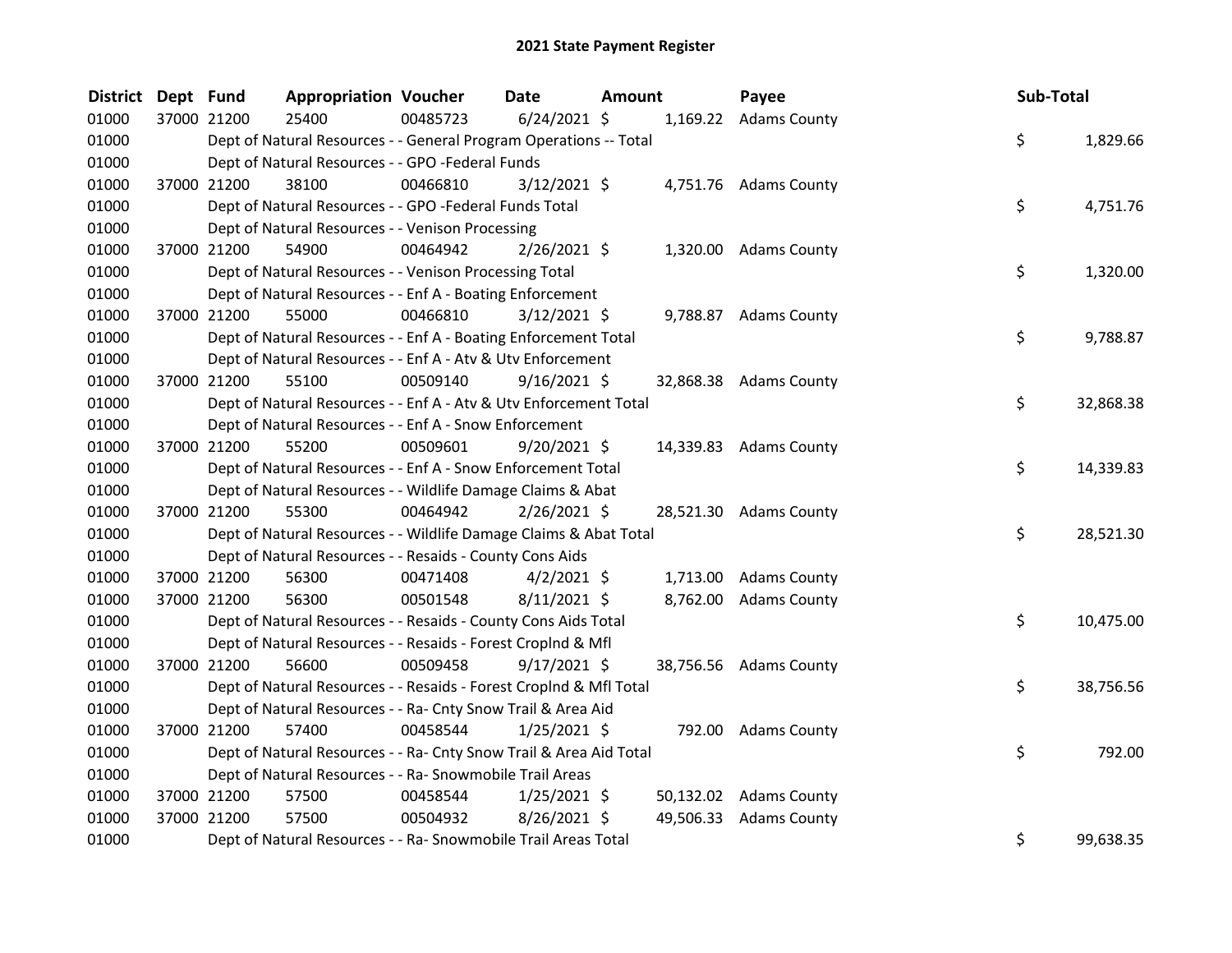| <b>District</b> | Dept Fund |             | <b>Appropriation Voucher</b>                                       |          | <b>Date</b>    | <b>Amount</b> |            | Payee                   | Sub-Total |              |
|-----------------|-----------|-------------|--------------------------------------------------------------------|----------|----------------|---------------|------------|-------------------------|-----------|--------------|
| 01000           |           |             | Dept of Natural Resources - - Ra- Atv Prj Aids, Gas Tax Pymt       |          |                |               |            |                         |           |              |
| 01000           |           | 37000 21200 | 57600                                                              | 00517160 | $11/1/2021$ \$ |               |            | 27,680.00 Adams County  |           |              |
| 01000           |           |             | Dept of Natural Resources - - Ra- Atv Prj Aids, Gas Tax Pymt Total |          |                |               |            |                         | \$        | 27,680.00    |
| 01000           |           |             | Dept of Natural Resources - - Resaids - Pymt In Lieu Tax Fed       |          |                |               |            |                         |           |              |
| 01000           |           | 37000 21200 | 58400                                                              | 00510742 | 9/28/2021 \$   |               |            | 779.00 Adams County     |           |              |
| 01000           |           |             | Dept of Natural Resources - - Resaids - Pymt In Lieu Tax Fed Total |          |                |               |            |                         | \$        | 779.00       |
| 01000           |           |             | Dept of Natural Resources - - Fin Asst For Responsible Units       |          |                |               |            |                         |           |              |
| 01000           |           | 37000 27400 | 67000                                                              | 00483511 | $5/21/2021$ \$ |               |            | 92,316.27 Adams County  |           |              |
| 01000           |           |             | Dept of Natural Resources - - Fin Asst For Responsible Units Total |          |                |               |            |                         | \$        | 92,316.27    |
| 01000           |           |             | Dept of Natural Resources - - Recycling Consolidation Grants       |          |                |               |            |                         |           |              |
| 01000           |           | 37000 27400 | 67300                                                              | 00483511 | $5/21/2021$ \$ |               |            | 4,816.98 Adams County   |           |              |
| 01000           |           |             | Dept of Natural Resources - - Recycling Consolidation Grants Total |          |                |               |            |                         | \$        | 4,816.98     |
| 01000           |           |             | Dept of Natural Resources - - Land Acquisition                     |          |                |               |            |                         |           |              |
| 01000           |           | 37000 36300 | TA100                                                              | 00493273 | 7/9/2021 \$    |               |            | 5.00 Adams County       |           |              |
| 01000           |           |             | Dept of Natural Resources - - Land Acquisition Total               |          |                |               |            |                         | \$        | 5.00         |
| 01000           |           |             | WI Dept of Transportation - - Eldly&Disa Co/Aid Sf                 |          |                |               |            |                         |           |              |
| 01000           |           | 39500 21100 | 16800                                                              | 00650031 | $2/5/2021$ \$  |               |            | 93,718.00 Adams County  |           |              |
| 01000           |           |             | WI Dept of Transportation - - Eldly&Disa Co/Aid Sf Total           |          |                |               |            |                         | \$        | 93,718.00    |
| 01000           |           |             | WI Dept of Transportation - - Trans Aids To Co.-Sf                 |          |                |               |            |                         |           |              |
| 01000           |           | 39500 21100 | 19000                                                              | 00631600 | $1/4/2021$ \$  |               |            | 378,432.54 Adams County |           |              |
| 01000           |           | 39500 21100 | 19000                                                              | 00710695 | $7/6/2021$ \$  |               | 756,865.08 | <b>Adams County</b>     |           |              |
| 01000           |           | 39500 21100 | 19000                                                              | 00751254 | $10/4/2021$ \$ |               |            | 378,432.54 Adams County |           |              |
| 01000           |           |             | WI Dept of Transportation - - Trans Aids To Co.-Sf Total           |          |                |               |            |                         | \$        | 1,513,730.16 |
| 01000           |           |             | WI Dept of Transportation - - Local Rds, Grants Sf                 |          |                |               |            |                         |           |              |
| 01000           |           | 39500 21100 | 27000                                                              | 00653738 | $2/17/2021$ \$ |               |            | 256,357.28 Adams County |           |              |
| 01000           |           |             | WI Dept of Transportation - - Local Rds, Grants Sf Total           |          |                |               |            |                         | \$        | 256,357.28   |
| 01000           |           |             | WI Dept of Transportation - - Loc Rd Imp Prg St Fd                 |          |                |               |            |                         |           |              |
| 01000           |           | 39500 21100 | 27800                                                              | 00735830 | $8/17/2021$ \$ |               |            | 102,904.65 Adams County |           |              |
| 01000           |           | 39500 21100 | 27800                                                              | 00776840 | $12/1/2021$ \$ |               |            | 4,730.37 Adams County   |           |              |
| 01000           |           |             | WI Dept of Transportation - - Loc Rd Imp Prg St Fd Total           |          |                |               |            |                         | \$        | 107,635.02   |
| 01000           |           |             | WI Dept of Transportation - - Hwy Mgmt & Opers Sf                  |          |                |               |            |                         |           |              |
| 01000           |           | 39500 21100 | 36500                                                              | 00647959 | $2/2/2021$ \$  |               | 810.00     | <b>Adams County</b>     |           |              |
| 01000           |           | 39500 21100 | 36500                                                              | 00654746 | $2/17/2021$ \$ |               | 132.60     | <b>Adams County</b>     |           |              |
| 01000           |           | 39500 21100 | 36500                                                              | 00674995 | $4/6/2021$ \$  |               |            | 636.62 Adams County     |           |              |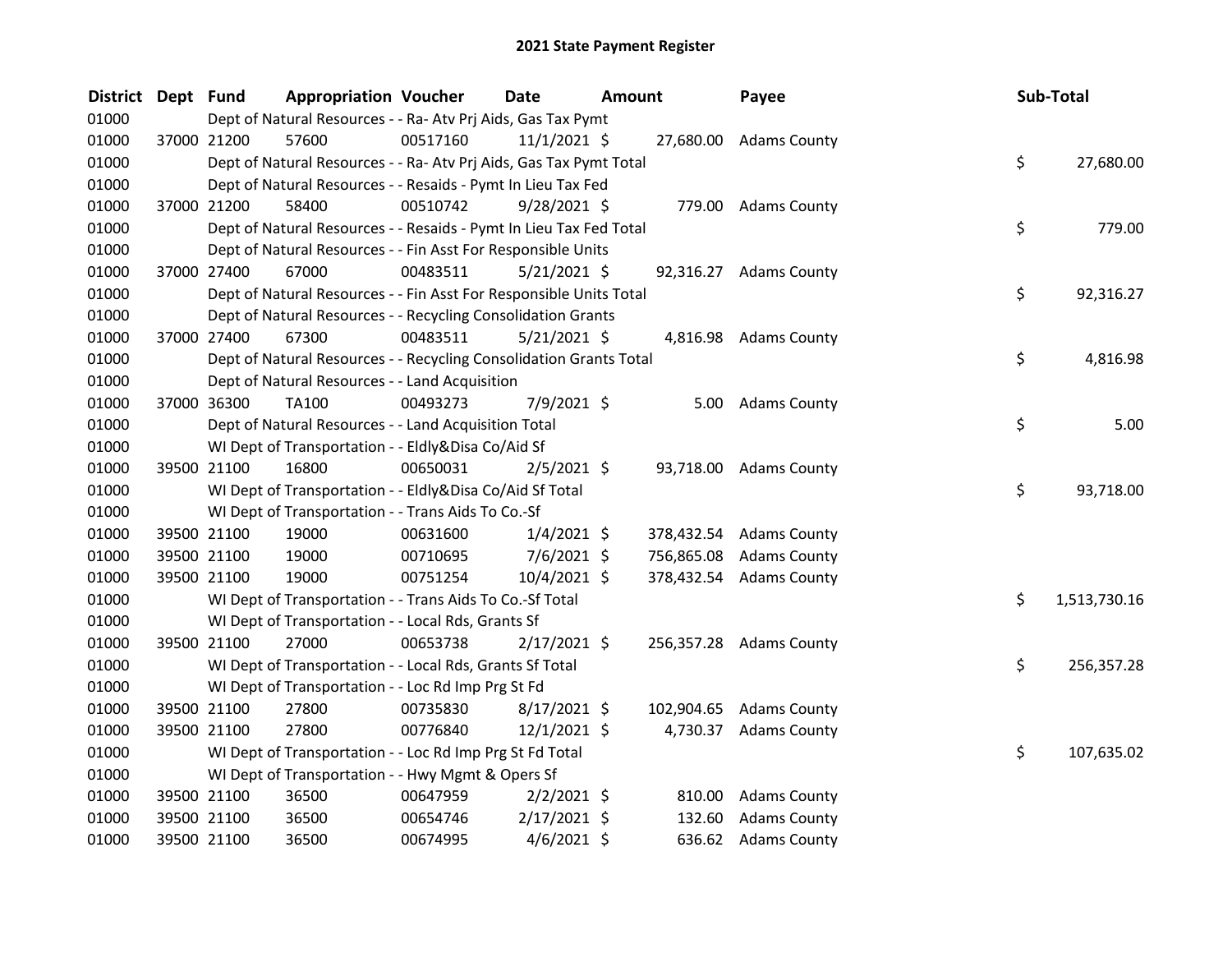| <b>District</b> | Dept Fund |             | <b>Appropriation Voucher</b>                            |          | Date           | <b>Amount</b> | Payee               | Sub-Total |          |
|-----------------|-----------|-------------|---------------------------------------------------------|----------|----------------|---------------|---------------------|-----------|----------|
| 01000           |           | 39500 21100 | 36500                                                   | 00704111 | $6/9/2021$ \$  | 270.00        | <b>Adams County</b> |           |          |
| 01000           |           | 39500 21100 | 36500                                                   | 00720401 | 7/14/2021 \$   | 531.24        | <b>Adams County</b> |           |          |
| 01000           |           | 39500 21100 | 36500                                                   | 00733978 | 8/16/2021 \$   | 270.00        | <b>Adams County</b> |           |          |
| 01000           |           | 39500 21100 | 36500                                                   | 00735908 | 8/19/2021 \$   | 75.00         | <b>Adams County</b> |           |          |
| 01000           |           | 39500 21100 | 36500                                                   | 00747578 | $9/16/2021$ \$ | 270.00        | <b>Adams County</b> |           |          |
| 01000           |           | 39500 21100 | 36500                                                   | 00761413 | 10/13/2021 \$  | 270.00        | <b>Adams County</b> |           |          |
| 01000           |           | 39500 21100 | 36500                                                   | 00775094 | 11/19/2021 \$  | 270.00        | <b>Adams County</b> |           |          |
| 01000           |           | 39500 21100 | 36500                                                   | 00784282 | 12/16/2021 \$  | 621.62        | <b>Adams County</b> |           |          |
| 01000           |           |             | WI Dept of Transportation - - Hwy Mgmt & Opers Sf Total |          |                |               |                     | \$        | 4,157.08 |
| 01000           |           |             | WI Dept of Transportation - - Routine Maint Sf          |          |                |               |                     |           |          |
| 01000           |           | 39500 21100 | 36800                                                   | 00641368 | $1/20/2021$ \$ | 48,126.69     | <b>Adams County</b> |           |          |
| 01000           |           | 39500 21100 | 36800                                                   | 00641369 | 1/20/2021 \$   | 6,033.63      | <b>Adams County</b> |           |          |
| 01000           |           | 39500 21100 | 36800                                                   | 00641370 | $1/20/2021$ \$ | 1,794.99      | <b>Adams County</b> |           |          |
| 01000           |           | 39500 21100 | 36800                                                   | 00641371 | $1/20/2021$ \$ | 8,109.78      | <b>Adams County</b> |           |          |
| 01000           |           | 39500 21100 | 36800                                                   | 00647534 | $2/2/2021$ \$  | 15,858.50     | <b>Adams County</b> |           |          |
| 01000           |           | 39500 21100 | 36800                                                   | 00647959 | $2/2/2021$ \$  | 852.72        | <b>Adams County</b> |           |          |
| 01000           |           | 39500 21100 | 36800                                                   | 00650744 | $2/8/2021$ \$  | 47,615.51     | <b>Adams County</b> |           |          |
| 01000           |           | 39500 21100 | 36800                                                   | 00654746 | $2/17/2021$ \$ | 247.34        | <b>Adams County</b> |           |          |
| 01000           |           | 39500 21100 | 36800                                                   | 00660318 | $3/2/2021$ \$  | 21,097.47     | <b>Adams County</b> |           |          |
| 01000           |           | 39500 21100 | 36800                                                   | 00662393 | $3/8/2021$ \$  | 395.22        | <b>Adams County</b> |           |          |
| 01000           |           | 39500 21100 | 36800                                                   | 00666210 | $3/17/2021$ \$ | 87,621.52     | <b>Adams County</b> |           |          |
| 01000           |           | 39500 21100 | 36800                                                   | 00674995 | $4/6/2021$ \$  | 207.72        | <b>Adams County</b> |           |          |
| 01000           |           | 39500 21100 | 36800                                                   | 00678345 | $4/12/2021$ \$ | 27,428.79     | <b>Adams County</b> |           |          |
| 01000           |           | 39500 21100 | 36800                                                   | 00691212 | $6/3/2021$ \$  | 259.28        | <b>Adams County</b> |           |          |
| 01000           |           | 39500 21100 | 36800                                                   | 00701216 | $6/2/2021$ \$  | 28,079.08     | <b>Adams County</b> |           |          |
| 01000           |           | 39500 21100 | 36800                                                   | 00704111 | $6/9/2021$ \$  | 187.95        | <b>Adams County</b> |           |          |
| 01000           |           | 39500 21100 | 36800                                                   | 00705269 | $6/10/2021$ \$ | 95,144.98     | <b>Adams County</b> |           |          |
| 01000           |           | 39500 21100 | 36800                                                   | 00705271 | $6/10/2021$ \$ | 11,360.20     | <b>Adams County</b> |           |          |
| 01000           |           | 39500 21100 | 36800                                                   | 00720401 | 7/14/2021 \$   | 160.69        | <b>Adams County</b> |           |          |
| 01000           |           | 39500 21100 | 36800                                                   | 00720553 | 7/15/2021 \$   | 17,240.07     | <b>Adams County</b> |           |          |
| 01000           |           | 39500 21100 | 36800                                                   | 00724600 | 7/23/2021 \$   | 186,342.86    | <b>Adams County</b> |           |          |
| 01000           |           | 39500 21100 | 36800                                                   | 00726318 | 7/28/2021 \$   | 6,639.46      | <b>Adams County</b> |           |          |
| 01000           |           | 39500 21100 | 36800                                                   | 00733978 | $8/16/2021$ \$ | 1,559.20      | <b>Adams County</b> |           |          |
| 01000           |           | 39500 21100 | 36800                                                   | 00739538 | 8/27/2021 \$   | 44,770.40     | <b>Adams County</b> |           |          |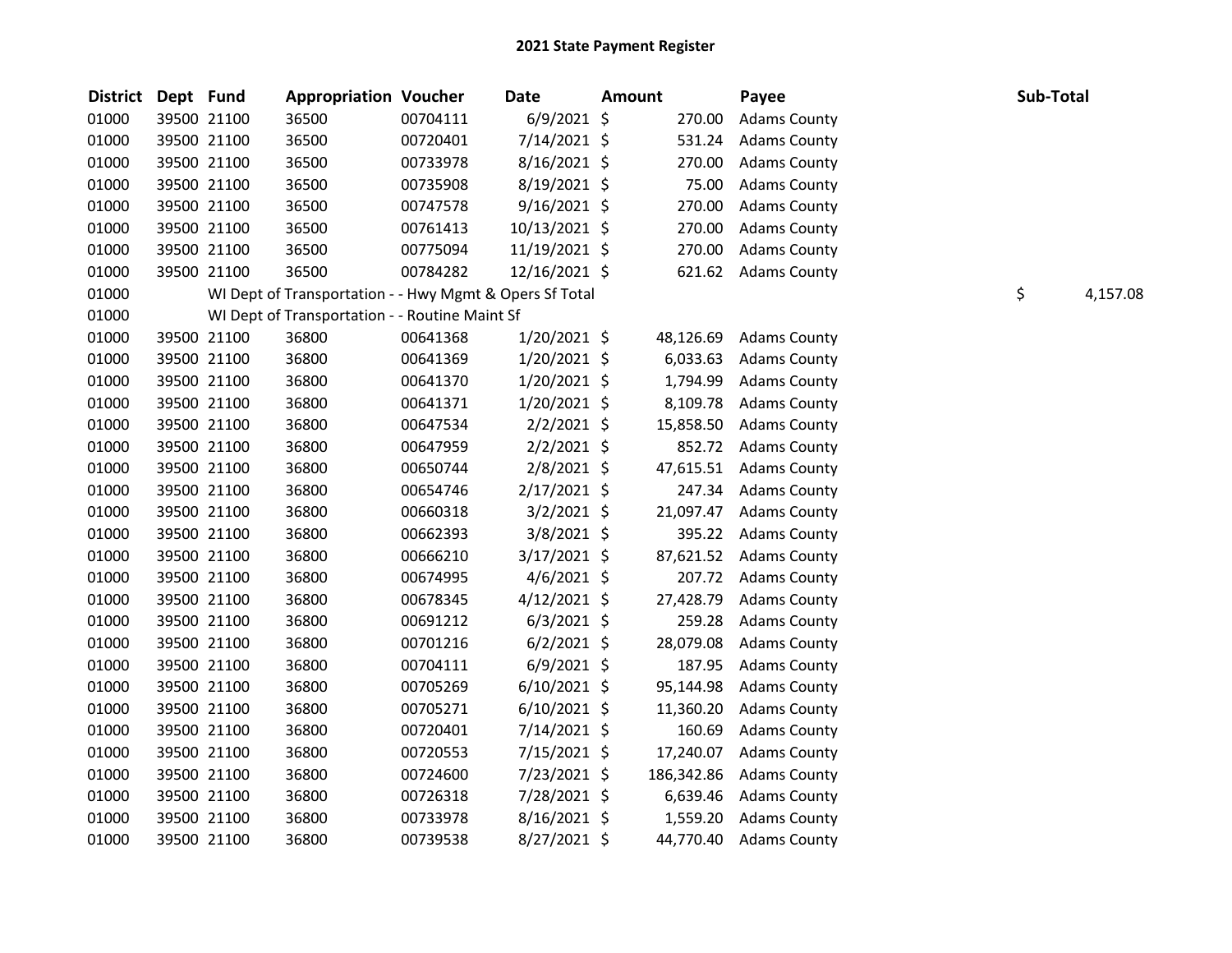| <b>District</b> | Dept Fund |             | <b>Appropriation Voucher</b>                                 |          | <b>Date</b>    | <b>Amount</b> |            | Payee               | Sub-Total          |
|-----------------|-----------|-------------|--------------------------------------------------------------|----------|----------------|---------------|------------|---------------------|--------------------|
| 01000           |           | 39500 21100 | 36800                                                        | 00741140 | $9/1/2021$ \$  |               | 123,716.10 | <b>Adams County</b> |                    |
| 01000           |           | 39500 21100 | 36800                                                        | 00747578 | $9/16/2021$ \$ |               | 1,174.71   | <b>Adams County</b> |                    |
| 01000           |           | 39500 21100 | 36800                                                        | 00748279 | $9/20/2021$ \$ |               | 151,433.09 | <b>Adams County</b> |                    |
| 01000           |           | 39500 21100 | 36800                                                        | 00755386 | 9/29/2021 \$   |               | 33,275.18  | <b>Adams County</b> |                    |
| 01000           |           | 39500 21100 | 36800                                                        | 00761413 | 10/13/2021 \$  |               | 256.12     | <b>Adams County</b> |                    |
| 01000           |           | 39500 21100 | 36800                                                        | 00761519 | 10/13/2021 \$  |               | 106,609.11 | <b>Adams County</b> |                    |
| 01000           |           | 39500 21100 | 36800                                                        | 00769460 | $11/3/2021$ \$ |               | 45,340.05  | <b>Adams County</b> |                    |
| 01000           |           | 39500 21100 | 36800                                                        | 00775033 | 11/17/2021 \$  |               | 29,524.19  | <b>Adams County</b> |                    |
| 01000           |           | 39500 21100 | 36800                                                        | 00775094 | 11/19/2021 \$  |               | 475.25     | <b>Adams County</b> |                    |
| 01000           |           | 39500 21100 | 36800                                                        | 00777442 | 11/24/2021 \$  |               | 53,936.76  | <b>Adams County</b> |                    |
| 01000           |           | 39500 21100 | 36800                                                        | 00783840 | 12/15/2021 \$  |               | 12,744.76  | <b>Adams County</b> |                    |
| 01000           |           | 39500 21100 | 36800                                                        | 00784282 | 12/16/2021 \$  |               | 197.54     | <b>Adams County</b> |                    |
| 01000           |           | 39500 21100 | 36800                                                        | 00786757 | 12/22/2021 \$  |               | 14,633.57  | <b>Adams County</b> |                    |
| 01000           |           |             | WI Dept of Transportation - - Routine Maint Sf Total         |          |                |               |            |                     | \$<br>1,230,450.48 |
| 01000           |           |             | WI Dept of Transportation - - Veh Insp, Trf EnfSf            |          |                |               |            |                     |                    |
| 01000           |           | 39500 21100 | 56400                                                        | 00652976 | 2/12/2021 \$   |               | 169.85     | <b>Adams County</b> |                    |
| 01000           |           | 39500 21100 | 56400                                                        | 00660741 | $3/4/2021$ \$  |               | 79.01      | <b>Adams County</b> |                    |
| 01000           |           |             | WI Dept of Transportation - - Veh Insp, Trf EnfSf Total      |          |                |               |            |                     | \$<br>248.86       |
| 01000           |           |             | Department of Corrections - - Corrections Contracts And Agre |          |                |               |            |                     |                    |
| 01000           |           | 41000 10000 | 11400                                                        | 00405432 | $1/21/2021$ \$ |               | 7,770.46   | <b>Adams County</b> |                    |
| 01000           |           | 41000 10000 | 11400                                                        | 00410407 | $2/17/2021$ \$ |               | 9,262.80   | <b>Adams County</b> |                    |
| 01000           |           | 41000 10000 | 11400                                                        | 00415333 | 3/12/2021 \$   |               | 823.36     | <b>Adams County</b> |                    |
| 01000           |           | 41000 10000 | 11400                                                        | 00415336 | $3/12/2021$ \$ |               | 668.98     | <b>Adams County</b> |                    |
| 01000           |           | 41000 10000 | 11400                                                        | 00416104 | $3/17/2021$ \$ |               | 9,828.86   | <b>Adams County</b> |                    |
| 01000           |           | 41000 10000 | 11400                                                        | 00419294 | $4/6/2021$ \$  |               | 926.28     | <b>Adams County</b> |                    |
| 01000           |           | 41000 10000 | 11400                                                        | 00422423 | $4/23/2021$ \$ |               | 12,916.46  | <b>Adams County</b> |                    |
| 01000           |           | 41000 10000 | 11400                                                        | 00427096 | 5/19/2021 \$   |               | 13,225.22  | <b>Adams County</b> |                    |
| 01000           |           | 41000 10000 | 11400                                                        | 00430330 | $6/4/2021$ \$  |               | 1,080.66   | <b>Adams County</b> |                    |
| 01000           |           | 41000 10000 | 11400                                                        | 00430332 | $6/4/2021$ \$  |               | 3,447.82   | <b>Adams County</b> |                    |
| 01000           |           | 41000 10000 | 11400                                                        | 00432832 | $6/17/2021$ \$ |               | 6,020.82   | <b>Adams County</b> |                    |
| 01000           |           | 41000 10000 | 11400                                                        | 00438432 | 7/15/2021 \$   |               | 6,947.10   | <b>Adams County</b> |                    |
| 01000           |           | 41000 10000 | 11400                                                        | 00446468 | $8/26/2021$ \$ |               | 8,954.04   | <b>Adams County</b> |                    |
| 01000           |           | 41000 10000 | 11400                                                        | 00451738 | $9/22/2021$ \$ |               | 8,079.22   | <b>Adams County</b> |                    |
| 01000           |           | 41000 10000 | 11400                                                        | 00456245 | 10/14/2021 \$  |               | 12,350.40  | <b>Adams County</b> |                    |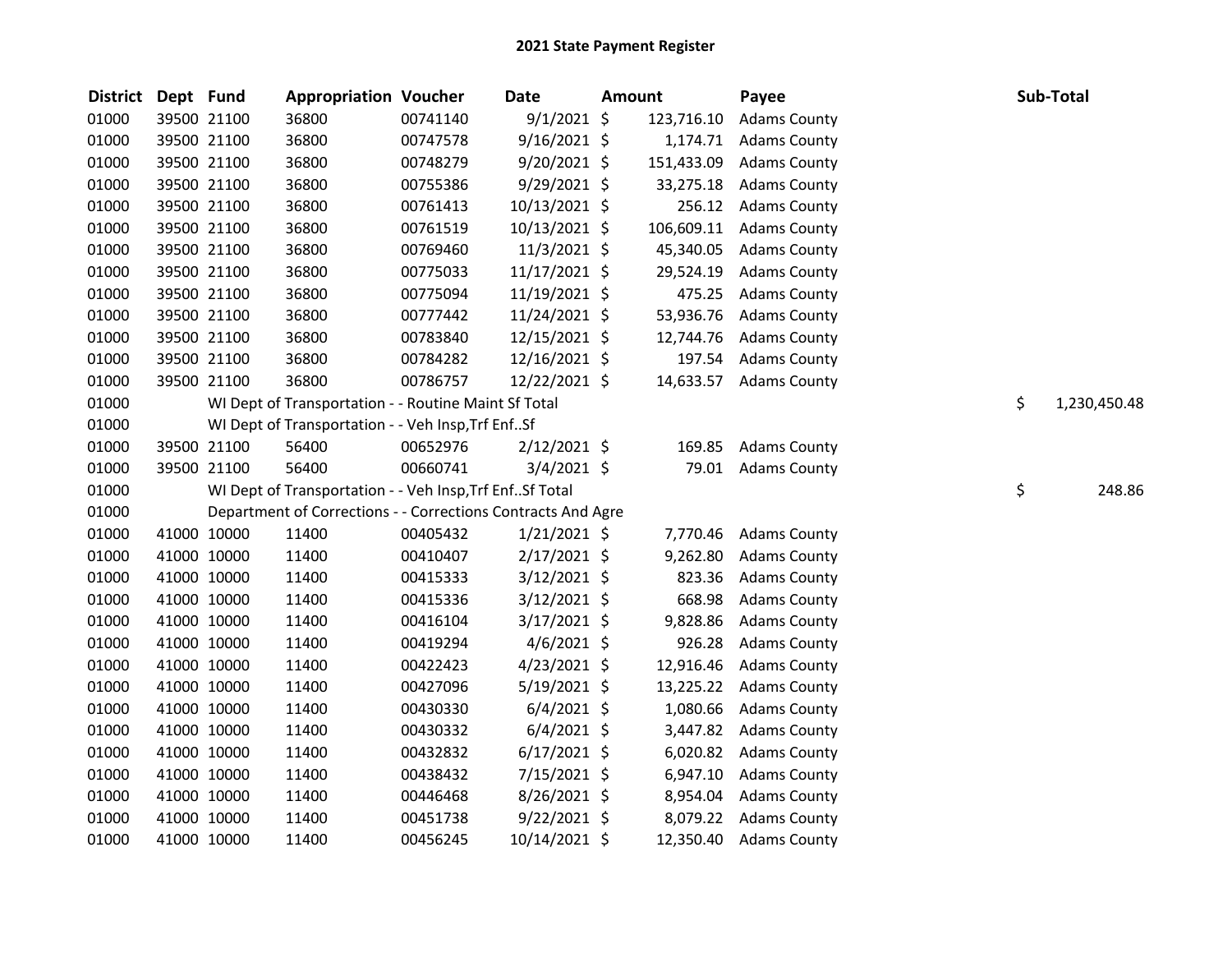| District | Dept Fund |             | <b>Appropriation Voucher</b>                                       |          | Date           | Amount     | Payee                                                                                                         | <b>Sub-Total</b>   |
|----------|-----------|-------------|--------------------------------------------------------------------|----------|----------------|------------|---------------------------------------------------------------------------------------------------------------|--------------------|
| 01000    |           | 41000 10000 | 11400                                                              | 00462547 | 11/16/2021 \$  | 8,336.52   | <b>Adams County</b>                                                                                           |                    |
| 01000    |           | 41000 10000 | 11400                                                              | 00468239 | 12/17/2021 \$  |            | 5,248.92 Adams County                                                                                         |                    |
| 01000    |           |             | Department of Corrections - - Corrections Contracts And Agre Total |          |                |            |                                                                                                               | \$<br>115,887.92   |
| 01000    |           |             |                                                                    |          |                |            | Department of Corrections - - Reimbursing Counties For Probation, Extended Supervision And Parole Holds       |                    |
| 01000    |           | 41000 10000 | 11600                                                              | 00459671 | $11/1/2021$ \$ |            | 11,040.00 Adams County                                                                                        |                    |
| 01000    |           |             |                                                                    |          |                |            | Department of Corrections - - Reimbursing Counties For Probation, Extended Supervision And Parole Holds Total | \$<br>11,040.00    |
| 01000    |           |             | Department of Health Services - - State/Federal Aids               |          |                |            |                                                                                                               |                    |
| 01000    |           | 43500 10000 | 00000                                                              | 92106    | $1/4/2021$ \$  | 51,654.00  | <b>Adams County</b>                                                                                           |                    |
| 01000    |           | 43500 10000 | 00000                                                              | 92107    | $2/1/2021$ \$  | 41,157.00  | <b>Adams County</b>                                                                                           |                    |
| 01000    |           | 43500 10000 | 00000                                                              | 92108    | $3/1/2021$ \$  | 67,673.00  | <b>Adams County</b>                                                                                           |                    |
| 01000    |           | 43500 10000 | 00000                                                              | 92109    | $4/1/2021$ \$  | 179,758.00 | <b>Adams County</b>                                                                                           |                    |
| 01000    |           | 43500 10000 | 00000                                                              | 92110    | $5/3/2021$ \$  | 73,755.00  | <b>Adams County</b>                                                                                           |                    |
| 01000    |           | 43500 10000 | 00000                                                              | 92111    | $6/1/2021$ \$  | 47,977.00  | <b>Adams County</b>                                                                                           |                    |
| 01000    |           | 43500 10000 | 00000                                                              | 92112    | $6/16/2021$ \$ | 68,834.00  | <b>Adams County</b>                                                                                           |                    |
| 01000    |           | 43500 10000 | 00000                                                              | 92200    | $7/1/2021$ \$  | 55,395.00  | <b>Adams County</b>                                                                                           |                    |
| 01000    |           | 43500 10000 | 00000                                                              | 92201    | $8/2/2021$ \$  | 461,964.00 | <b>Adams County</b>                                                                                           |                    |
| 01000    |           | 43500 10000 | 00000                                                              | 92202    | $9/1/2021$ \$  | 49,501.00  | <b>Adams County</b>                                                                                           |                    |
| 01000    |           | 43500 10000 | 00000                                                              | 92204    | $10/1/2021$ \$ | 29,599.00  | <b>Adams County</b>                                                                                           |                    |
| 01000    |           | 43500 10000 | 00000                                                              | 92206    | $11/1/2021$ \$ | 39,355.00  | <b>Adams County</b>                                                                                           |                    |
| 01000    |           | 43500 10000 | 00000                                                              | 92207    | $12/1/2021$ \$ | 48,850.00  | <b>Adams County</b>                                                                                           |                    |
| 01000    |           |             | Department of Health Services - - State/Federal Aids Total         |          |                |            |                                                                                                               | \$<br>1,215,472.00 |
| 01000    |           |             | Department of Health Services - - General Program Operations       |          |                |            |                                                                                                               |                    |
| 01000    |           | 43500 10000 | 40100                                                              | 00415866 | $3/16/2021$ \$ | 1.50       | <b>Adams County</b>                                                                                           |                    |
| 01000    |           | 43500 10000 | 40100                                                              | 00422421 | $4/20/2021$ \$ | 1.50       | <b>Adams County</b>                                                                                           |                    |
| 01000    |           | 43500 10000 | 40100                                                              | 00437381 | $7/7/2021$ \$  | 1.00       | <b>Adams County</b>                                                                                           |                    |
| 01000    |           | 43500 10000 | 40100                                                              | 00437382 | $7/7/2021$ \$  | 15.00      | <b>Adams County</b>                                                                                           |                    |
| 01000    |           | 43500 10000 | 40100                                                              | 00445173 | 8/18/2021 \$   | 1.50       | <b>Adams County</b>                                                                                           |                    |
| 01000    |           | 43500 10000 | 40100                                                              | 00466516 | 12/7/2021 \$   | 1.50       | <b>Adams County</b>                                                                                           |                    |
| 01000    |           | 43500 10000 | 40100                                                              | 00469323 | 12/21/2021 \$  | 15.00      | <b>Adams County</b>                                                                                           |                    |
| 01000    |           |             | Department of Health Services - - General Program Operations Total |          |                |            |                                                                                                               | \$<br>37.00        |
| 01000    |           |             | Department of Health Services - - Medical Assistance State Admin   |          |                |            |                                                                                                               |                    |
| 01000    |           | 43500 10000 | 44000                                                              | 00415866 | $3/16/2021$ \$ | 1.50       | <b>Adams County</b>                                                                                           |                    |
| 01000    |           | 43500 10000 | 44000                                                              | 00422421 | 4/20/2021 \$   | 1.50       | <b>Adams County</b>                                                                                           |                    |
| 01000    |           | 43500 10000 | 44000                                                              | 00437381 | $7/7/2021$ \$  | 1.00       | <b>Adams County</b>                                                                                           |                    |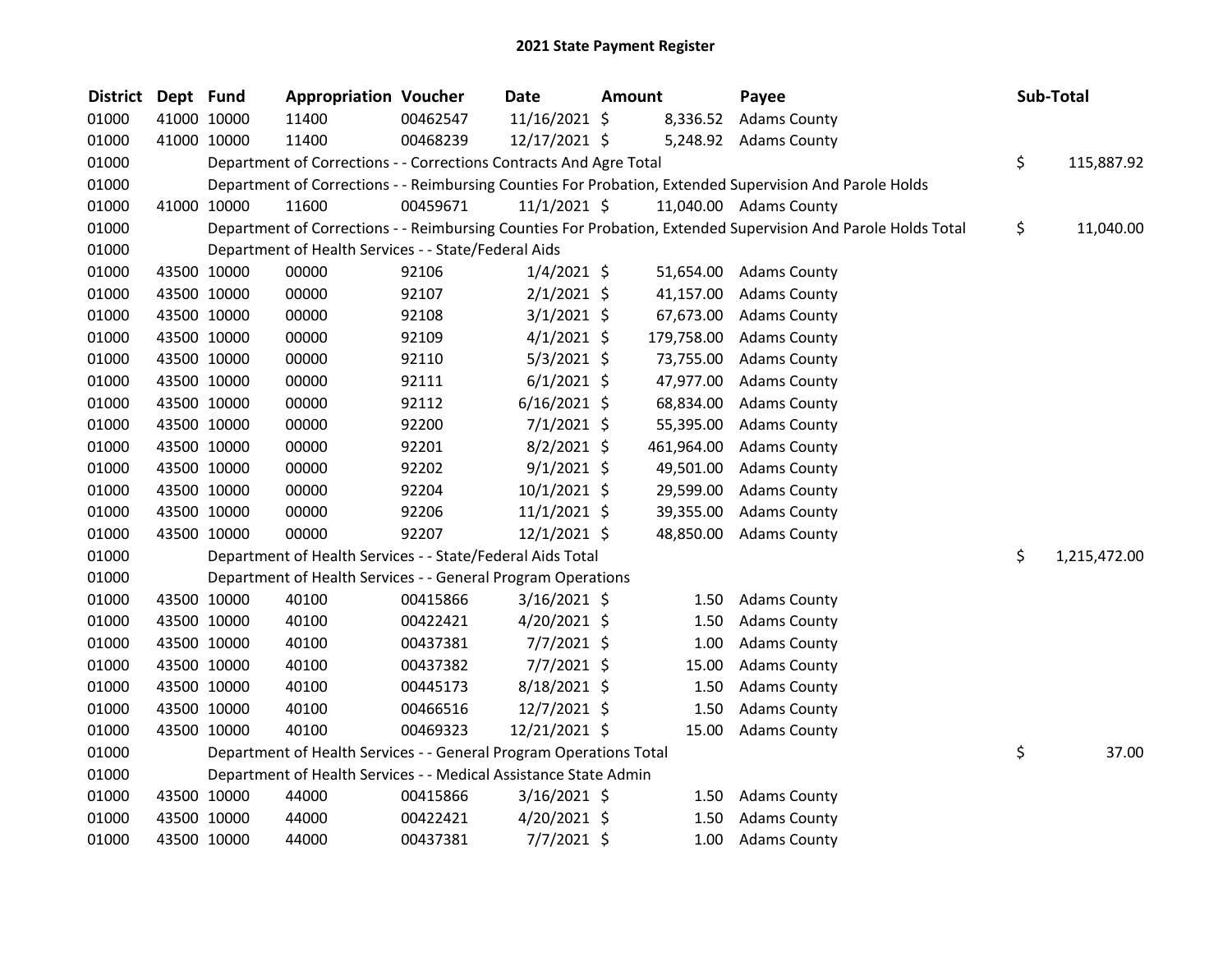| <b>District</b> | Dept Fund |             | <b>Appropriation Voucher</b>                                           |          | <b>Date</b>    | <b>Amount</b> |            | Payee               | Sub-Total |       |
|-----------------|-----------|-------------|------------------------------------------------------------------------|----------|----------------|---------------|------------|---------------------|-----------|-------|
| 01000           |           | 43500 10000 | 44000                                                                  | 00437382 | $7/7/2021$ \$  |               | 15.00      | <b>Adams County</b> |           |       |
| 01000           |           | 43500 10000 | 44000                                                                  | 00445173 | 8/18/2021 \$   |               | 1.50       | <b>Adams County</b> |           |       |
| 01000           |           | 43500 10000 | 44000                                                                  | 00466516 | 12/7/2021 \$   |               | 1.50       | <b>Adams County</b> |           |       |
| 01000           |           | 43500 10000 | 44000                                                                  | 00469323 | 12/21/2021 \$  |               | 15.00      | <b>Adams County</b> |           |       |
| 01000           |           |             | Department of Health Services - - Medical Assistance State Admin Total |          |                |               |            |                     | \$        | 37.00 |
| 01000           |           |             | Dept of Children and Families - - Fees For Administrative Servic       |          |                |               |            |                     |           |       |
| 01000           |           | 43700 10000 | 23100                                                                  | 00080540 | $2/16/2021$ \$ |               | 10.00      | <b>Adams County</b> |           |       |
| 01000           |           | 43700 10000 | 23100                                                                  | 00083397 | $4/20/2021$ \$ |               | 30.00      | <b>Adams County</b> |           |       |
| 01000           |           | 43700 10000 | 23100                                                                  | 00087280 | 7/23/2021 \$   |               | 25.00      | <b>Adams County</b> |           |       |
| 01000           |           | 43700 10000 | 23100                                                                  | 00090897 | 11/2/2021 \$   |               | 30.00      | <b>Adams County</b> |           |       |
| 01000           |           |             | Dept of Children and Families - - Fees For Administrative Servic Total |          |                |               |            |                     | \$        | 95.00 |
| 01000           |           |             | Dept of Children and Families - - General Aids                         |          |                |               |            |                     |           |       |
| 01000           |           | 43700 10000 | 99000                                                                  | 00078962 | $1/4/2021$ \$  |               | 7,115.00   | <b>Adams County</b> |           |       |
| 01000           |           | 43700 10000 | 99000                                                                  | 00078975 | $1/5/2021$ \$  |               | 54,276.88  | <b>Adams County</b> |           |       |
| 01000           |           | 43700 10000 | 99000                                                                  | 00079713 | $1/29/2021$ \$ |               | 65,742.92  | <b>Adams County</b> |           |       |
| 01000           |           | 43700 10000 | 99000                                                                  | 00079917 | $2/1/2021$ \$  |               | 7.77       | <b>Adams County</b> |           |       |
| 01000           |           | 43700 10000 | 99000                                                                  | 00080131 | 2/5/2021 \$    |               | 50,633.34  | <b>Adams County</b> |           |       |
| 01000           |           | 43700 10000 | 99000                                                                  | 00080238 | $2/5/2021$ \$  |               | 70.64      | <b>Adams County</b> |           |       |
| 01000           |           | 43700 10000 | 99000                                                                  | 00080474 | $2/12/2021$ \$ |               | 89,372.00  | <b>Adams County</b> |           |       |
| 01000           |           | 43700 10000 | 99000                                                                  | 00080678 | $2/18/2021$ \$ |               | 144.47     | <b>Adams County</b> |           |       |
| 01000           |           | 43700 10000 | 99000                                                                  | 00081213 | $3/5/2021$ \$  |               | 96,282.80  | <b>Adams County</b> |           |       |
| 01000           |           | 43700 10000 | 99000                                                                  | 00081286 | $3/5/2021$ \$  |               | 26.25      | <b>Adams County</b> |           |       |
| 01000           |           | 43700 10000 | 99000                                                                  | 00081372 | 3/8/2021 \$    |               | 2,015.00   | <b>Adams County</b> |           |       |
| 01000           |           | 43700 10000 | 99000                                                                  | 00082126 | 3/25/2021 \$   |               | 53,761.00  | <b>Adams County</b> |           |       |
| 01000           |           | 43700 10000 | 99000                                                                  | 00082594 | $4/5/2021$ \$  |               | 54,990.50  | <b>Adams County</b> |           |       |
| 01000           |           | 43700 10000 | 99000                                                                  | 00083532 | 4/26/2021 \$   |               | 106,059.00 | <b>Adams County</b> |           |       |
| 01000           |           | 43700 10000 | 99000                                                                  | 00083861 | 4/30/2021 \$   |               | 65,923.72  | <b>Adams County</b> |           |       |
| 01000           |           | 43700 10000 | 99000                                                                  | 00083862 | 4/30/2021 \$   |               | 62,789.00  | <b>Adams County</b> |           |       |
| 01000           |           | 43700 10000 | 99000                                                                  | 00084073 | $5/5/2021$ \$  |               | 59,670.85  | <b>Adams County</b> |           |       |
| 01000           |           | 43700 10000 | 99000                                                                  | 00084910 | 5/18/2021 \$   |               | 2,143.00   | <b>Adams County</b> |           |       |
| 01000           |           | 43700 10000 | 99000                                                                  | 00085543 | $6/4/2021$ \$  |               | 6,086.00   | <b>Adams County</b> |           |       |
| 01000           |           | 43700 10000 | 99000                                                                  | 00085588 | $6/7/2021$ \$  |               | 49,982.80  | <b>Adams County</b> |           |       |
| 01000           |           | 43700 10000 | 99000                                                                  | 00086408 | $6/28/2021$ \$ |               | 837.00     | <b>Adams County</b> |           |       |
| 01000           |           | 43700 10000 | 99000                                                                  | 00086523 | 6/30/2021 \$   |               | 288.00     | <b>Adams County</b> |           |       |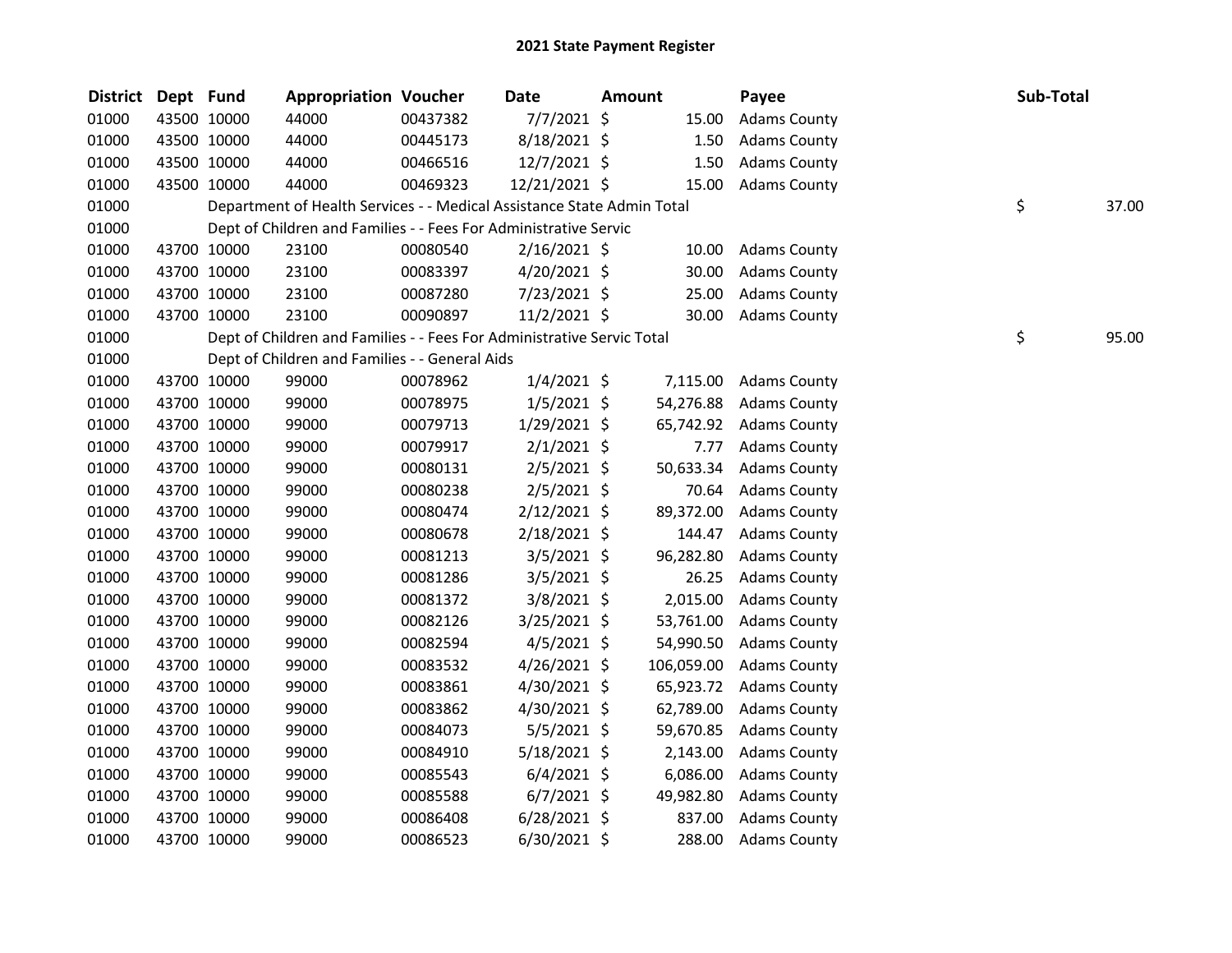| District Dept Fund |             | <b>Appropriation Voucher</b>                         |          | <b>Date</b>    | <b>Amount</b> |            | Payee               |    | Sub-Total    |
|--------------------|-------------|------------------------------------------------------|----------|----------------|---------------|------------|---------------------|----|--------------|
| 01000              | 43700 10000 | 99000                                                | 00086651 | 7/7/2021 \$    |               | 40,957.62  | <b>Adams County</b> |    |              |
| 01000              | 43700 10000 | 99000                                                | 00086874 | 7/9/2021 \$    |               | 188,978.00 | <b>Adams County</b> |    |              |
| 01000              | 43700 10000 | 99000                                                | 00087525 | 7/30/2021 \$   |               | 71,687.00  | <b>Adams County</b> |    |              |
| 01000              | 43700 10000 | 99000                                                | 00087526 | 7/30/2021 \$   |               | 87,021.73  | <b>Adams County</b> |    |              |
| 01000              | 43700 10000 | 99000                                                | 00087659 | 7/30/2021 \$   |               | 13,300.00  | <b>Adams County</b> |    |              |
| 01000              | 43700 10000 | 99000                                                | 00087754 | $8/4/2021$ \$  |               | 6,950.00   | <b>Adams County</b> |    |              |
| 01000              | 43700 10000 | 99000                                                | 00087896 | $8/5/2021$ \$  |               | 43,853.76  | <b>Adams County</b> |    |              |
| 01000              | 43700 10000 | 99000                                                | 00088900 | $9/7/2021$ \$  |               | 353,409.86 | <b>Adams County</b> |    |              |
| 01000              | 43700 10000 | 99000                                                | 00089060 | $9/9/2021$ \$  |               | 66,608.00  | <b>Adams County</b> |    |              |
| 01000              | 43700 10000 | 99000                                                | 00089077 | 9/10/2021 \$   |               | 14,013.36  | <b>Adams County</b> |    |              |
| 01000              | 43700 10000 | 99000                                                | 00089711 | 9/30/2021 \$   |               | 56,391.00  | <b>Adams County</b> |    |              |
| 01000              | 43700 10000 | 99000                                                | 00089868 | 10/5/2021 \$   |               | 46,644.73  | <b>Adams County</b> |    |              |
| 01000              | 43700 10000 | 99000                                                | 00090719 | 10/29/2021 \$  |               | 64,167.00  | <b>Adams County</b> |    |              |
| 01000              | 43700 10000 | 99000                                                | 00090720 | 10/29/2021 \$  |               | 55,562.84  | <b>Adams County</b> |    |              |
| 01000              | 43700 10000 | 99000                                                | 00090864 | 11/3/2021 \$   |               | 16,192.27  | <b>Adams County</b> |    |              |
| 01000              | 43700 10000 | 99000                                                | 00090986 | $11/5/2021$ \$ |               | 38,239.73  | <b>Adams County</b> |    |              |
| 01000              | 43700 10000 | 99000                                                | 00091106 | 11/8/2021 \$   |               | 260.00     | <b>Adams County</b> |    |              |
| 01000              | 43700 10000 | 99000                                                | 00091600 | 11/26/2021 \$  |               | 4,260.00   | <b>Adams County</b> |    |              |
| 01000              | 43700 10000 | 99000                                                | 00091972 | 12/2/2021 \$   |               | 62,410.00  | <b>Adams County</b> |    |              |
| 01000              | 43700 10000 | 99000                                                | 00092088 | 12/3/2021 \$   |               | 113.68     | <b>Adams County</b> |    |              |
| 01000              | 43700 10000 | 99000                                                | 00092182 | 12/6/2021 \$   |               | 49,834.48  | <b>Adams County</b> |    |              |
| 01000              | 43700 10000 | 99000                                                | 00092418 | 12/7/2021 \$   |               | 936.00     | <b>Adams County</b> |    |              |
| 01000              | 43700 10000 | 99000                                                | 00095625 | 12/30/2021 \$  |               | 63,473.00  | <b>Adams County</b> |    |              |
| 01000              |             | Dept of Children and Families - - General Aids Total |          |                |               |            |                     | \$ | 2,173,482.00 |
| 01000              |             | Dept of Workforce Development - - Auxiliary Services |          |                |               |            |                     |    |              |
| 01000              | 44500 10000 | 13000                                                | 00310316 | $1/4/2021$ \$  |               | 40.00      | <b>Adams County</b> |    |              |
| 01000              | 44500 10000 | 13000                                                | 00313406 | $2/2/2021$ \$  |               | 35.00      | <b>Adams County</b> |    |              |
| 01000              | 44500 10000 | 13000                                                | 00317035 | $3/2/2021$ \$  |               | 15.00      | <b>Adams County</b> |    |              |
| 01000              | 44500 10000 | 13000                                                | 00320844 | $4/2/2021$ \$  |               | 30.00      | <b>Adams County</b> |    |              |
| 01000              | 44500 10000 | 13000                                                | 00324388 | 5/4/2021 \$    |               | 35.00      | <b>Adams County</b> |    |              |
| 01000              | 44500 10000 | 13000                                                | 00327581 | $6/2/2021$ \$  |               | 35.00      | <b>Adams County</b> |    |              |
| 01000              | 44500 10000 | 13000                                                | 00331366 | 7/2/2021 \$    |               | 20.00      | <b>Adams County</b> |    |              |
| 01000              | 44500 10000 | 13000                                                | 00335265 | $8/3/2021$ \$  |               | 35.00      | <b>Adams County</b> |    |              |
| 01000              | 44500 10000 | 13000                                                | 00339059 | $9/2/2021$ \$  |               | 5.00       | <b>Adams County</b> |    |              |
|                    |             |                                                      |          |                |               |            |                     |    |              |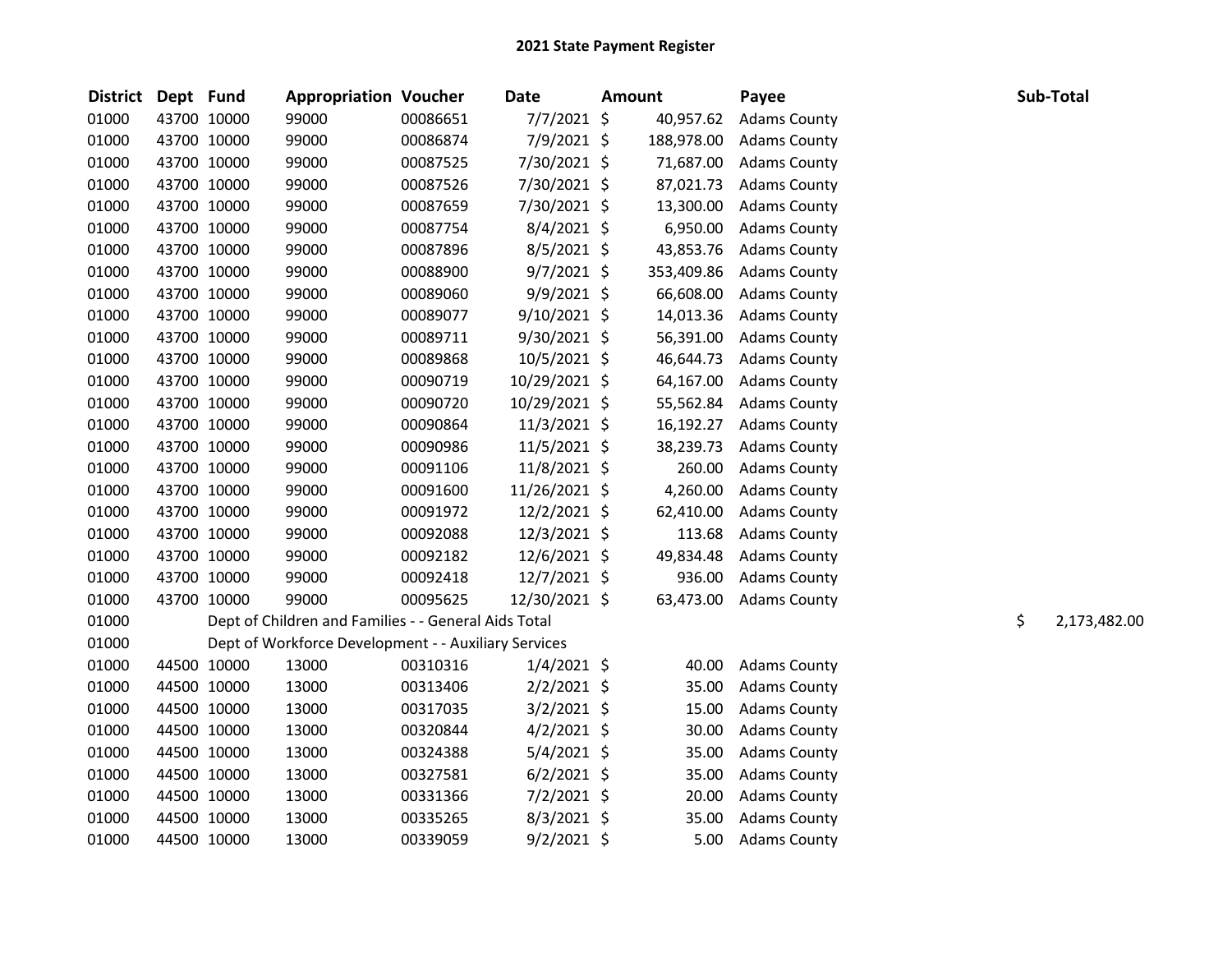| <b>District</b> | Dept Fund |             | <b>Appropriation Voucher</b>                                          |          | <b>Date</b>    | Amount |           | Payee                  |     | Sub-Total |
|-----------------|-----------|-------------|-----------------------------------------------------------------------|----------|----------------|--------|-----------|------------------------|-----|-----------|
| 01000           |           | 44500 10000 | 13000                                                                 | 00343050 | 10/4/2021 \$   |        | 20.00     | <b>Adams County</b>    |     |           |
| 01000           |           | 44500 10000 | 13000                                                                 | 00347086 | 11/2/2021 \$   |        | 25.00     | <b>Adams County</b>    |     |           |
| 01000           |           | 44500 10000 | 13000                                                                 | 00350736 | 12/2/2021 \$   |        | 15.00     | <b>Adams County</b>    |     |           |
| 01000           |           |             | Dept of Workforce Development - - Auxiliary Services Total            |          |                |        |           |                        | \$. | 310.00    |
| 01000           |           |             | Dept of Workforce Development - - Wc Ops Uninsured Emplyr Admin       |          |                |        |           |                        |     |           |
| 01000           |           | 44500 22700 | 17700                                                                 | 00315948 | $2/23/2021$ \$ |        | 5.00      | <b>Adams County</b>    |     |           |
| 01000           |           |             | Dept of Workforce Development - - Wc Ops Uninsured Emplyr Admin Total |          |                |        |           |                        | \$  | 5.00      |
| 01000           |           |             | Department of Justice - - Officer Training Reimbursement              |          |                |        |           |                        |     |           |
| 01000           |           | 45500 10000 | 20200                                                                 | 00106304 | 12/16/2021 \$  |        |           | 1,216.26 Adams County  |     |           |
| 01000           |           |             | Department of Justice - - Officer Training Reimbursement Total        |          |                |        |           |                        | \$  | 1,216.26  |
| 01000           |           |             | Department of Justice - - Officer training reimbursement              |          |                |        |           |                        |     |           |
| 01000           |           | 45500 10000 | 21400                                                                 | 00104656 | 11/12/2021 \$  |        |           | 6,240.00 Adams County  |     |           |
| 01000           |           |             | Department of Justice - - Officer training reimbursement Total        |          |                |        |           |                        | \$  | 6,240.00  |
| 01000           |           |             | Department of Justice - - Drug Courts                                 |          |                |        |           |                        |     |           |
| 01000           |           | 45500 10000 | 21700                                                                 | 00095045 | $2/23/2021$ \$ |        |           | 12,237.05 Adams County |     |           |
| 01000           |           |             | Department of Justice - - Drug Courts Total                           |          |                |        |           |                        | \$. | 12,237.05 |
| 01000           |           |             | Department of Justice - - Crime Laboratories, Dna                     |          |                |        |           |                        |     |           |
| 01000           |           | 45500 10000 | 22100                                                                 | 00100303 | 7/14/2021 \$   |        |           | 840.00 Adams County    |     |           |
| 01000           |           |             | Department of Justice - - Crime Laboratories, Dna Total               |          |                |        |           |                        | \$  | 840.00    |
| 01000           |           |             | Department of Justice - - Federal Aid, Local Assistance               |          |                |        |           |                        |     |           |
| 01000           |           | 45500 10000 | 25100                                                                 | 00104501 | $11/3/2021$ \$ |        |           | 39,362.40 Adams County |     |           |
| 01000           |           |             | Department of Justice - - Federal Aid, Local Assistance Total         |          |                |        |           |                        | \$  | 39,362.40 |
| 01000           |           |             | Department of Justice - - Alt Prosecution Alcohol Drugs               |          |                |        |           |                        |     |           |
| 01000           |           | 45500 10000 | 27100                                                                 | 00095045 | $2/23/2021$ \$ |        |           | 17,786.61 Adams County |     |           |
| 01000           |           | 45500 10000 | 27100                                                                 | 00097494 | $5/5/2021$ \$  |        | 284.74    | <b>Adams County</b>    |     |           |
| 01000           |           | 45500 10000 | 27100                                                                 | 00101284 | 8/25/2021 \$   |        | 28,731.53 | <b>Adams County</b>    |     |           |
| 01000           |           | 45500 10000 | 27100                                                                 | 00103522 | 10/26/2021 \$  |        |           | 19,818.10 Adams County |     |           |
| 01000           |           |             | Department of Justice - - Alt Prosecution Alcohol Drugs Total         |          |                |        |           |                        | \$  | 66,620.98 |
| 01000           |           |             | Department of Justice - - Crime Victim Witness Assist                 |          |                |        |           |                        |     |           |
| 01000           |           | 45500 10000 | 53200                                                                 | 00100509 | 7/15/2021 \$   |        |           | 19,781.38 Adams County |     |           |
| 01000           |           |             | Department of Justice - - Crime Victim Witness Assist Total           |          |                |        |           |                        | \$  | 19,781.38 |
| 01000           |           |             | Department of Justice - - County Reimb Victim-Witness                 |          |                |        |           |                        |     |           |
| 01000           |           | 45500 10000 | 53900                                                                 | 00095414 | $3/5/2021$ \$  |        | 14,213.05 | <b>Adams County</b>    |     |           |
| 01000           |           |             | Department of Justice - - County Reimb Victim-Witness Total           |          |                |        |           |                        | \$  | 14,213.05 |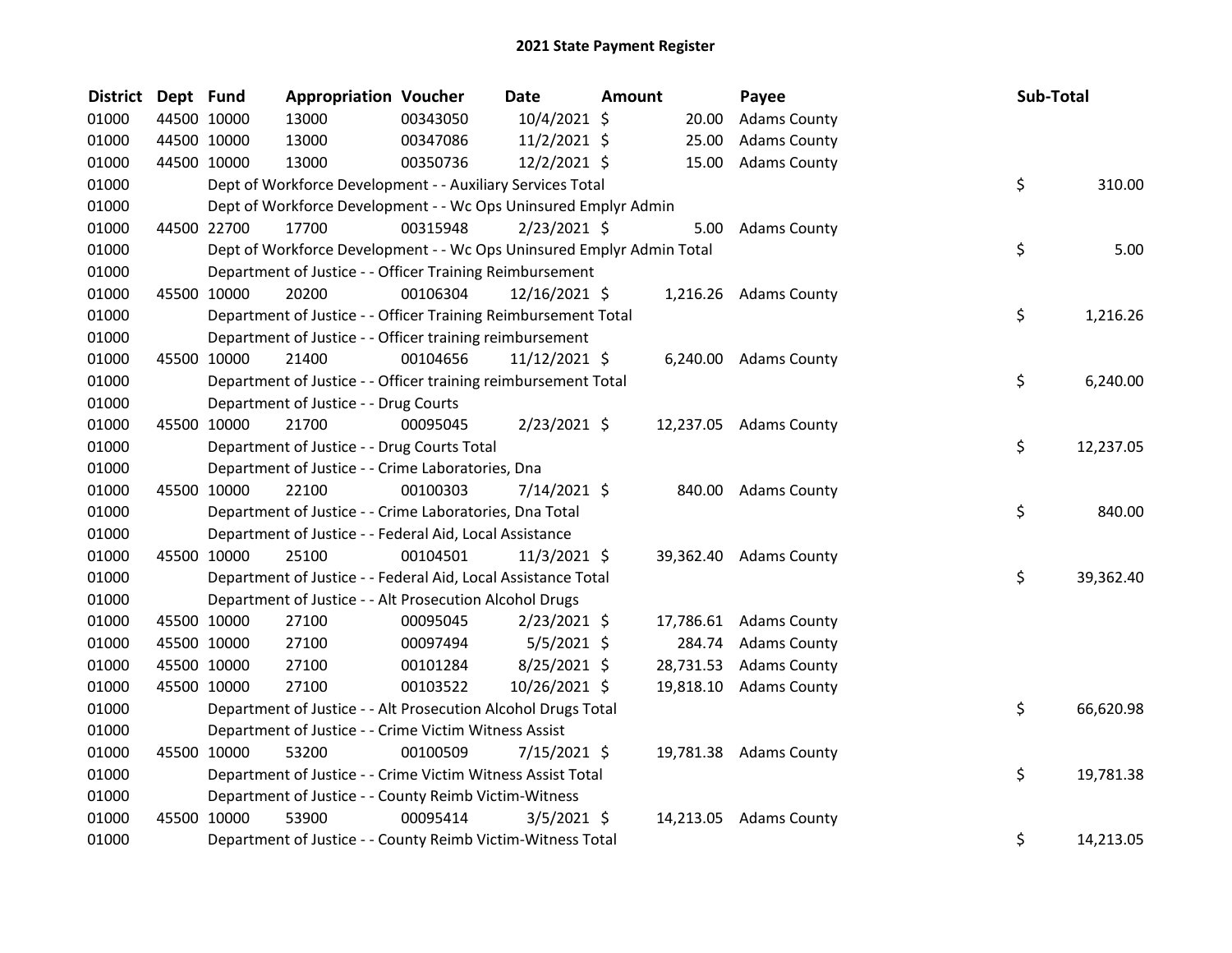| <b>District</b> | Dept Fund |             | <b>Appropriation Voucher</b>                                           |          | Date            | Amount |           | Payee                  | Sub-Total |           |
|-----------------|-----------|-------------|------------------------------------------------------------------------|----------|-----------------|--------|-----------|------------------------|-----------|-----------|
| 01000           |           |             | Department of Justice - - Federal Aid, Victim Assistance               |          |                 |        |           |                        |           |           |
| 01000           |           | 45500 10000 | 54200                                                                  | 00097603 | $5/6/2021$ \$   |        |           | 38.95 Adams County     |           |           |
| 01000           |           |             | Department of Justice - - Federal Aid, Victim Assistance Total         |          |                 |        |           |                        | \$        | 38.95     |
| 01000           |           |             | Department of Justice - - Federal Aid, State Operations                |          |                 |        |           |                        |           |           |
| 01000           |           | 45500 10000 | 54300                                                                  | 00104707 | $11/17/2021$ \$ |        | 38.95     | <b>Adams County</b>    |           |           |
| 01000           |           |             | Department of Justice - - Federal Aid, State Operations Total          |          |                 |        |           |                        | \$        | 38.95     |
| 01000           |           |             | Department of Military Affairs - - Emergency Response Equipment        |          |                 |        |           |                        |           |           |
| 01000           |           | 46500 10000 | 30800                                                                  | 00088066 | $1/19/2021$ \$  |        | 6,325.66  | <b>Adams County</b>    |           |           |
| 01000           |           |             | Department of Military Affairs - - Emergency Response Equipment Total  |          |                 |        |           |                        | \$        | 6,325.66  |
| 01000           |           |             | Department of Military Affairs - - Local Emer Planning Grants          |          |                 |        |           |                        |           |           |
| 01000           | 46500     | 10000       | 33700                                                                  | 00089328 | $2/5/2021$ \$   |        | 5,969.00  | <b>Adams County</b>    |           |           |
| 01000           |           |             | Department of Military Affairs - - Local Emer Planning Grants Total    |          |                 |        |           |                        | \$        | 5,969.00  |
| 01000           |           |             | Department of Military Affairs - - Federal Aid, Local Assistance       |          |                 |        |           |                        |           |           |
| 01000           |           | 46500 10000 | 34200                                                                  | 00093509 | $5/10/2021$ \$  |        | 13,833.18 | <b>Adams County</b>    |           |           |
| 01000           |           | 46500 10000 | 34200                                                                  | 00103357 | $12/1/2021$ \$  |        | 2,640.69  | <b>Adams County</b>    |           |           |
| 01000           |           |             | Department of Military Affairs - - Federal Aid, Local Assistance Total |          |                 |        |           |                        | \$        | 16,473.87 |
| 01000           |           |             | Department of Veterans Affairs - - County Grants                       |          |                 |        |           |                        |           |           |
| 01000           |           | 48500 58200 | 26700                                                                  | 00091406 | $3/12/2021$ \$  |        |           | 10,000.00 Adams County |           |           |
| 01000           |           |             | Department of Veterans Affairs - - County Grants Total                 |          |                 |        |           |                        | \$        | 10,000.00 |
| 01000           |           |             | Department of Veterans Affairs - - Veterans Transportation Grant       |          |                 |        |           |                        |           |           |
| 01000           |           | 48500 58200 | 28000                                                                  | 00102969 | 12/3/2021 \$    |        | 1,549.76  | <b>Adams County</b>    |           |           |
| 01000           |           |             | Department of Veterans Affairs - - Veterans Transportation Grant Total |          |                 |        |           |                        | \$        | 1,549.76  |
| 01000           |           |             | Department of Administration - - Low-Income Assistance Grants          |          |                 |        |           |                        |           |           |
| 01000           |           | 50500 23500 | 37100                                                                  | 00139957 | $1/29/2021$ \$  |        | 6,247.28  | <b>Adams County</b>    |           |           |
| 01000           |           | 50500 23500 | 37100                                                                  | 00141635 | $3/2/2021$ \$   |        | 7,248.75  | <b>Adams County</b>    |           |           |
| 01000           |           | 50500 23500 | 37100                                                                  | 00142333 | $3/16/2021$ \$  |        | 5,754.45  | <b>Adams County</b>    |           |           |
| 01000           |           | 50500 23500 | 37100                                                                  | 00145210 | $5/7/2021$ \$   |        | 3,978.41  | <b>Adams County</b>    |           |           |
| 01000           |           | 50500 23500 | 37100                                                                  | 00146436 | $6/1/2021$ \$   |        | 2,664.43  | <b>Adams County</b>    |           |           |
| 01000           |           | 50500 23500 | 37100                                                                  | 00147819 | $6/29/2021$ \$  |        | 16,576.58 | <b>Adams County</b>    |           |           |
| 01000           |           | 50500 23500 | 37100                                                                  | 00148960 | 7/16/2021 \$    |        | 2,325.47  | <b>Adams County</b>    |           |           |
| 01000           |           |             | Department of Administration - - Low-Income Assistance Grants Total    |          |                 |        |           |                        | \$        | 44,795.37 |
| 01000           |           |             | Department of Administration - - Land Information Program; Loca        |          |                 |        |           |                        |           |           |
| 01000           |           | 50500 26900 | 17300                                                                  | 00138424 | $1/29/2021$ \$  |        | 1,000.00  | <b>Adams County</b>    |           |           |
| 01000           |           | 50500 26900 | 17300                                                                  | 00139514 | $4/22/2021$ \$  |        | 43,016.00 | <b>Adams County</b>    |           |           |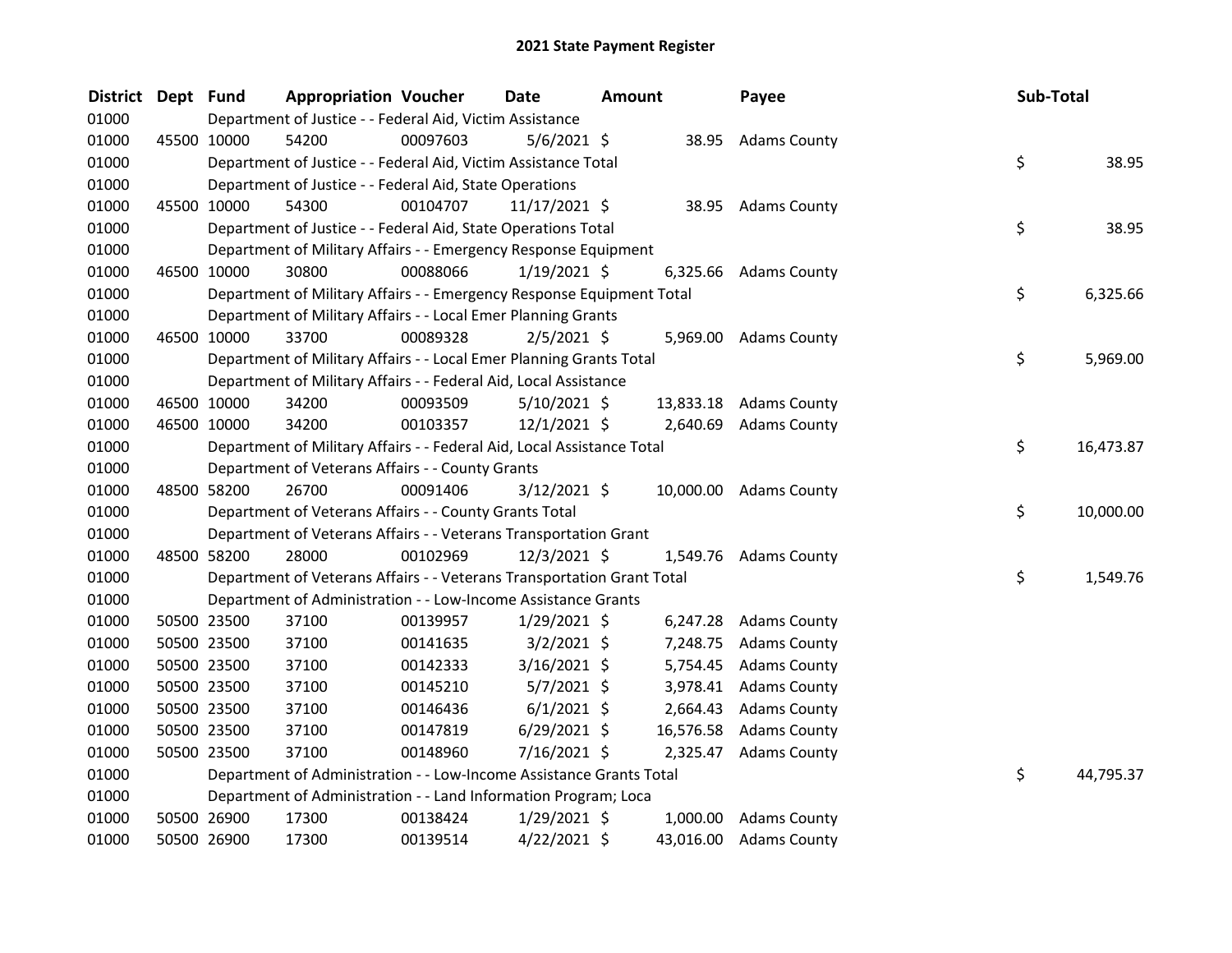| <b>District</b> | Dept Fund |             | <b>Appropriation Voucher</b>                                          |          | Date           | Amount |           | Payee                                                                                                   | Sub-Total |           |
|-----------------|-----------|-------------|-----------------------------------------------------------------------|----------|----------------|--------|-----------|---------------------------------------------------------------------------------------------------------|-----------|-----------|
| 01000           |           | 50500 26900 | 17300                                                                 | 00145528 | 5/27/2021 \$   |        | 25,000.00 | <b>Adams County</b>                                                                                     |           |           |
| 01000           |           | 50500 26900 | 17300                                                                 | 00147070 | $6/16/2021$ \$ |        | 25,000.00 | <b>Adams County</b>                                                                                     |           |           |
| 01000           |           |             | Department of Administration - - Land Information Program; Loca Total |          |                |        |           |                                                                                                         | \$        | 94,016.00 |
| 01000           |           |             |                                                                       |          |                |        |           | Public Defender Board - - Transcript, Discovery and Records Provided to the Public Defender Board       |           |           |
| 01000           |           | 55000 10000 | 10600                                                                 | 00275507 | $1/26/2021$ \$ |        | 81.90     | <b>Adams County</b>                                                                                     |           |           |
| 01000           |           | 55000 10000 | 10600                                                                 | 00278542 | $2/22/2021$ \$ |        | 81.90     | <b>Adams County</b>                                                                                     |           |           |
| 01000           |           | 55000 10000 | 10600                                                                 | 00282062 | 3/22/2021 \$   |        | 1,004.20  | <b>Adams County</b>                                                                                     |           |           |
| 01000           |           | 55000 10000 | 10600                                                                 | 00282063 | 3/22/2021 \$   |        | 5.00      | <b>Adams County</b>                                                                                     |           |           |
| 01000           |           | 55000 10000 | 10600                                                                 | 00291068 | 5/19/2021 \$   |        | 11.85     | <b>Adams County</b>                                                                                     |           |           |
| 01000           |           | 55000 10000 | 10600                                                                 | 00299145 | $7/1/2021$ \$  |        | 5.00      | <b>Adams County</b>                                                                                     |           |           |
| 01000           |           | 55000 10000 | 10600                                                                 | 00299146 | $7/1/2021$ \$  |        | 955.60    | <b>Adams County</b>                                                                                     |           |           |
| 01000           |           | 55000 10000 | 10600                                                                 | 00303116 | $8/5/2021$ \$  |        | 12.75     | <b>Adams County</b>                                                                                     |           |           |
| 01000           |           | 55000 10000 | 10600                                                                 | 00303493 | 8/26/2021 \$   |        | 1,180.80  | <b>Adams County</b>                                                                                     |           |           |
| 01000           |           | 55000 10000 | 10600                                                                 | 00312619 | 12/8/2021 \$   |        |           | 838.00 Adams County                                                                                     |           |           |
| 01000           |           |             |                                                                       |          |                |        |           | Public Defender Board - - Transcript, Discovery and Records Provided to the Public Defender Board Total | \$        | 4,177.00  |
| 01000           |           |             | Department of Revenue - - Warrants and Satisfactions                  |          |                |        |           |                                                                                                         |           |           |
| 01000           |           | 56600 10000 | 10100                                                                 | 00190569 | $2/24/2021$ \$ |        | 470.00    | <b>Adams County</b>                                                                                     |           |           |
| 01000           |           | 56600 10000 | 10100                                                                 | 00211227 | $8/25/2021$ \$ |        | 560.00    | <b>Adams County</b>                                                                                     |           |           |
| 01000           |           | 56600 10000 | 10100                                                                 | 00220839 | 12/15/2021 \$  |        | 65.00     | <b>Adams County</b>                                                                                     |           |           |
| 01000           |           |             | Department of Revenue - - Warrants and Satisfactions Total            |          |                |        |           |                                                                                                         | \$        | 1,095.00  |
| 01000           |           |             | Department of Revenue - - Misc Revenue Holding Clearing               |          |                |        |           |                                                                                                         |           |           |
| 01000           |           | 56600 10000 | 99500                                                                 | 00188712 | $1/8/2021$ \$  |        | 4,995.27  | <b>Adams County</b>                                                                                     |           |           |
| 01000           |           | 56600 10000 | 99500                                                                 | 00190455 | $2/1/2021$ \$  |        | 652.00    | <b>Adams County</b>                                                                                     |           |           |
| 01000           |           | 56600 10000 | 99500                                                                 | 00190777 | $2/5/2021$ \$  |        | 4,754.77  | <b>Adams County</b>                                                                                     |           |           |
| 01000           |           | 56600 10000 | 99500                                                                 | 00192393 | $3/1/2021$ \$  |        | 99.55     | <b>Adams County</b>                                                                                     |           |           |
| 01000           |           | 56600 10000 | 99500                                                                 | 00192394 | $3/1/2021$ \$  |        | 7,456.78  | <b>Adams County</b>                                                                                     |           |           |
| 01000           |           | 56600 10000 | 99500                                                                 | 00193351 | $3/5/2021$ \$  |        | 21,711.91 | <b>Adams County</b>                                                                                     |           |           |
| 01000           |           | 56600 10000 | 99500                                                                 | 00193911 | $3/8/2021$ \$  |        | 248.00    | <b>Adams County</b>                                                                                     |           |           |
| 01000           |           | 56600 10000 | 99500                                                                 | 00193912 | $3/8/2021$ \$  |        | 312.69    | <b>Adams County</b>                                                                                     |           |           |
| 01000           |           | 56600 10000 | 99500                                                                 | 00193913 | $3/8/2021$ \$  |        | 2,646.92  | <b>Adams County</b>                                                                                     |           |           |
| 01000           |           | 56600 10000 | 99500                                                                 | 00194768 | $3/15/2021$ \$ |        |           | 5,418.72 Adams County                                                                                   |           |           |
| 01000           |           | 56600 10000 | 99500                                                                 | 00195628 | 3/22/2021 \$   |        | 76.31     | <b>Adams County</b>                                                                                     |           |           |
| 01000           |           | 56600 10000 | 99500                                                                 | 00195629 | $3/22/2021$ \$ |        | 2,936.85  | <b>Adams County</b>                                                                                     |           |           |
| 01000           |           | 56600 10000 | 99500                                                                 | 00196323 | 3/29/2021 \$   |        |           | 1,050.34 Adams County                                                                                   |           |           |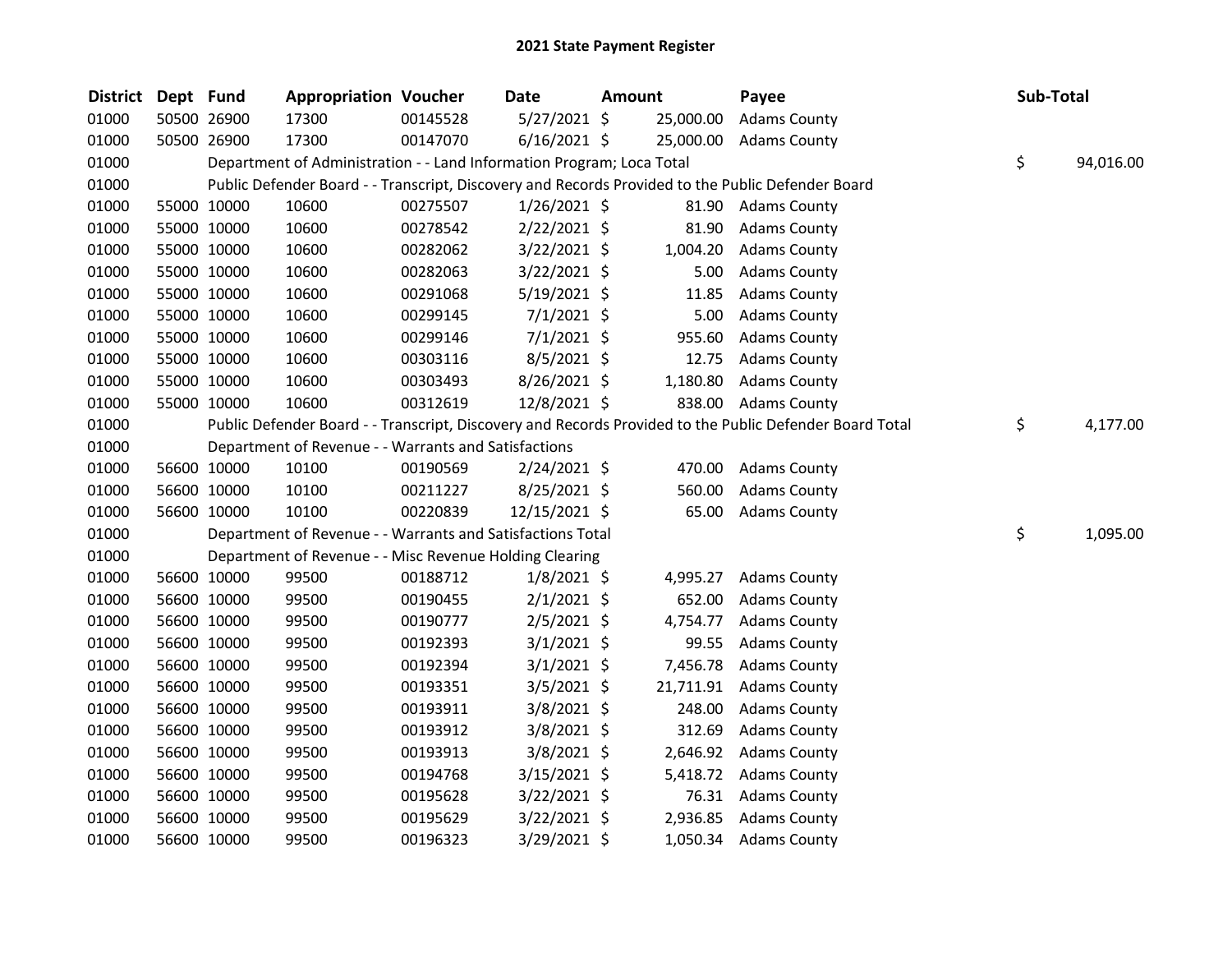| <b>District</b> | Dept Fund |             | <b>Appropriation Voucher</b>                                  |          | <b>Date</b>    | <b>Amount</b> |           | Payee               | Sub-Total |            |
|-----------------|-----------|-------------|---------------------------------------------------------------|----------|----------------|---------------|-----------|---------------------|-----------|------------|
| 01000           |           | 56600 10000 | 99500                                                         | 00197069 | $4/5/2021$ \$  |               | 2,377.02  | <b>Adams County</b> |           |            |
| 01000           |           | 56600 10000 | 99500                                                         | 00197616 | $4/7/2021$ \$  |               | 21,226.41 | <b>Adams County</b> |           |            |
| 01000           |           | 56600 10000 | 99500                                                         | 00198286 | $4/12/2021$ \$ |               | 2,782.52  | <b>Adams County</b> |           |            |
| 01000           |           | 56600 10000 | 99500                                                         | 00199023 | 4/20/2021 \$   |               | 645.84    | <b>Adams County</b> |           |            |
| 01000           |           | 56600 10000 | 99500                                                         | 00199024 | 4/20/2021 \$   |               | 486.44    | <b>Adams County</b> |           |            |
| 01000           |           | 56600 10000 | 99500                                                         | 00199657 | $4/26/2021$ \$ |               | 395.00    | <b>Adams County</b> |           |            |
| 01000           |           | 56600 10000 | 99500                                                         | 00200303 | $5/3/2021$ \$  |               | 316.00    | <b>Adams County</b> |           |            |
| 01000           |           | 56600 10000 | 99500                                                         | 00200304 | $5/3/2021$ \$  |               | 1,736.27  | <b>Adams County</b> |           |            |
| 01000           |           | 56600 10000 | 99500                                                         | 00200994 | $5/7/2021$ \$  |               | 554.08    | <b>Adams County</b> |           |            |
| 01000           |           | 56600 10000 | 99500                                                         | 00200995 | $5/7/2021$ \$  |               | 17,352.33 | <b>Adams County</b> |           |            |
| 01000           |           | 56600 10000 | 99500                                                         | 00201499 | 5/10/2021 \$   |               | 130.62    | <b>Adams County</b> |           |            |
| 01000           |           | 56600 10000 | 99500                                                         | 00202121 | 5/17/2021 \$   |               | 224.95    | <b>Adams County</b> |           |            |
| 01000           |           | 56600 10000 | 99500                                                         | 00202122 | 5/17/2021 \$   |               | 718.69    | <b>Adams County</b> |           |            |
| 01000           |           | 56600 10000 | 99500                                                         | 00202804 | 5/24/2021 \$   |               | 291.19    | <b>Adams County</b> |           |            |
| 01000           |           | 56600 10000 | 99500                                                         | 00202805 | 5/24/2021 \$   |               | 1,208.76  | <b>Adams County</b> |           |            |
| 01000           |           | 56600 10000 | 99500                                                         | 00203551 | $6/1/2021$ \$  |               | 764.65    | <b>Adams County</b> |           |            |
| 01000           |           | 56600 10000 | 99500                                                         | 00204226 | $6/7/2021$ \$  |               | 12,594.12 | <b>Adams County</b> |           |            |
| 01000           |           | 56600 10000 | 99500                                                         | 00204684 | $6/7/2021$ \$  |               | 179.24    | <b>Adams County</b> |           |            |
| 01000           |           | 56600 10000 | 99500                                                         | 00205276 | $6/14/2021$ \$ |               | 786.50    | <b>Adams County</b> |           |            |
| 01000           |           | 56600 10000 | 99500                                                         | 00208006 | $6/28/2021$ \$ |               | 50.00     | <b>Adams County</b> |           |            |
| 01000           |           | 56600 10000 | 99500                                                         | 00208812 | 7/8/2021 \$    |               | 13,887.34 | <b>Adams County</b> |           |            |
| 01000           |           | 56600 10000 | 99500                                                         | 00210122 | 7/19/2021 \$   |               | 210.80    | <b>Adams County</b> |           |            |
| 01000           |           | 56600 10000 | 99500                                                         | 00211572 | $8/6/2021$ \$  |               | 7,160.93  | <b>Adams County</b> |           |            |
| 01000           |           | 56600 10000 | 99500                                                         | 00212065 | $8/9/2021$ \$  |               | 219.00    | <b>Adams County</b> |           |            |
| 01000           |           | 56600 10000 | 99500                                                         | 00212066 | 8/9/2021 \$    |               | 20.11     | <b>Adams County</b> |           |            |
| 01000           |           | 56600 10000 | 99500                                                         | 00213102 | 8/23/2021 \$   |               | 160.80    | <b>Adams County</b> |           |            |
| 01000           |           | 56600 10000 | 99500                                                         | 00214176 | 9/8/2021 \$    |               | 15,348.24 | <b>Adams County</b> |           |            |
| 01000           |           | 56600 10000 | 99500                                                         | 00216424 | 10/7/2021 \$   |               | 7,574.96  | <b>Adams County</b> |           |            |
| 01000           |           | 56600 10000 | 99500                                                         | 00218052 | 10/25/2021 \$  |               | 200.50    | <b>Adams County</b> |           |            |
| 01000           |           | 56600 10000 | 99500                                                         | 00219019 | $11/5/2021$ \$ |               | 8,443.52  | <b>Adams County</b> |           |            |
| 01000           |           | 56600 10000 | 99500                                                         | 00221166 | 12/7/2021 \$   |               | 4,105.88  | <b>Adams County</b> |           |            |
| 01000           |           | 56600 10000 | 99500                                                         | 00221830 | 12/13/2021 \$  |               | 644.37    | <b>Adams County</b> |           |            |
| 01000           |           |             | Department of Revenue - - Misc Revenue Holding Clearing Total |          |                |               |           |                     | \$        | 175,157.19 |



Circuit Courts - - Circuit Court Costs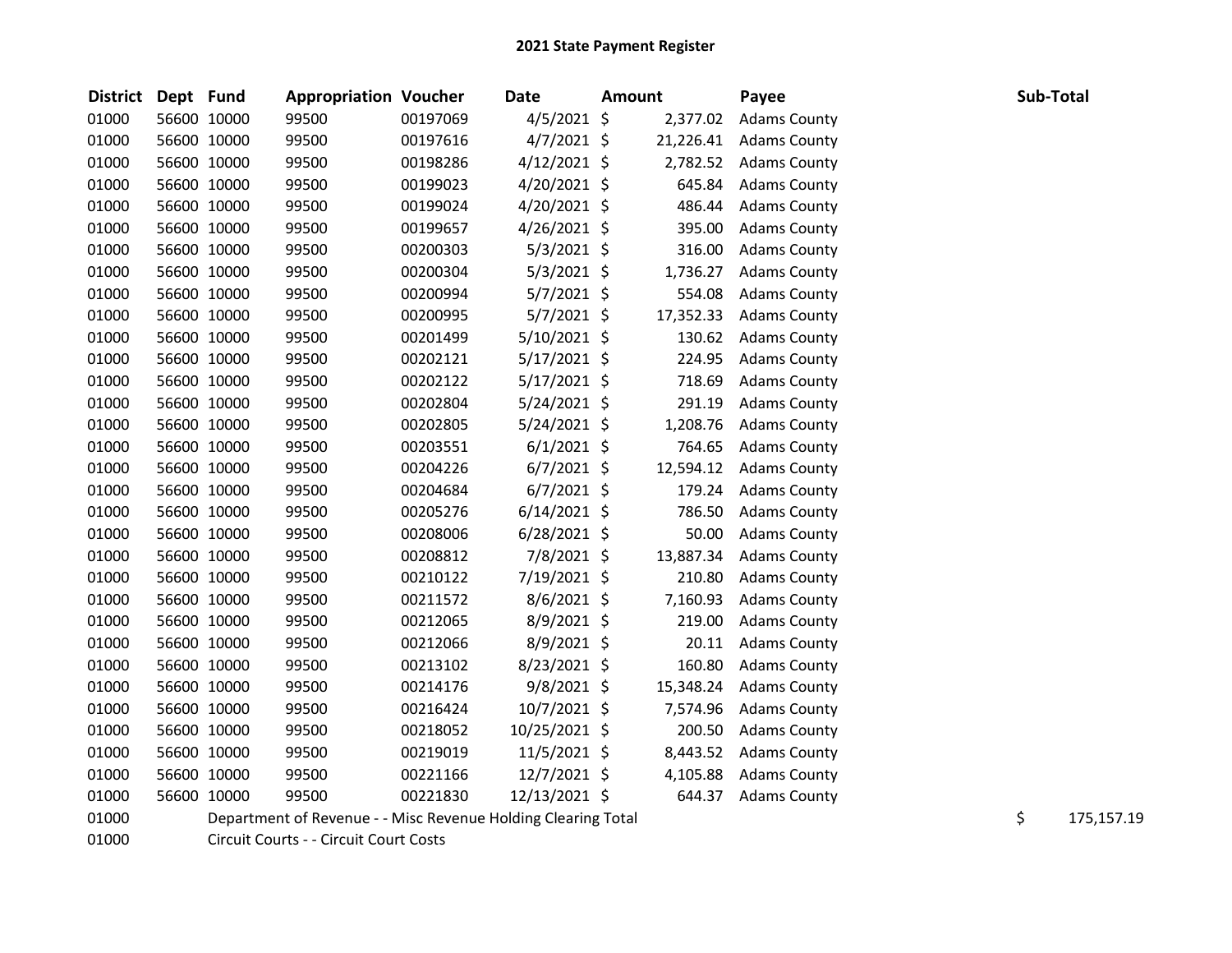| District | Dept Fund |             | <b>Appropriation Voucher</b>                                          |          | Date           | <b>Amount</b> | Payee                     |    | Sub-Total    |
|----------|-----------|-------------|-----------------------------------------------------------------------|----------|----------------|---------------|---------------------------|----|--------------|
| 01000    |           | 62500 10000 | 10500                                                                 | 00002077 | $1/29/2021$ \$ | 28,696.00     | <b>Adams County</b>       |    |              |
| 01000    |           | 62500 10000 | 10500                                                                 | 00002210 | 7/26/2021 \$   | 60,340.00     | <b>Adams County</b>       |    |              |
| 01000    |           |             | Circuit Courts - - Circuit Court Costs Total                          |          |                |               |                           | \$ | 89,036.00    |
| 01000    |           |             | Supreme Court - - Federal Aid                                         |          |                |               |                           |    |              |
| 01000    |           | 68000 10000 | 24100                                                                 | 00013659 | $9/15/2021$ \$ |               | 363.30 Adams County       |    |              |
| 01000    |           |             | Supreme Court - - Federal Aid Total                                   |          |                |               |                           | \$ | 363.30       |
| 01000    |           |             | Shared Revenue and Tax Relief - - County And Municipal Aid            |          |                |               |                           |    |              |
| 01000    |           | 83500 10000 | 10500                                                                 | 00080734 | 7/26/2021 \$   |               | 2,790.81 Adams County     |    |              |
| 01000    |           | 83500 10000 | 10500                                                                 | 00087831 | 11/15/2021 \$  |               | 15,814.62 Adams County    |    |              |
| 01000    |           |             | Shared Revenue and Tax Relief - - County And Municipal Aid Total      |          |                |               |                           | \$ | 18,605.43    |
| 01000    |           |             | Shared Revenue and Tax Relief - - Exempt Computer Aid                 |          |                |               |                           |    |              |
| 01000    |           | 83500 10000 | 10900                                                                 | 00083315 | 7/26/2021 \$   |               | 5,690.97 Adams County     |    |              |
| 01000    |           |             | Shared Revenue and Tax Relief - - Exempt Computer Aid Total           |          |                |               |                           | \$ | 5,690.97     |
| 01000    |           |             | Shared Revenue and Tax Relief - - Utility Aid                         |          |                |               |                           |    |              |
| 01000    |           | 83500 10000 | 11000                                                                 | 00080734 | 7/26/2021 \$   |               | 15,540.07 Adams County    |    |              |
| 01000    |           | 83500 10000 | 11000                                                                 | 00087831 | 11/15/2021 \$  |               | 88,942.53 Adams County    |    |              |
| 01000    |           |             | Shared Revenue and Tax Relief - - Utility Aid Total                   |          |                |               |                           | \$ | 104,482.60   |
| 01000    |           |             | Shared Revenue and Tax Relief - - Personal Property Aid               |          |                |               |                           |    |              |
| 01000    |           | 83500 10000 | 11100                                                                 | 00076502 | $5/3/2021$ \$  |               | 26,588.88 Adams County    |    |              |
| 01000    |           |             | Shared Revenue and Tax Relief - - Personal Property Aid Total         |          |                |               |                           | \$ | 26,588.88    |
| 01000    |           |             | Shared Revenue and Tax Relief - - School Lvy Tx/First Dollar Cr       |          |                |               |                           |    |              |
| 01000    |           | 83500 10000 | 30200                                                                 | 00082624 | 7/26/2021 \$   |               | 4,116,406.51 Adams County |    |              |
| 01000    |           | 83500 10000 | 30200                                                                 | 00086020 | 7/26/2021 \$   |               | 1,185,585.66 Adams County |    |              |
| 01000    |           |             | Shared Revenue and Tax Relief - - School Lvy Tx/First Dollar Cr Total |          |                |               |                           | \$ | 5,301,992.17 |
| 01000    |           |             | Shared Revenue and Tax Relief - - County Sales Tax Reptd/Distd        |          |                |               |                           |    |              |
| 01000    |           | 83500 10000 | 43100                                                                 | 00073859 | $1/29/2021$ \$ | 141,005.88    | <b>Adams County</b>       |    |              |
| 01000    |           | 83500 10000 | 43100                                                                 | 00073947 | 2/26/2021 \$   | 134,540.68    | <b>Adams County</b>       |    |              |
| 01000    |           | 83500 10000 | 43100                                                                 | 00074660 | 3/31/2021 \$   | 114,568.56    | <b>Adams County</b>       |    |              |
| 01000    |           | 83500 10000 | 43100                                                                 | 00079103 | 4/30/2021 \$   | 134,901.56    | <b>Adams County</b>       |    |              |
| 01000    |           | 83500 10000 | 43100                                                                 | 00079907 | 5/28/2021 \$   | 169,644.90    | <b>Adams County</b>       |    |              |
| 01000    |           | 83500 10000 | 43100                                                                 | 00080638 | $6/30/2021$ \$ | 192,003.91    | <b>Adams County</b>       |    |              |
| 01000    |           | 83500 10000 | 43100                                                                 | 00086180 | 7/30/2021 \$   | 212,456.35    | <b>Adams County</b>       |    |              |
| 01000    |           | 83500 10000 | 43100                                                                 | 00086743 | 8/31/2021 \$   | 220,712.83    | <b>Adams County</b>       |    |              |
| 01000    |           | 83500 10000 | 43100                                                                 | 00087045 | 9/30/2021 \$   | 258,361.64    | <b>Adams County</b>       |    |              |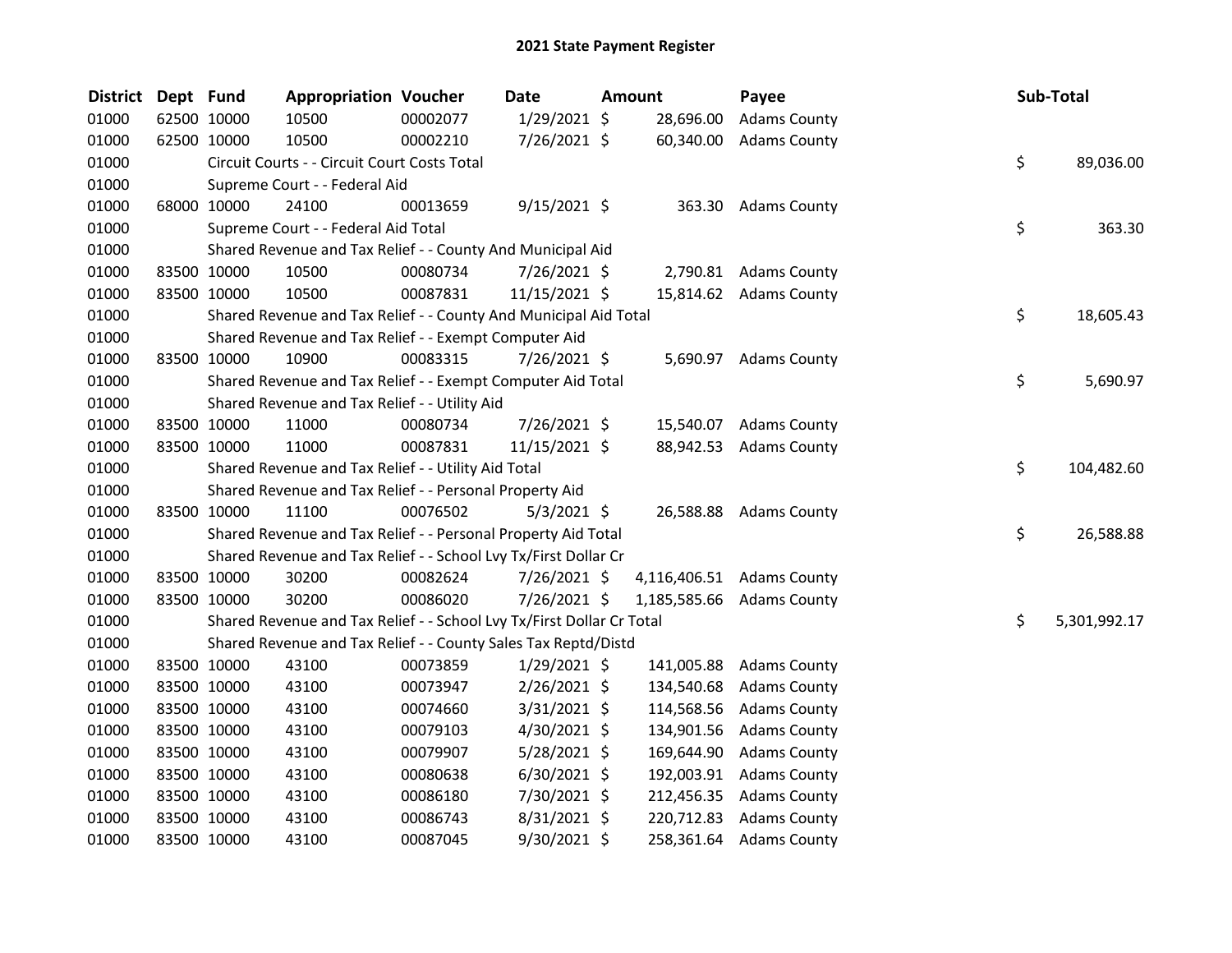| District Dept Fund |             | <b>Appropriation Voucher</b>                                         |          | Date           | Amount |            | Pavee               | Sub-Total     |
|--------------------|-------------|----------------------------------------------------------------------|----------|----------------|--------|------------|---------------------|---------------|
| 01000              | 83500 10000 | 43100                                                                | 00087734 | 10/29/2021 \$  |        | 222,109.85 | <b>Adams County</b> |               |
| 01000              | 83500 10000 | 43100                                                                | 00089744 | 11/30/2021 \$  |        | 196.908.96 | <b>Adams County</b> |               |
| 01000              | 83500 10000 | 43100                                                                | 00089828 | 12/30/2021 \$  |        | 172,533.23 | <b>Adams County</b> |               |
| 01000              |             | Shared Revenue and Tax Relief - - County Sales Tax Reptd/Distd Total |          |                |        |            |                     | 2,169,748.35  |
| 01000              |             | Shared Revenue and Tax Relief - - Lottery & Gaming Credit            |          |                |        |            |                     |               |
| 01000              | 83500 52100 | 36300                                                                | 00074503 | $3/22/2021$ \$ |        | 950.465.78 | <b>Adams County</b> |               |
| 01000              |             | Shared Revenue and Tax Relief - - Lottery & Gaming Credit Total      |          |                |        |            |                     | 950,465.78    |
| 01000 Total        |             |                                                                      |          |                |        |            |                     | 16,439,021.79 |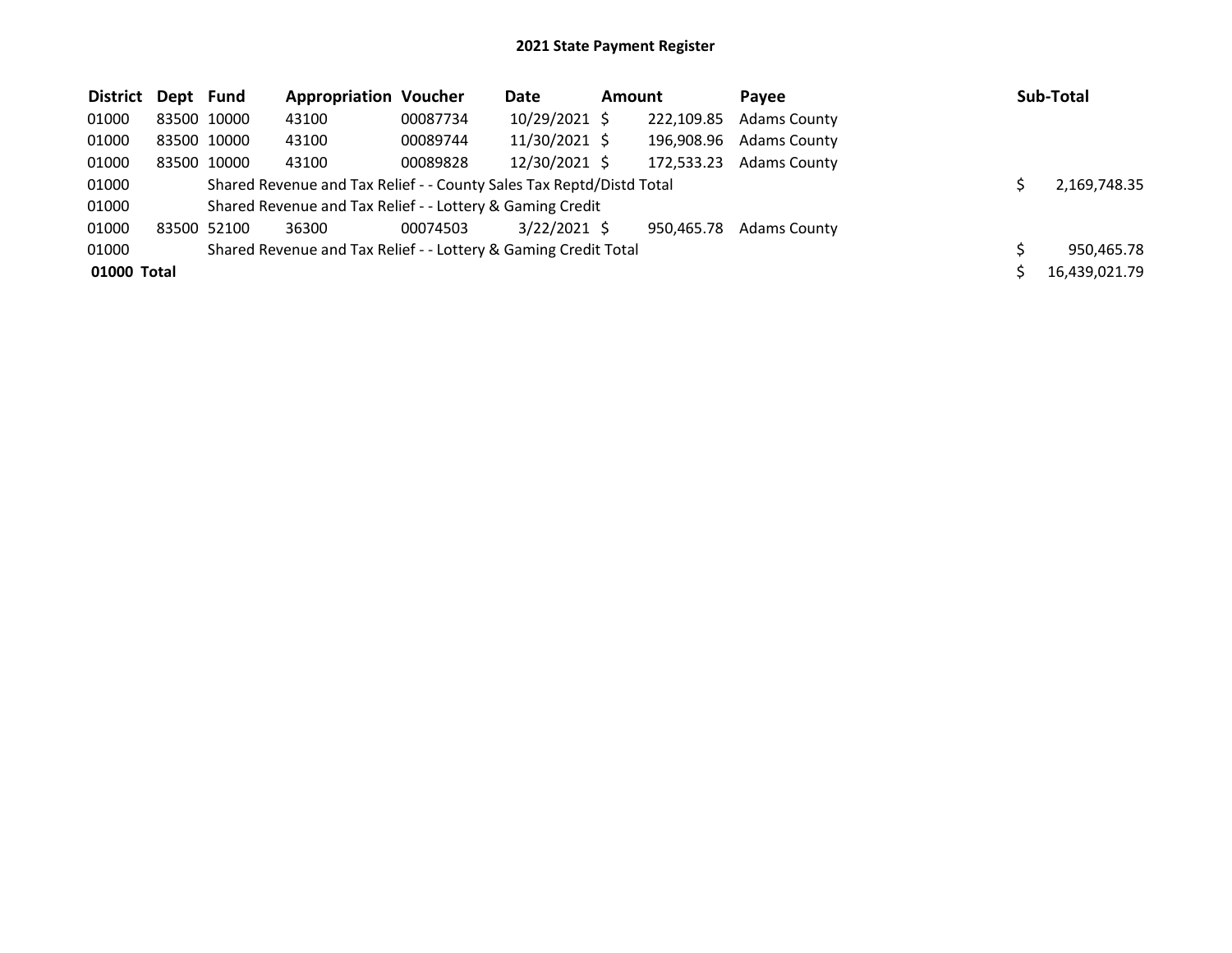| <b>District</b> | Dept Fund |             | <b>Appropriation Voucher</b>                                       |          | <b>Date</b>    | <b>Amount</b> |           | Payee                   | Sub-Total |            |
|-----------------|-----------|-------------|--------------------------------------------------------------------|----------|----------------|---------------|-----------|-------------------------|-----------|------------|
| 01002           |           |             | Dept of Safety & Prof Services - - Fire Dues Distribution          |          |                |               |           |                         |           |            |
| 01002           |           | 16500 10000 | 22500                                                              | 00040413 | $7/16/2021$ \$ |               |           | 4,720.83 Town Of Adams  |           |            |
| 01002           |           |             | Dept of Safety & Prof Services - - Fire Dues Distribution Total    |          |                |               |           |                         | \$        | 4,720.83   |
| 01002           |           |             | Dept of Natural Resources - - Aids In Lieu Of Taxes - Gener        |          |                |               |           |                         |           |            |
| 01002           |           | 37000 10000 | 50300                                                              | 00461086 | $2/2/2021$ \$  |               |           | 50,726.11 Town Of Adams |           |            |
| 01002           |           | 37000 10000 | 50300                                                              | 00475433 | $4/21/2021$ \$ |               | 49.58     | Town Of Adams           |           |            |
| 01002           |           |             | Dept of Natural Resources - - Aids In Lieu Of Taxes - Gener Total  |          |                |               |           |                         | \$        | 50,775.69  |
| 01002           |           |             | Dept of Natural Resources - - Taxes & Assessmts-Conserv Fund       |          |                |               |           |                         |           |            |
| 01002           |           | 37000 21200 | 16900                                                              | 00459445 | $1/28/2021$ \$ |               |           | 2,098.56 Town Of Adams  |           |            |
| 01002           |           |             | Dept of Natural Resources - - Taxes & Assessmts-Conserv Fund Total |          |                |               |           |                         | \$        | 2,098.56   |
| 01002           |           |             | Dept of Natural Resources - - Resaids - Cnty Forst, Cl & Mfl       |          |                |               |           |                         |           |            |
| 01002           |           | 37000 21200 | 57100                                                              | 00487305 | $6/14/2021$ \$ |               |           | 1,712.59 Town Of Adams  |           |            |
| 01002           |           |             | Dept of Natural Resources - - Resaids - Cnty Forst, Cl & Mfl Total |          |                |               |           |                         | \$        | 1,712.59   |
| 01002           |           |             | WI Dept of Transportation - - Trns Aids To Mnc.-Sf                 |          |                |               |           |                         |           |            |
| 01002           |           | 39500 21100 | 19100                                                              | 00631672 | $1/4/2021$ \$  |               | 38,086.29 | Town Of Adams           |           |            |
| 01002           |           | 39500 21100 | 19100                                                              | 00667279 | $4/5/2021$ \$  |               | 38,086.29 | Town Of Adams           |           |            |
| 01002           |           | 39500 21100 | 19100                                                              | 00710767 | $7/6/2021$ \$  |               | 38,086.29 | Town Of Adams           |           |            |
| 01002           |           | 39500 21100 | 19100                                                              | 00751326 | 10/4/2021 \$   |               | 38,086.29 | Town Of Adams           |           |            |
| 01002           |           |             | WI Dept of Transportation - - Trns Aids To Mnc.-Sf Total           |          |                |               |           |                         | \$        | 152,345.16 |
| 01002           |           |             | Department of Revenue - - Gifts And Grants                         |          |                |               |           |                         |           |            |
| 01002           |           | 56600 10000 | 12100                                                              | 00206121 | $6/25/2021$ \$ |               |           | 69,133.58 Town Of Adams |           |            |
| 01002           |           |             | Department of Revenue - - Gifts And Grants Total                   |          |                |               |           |                         | \$        | 69,133.58  |
| 01002           |           |             | Department of Revenue - - Misc Revenue Holding Clearing            |          |                |               |           |                         |           |            |
| 01002           |           | 56600 10000 | 99500                                                              | 00193910 | $3/8/2021$ \$  |               | 1,018.00  | Town Of Adams           |           |            |
| 01002           |           | 56600 10000 | 99500                                                              | 00194767 | $3/15/2021$ \$ |               | 517.00    | Town Of Adams           |           |            |
| 01002           |           | 56600 10000 | 99500                                                              | 00202120 | $5/17/2021$ \$ |               | 48.21     | Town Of Adams           |           |            |
| 01002           |           | 56600 10000 | 99500                                                              | 00203550 | $6/1/2021$ \$  |               | 200.00    | Town Of Adams           |           |            |
| 01002           |           | 56600 10000 | 99500                                                              | 00218051 | 10/25/2021 \$  |               | 402.20    | Town Of Adams           |           |            |
| 01002           |           |             | Department of Revenue - - Misc Revenue Holding Clearing Total      |          |                |               |           |                         | \$        | 2,185.41   |
| 01002           |           |             | Shared Revenue and Tax Relief - - County And Municipal Aid         |          |                |               |           |                         |           |            |
| 01002           |           | 83500 10000 | 10500                                                              | 00080716 | 7/26/2021 \$   |               |           | 4,195.97 Town Of Adams  |           |            |
| 01002           |           | 83500 10000 | 10500                                                              | 00087812 | 11/15/2021 \$  |               |           | 23,777.15 Town Of Adams |           |            |
| 01002           |           |             | Shared Revenue and Tax Relief - - County And Municipal Aid Total   |          |                |               |           |                         | \$        | 27,973.12  |
| 01002           |           |             | Shared Revenue and Tax Relief - - Exempt Computer Aid              |          |                |               |           |                         |           |            |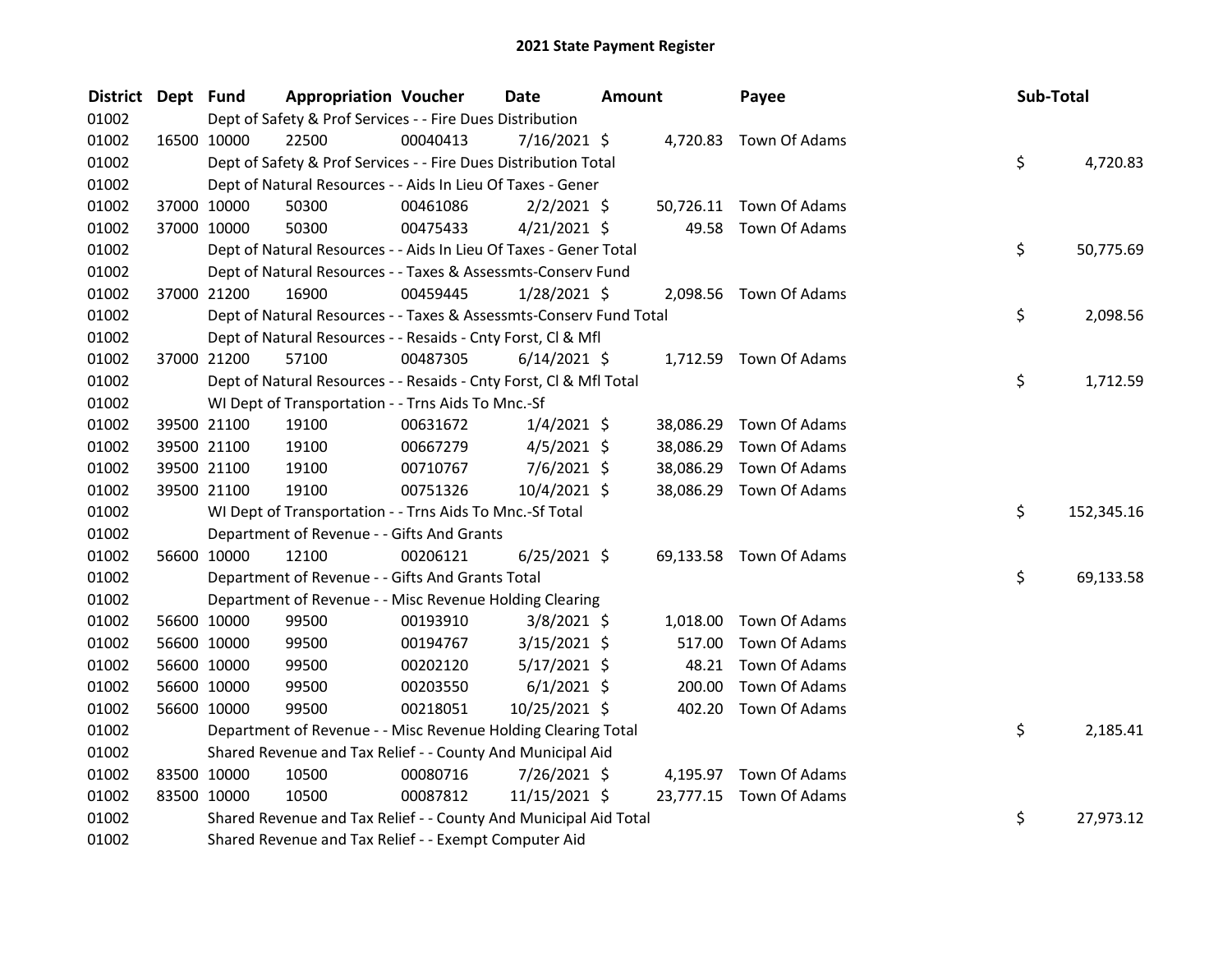| <b>District</b> | Dept Fund   |             | <b>Appropriation Voucher</b>                                  |          | Date           | <b>Amount</b> |          | Payee         | <b>Sub-Total</b> |            |
|-----------------|-------------|-------------|---------------------------------------------------------------|----------|----------------|---------------|----------|---------------|------------------|------------|
| 01002           |             | 83500 10000 | 10900                                                         | 00083387 | $7/26/2021$ \$ |               | 30.14    | Town Of Adams |                  |            |
| 01002           |             |             | Shared Revenue and Tax Relief - - Exempt Computer Aid Total   |          |                |               |          |               |                  | 30.14      |
| 01002           |             |             | Shared Revenue and Tax Relief - - Utility Aid                 |          |                |               |          |               |                  |            |
| 01002           | 83500 10000 |             | 11000                                                         | 00080716 | $7/26/2021$ \$ |               | 815.65   | Town Of Adams |                  |            |
| 01002           |             | 83500 10000 | 11000                                                         | 00087812 | 11/15/2021 \$  |               | 4.601.41 | Town Of Adams |                  |            |
| 01002           |             |             | Shared Revenue and Tax Relief - - Utility Aid Total           |          |                |               |          |               |                  | 5,417.06   |
| 01002           |             |             | Shared Revenue and Tax Relief - - Personal Property Aid       |          |                |               |          |               |                  |            |
| 01002           | 83500 10000 |             | 11100                                                         | 00076573 | $5/3/2021$ \$  |               | 207.02   | Town Of Adams |                  |            |
| 01002           |             |             | Shared Revenue and Tax Relief - - Personal Property Aid Total |          |                |               |          |               |                  | 207.02     |
| 01002 Total     |             |             |                                                               |          |                |               |          |               |                  | 316,599.16 |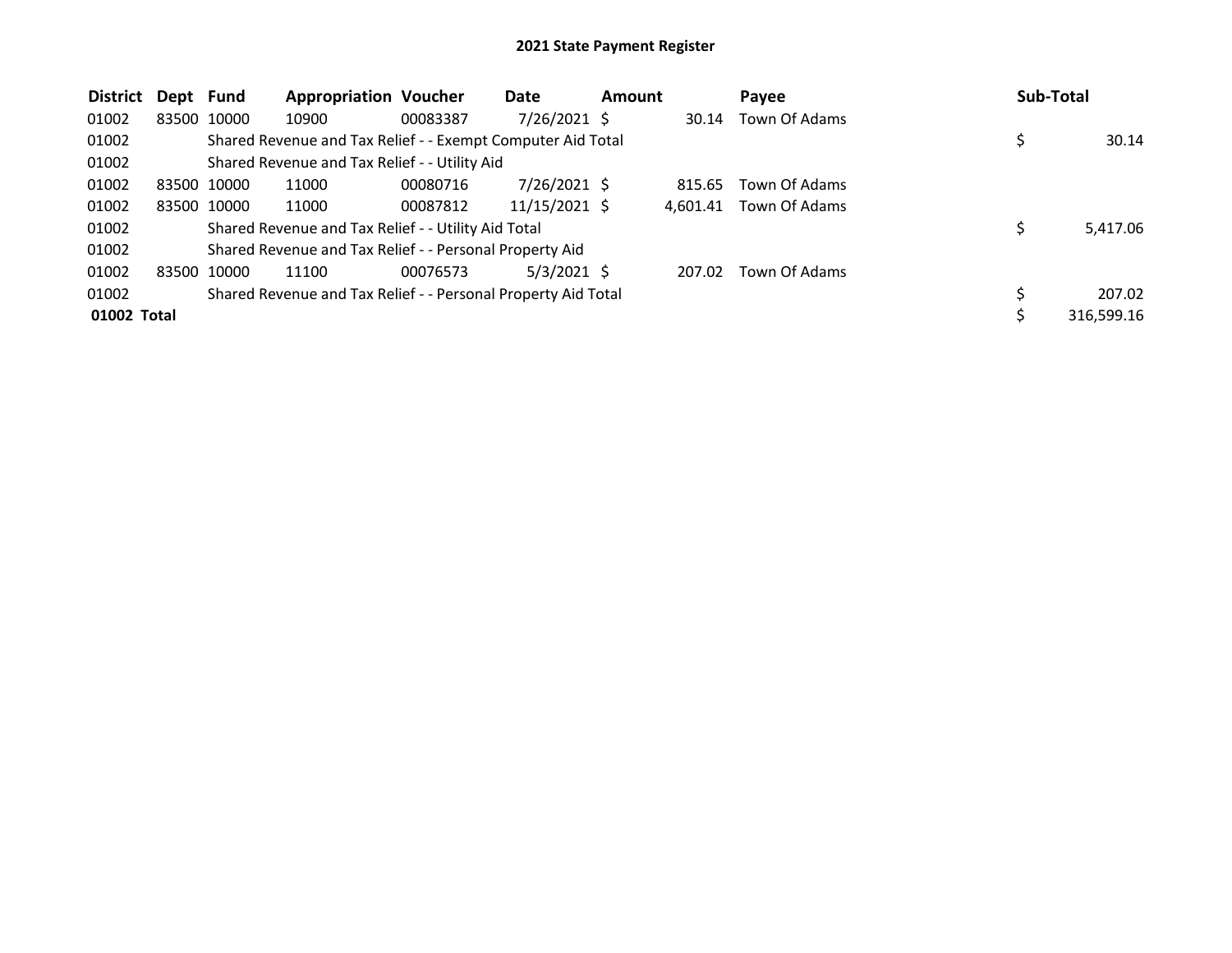| <b>District</b> | Dept Fund   |             | <b>Appropriation Voucher</b>                                       |          | <b>Date</b>    | <b>Amount</b> |           | Payee                       | Sub-Total |            |
|-----------------|-------------|-------------|--------------------------------------------------------------------|----------|----------------|---------------|-----------|-----------------------------|-----------|------------|
| 01004           |             |             | Dept of Safety & Prof Services - - Fire Dues Distribution          |          |                |               |           |                             |           |            |
| 01004           | 16500 10000 |             | 22500                                                              | 00040414 | 7/19/2021 \$   |               |           | 2,877.28 Town Of Big Flats  |           |            |
| 01004           |             |             | Dept of Safety & Prof Services - - Fire Dues Distribution Total    |          |                |               |           |                             | \$        | 2,877.28   |
| 01004           |             |             | Dept of Natural Resources - - Aids In Lieu Of Taxes - Gener        |          |                |               |           |                             |           |            |
| 01004           | 37000 10000 |             | 50300                                                              | 00461055 | $2/2/2021$ \$  |               |           | 4,576.38 Town Of Big Flats  |           |            |
| 01004           |             | 37000 10000 | 50300                                                              | 00461056 | $2/2/2021$ \$  |               |           | 6,159.59 Town Of Big Flats  |           |            |
| 01004           |             |             | Dept of Natural Resources - - Aids In Lieu Of Taxes - Gener Total  |          |                |               |           |                             | \$        | 10,735.97  |
| 01004           |             |             | Dept of Natural Resources - - Seg Earned                           |          |                |               |           |                             |           |            |
| 01004           |             | 37000 21200 | 100SE                                                              | 00514542 | 10/13/2021 \$  |               |           | 51,214.98 Town Of Big Flats |           |            |
| 01004           |             |             | Dept of Natural Resources - - Seg Earned Total                     |          |                |               |           |                             | \$        | 51,214.98  |
| 01004           |             |             | Dept of Natural Resources - - General Program Operations --        |          |                |               |           |                             |           |            |
| 01004           |             | 37000 21200 | 25400                                                              | 00453764 | $1/4/2021$ \$  |               |           | 7,482.00 Town Of Big Flats  |           |            |
| 01004           |             | 37000 21200 | 25400                                                              | 00524705 | 12/23/2021 \$  |               |           | 7,980.00 Town Of Big Flats  |           |            |
| 01004           |             |             | Dept of Natural Resources - - General Program Operations -- Total  |          |                |               |           |                             | \$        | 15,462.00  |
| 01004           |             |             | Dept of Natural Resources - - Resaids - Cnty Forst, Cl & Mfl       |          |                |               |           |                             |           |            |
| 01004           |             | 37000 21200 | 57100                                                              | 00487306 | $6/15/2021$ \$ |               |           | 3,152.70 Town Of Big Flats  |           |            |
| 01004           |             |             | Dept of Natural Resources - - Resaids - Cnty Forst, CI & Mfl Total |          |                |               |           |                             | \$        | 3,152.70   |
| 01004           |             |             | Dept of Natural Resources - - Rec & Resource Aids, Fed             |          |                |               |           |                             |           |            |
| 01004           |             | 37000 21200 | 58300                                                              | 00480700 | $5/18/2021$ \$ |               |           | 1,534.14 Town Of Big Flats  |           |            |
| 01004           |             |             | Dept of Natural Resources - - Rec & Resource Aids, Fed Total       |          |                |               |           |                             | \$        | 1,534.14   |
| 01004           |             |             | WI Dept of Transportation - - Trns Aids To Mnc.-Sf                 |          |                |               |           |                             |           |            |
| 01004           |             | 39500 21100 | 19100                                                              | 00631673 | $1/4/2021$ \$  |               |           | 59,156.28 Town Of Big Flats |           |            |
| 01004           |             | 39500 21100 | 19100                                                              | 00667280 | $4/5/2021$ \$  |               | 59,156.28 | Town Of Big Flats           |           |            |
| 01004           | 39500 21100 |             | 19100                                                              | 00710768 | $7/6/2021$ \$  |               | 59,156.28 | Town Of Big Flats           |           |            |
| 01004           | 39500 21100 |             | 19100                                                              | 00751327 | 10/4/2021 \$   |               |           | 59,156.28 Town Of Big Flats |           |            |
| 01004           |             |             | WI Dept of Transportation - - Trns Aids To Mnc.-Sf Total           |          |                |               |           |                             | \$        | 236,625.12 |
| 01004           |             |             | Department of Revenue - - Gifts And Grants                         |          |                |               |           |                             |           |            |
| 01004           | 56600 10000 |             | 12100                                                              | 00206122 | $6/25/2021$ \$ |               |           | 52,595.95 Town Of Big Flats |           |            |
| 01004           |             |             | Department of Revenue - - Gifts And Grants Total                   |          |                |               |           |                             | \$        | 52,595.95  |
| 01004           |             |             | Shared Revenue and Tax Relief - - County And Municipal Aid         |          |                |               |           |                             |           |            |
| 01004           | 83500 10000 |             | 10500                                                              | 00080717 | 7/26/2021 \$   |               |           | 1,811.30 Town Of Big Flats  |           |            |
| 01004           | 83500 10000 |             | 10500                                                              | 00087813 | 11/15/2021 \$  |               |           | 10,264.06 Town Of Big Flats |           |            |
| 01004           |             |             | Shared Revenue and Tax Relief - - County And Municipal Aid Total   |          |                |               |           |                             | \$        | 12,075.36  |
| 01004           |             |             | Shared Revenue and Tax Relief - - Exempt Computer Aid              |          |                |               |           |                             |           |            |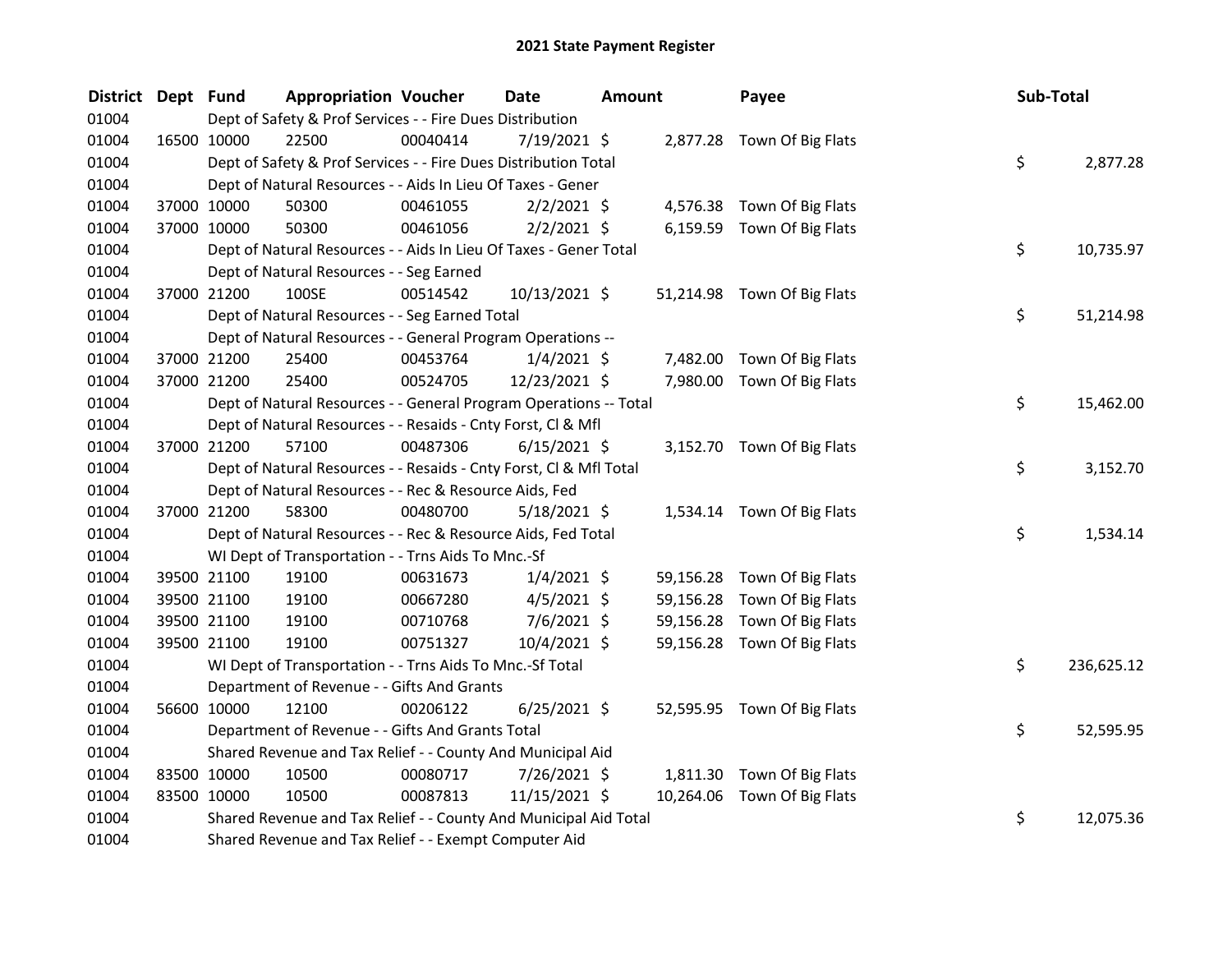| District Dept Fund |             | <b>Appropriation Voucher</b>                                  |          | Date          | <b>Amount</b> |        | Pavee             | Sub-Total  |
|--------------------|-------------|---------------------------------------------------------------|----------|---------------|---------------|--------|-------------------|------------|
| 01004              | 83500 10000 | 10900                                                         | 00083388 | 7/26/2021 \$  |               | 31.18  | Town Of Big Flats |            |
| 01004              |             | Shared Revenue and Tax Relief - - Exempt Computer Aid Total   |          |               |               |        |                   | 31.18      |
| 01004              |             | Shared Revenue and Tax Relief - - Personal Property Aid       |          |               |               |        |                   |            |
| 01004              | 83500 10000 | 11100                                                         | 00076574 | $5/4/2021$ \$ |               | 290.15 | Town Of Big Flats |            |
| 01004              |             | Shared Revenue and Tax Relief - - Personal Property Aid Total |          |               |               |        |                   | 290.15     |
| 01004 Total        |             |                                                               |          |               |               |        |                   | 386,594.83 |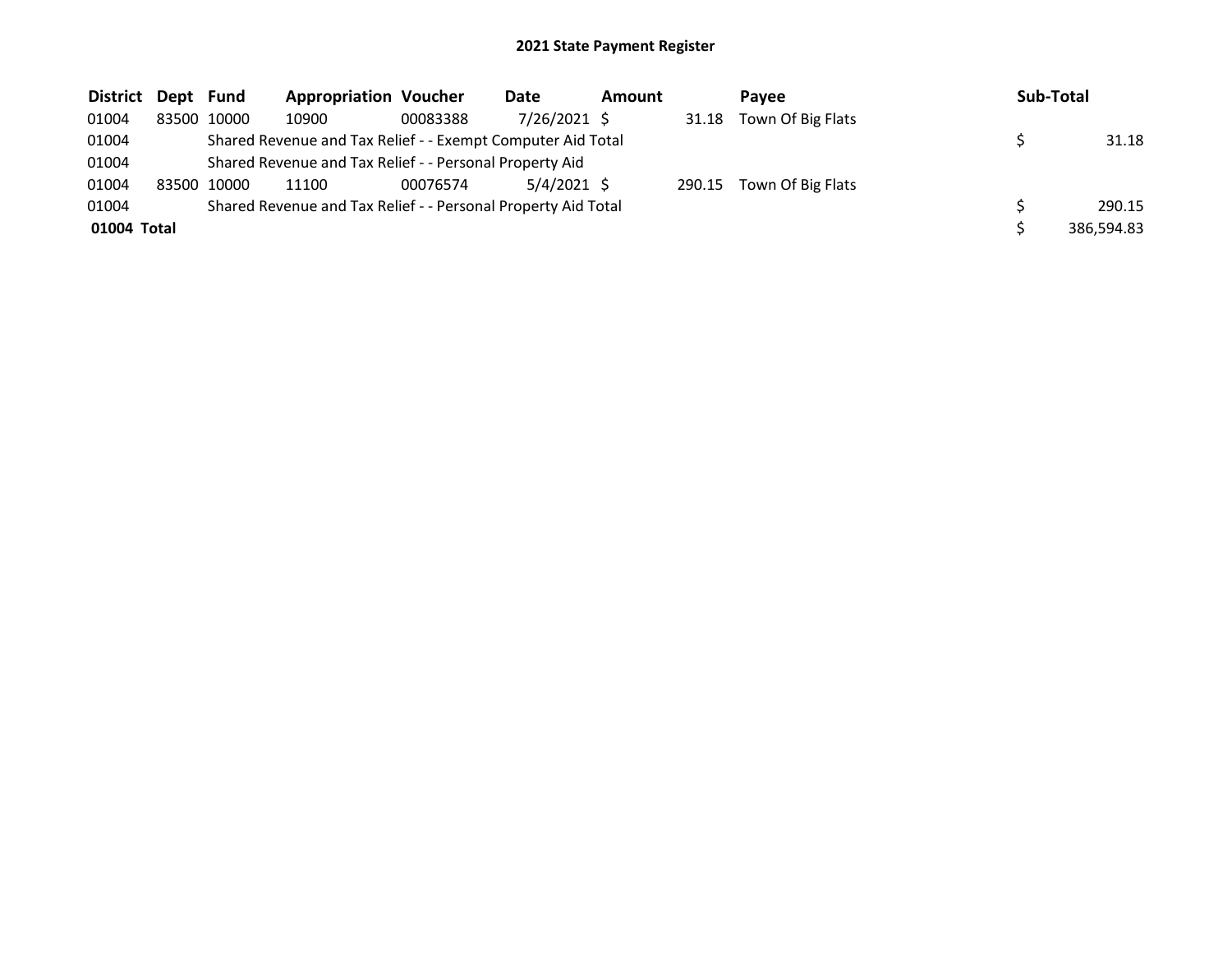| District Dept Fund |             | <b>Appropriation Voucher</b>                                       |          | <b>Date</b>    | <b>Amount</b> |           | Payee                     | Sub-Total |            |
|--------------------|-------------|--------------------------------------------------------------------|----------|----------------|---------------|-----------|---------------------------|-----------|------------|
| 01006              |             | Dept of Safety & Prof Services - - Fire Dues Distribution          |          |                |               |           |                           |           |            |
| 01006              | 16500 10000 | 22500                                                              | 00040415 | $7/16/2021$ \$ |               |           | 2,307.08 Town Of Colburn  |           |            |
| 01006              |             | Dept of Safety & Prof Services - - Fire Dues Distribution Total    |          |                |               |           |                           | \$        | 2,307.08   |
| 01006              |             | Dept of Natural Resources - - Aids In Lieu Of Taxes - Gener        |          |                |               |           |                           |           |            |
| 01006              | 37000 10000 | 50300                                                              | 00461169 | $2/2/2021$ \$  |               | 1,369.18  | Town Of Colburn           |           |            |
| 01006              | 37000 10000 | 50300                                                              | 00476152 | $4/21/2021$ \$ |               |           | 70.16 Town Of Colburn     |           |            |
| 01006              |             | Dept of Natural Resources - - Aids In Lieu Of Taxes - Gener Total  |          |                |               |           |                           | \$        | 1,439.34   |
| 01006              |             | Dept of Natural Resources - - Resaids - Cnty Forst, Cl & Mfl       |          |                |               |           |                           |           |            |
| 01006              | 37000 21200 | 57100                                                              | 00487307 | $6/14/2021$ \$ |               |           | 697.96 Town Of Colburn    |           |            |
| 01006              |             | Dept of Natural Resources - - Resaids - Cnty Forst, Cl & Mfl Total |          |                |               |           |                           | \$        | 697.96     |
| 01006              |             | Dept of Natural Resources - - Aids In Lieu Of Taxes - Sum S        |          |                |               |           |                           |           |            |
| 01006              | 37000 21200 | 57900                                                              | 00476153 | $4/21/2021$ \$ |               |           | 4,267.12 Town Of Colburn  |           |            |
| 01006              |             | Dept of Natural Resources - - Aids In Lieu Of Taxes - Sum S Total  |          |                |               |           |                           | \$        | 4,267.12   |
| 01006              |             | WI Dept of Transportation - - Trns Aids To Mnc.-Sf                 |          |                |               |           |                           |           |            |
| 01006              | 39500 21100 | 19100                                                              | 00631674 | $1/4/2021$ \$  |               |           | 26,161.74 Town Of Colburn |           |            |
| 01006              | 39500 21100 | 19100                                                              | 00667281 | $4/5/2021$ \$  |               |           | 26,161.74 Town Of Colburn |           |            |
| 01006              | 39500 21100 | 19100                                                              | 00710769 | $7/6/2021$ \$  |               | 26,161.74 | Town Of Colburn           |           |            |
| 01006              | 39500 21100 | 19100                                                              | 00751328 | 10/4/2021 \$   |               |           | 26,161.74 Town Of Colburn |           |            |
| 01006              |             | WI Dept of Transportation - - Trns Aids To Mnc.-Sf Total           |          |                |               |           |                           | \$        | 104,646.96 |
| 01006              |             | Elections Commission - - General Program Ops, GPR                  |          |                |               |           |                           |           |            |
| 01006              | 51000 10000 | 10100                                                              | 00005095 | $1/8/2021$ \$  |               |           | 84.65 Town Of Colburn     |           |            |
| 01006              |             | Elections Commission - - General Program Ops, GPR Total            |          |                |               |           |                           | \$        | 84.65      |
| 01006              |             | Department of Revenue - - Gifts And Grants                         |          |                |               |           |                           |           |            |
| 01006              | 56600 10000 | 12100                                                              | 00206123 | $6/25/2021$ \$ |               |           | 11,461.21 Town Of Colburn |           |            |
| 01006              |             | Department of Revenue - - Gifts And Grants Total                   |          |                |               |           |                           | \$        | 11,461.21  |
| 01006              |             | Shared Revenue and Tax Relief - - County And Municipal Aid         |          |                |               |           |                           |           |            |
| 01006              | 83500 10000 | 10500                                                              | 00087814 | 11/15/2021 \$  |               |           | 2,618.54 Town Of Colburn  |           |            |
| 01006              |             | Shared Revenue and Tax Relief - - County And Municipal Aid Total   |          |                |               |           |                           | \$        | 2,618.54   |
| 01006              |             | Shared Revenue and Tax Relief - - Exempt Computer Aid              |          |                |               |           |                           |           |            |
| 01006              | 83500 10000 | 10900                                                              | 00083389 | 7/26/2021 \$   |               |           | 193.30 Town Of Colburn    |           |            |
| 01006              |             | Shared Revenue and Tax Relief - - Exempt Computer Aid Total        |          |                |               |           |                           | \$        | 193.30     |
| 01006              |             | Shared Revenue and Tax Relief - - Personal Property Aid            |          |                |               |           |                           |           |            |
| 01006              | 83500 10000 | 11100                                                              | 00076575 | $5/3/2021$ \$  |               | 1.62      | Town Of Colburn           |           |            |
| 01006              |             | Shared Revenue and Tax Relief - - Personal Property Aid Total      |          |                |               |           |                           | \$        | 1.62       |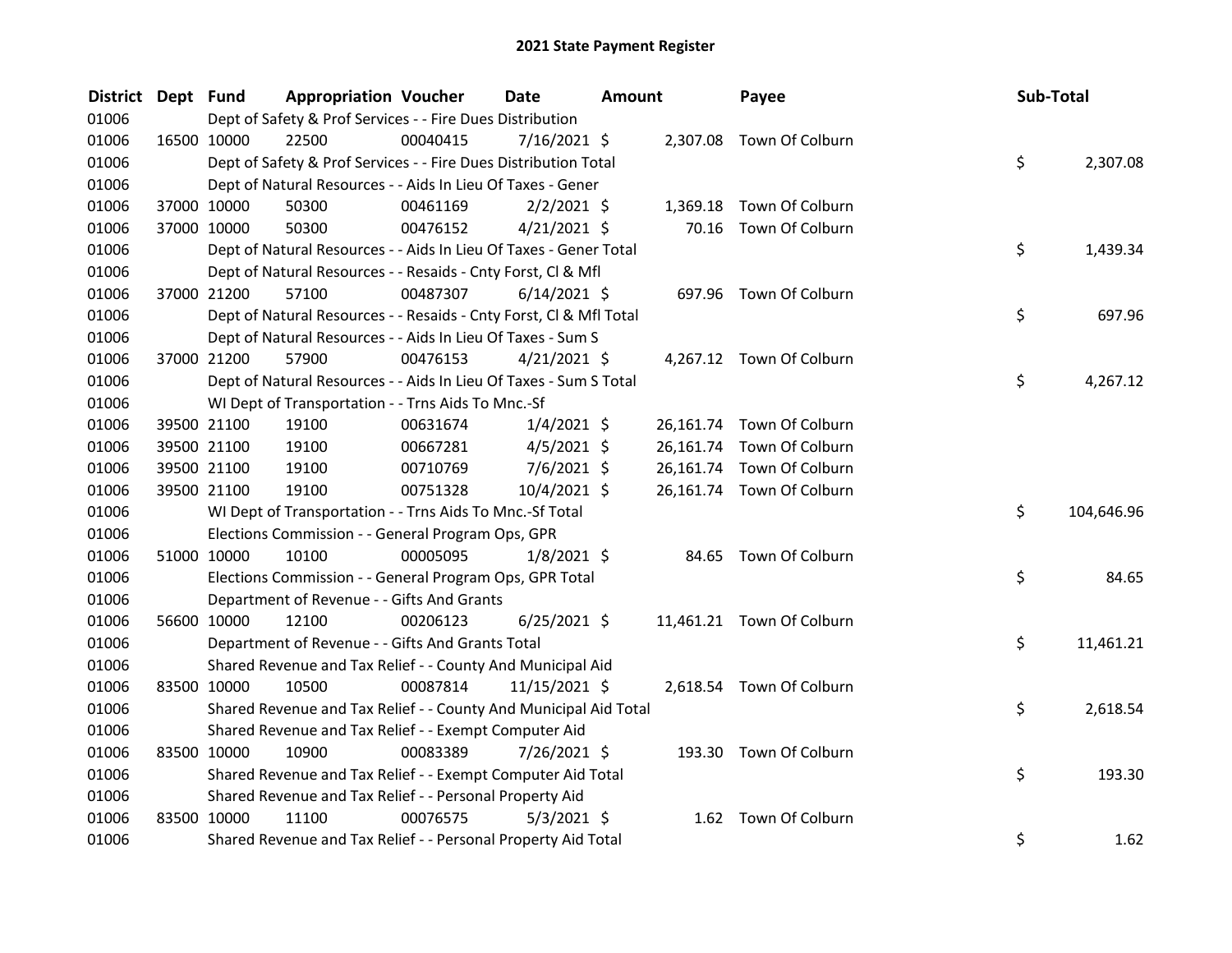| District Dept Fund | <b>Appropriation Voucher</b> | Date | Amount | Payee | Sub-Total  |
|--------------------|------------------------------|------|--------|-------|------------|
| 01006 Total        |                              |      |        |       | 127,717.78 |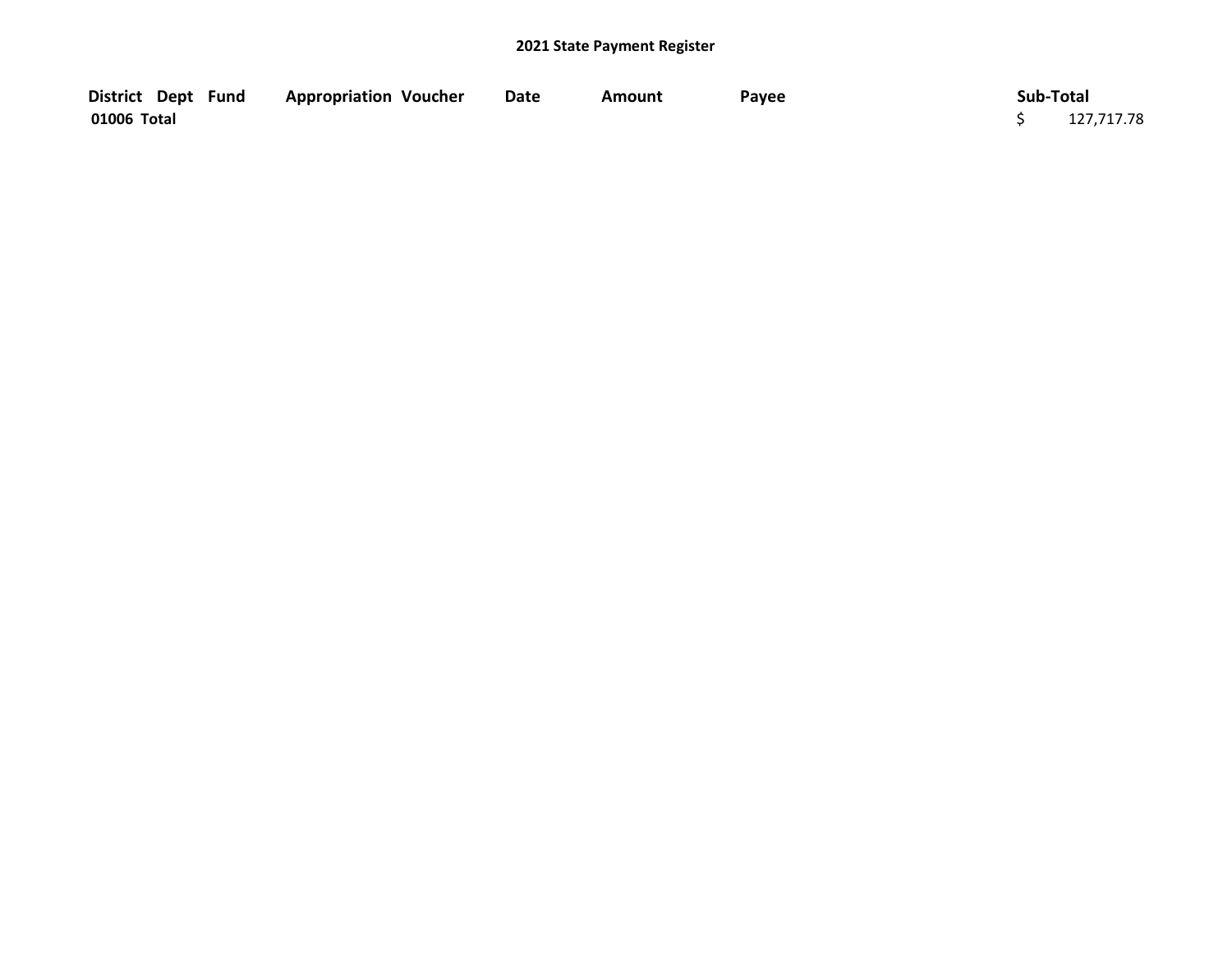| District Dept Fund |             | <b>Appropriation Voucher</b>                                       |          | <b>Date</b>    | <b>Amount</b> |           | Payee                          | Sub-Total |            |
|--------------------|-------------|--------------------------------------------------------------------|----------|----------------|---------------|-----------|--------------------------------|-----------|------------|
| 01008              |             | Dept of Safety & Prof Services - - Fire Dues Distribution          |          |                |               |           |                                |           |            |
| 01008              | 16500 10000 | 22500                                                              | 00040416 | $7/16/2021$ \$ |               |           | 7,163.02 Town Of Dell Prairie  |           |            |
| 01008              |             | Dept of Safety & Prof Services - - Fire Dues Distribution Total    |          |                |               |           |                                | \$        | 7,163.02   |
| 01008              |             | Dept of Natural Resources - - Aids In Lieu Of Taxes - Gener        |          |                |               |           |                                |           |            |
| 01008              | 37000 10000 | 50300                                                              | 00461126 | $2/2/2021$ \$  |               |           | 60,815.19 Town Of Dell Prairie |           |            |
| 01008              |             | Dept of Natural Resources - - Aids In Lieu Of Taxes - Gener Total  |          |                |               |           |                                | \$        | 60,815.19  |
| 01008              |             | Dept of Natural Resources - - Resaids - Cnty Forst, Cl & Mfl       |          |                |               |           |                                |           |            |
| 01008              | 37000 21200 | 57100                                                              | 00487308 | $6/14/2021$ \$ |               |           | 594.72 Town Of Dell Prairie    |           |            |
| 01008              |             | Dept of Natural Resources - - Resaids - Cnty Forst, Cl & Mfl Total |          |                |               |           |                                | \$        | 594.72     |
| 01008              |             | WI Dept of Transportation - - Trns Aids To Mnc.-Sf                 |          |                |               |           |                                |           |            |
| 01008              | 39500 21100 | 19100                                                              | 00631675 | $1/4/2021$ \$  |               | 32,974.83 | Town Of Dell Prairie           |           |            |
| 01008              | 39500 21100 | 19100                                                              | 00667282 | $4/5/2021$ \$  |               | 32,974.83 | Town Of Dell Prairie           |           |            |
| 01008              | 39500 21100 | 19100                                                              | 00710770 | $7/6/2021$ \$  |               | 32,974.83 | Town Of Dell Prairie           |           |            |
| 01008              | 39500 21100 | 19100                                                              | 00751329 | 10/4/2021 \$   |               | 32,974.83 | Town Of Dell Prairie           |           |            |
| 01008              |             | WI Dept of Transportation - - Trns Aids To Mnc.-Sf Total           |          |                |               |           |                                | \$        | 131,899.32 |
| 01008              |             | Department of Revenue - - Gifts And Grants                         |          |                |               |           |                                |           |            |
| 01008              | 56600 10000 | 12100                                                              | 00206124 | $6/25/2021$ \$ |               |           | 82,269.48 Town Of Dell Prairie |           |            |
| 01008              |             | Department of Revenue - - Gifts And Grants Total                   |          |                |               |           |                                | \$        | 82,269.48  |
| 01008              |             | Shared Revenue and Tax Relief - - County And Municipal Aid         |          |                |               |           |                                |           |            |
| 01008              | 83500 10000 | 10500                                                              | 00080718 | 7/26/2021 \$   |               |           | 2,414.07 Town Of Dell Prairie  |           |            |
| 01008              | 83500 10000 | 10500                                                              | 00087815 | 11/15/2021 \$  |               |           | 13,679.73 Town Of Dell Prairie |           |            |
| 01008              |             | Shared Revenue and Tax Relief - - County And Municipal Aid Total   |          |                |               |           |                                | \$        | 16,093.80  |
| 01008              |             | Shared Revenue and Tax Relief - - Exempt Computer Aid              |          |                |               |           |                                |           |            |
| 01008              | 83500 10000 | 10900                                                              | 00083390 | $7/26/2021$ \$ |               |           | 38.45 Town Of Dell Prairie     |           |            |
| 01008              |             | Shared Revenue and Tax Relief - - Exempt Computer Aid Total        |          |                |               |           |                                | \$        | 38.45      |
| 01008              |             | Shared Revenue and Tax Relief - - Personal Property Aid            |          |                |               |           |                                |           |            |
| 01008              | 83500 10000 | 11100                                                              | 00076576 | $5/3/2021$ \$  |               |           | 833.21 Town Of Dell Prairie    |           |            |
| 01008              |             | Shared Revenue and Tax Relief - - Personal Property Aid Total      |          |                |               |           |                                | \$        | 833.21     |
| 01008              |             | Shared Revenue and Tax Relief - - Lottery & Gaming Credit          |          |                |               |           |                                |           |            |
| 01008              | 83500 52100 | 36300                                                              | 00074030 | $3/22/2021$ \$ |               |           | 3,557.70 Town Of Dell Prairie  |           |            |
| 01008              |             | Shared Revenue and Tax Relief - - Lottery & Gaming Credit Total    |          |                |               |           |                                | \$        | 3,557.70   |
| 01008 Total        |             |                                                                    |          |                |               |           |                                | \$        | 303,264.89 |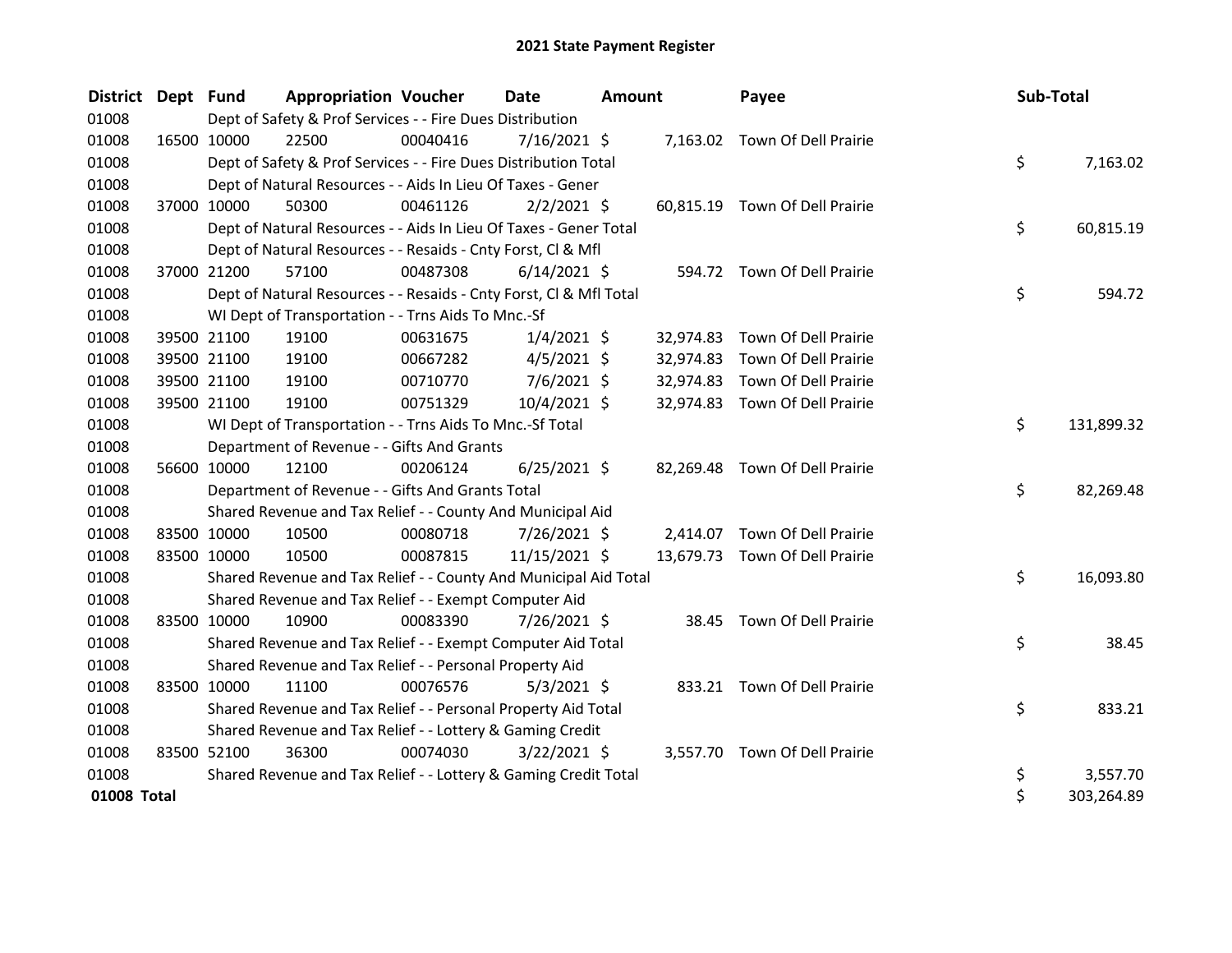| District Dept Fund |             | <b>Appropriation Voucher</b>                                           |          | <b>Date</b>    | Amount |           | Payee                     | Sub-Total |            |
|--------------------|-------------|------------------------------------------------------------------------|----------|----------------|--------|-----------|---------------------------|-----------|------------|
| 01010              |             | Dept of Safety & Prof Services - - Fire Dues Distribution              |          |                |        |           |                           |           |            |
| 01010              | 16500 10000 | 22500                                                                  | 00040417 | 7/16/2021 \$   |        |           | 2,942.75 Easton, Town of  |           |            |
| 01010              |             | Dept of Safety & Prof Services - - Fire Dues Distribution Total        |          |                |        |           |                           | \$        | 2,942.75   |
| 01010              |             | Dept of Natural Resources - - Aids In Lieu Of Taxes - Gener            |          |                |        |           |                           |           |            |
| 01010              | 37000 10000 | 50300                                                                  | 00461125 | $2/2/2021$ \$  |        | 14,255.90 | Easton, Town of           |           |            |
| 01010              | 37000 10000 | 50300                                                                  | 00475794 | $4/21/2021$ \$ |        | 14.16     | Easton, Town of           |           |            |
| 01010              |             | Dept of Natural Resources - - Aids In Lieu Of Taxes - Gener Total      |          |                |        |           |                           | \$        | 14,270.06  |
| 01010              |             | Dept of Natural Resources - - Seg Earned                               |          |                |        |           |                           |           |            |
| 01010              | 37000 21200 | 100SE                                                                  | 00473945 | $4/15/2021$ \$ |        | 220.10    | Easton, Town of           |           |            |
| 01010              |             | Dept of Natural Resources - - Seg Earned Total                         |          |                |        |           |                           | \$        | 220.10     |
| 01010              |             | Dept of Natural Resources - - Resaids - Cnty Forst, Cl & Mfl           |          |                |        |           |                           |           |            |
| 01010              | 37000 21200 | 57100                                                                  | 00487309 | $6/14/2021$ \$ |        | 725.99    | Easton, Town of           |           |            |
| 01010              |             | Dept of Natural Resources - - Resaids - Cnty Forst, Cl & Mfl Total     |          |                |        |           |                           | \$        | 725.99     |
| 01010              |             | Dept of Natural Resources - - Aids In Lieu Of Taxes - Sum S            |          |                |        |           |                           |           |            |
| 01010              | 37000 21200 | 57900                                                                  | 00475795 | $4/21/2021$ \$ |        |           | 8.94 Easton, Town of      |           |            |
| 01010              |             | Dept of Natural Resources - - Aids In Lieu Of Taxes - Sum S Total      |          |                |        |           |                           | \$        | 8.94       |
| 01010              |             | WI Dept of Transportation - - Trns Aids To Mnc.-Sf                     |          |                |        |           |                           |           |            |
| 01010              | 39500 21100 | 19100                                                                  | 00631676 | $1/4/2021$ \$  |        | 35,938.35 | Easton, Town of           |           |            |
| 01010              | 39500 21100 | 19100                                                                  | 00667283 | $4/5/2021$ \$  |        | 35,938.35 | Easton, Town of           |           |            |
| 01010              | 39500 21100 | 19100                                                                  | 00710771 | $7/6/2021$ \$  |        | 35,938.35 | Easton, Town of           |           |            |
| 01010              | 39500 21100 | 19100                                                                  | 00751330 | 10/4/2021 \$   |        | 35,938.37 | Easton, Town of           |           |            |
| 01010              |             | WI Dept of Transportation - - Trns Aids To Mnc.-Sf Total               |          |                |        |           |                           | \$        | 143,753.42 |
| 01010              |             | WI Dept of Transportation - - Supplemental Transportation Aids         |          |                |        |           |                           |           |            |
| 01010              | 39500 21100 | 19600                                                                  | 00633636 | $1/4/2021$ \$  |        |           | 25,368.25 Easton, Town of |           |            |
| 01010              |             | WI Dept of Transportation - - Supplemental Transportation Aids Total   |          |                |        |           |                           | \$        | 25,368.25  |
| 01010              |             | Department of Military Affairs - - Federal Aid, Local Assistance       |          |                |        |           |                           |           |            |
| 01010              | 46500 10000 | 34200                                                                  | 00102190 | $11/3/2021$ \$ |        |           | 283.47 Easton, Town of    |           |            |
| 01010              |             | Department of Military Affairs - - Federal Aid, Local Assistance Total |          |                |        |           |                           | \$        | 283.47     |
| 01010              |             | Department of Revenue - - Gifts And Grants                             |          |                |        |           |                           |           |            |
| 01010              | 56600 10000 | 12100                                                                  | 00206125 | $6/25/2021$ \$ |        | 58,405.05 | Easton, Town of           |           |            |
| 01010              |             | Department of Revenue - - Gifts And Grants Total                       |          |                |        |           |                           | \$        | 58,405.05  |
| 01010              |             | Shared Revenue and Tax Relief - - County And Municipal Aid             |          |                |        |           |                           |           |            |
| 01010              | 83500 10000 | 10500                                                                  | 00080719 | 7/26/2021 \$   |        |           | 2,344.92 Easton, Town of  |           |            |
| 01010              | 83500 10000 | 10500                                                                  | 00087816 | 11/15/2021 \$  |        |           | 13,287.85 Easton, Town of |           |            |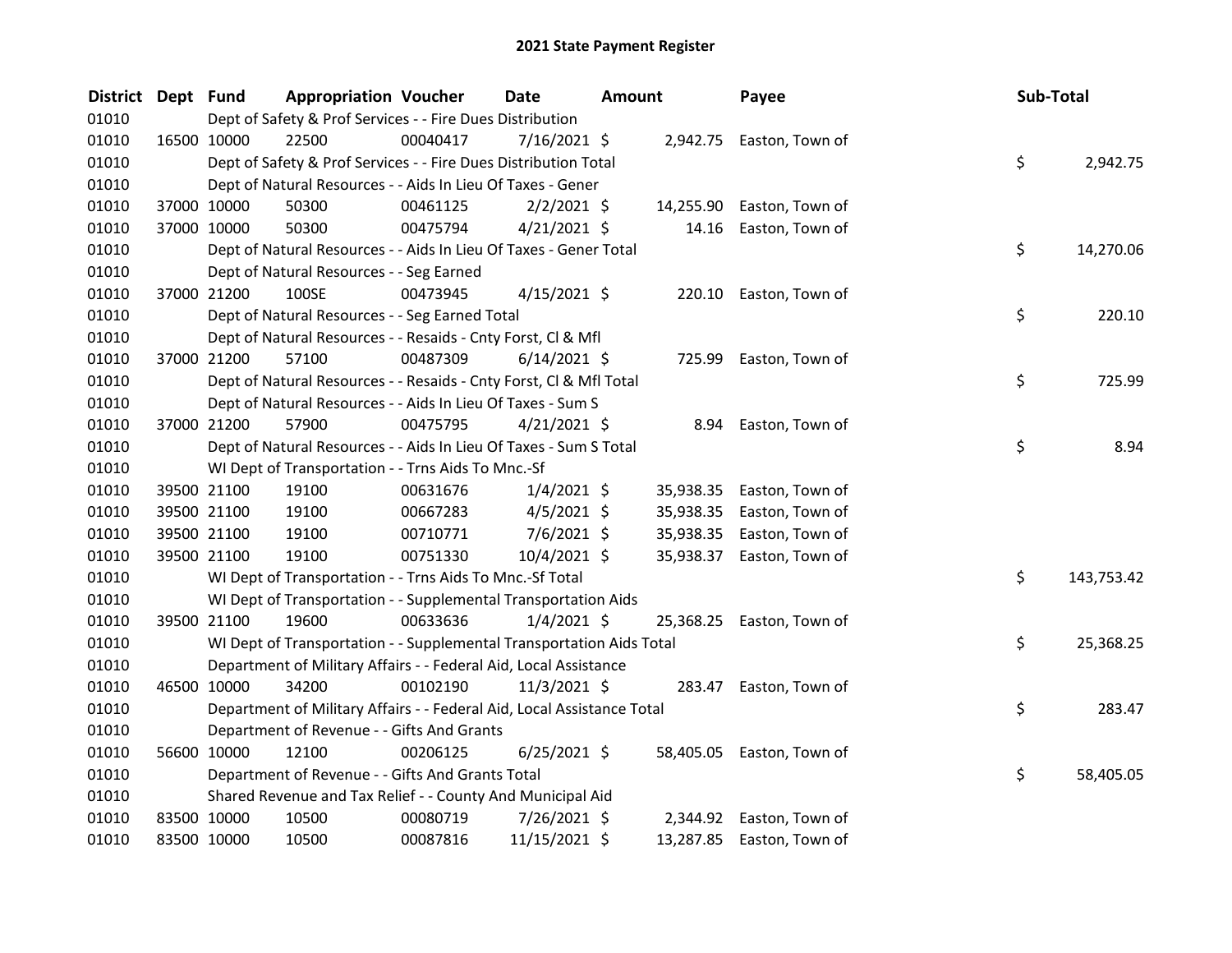| <b>District</b><br>Dept | <b>Fund</b>                                                      | <b>Appropriation Voucher</b> | Date           | <b>Amount</b> |          | Payee           |   | <b>Sub-Total</b> |
|-------------------------|------------------------------------------------------------------|------------------------------|----------------|---------------|----------|-----------------|---|------------------|
| 01010                   | Shared Revenue and Tax Relief - - County And Municipal Aid Total |                              |                |               |          |                 | Ş | 15,632.77        |
| 01010                   | Shared Revenue and Tax Relief - - Exempt Computer Aid            |                              |                |               |          |                 |   |                  |
| 01010                   | 83500 10000<br>10900                                             | 00083391                     | $7/26/2021$ \$ |               | 3.11     | Easton, Town of |   |                  |
| 01010                   | Shared Revenue and Tax Relief - - Exempt Computer Aid Total      |                              |                |               |          |                 |   | 3.11             |
| 01010                   | Shared Revenue and Tax Relief - - Personal Property Aid          |                              |                |               |          |                 |   |                  |
| 01010<br>83500          | 10000<br>11100                                                   | 00076577                     | $5/3/2021$ \$  |               | 348.85   | Easton, Town of |   |                  |
| 01010                   | Shared Revenue and Tax Relief - - Personal Property Aid Total    |                              |                |               |          |                 | Ś | 348.85           |
| 01010                   | Shared Revenue and Tax Relief - - Lottery & Gaming Credit        |                              |                |               |          |                 |   |                  |
| 01010                   | 83500 52100<br>36300                                             | 00074031                     | $3/22/2021$ \$ |               | 2.861.41 | Easton. Town of |   |                  |
| 01010                   | Shared Revenue and Tax Relief - - Lottery & Gaming Credit Total  |                              |                |               |          |                 |   | 2,861.41         |
| 01010 Total             |                                                                  |                              |                |               |          |                 |   | 264.824.17       |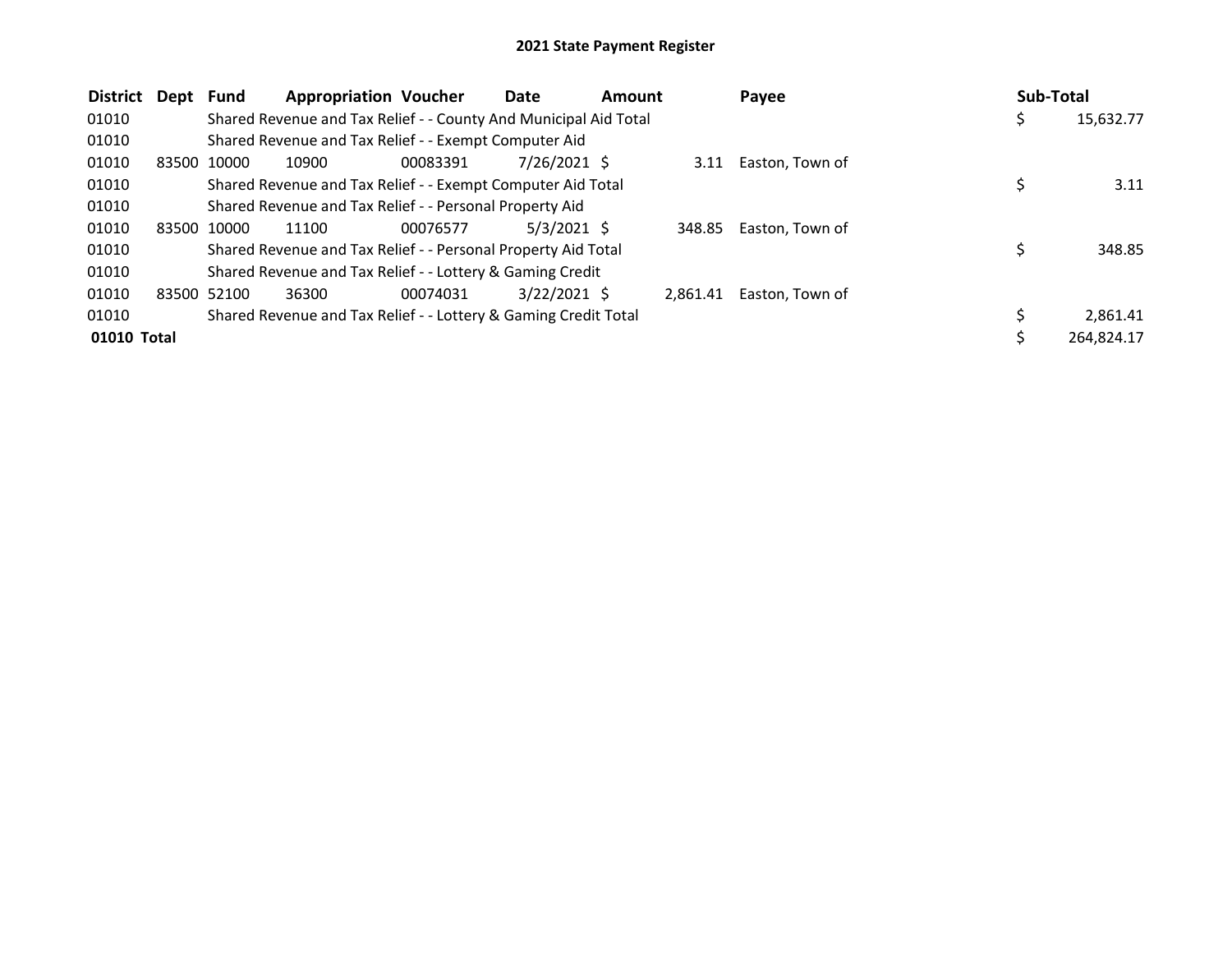| <b>District</b> | Dept Fund   |             | <b>Appropriation Voucher</b>                                       |          | <b>Date</b>    | <b>Amount</b> |           | Payee                     | Sub-Total |            |
|-----------------|-------------|-------------|--------------------------------------------------------------------|----------|----------------|---------------|-----------|---------------------------|-----------|------------|
| 01012           |             |             | Dept of Safety & Prof Services - - Fire Dues Distribution          |          |                |               |           |                           |           |            |
| 01012           |             | 16500 10000 | 22500                                                              | 00040419 | $7/16/2021$ \$ |               |           | 6,440.77 Town Of Jackson  |           |            |
| 01012           |             |             | Dept of Safety & Prof Services - - Fire Dues Distribution Total    |          |                |               |           |                           | \$        | 6,440.77   |
| 01012           |             |             | Dept of Natural Resources - - Aids In Lieu Of Taxes - Gener        |          |                |               |           |                           |           |            |
| 01012           |             | 37000 10000 | 50300                                                              | 00461094 | $2/2/2021$ \$  |               | 1,426.06  | Town Of Jackson           |           |            |
| 01012           |             | 37000 10000 | 50300                                                              | 00475495 | $4/21/2021$ \$ |               |           | 368.21 Town Of Jackson    |           |            |
| 01012           |             |             | Dept of Natural Resources - - Aids In Lieu Of Taxes - Gener Total  |          |                |               |           |                           | \$        | 1,794.27   |
| 01012           |             |             | Dept of Natural Resources - - Resaids - Cnty Forst, Cl & Mfl       |          |                |               |           |                           |           |            |
| 01012           |             | 37000 21200 | 57100                                                              | 00487310 | $6/14/2021$ \$ |               |           | 669.82 Town Of Jackson    |           |            |
| 01012           |             |             | Dept of Natural Resources - - Resaids - Cnty Forst, Cl & Mfl Total |          |                |               |           |                           | \$        | 669.82     |
| 01012           |             |             | Dept of Natural Resources - - Aids In Lieu Of Taxes - Sum S        |          |                |               |           |                           |           |            |
| 01012           |             | 37000 21200 | 57900                                                              | 00475494 | $4/21/2021$ \$ |               |           | 74.49 Town Of Jackson     |           |            |
| 01012           |             |             | Dept of Natural Resources - - Aids In Lieu Of Taxes - Sum S Total  |          |                |               |           |                           | \$        | 74.49      |
| 01012           |             |             | WI Dept of Transportation - - Trns Aids To Mnc.-Sf                 |          |                |               |           |                           |           |            |
| 01012           |             | 39500 21100 | 19100                                                              | 00631677 | $1/4/2021$ \$  |               |           | 41,088.78 Town Of Jackson |           |            |
| 01012           |             | 39500 21100 | 19100                                                              | 00667284 | $4/5/2021$ \$  |               | 41,088.78 | Town Of Jackson           |           |            |
| 01012           |             | 39500 21100 | 19100                                                              | 00710772 | $7/6/2021$ \$  |               | 41,088.78 | Town Of Jackson           |           |            |
| 01012           |             | 39500 21100 | 19100                                                              | 00751331 | 10/4/2021 \$   |               |           | 41,088.78 Town Of Jackson |           |            |
| 01012           |             |             | WI Dept of Transportation - - Trns Aids To Mnc.-Sf Total           |          |                |               |           |                           | \$        | 164,355.12 |
| 01012           |             |             | WI Dept of Transportation - - Loc Rd Imp Prg St Fd                 |          |                |               |           |                           |           |            |
| 01012           |             | 39500 21100 | 27800                                                              | 00726708 | 7/28/2021 \$   |               |           | 33,200.00 Town Of Jackson |           |            |
| 01012           |             |             | WI Dept of Transportation - - Loc Rd Imp Prg St Fd Total           |          |                |               |           |                           | \$        | 33,200.00  |
| 01012           |             |             | Department of Revenue - - Gifts And Grants                         |          |                |               |           |                           |           |            |
| 01012           |             | 56600 10000 | 12100                                                              | 00206126 | $6/25/2021$ \$ |               |           | 51,706.27 Town Of Jackson |           |            |
| 01012           |             |             | Department of Revenue - - Gifts And Grants Total                   |          |                |               |           |                           | \$.       | 51,706.27  |
| 01012           |             |             | Shared Revenue and Tax Relief - - County And Municipal Aid         |          |                |               |           |                           |           |            |
| 01012           |             | 83500 10000 | 10500                                                              | 00080720 | 7/26/2021 \$   |               | 1,439.03  | Town Of Jackson           |           |            |
| 01012           |             | 83500 10000 | 10500                                                              | 00087817 | 11/15/2021 \$  |               |           | 8,154.53 Town Of Jackson  |           |            |
| 01012           |             |             | Shared Revenue and Tax Relief - - County And Municipal Aid Total   |          |                |               |           |                           | \$        | 9,593.56   |
| 01012           |             |             | Shared Revenue and Tax Relief - - Exempt Computer Aid              |          |                |               |           |                           |           |            |
| 01012           | 83500 10000 |             | 10900                                                              | 00083392 | 7/26/2021 \$   |               |           | 9.35 Town Of Jackson      |           |            |
| 01012           |             |             | Shared Revenue and Tax Relief - - Exempt Computer Aid Total        |          |                |               |           |                           | \$        | 9.35       |
| 01012           |             |             | Shared Revenue and Tax Relief - - Utility Aid                      |          |                |               |           |                           |           |            |
| 01012           |             | 83500 10000 | 11000                                                              | 00080720 | 7/26/2021 \$   |               |           | 156.71 Town Of Jackson    |           |            |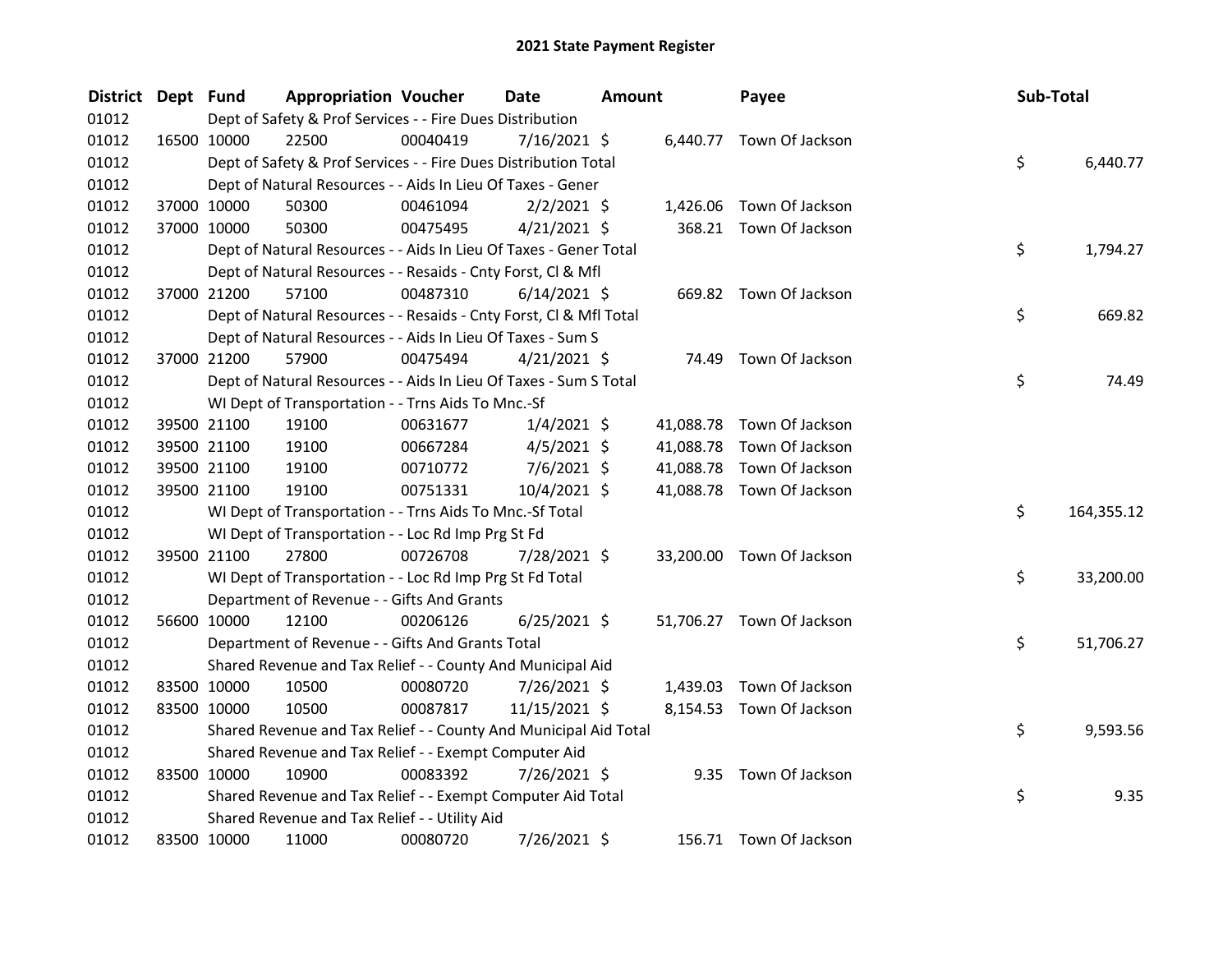| District Dept Fund |             | <b>Appropriation Voucher</b>                                  |          | Date          | Amount |          | <b>Pavee</b>    | Sub-Total  |
|--------------------|-------------|---------------------------------------------------------------|----------|---------------|--------|----------|-----------------|------------|
| 01012              | 83500 10000 | 11000                                                         | 00087817 | 11/15/2021 \$ |        | 1,037.24 | Town Of Jackson |            |
| 01012              |             | Shared Revenue and Tax Relief - - Utility Aid Total           |          |               |        |          |                 | 1,193.95   |
| 01012              |             | Shared Revenue and Tax Relief - - Personal Property Aid       |          |               |        |          |                 |            |
| 01012              | 83500 10000 | 11100                                                         | 00076578 | $5/3/2021$ \$ |        | 110.67   | Town Of Jackson |            |
| 01012              |             | Shared Revenue and Tax Relief - - Personal Property Aid Total |          |               |        |          |                 | 110.67     |
| 01012 Total        |             |                                                               |          |               |        |          |                 | 269,148.27 |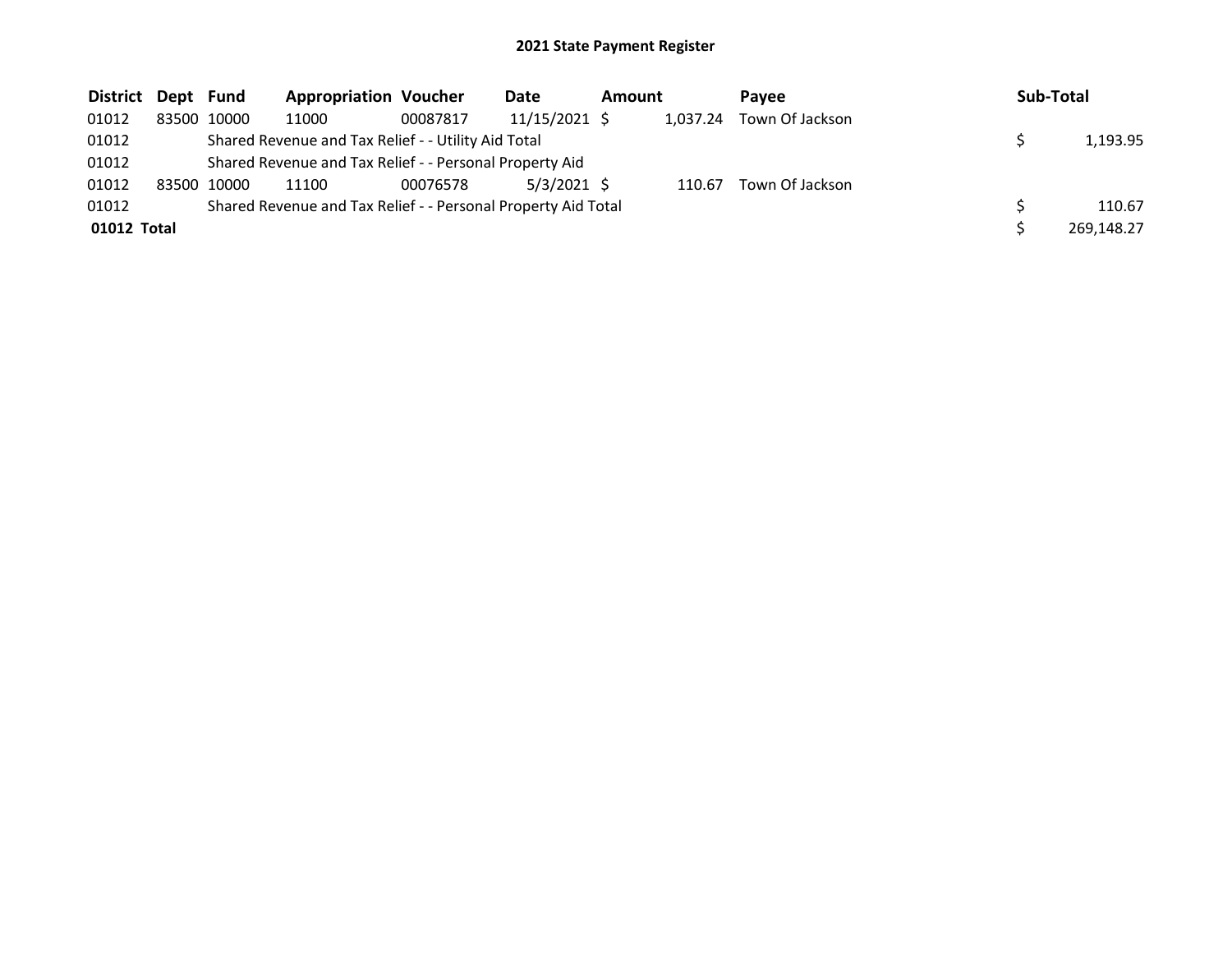| <b>District</b> | Dept Fund |             | <b>Appropriation Voucher</b>                                       |          | <b>Date</b>    | <b>Amount</b> |           | Payee                   |  | Sub-Total |            |  |
|-----------------|-----------|-------------|--------------------------------------------------------------------|----------|----------------|---------------|-----------|-------------------------|--|-----------|------------|--|
| 01014           |           |             | Dept of Safety & Prof Services - - Fire Dues Distribution          |          |                |               |           |                         |  |           |            |  |
| 01014           |           | 16500 10000 | 22500                                                              | 00040420 | 7/16/2021 \$   |               |           | 1,359.18 Town Of Leola  |  |           |            |  |
| 01014           |           |             | Dept of Safety & Prof Services - - Fire Dues Distribution Total    |          |                |               |           |                         |  | \$        | 1,359.18   |  |
| 01014           |           |             | Dept of Natural Resources - - Aids In Lieu Of Taxes - Gener        |          |                |               |           |                         |  |           |            |  |
| 01014           |           | 37000 10000 | 50300                                                              | 00461120 | $2/2/2021$ \$  |               | 4,926.57  | Town Of Leola           |  |           |            |  |
| 01014           |           | 37000 10000 | 50300                                                              | 00461121 | $2/2/2021$ \$  |               | 12,708.83 | Town Of Leola           |  |           |            |  |
| 01014           |           | 37000 10000 | 50300                                                              | 00475740 | $4/21/2021$ \$ |               | 514.41    | Town Of Leola           |  |           |            |  |
| 01014           |           | 37000 10000 | 50300                                                              | 00475743 | $4/21/2021$ \$ |               |           | 255.45 Town Of Leola    |  |           |            |  |
| 01014           |           |             | Dept of Natural Resources - - Aids In Lieu Of Taxes - Gener Total  |          |                |               |           |                         |  | \$        | 18,405.26  |  |
| 01014           |           |             | Dept of Natural Resources - - Resaids - Cnty Forst, Cl & Mfl       |          |                |               |           |                         |  |           |            |  |
| 01014           |           | 37000 21200 | 57100                                                              | 00487311 | $6/14/2021$ \$ |               |           | 406.47 Town Of Leola    |  |           |            |  |
| 01014           |           |             | Dept of Natural Resources - - Resaids - Cnty Forst, Cl & Mfl Total |          |                |               |           |                         |  | \$        | 406.47     |  |
| 01014           |           |             | Dept of Natural Resources - - Aids In Lieu Of Taxes - Sum S        |          |                |               |           |                         |  |           |            |  |
| 01014           |           | 37000 21200 | 57900                                                              | 00475741 | $4/21/2021$ \$ |               | 492.80    | Town Of Leola           |  |           |            |  |
| 01014           |           | 37000 21200 | 57900                                                              | 00475742 | $4/21/2021$ \$ |               |           | 36.80 Town Of Leola     |  |           |            |  |
| 01014           |           |             | Dept of Natural Resources - - Aids In Lieu Of Taxes - Sum S Total  |          |                |               |           |                         |  | \$        | 529.60     |  |
| 01014           |           |             | WI Dept of Transportation - - Trns Aids To Mnc.-Sf                 |          |                |               |           |                         |  |           |            |  |
| 01014           |           | 39500 21100 | 19100                                                              | 00631678 | $1/4/2021$ \$  |               |           | 30,373.11 Town Of Leola |  |           |            |  |
| 01014           |           | 39500 21100 | 19100                                                              | 00667285 | $4/5/2021$ \$  |               |           | 30,373.11 Town Of Leola |  |           |            |  |
| 01014           |           | 39500 21100 | 19100                                                              | 00710773 | $7/6/2021$ \$  |               |           | 30,373.11 Town Of Leola |  |           |            |  |
| 01014           |           | 39500 21100 | 19100                                                              | 00751332 | 10/4/2021 \$   |               |           | 30,373.11 Town Of Leola |  |           |            |  |
| 01014           |           |             | WI Dept of Transportation - - Trns Aids To Mnc.-Sf Total           |          |                |               |           |                         |  | \$        | 121,492.44 |  |
| 01014           |           |             | Department of Revenue - - Gifts And Grants                         |          |                |               |           |                         |  |           |            |  |
| 01014           |           | 56600 10000 | 12100                                                              | 00206127 | $6/25/2021$ \$ |               |           | 15,700.28 Town Of Leola |  |           |            |  |
| 01014           |           |             | Department of Revenue - - Gifts And Grants Total                   |          |                |               |           |                         |  | \$.       | 15,700.28  |  |
| 01014           |           |             | Shared Revenue and Tax Relief - - County And Municipal Aid         |          |                |               |           |                         |  |           |            |  |
| 01014           |           | 83500 10000 | 10500                                                              | 00080721 | 7/26/2021 \$   |               |           | 1,333.35 Town Of Leola  |  |           |            |  |
| 01014           |           | 83500 10000 | 10500                                                              | 00087818 | 11/15/2021 \$  |               |           | 7,555.67 Town Of Leola  |  |           |            |  |
| 01014           |           |             | Shared Revenue and Tax Relief - - County And Municipal Aid Total   |          |                |               |           |                         |  | \$        | 8,889.02   |  |
| 01014           |           |             | Shared Revenue and Tax Relief - - Exempt Computer Aid              |          |                |               |           |                         |  |           |            |  |
| 01014           |           | 83500 10000 | 10900                                                              | 00083393 | 7/26/2021 \$   |               | 2.08      | Town Of Leola           |  |           |            |  |
| 01014           |           |             | Shared Revenue and Tax Relief - - Exempt Computer Aid Total        |          |                |               |           |                         |  | \$        | 2.08       |  |
| 01014           |           |             | Shared Revenue and Tax Relief - - Personal Property Aid            |          |                |               |           |                         |  |           |            |  |
| 01014           |           | 83500 10000 | 11100                                                              | 00076579 | $5/3/2021$ \$  |               | 318.09    | Town Of Leola           |  |           |            |  |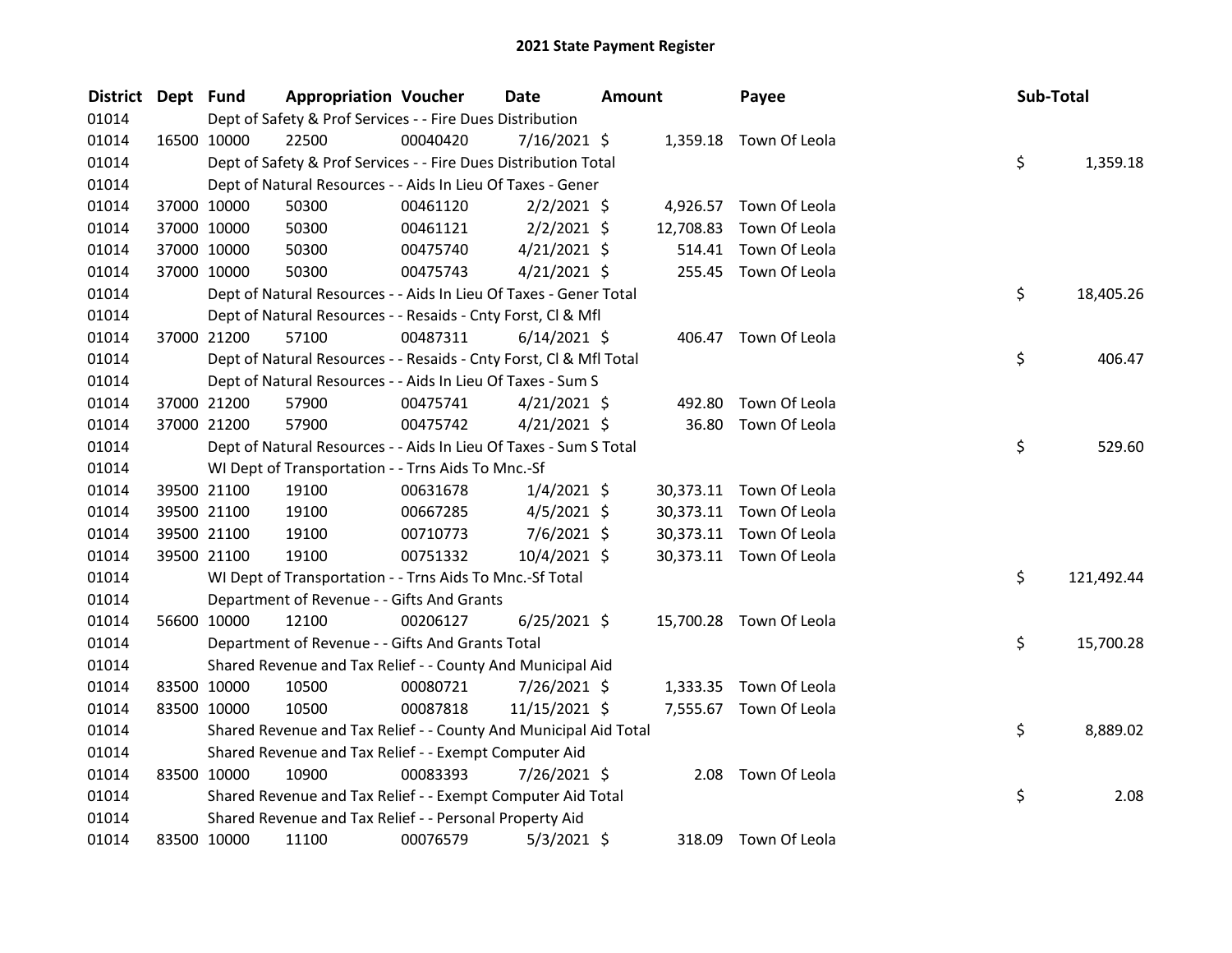| District Dept | Fund        | <b>Appropriation Voucher</b>                                        |          | Date        | Amount |        | Pavee         |  | Sub-Total |            |
|---------------|-------------|---------------------------------------------------------------------|----------|-------------|--------|--------|---------------|--|-----------|------------|
| 01014         |             | Shared Revenue and Tax Relief - - Personal Property Aid Total       |          |             |        |        |               |  |           | 318.09     |
| 01014         |             | Shared Revenue and Tax Relief - - Payments For Municipal Svcs       |          |             |        |        |               |  |           |            |
| 01014         | 83500 10000 | 50100                                                               | 00073492 | 2/1/2021 \$ |        | 222.80 | Town Of Leola |  |           |            |
| 01014         |             | Shared Revenue and Tax Relief - - Payments For Municipal Svcs Total |          |             |        |        |               |  |           | 222.80     |
| 01014 Total   |             |                                                                     |          |             |        |        |               |  |           | 167,325.22 |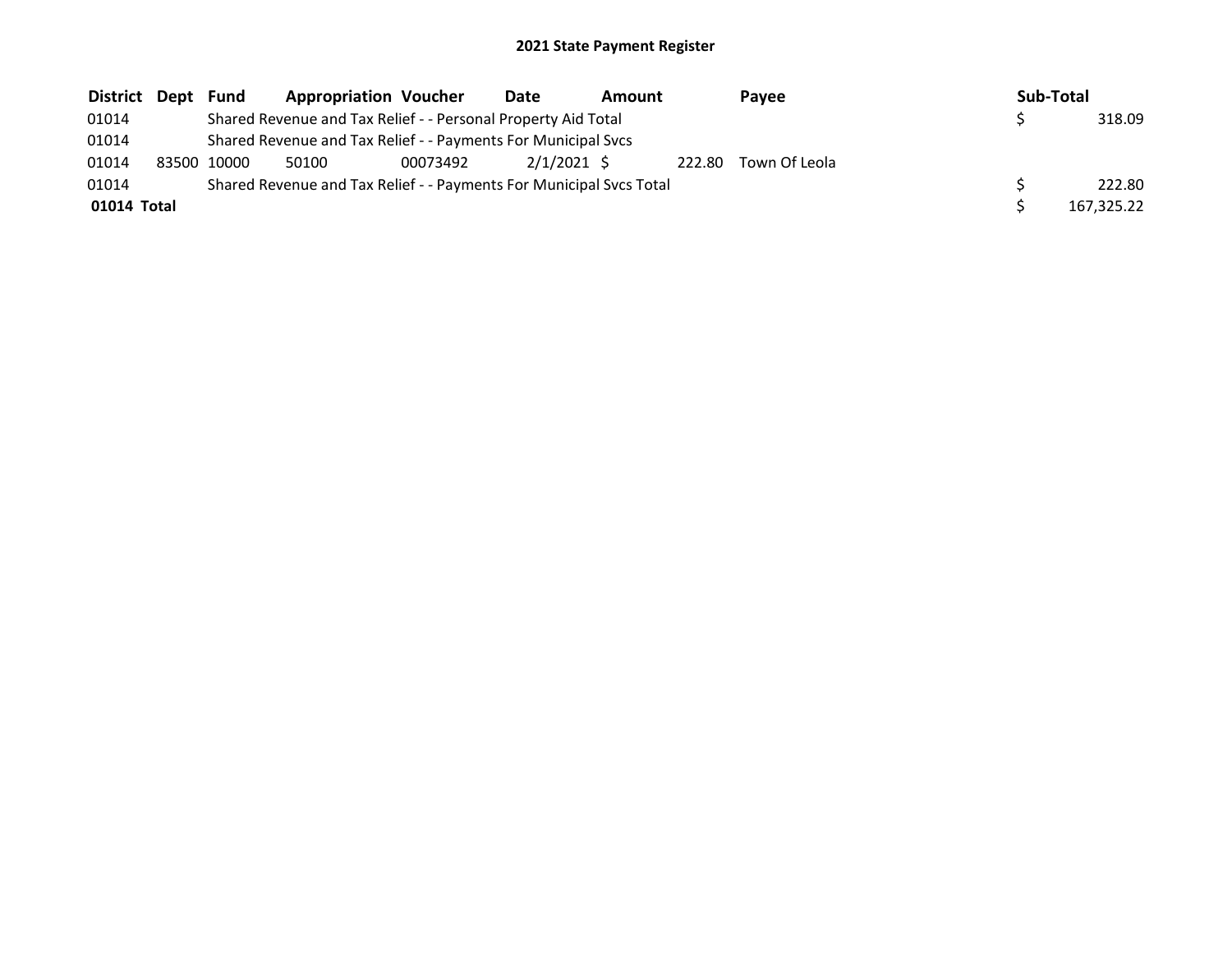| <b>District</b> | Dept Fund |             | <b>Appropriation Voucher</b>                                         |          | <b>Date</b>    | <b>Amount</b> |           | Payee                     | Sub-Total |            |
|-----------------|-----------|-------------|----------------------------------------------------------------------|----------|----------------|---------------|-----------|---------------------------|-----------|------------|
| 01016           |           |             | Dept of Safety & Prof Services - - Fire Dues Distribution            |          |                |               |           |                           |           |            |
| 01016           |           | 16500 10000 | 22500                                                                | 00040421 | $7/16/2021$ \$ |               |           | 1,269.48 Town Of Lincoln  |           |            |
| 01016           |           |             | Dept of Safety & Prof Services - - Fire Dues Distribution Total      |          |                |               |           |                           | \$        | 1,269.48   |
| 01016           |           |             | Dept of Natural Resources - - Aids In Lieu Of Taxes - Gener          |          |                |               |           |                           |           |            |
| 01016           |           | 37000 10000 | 50300                                                                | 00475715 | $4/21/2021$ \$ |               |           | 40.00 Town Of Lincoln     |           |            |
| 01016           |           |             | Dept of Natural Resources - - Aids In Lieu Of Taxes - Gener Total    |          |                |               |           |                           | \$        | 40.00      |
| 01016           |           |             | Dept of Natural Resources - - Resaids - Cnty Forst, Cl & Mfl         |          |                |               |           |                           |           |            |
| 01016           |           | 37000 21200 | 57100                                                                | 00487312 | $6/14/2021$ \$ |               |           | 817.37 Town Of Lincoln    |           |            |
| 01016           |           |             | Dept of Natural Resources - - Resaids - Cnty Forst, Cl & Mfl Total   |          |                |               |           |                           | \$        | 817.37     |
| 01016           |           |             | Dept of Natural Resources - - Aids In Lieu Of Taxes - Sum S          |          |                |               |           |                           |           |            |
| 01016           |           | 37000 21200 | 57900                                                                | 00475714 | $4/21/2021$ \$ |               |           | 158.40 Town Of Lincoln    |           |            |
| 01016           |           |             | Dept of Natural Resources - - Aids In Lieu Of Taxes - Sum S Total    |          |                |               |           |                           | \$        | 158.40     |
| 01016           |           |             | WI Dept of Transportation - - Trns Aids To Mnc.-Sf                   |          |                |               |           |                           |           |            |
| 01016           |           | 39500 21100 | 19100                                                                | 00631679 | $1/4/2021$ \$  |               | 29,920.28 | Town Of Lincoln           |           |            |
| 01016           |           | 39500 21100 | 19100                                                                | 00667286 | $4/5/2021$ \$  |               | 29,920.28 | Town Of Lincoln           |           |            |
| 01016           |           | 39500 21100 | 19100                                                                | 00710774 | $7/6/2021$ \$  |               | 29,920.28 | Town Of Lincoln           |           |            |
| 01016           |           | 39500 21100 | 19100                                                                | 00751333 | $10/4/2021$ \$ |               | 29,920.29 | Town Of Lincoln           |           |            |
| 01016           |           |             | WI Dept of Transportation - - Trns Aids To Mnc.-Sf Total             |          |                |               |           |                           | \$        | 119,681.13 |
| 01016           |           |             | WI Dept of Transportation - - Supplemental Transportation Aids       |          |                |               |           |                           |           |            |
| 01016           |           | 39500 21100 | 19600                                                                | 00633637 | $1/4/2021$ \$  |               |           | 21,120.20 Town Of Lincoln |           |            |
| 01016           |           |             | WI Dept of Transportation - - Supplemental Transportation Aids Total |          |                |               |           |                           | \$        | 21,120.20  |
| 01016           |           |             | Department of Revenue - - Gifts And Grants                           |          |                |               |           |                           |           |            |
| 01016           |           | 56600 10000 | 12100                                                                | 00206128 | $6/25/2021$ \$ |               |           | 15,700.28 Town Of Lincoln |           |            |
| 01016           |           |             | Department of Revenue - - Gifts And Grants Total                     |          |                |               |           |                           | \$        | 15,700.28  |
| 01016           |           |             | Shared Revenue and Tax Relief - - County And Municipal Aid           |          |                |               |           |                           |           |            |
| 01016           |           | 83500 10000 | 10500                                                                | 00080722 | 7/26/2021 \$   |               | 1,654.74  | Town Of Lincoln           |           |            |
| 01016           |           | 83500 10000 | 10500                                                                | 00087819 | 11/15/2021 \$  |               |           | 9,376.86 Town Of Lincoln  |           |            |
| 01016           |           |             | Shared Revenue and Tax Relief - - County And Municipal Aid Total     |          |                |               |           |                           | \$        | 11,031.60  |
| 01016           |           |             | Shared Revenue and Tax Relief - - Utility Aid                        |          |                |               |           |                           |           |            |
| 01016           |           | 83500 10000 | 11000                                                                | 00080722 | 7/26/2021 \$   |               | 383.35    | Town Of Lincoln           |           |            |
| 01016           |           | 83500 10000 | 11000                                                                | 00087819 | 11/15/2021 \$  |               |           | 2,157.56 Town Of Lincoln  |           |            |
| 01016           |           |             | Shared Revenue and Tax Relief - - Utility Aid Total                  |          |                |               |           |                           | \$        | 2,540.91   |
| 01016 Total     |           |             |                                                                      |          |                |               |           |                           | \$        | 172,359.37 |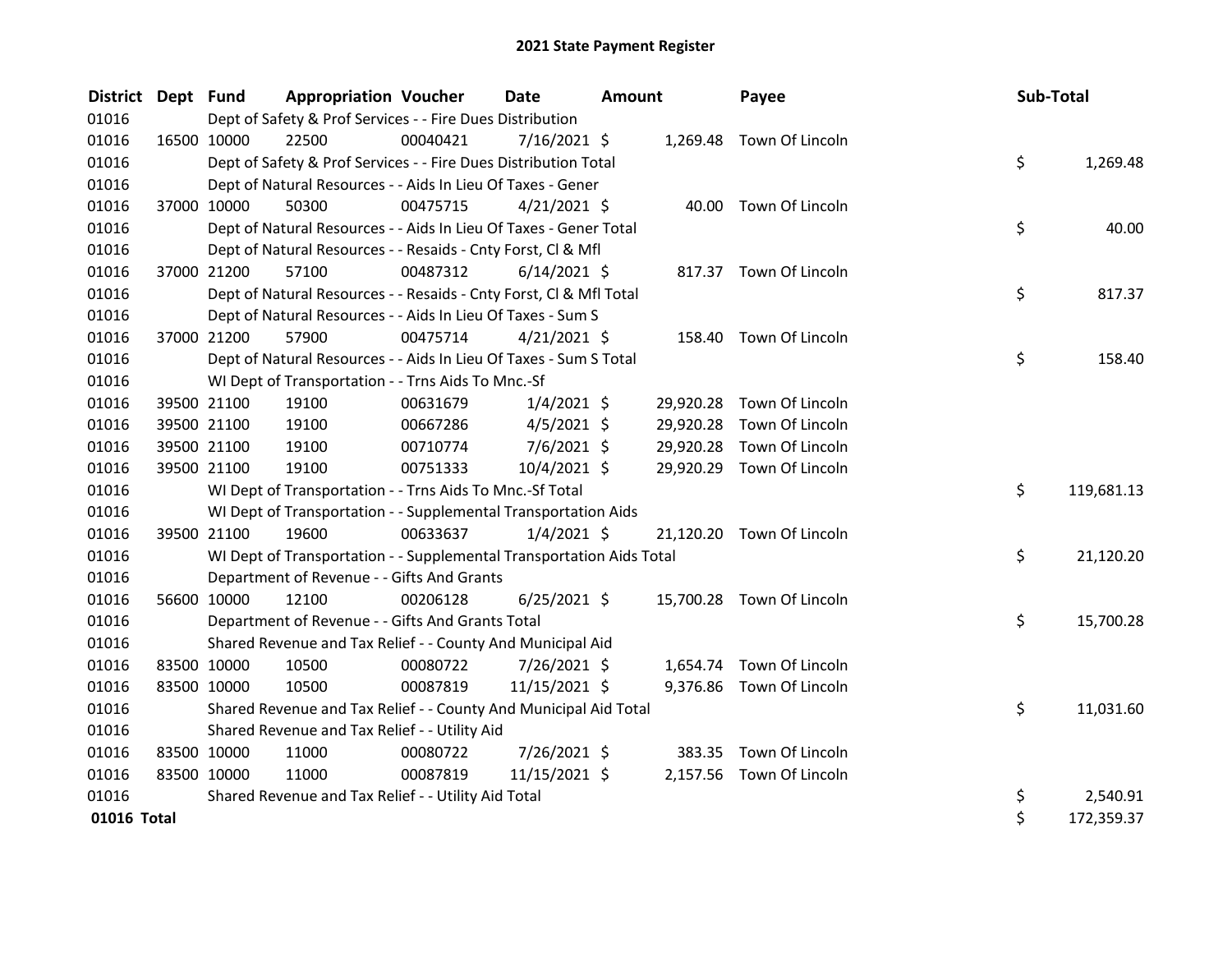| District Dept Fund |                                                           | <b>Appropriation Voucher</b>                                       |          | <b>Date</b><br>Amount |  | Payee     | <b>Sub-Total</b>         |    |            |
|--------------------|-----------------------------------------------------------|--------------------------------------------------------------------|----------|-----------------------|--|-----------|--------------------------|----|------------|
| 01018              | Dept of Safety & Prof Services - - Fire Dues Distribution |                                                                    |          |                       |  |           |                          |    |            |
| 01018              | 16500 10000                                               | 22500                                                              | 00040422 | 7/16/2021 \$          |  |           | 3,484.96 Town Of Monroe  |    |            |
| 01018              |                                                           | Dept of Safety & Prof Services - - Fire Dues Distribution Total    |          |                       |  |           |                          | \$ | 3,484.96   |
| 01018              |                                                           | Dept of Natural Resources - - Resaids - Cnty Forst, CI & Mfl       |          |                       |  |           |                          |    |            |
| 01018              | 37000 21200                                               | 57100                                                              | 00487313 | $6/14/2021$ \$        |  |           | 1,138.52 Town Of Monroe  |    |            |
| 01018              |                                                           | Dept of Natural Resources - - Resaids - Cnty Forst, CI & Mfl Total |          |                       |  |           |                          | \$ | 1,138.52   |
| 01018              |                                                           | WI Dept of Transportation - - Trns Aids To Mnc.-Sf                 |          |                       |  |           |                          |    |            |
| 01018              | 39500 21100                                               | 19100                                                              | 00631680 | $1/4/2021$ \$         |  | 29,157.66 | Town Of Monroe           |    |            |
| 01018              | 39500 21100                                               | 19100                                                              | 00667287 | $4/5/2021$ \$         |  | 29,157.66 | Town Of Monroe           |    |            |
| 01018              | 39500 21100                                               | 19100                                                              | 00710775 | $7/6/2021$ \$         |  | 29,157.66 | Town Of Monroe           |    |            |
| 01018              | 39500 21100                                               | 19100                                                              | 00751334 | 10/4/2021 \$          |  |           | 29,157.66 Town Of Monroe |    |            |
| 01018              |                                                           | WI Dept of Transportation - - Trns Aids To Mnc.-Sf Total           |          |                       |  |           |                          | \$ | 116,630.64 |
| 01018              |                                                           | Department of Revenue - - Gifts And Grants                         |          |                       |  |           |                          |    |            |
| 01018              | 56600 10000                                               | 12100                                                              | 00206129 | $6/25/2021$ \$        |  |           | 20,567.37 Town Of Monroe |    |            |
| 01018              |                                                           | Department of Revenue - - Gifts And Grants Total                   |          |                       |  |           |                          | \$ | 20,567.37  |
| 01018              |                                                           | Shared Revenue and Tax Relief - - County And Municipal Aid         |          |                       |  |           |                          |    |            |
| 01018              | 83500 10000                                               | 10500                                                              | 00080723 | 7/26/2021 \$          |  |           | 748.52 Town Of Monroe    |    |            |
| 01018              | 83500 10000                                               | 10500                                                              | 00087820 | 11/15/2021 \$         |  |           | 4,241.62 Town Of Monroe  |    |            |
| 01018              |                                                           | Shared Revenue and Tax Relief - - County And Municipal Aid Total   |          |                       |  |           |                          | \$ | 4,990.14   |
| 01018              |                                                           | Shared Revenue and Tax Relief - - Exempt Computer Aid              |          |                       |  |           |                          |    |            |
| 01018              | 83500 10000                                               | 10900                                                              | 00083394 | 7/26/2021 \$          |  |           | 24.94 Town Of Monroe     |    |            |
| 01018              |                                                           | Shared Revenue and Tax Relief - - Exempt Computer Aid Total        |          |                       |  |           |                          | \$ | 24.94      |
| 01018              |                                                           | Shared Revenue and Tax Relief - - Utility Aid                      |          |                       |  |           |                          |    |            |
| 01018              | 83500 10000                                               | 11000                                                              | 00080723 | 7/26/2021 \$          |  | 414.59    | Town Of Monroe           |    |            |
| 01018              | 83500 10000                                               | 11000                                                              | 00087820 | 11/15/2021 \$         |  |           | 2,379.42 Town Of Monroe  |    |            |
| 01018              |                                                           | Shared Revenue and Tax Relief - - Utility Aid Total                |          |                       |  |           |                          | \$ | 2,794.01   |
| 01018              |                                                           | Shared Revenue and Tax Relief - - Personal Property Aid            |          |                       |  |           |                          |    |            |
| 01018              | 83500 10000                                               | 11100                                                              | 00076580 | $5/4/2021$ \$         |  |           | 4.77 Town Of Monroe      |    |            |
| 01018              |                                                           | Shared Revenue and Tax Relief - - Personal Property Aid Total      |          |                       |  |           |                          | \$ | 4.77       |
| 01018 Total        |                                                           |                                                                    |          |                       |  |           |                          | \$ | 149,635.35 |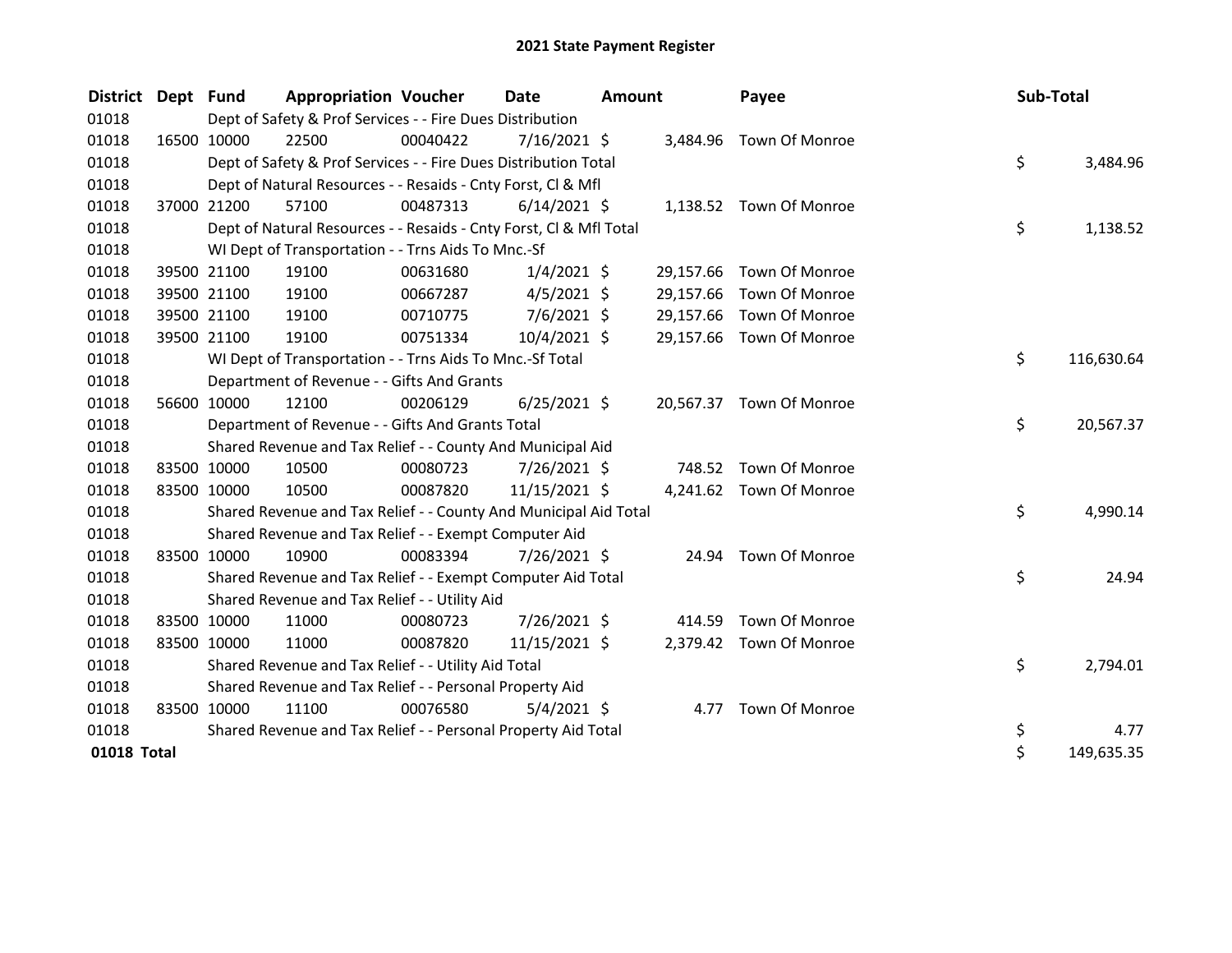| <b>District</b> | Dept Fund |             | <b>Appropriation Voucher</b>                                       |          | <b>Date</b>    | <b>Amount</b> |           | Payee                         | Sub-Total |            |
|-----------------|-----------|-------------|--------------------------------------------------------------------|----------|----------------|---------------|-----------|-------------------------------|-----------|------------|
| 01020           |           |             | Dept of Safety & Prof Services - - Fire Dues Distribution          |          |                |               |           |                               |           |            |
| 01020           |           | 16500 10000 | 22500                                                              | 00040232 | 7/16/2021 \$   |               | 3,638.94  | Town Of New Chester           |           |            |
| 01020           |           |             | Dept of Safety & Prof Services - - Fire Dues Distribution Total    |          |                |               |           |                               | \$        | 3,638.94   |
| 01020           |           |             | Dept of Natural Resources - - Aids In Lieu Of Taxes - Gener        |          |                |               |           |                               |           |            |
| 01020           |           | 37000 10000 | 50300                                                              | 00461119 | $2/2/2021$ \$  |               | 2,937.10  | Town Of New Chester           |           |            |
| 01020           |           | 37000 10000 | 50300                                                              | 00475733 | $4/21/2021$ \$ |               | 22.23     | Town Of New Chester           |           |            |
| 01020           |           | 37000 10000 | 50300                                                              | 00475735 | $4/21/2021$ \$ |               | 52.48     | Town Of New Chester           |           |            |
| 01020           |           | 37000 10000 | 50300                                                              | 00475736 | $4/21/2021$ \$ |               |           | 49.25 Town Of New Chester     |           |            |
| 01020           |           |             | Dept of Natural Resources - - Aids In Lieu Of Taxes - Gener Total  |          |                |               |           |                               | \$        | 3,061.06   |
| 01020           |           |             | Dept of Natural Resources - - Resaids - Cnty Forst, Cl & Mfl       |          |                |               |           |                               |           |            |
| 01020           |           | 37000 21200 | 57100                                                              | 00487314 | $6/14/2021$ \$ |               | 655.88    | Town Of New Chester           |           |            |
| 01020           |           |             | Dept of Natural Resources - - Resaids - Cnty Forst, Cl & Mfl Total |          |                |               |           |                               | \$        | 655.88     |
| 01020           |           |             | Dept of Natural Resources - - Aids In Lieu Of Taxes - Sum S        |          |                |               |           |                               |           |            |
| 01020           |           | 37000 21200 | 57900                                                              | 00475734 | $4/21/2021$ \$ |               |           | 111.62 Town Of New Chester    |           |            |
| 01020           |           |             | Dept of Natural Resources - - Aids In Lieu Of Taxes - Sum S Total  |          |                |               |           |                               | \$        | 111.62     |
| 01020           |           |             | WI Dept of Transportation - - Trns Aids To Mnc.-Sf                 |          |                |               |           |                               |           |            |
| 01020           |           | 39500 21100 | 19100                                                              | 00631681 | $1/4/2021$ \$  |               |           | 37,245.33 Town Of New Chester |           |            |
| 01020           |           | 39500 21100 | 19100                                                              | 00667288 | $4/5/2021$ \$  |               | 37,245.33 | Town Of New Chester           |           |            |
| 01020           |           | 39500 21100 | 19100                                                              | 00710776 | $7/6/2021$ \$  |               | 37,245.33 | Town Of New Chester           |           |            |
| 01020           |           | 39500 21100 | 19100                                                              | 00751335 | 10/4/2021 \$   |               |           | 37,245.33 Town Of New Chester |           |            |
| 01020           |           |             | WI Dept of Transportation - - Trns Aids To Mnc.-Sf Total           |          |                |               |           |                               | \$        | 148,981.32 |
| 01020           |           |             | Department of Revenue - - Gifts And Grants                         |          |                |               |           |                               |           |            |
| 01020           |           | 56600 10000 | 12100                                                              | 00206130 | $6/25/2021$ \$ |               |           | 99,016.45 Town Of New Chester |           |            |
| 01020           |           |             | Department of Revenue - - Gifts And Grants Total                   |          |                |               |           |                               | \$        | 99,016.45  |
| 01020           |           |             | Shared Revenue and Tax Relief - - County And Municipal Aid         |          |                |               |           |                               |           |            |
| 01020           |           | 83500 10000 | 10500                                                              | 00080724 | 7/26/2021 \$   |               | 12,336.17 | Town Of New Chester           |           |            |
| 01020           |           | 83500 10000 | 10500                                                              | 00087821 | 11/15/2021 \$  |               |           | 69,904.93 Town Of New Chester |           |            |
| 01020           |           |             | Shared Revenue and Tax Relief - - County And Municipal Aid Total   |          |                |               |           |                               | \$        | 82,241.10  |
| 01020           |           |             | Shared Revenue and Tax Relief - - Exempt Computer Aid              |          |                |               |           |                               |           |            |
| 01020           |           | 83500 10000 | 10900                                                              | 00083395 | 7/26/2021 \$   |               |           | 33.26 Town Of New Chester     |           |            |
| 01020           |           |             | Shared Revenue and Tax Relief - - Exempt Computer Aid Total        |          |                |               |           |                               | \$        | 33.26      |
| 01020           |           |             | Shared Revenue and Tax Relief - - Utility Aid                      |          |                |               |           |                               |           |            |
| 01020           |           | 83500 10000 | 11000                                                              | 00080724 | 7/26/2021 \$   |               | 362.12    | Town Of New Chester           |           |            |
| 01020           |           | 83500 10000 | 11000                                                              | 00087821 | 11/15/2021 \$  |               |           | 2,072.57 Town Of New Chester  |           |            |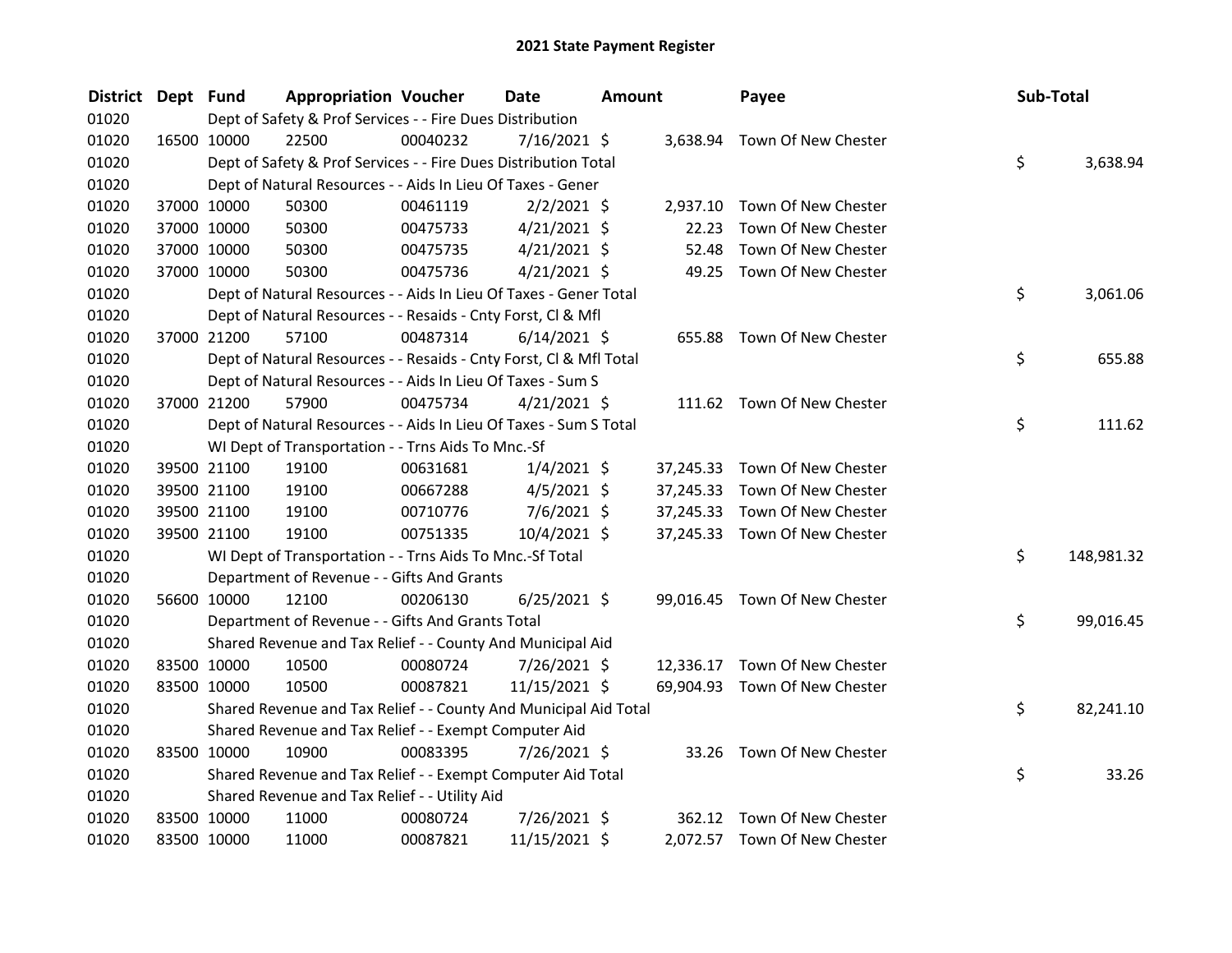| <b>District</b> | Dept  | Fund  | <b>Appropriation Voucher</b>                                        |          | Date          | <b>Amount</b> |        | Payee               | Sub-Total |            |
|-----------------|-------|-------|---------------------------------------------------------------------|----------|---------------|---------------|--------|---------------------|-----------|------------|
| 01020           |       |       | Shared Revenue and Tax Relief - - Utility Aid Total                 |          |               |               |        |                     |           | 2,434.69   |
| 01020           |       |       | Shared Revenue and Tax Relief - - Personal Property Aid             |          |               |               |        |                     |           |            |
| 01020           | 83500 | 10000 | 11100                                                               | 00076581 | $5/3/2021$ \$ |               | 224.59 | Town Of New Chester |           |            |
| 01020           |       |       | Shared Revenue and Tax Relief - - Personal Property Aid Total       |          |               |               |        |                     |           | 224.59     |
| 01020           |       |       | Shared Revenue and Tax Relief - - Payments For Municipal Svcs       |          |               |               |        |                     |           |            |
| 01020           | 83500 | 10000 | 50100                                                               | 00073493 | $2/1/2021$ \$ |               | 58.91  | Town Of New Chester |           |            |
| 01020           |       |       | Shared Revenue and Tax Relief - - Payments For Municipal Svcs Total |          |               |               |        |                     |           | 58.91      |
| 01020 Total     |       |       |                                                                     |          |               |               |        |                     |           | 340,457.82 |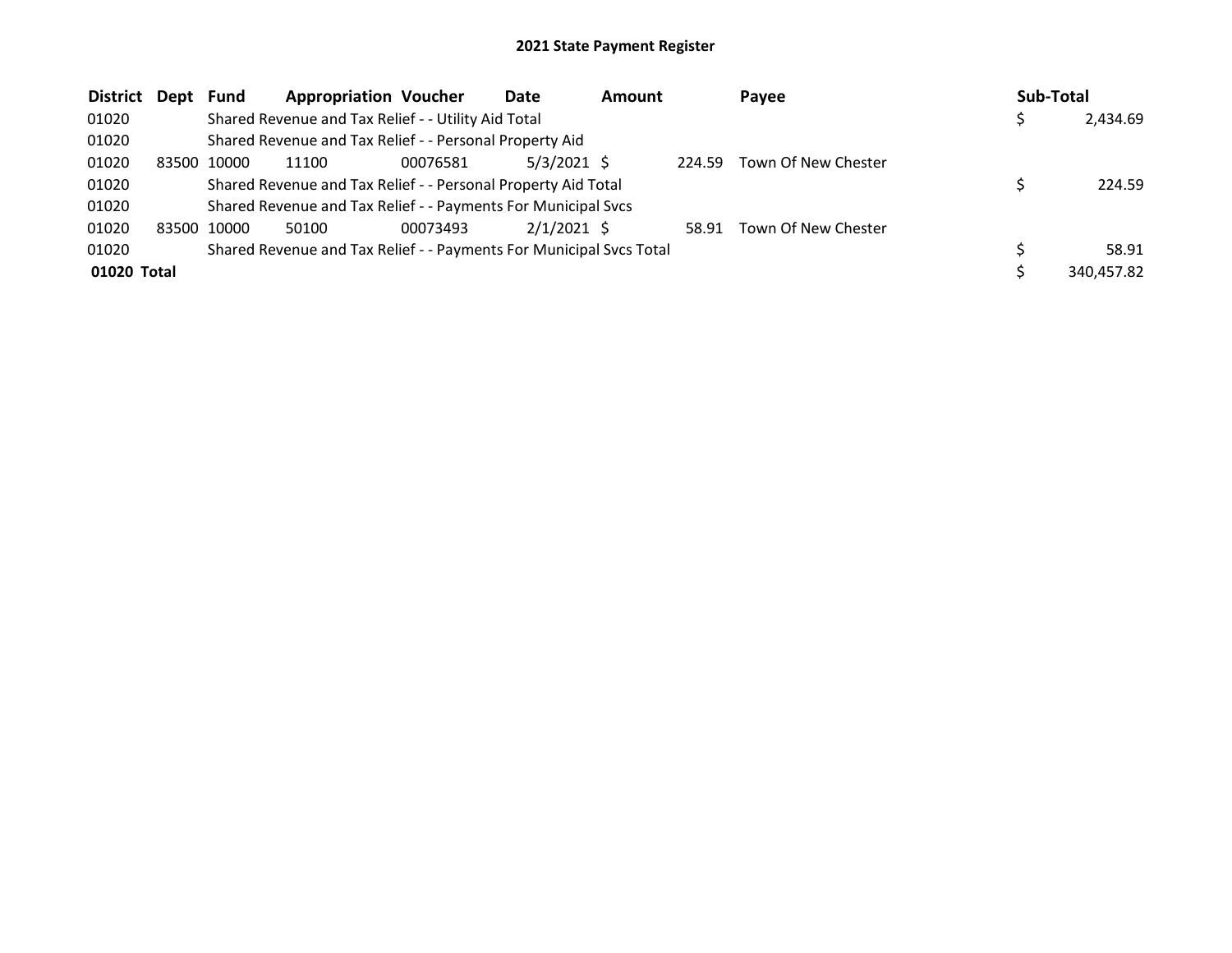| <b>District</b> | Dept Fund |             | <b>Appropriation Voucher</b>                                       |          | <b>Date</b>    | <b>Amount</b> |           | Payee                       | Sub-Total |            |
|-----------------|-----------|-------------|--------------------------------------------------------------------|----------|----------------|---------------|-----------|-----------------------------|-----------|------------|
| 01022           |           |             | Dept of Safety & Prof Services - - Fire Dues Distribution          |          |                |               |           |                             |           |            |
| 01022           |           | 16500 10000 | 22500                                                              | 00040233 | $7/16/2021$ \$ |               |           | 2,198.59 Town Of New Haven  |           |            |
| 01022           |           |             | Dept of Safety & Prof Services - - Fire Dues Distribution Total    |          |                |               |           |                             | \$        | 2,198.59   |
| 01022           |           |             | Dept of Natural Resources - - Aids In Lieu Of Taxes - Gener        |          |                |               |           |                             |           |            |
| 01022           |           | 37000 10000 | 50300                                                              | 00461124 | $2/2/2021$ \$  |               |           | 78.72 Town Of New Haven     |           |            |
| 01022           |           | 37000 10000 | 50300                                                              | 00475779 | $4/21/2021$ \$ |               |           | 243.50 Town Of New Haven    |           |            |
| 01022           |           |             | Dept of Natural Resources - - Aids In Lieu Of Taxes - Gener Total  |          |                |               |           |                             | \$        | 322.22     |
| 01022           |           |             | Dept of Natural Resources - - Resaids - Cnty Forst, Cl & Mfl       |          |                |               |           |                             |           |            |
| 01022           |           | 37000 21200 | 57100                                                              | 00487315 | $6/14/2021$ \$ |               |           | 668.23 Town Of New Haven    |           |            |
| 01022           |           |             | Dept of Natural Resources - - Resaids - Cnty Forst, Cl & Mfl Total |          |                |               |           |                             | \$        | 668.23     |
| 01022           |           |             | WI Dept of Transportation - - Trns Aids To Mnc.-Sf                 |          |                |               |           |                             |           |            |
| 01022           |           | 39500 21100 | 19100                                                              | 00631682 | $1/4/2021$ \$  |               |           | 23,027.85 Town Of New Haven |           |            |
| 01022           |           | 39500 21100 | 19100                                                              | 00667289 | $4/5/2021$ \$  |               | 23,027.85 | Town Of New Haven           |           |            |
| 01022           |           | 39500 21100 | 19100                                                              | 00710777 | $7/6/2021$ \$  |               |           | 23,027.85 Town Of New Haven |           |            |
| 01022           |           | 39500 21100 | 19100                                                              | 00751336 | 10/4/2021 \$   |               |           | 23,027.85 Town Of New Haven |           |            |
| 01022           |           |             | WI Dept of Transportation - - Trns Aids To Mnc.-Sf Total           |          |                |               |           |                             | \$        | 92,111.40  |
| 01022           |           |             | Department of Revenue - - Gifts And Grants                         |          |                |               |           |                             |           |            |
| 01022           |           | 56600 10000 | 12100                                                              | 00206131 | $6/25/2021$ \$ |               |           | 33,598.61 Town Of New Haven |           |            |
| 01022           |           |             | Department of Revenue - - Gifts And Grants Total                   |          |                |               |           |                             | \$        | 33,598.61  |
| 01022           |           |             | Shared Revenue and Tax Relief - - County And Municipal Aid         |          |                |               |           |                             |           |            |
| 01022           |           | 83500 10000 | 10500                                                              | 00080725 | 7/26/2021 \$   |               |           | 2,104.75 Town Of New Haven  |           |            |
| 01022           |           | 83500 10000 | 10500                                                              | 00087822 | 11/15/2021 \$  |               |           | 11,926.92 Town Of New Haven |           |            |
| 01022           |           |             | Shared Revenue and Tax Relief - - County And Municipal Aid Total   |          |                |               |           |                             | \$        | 14,031.67  |
| 01022           |           |             | Shared Revenue and Tax Relief - - Exempt Computer Aid              |          |                |               |           |                             |           |            |
| 01022           |           | 83500 10000 | 10900                                                              | 00083396 | 7/26/2021 \$   |               |           | 7.27 Town Of New Haven      |           |            |
| 01022           |           |             | Shared Revenue and Tax Relief - - Exempt Computer Aid Total        |          |                |               |           |                             | \$        | 7.27       |
| 01022           |           |             | Shared Revenue and Tax Relief - - Personal Property Aid            |          |                |               |           |                             |           |            |
| 01022           |           | 83500 10000 | 11100                                                              | 00076582 | $5/3/2021$ \$  |               |           | 556.95 Town Of New Haven    |           |            |
| 01022           |           |             | Shared Revenue and Tax Relief - - Personal Property Aid Total      |          |                |               |           |                             | \$        | 556.95     |
| 01022           |           |             | Shared Revenue and Tax Relief - - Lottery & Gaming Credit          |          |                |               |           |                             |           |            |
| 01022           |           | 83500 52100 | 36300                                                              | 00074032 | 3/22/2021 \$   |               |           | 2,653.40 Town Of New Haven  |           |            |
| 01022           |           |             | Shared Revenue and Tax Relief - - Lottery & Gaming Credit Total    |          |                |               |           |                             | \$        | 2,653.40   |
| 01022 Total     |           |             |                                                                    |          |                |               |           |                             | \$        | 146,148.34 |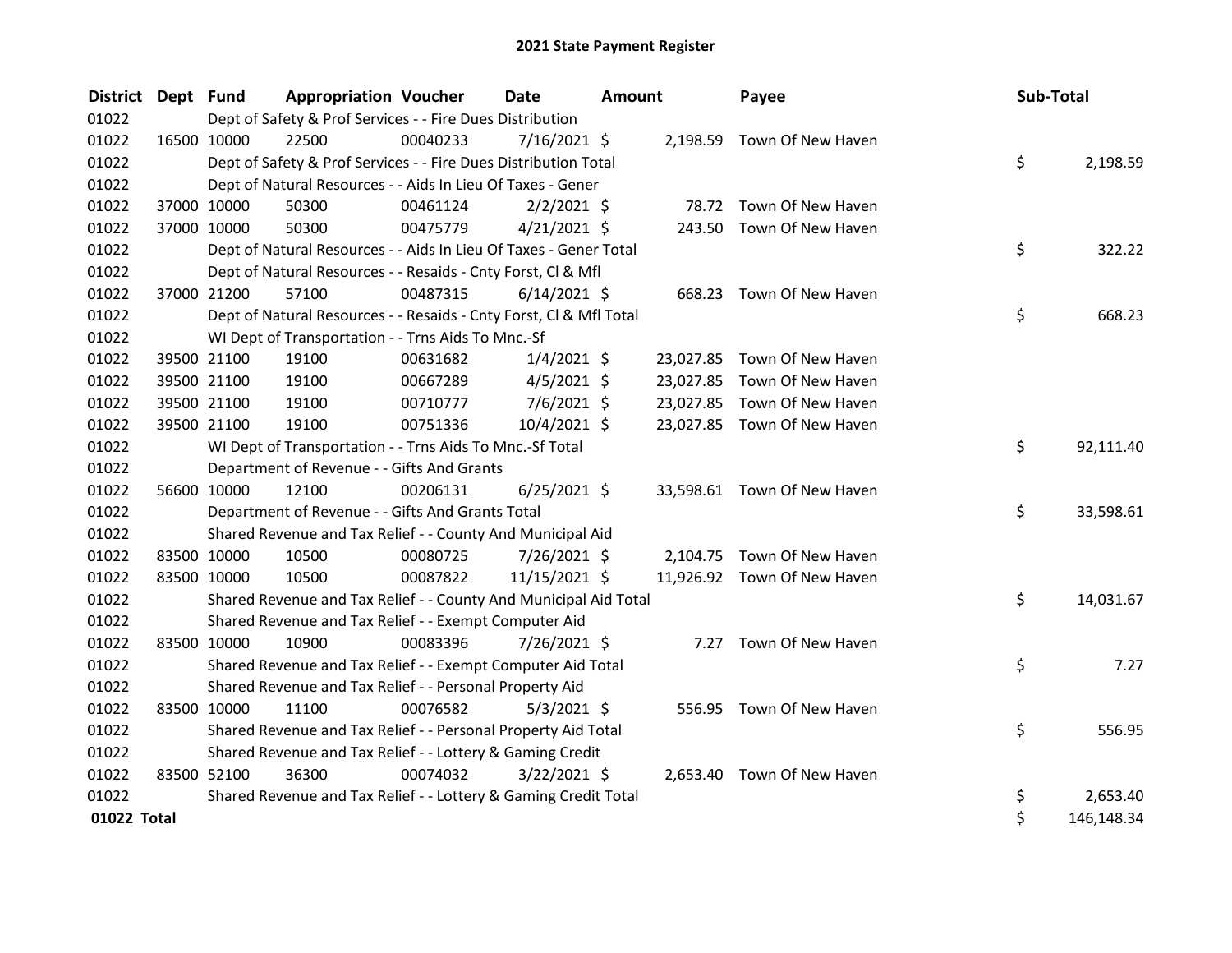| <b>District</b> | Dept Fund   |             | <b>Appropriation Voucher</b>                                       |          | Date           | <b>Amount</b> |           | Payee                     | Sub-Total |            |
|-----------------|-------------|-------------|--------------------------------------------------------------------|----------|----------------|---------------|-----------|---------------------------|-----------|------------|
| 01024           |             |             | Dept of Safety & Prof Services - - Fire Dues Distribution          |          |                |               |           |                           |           |            |
| 01024           |             | 16500 10000 | 22500                                                              | 00040234 | 7/16/2021 \$   |               |           | 5,361.26 Town Of Preston  |           |            |
| 01024           |             |             | Dept of Safety & Prof Services - - Fire Dues Distribution Total    |          |                |               |           |                           | \$        | 5,361.26   |
| 01024           |             |             | Dept of Natural Resources - - Aids In Lieu Of Taxes - Gener        |          |                |               |           |                           |           |            |
| 01024           | 37000 10000 |             | 50300                                                              | 00461042 | $2/2/2021$ \$  |               |           | 11,794.55 Town Of Preston |           |            |
| 01024           | 37000 10000 |             | 50300                                                              | 00475208 | $4/21/2021$ \$ |               | 427.36    | Town Of Preston           |           |            |
| 01024           | 37000 10000 |             | 50300                                                              | 00475209 | $4/21/2021$ \$ |               |           | 178.79 Town Of Preston    |           |            |
| 01024           |             |             | Dept of Natural Resources - - Aids In Lieu Of Taxes - Gener Total  |          |                |               |           |                           | \$.       | 12,400.70  |
| 01024           |             |             | Dept of Natural Resources - - Seg Earned                           |          |                |               |           |                           |           |            |
| 01024           | 37000 21200 |             | 100SE                                                              | 00455988 | $1/12/2021$ \$ |               |           | 2,493.77 Town Of Preston  |           |            |
| 01024           | 37000 21200 |             | 100SE                                                              | 00514543 | 10/12/2021 \$  |               |           | 850.46 Town Of Preston    |           |            |
| 01024           |             |             | Dept of Natural Resources - - Seg Earned Total                     |          |                |               |           |                           | \$        | 3,344.23   |
| 01024           |             |             | Dept of Natural Resources - - Resaids - Cnty Forst, Cl & Mfl       |          |                |               |           |                           |           |            |
| 01024           |             | 37000 21200 | 57100                                                              | 00487316 | $6/14/2021$ \$ |               |           | 1,498.30 Town Of Preston  |           |            |
| 01024           |             |             | Dept of Natural Resources - - Resaids - Cnty Forst, Cl & Mfl Total |          |                |               |           |                           | \$        | 1,498.30   |
| 01024           |             |             | Dept of Natural Resources - - Aids In Lieu Of Taxes - Sum S        |          |                |               |           |                           |           |            |
| 01024           | 37000 21200 |             | 57900                                                              | 00475207 | $4/21/2021$ \$ |               |           | 233.34 Town Of Preston    |           |            |
| 01024           |             |             | Dept of Natural Resources - - Aids In Lieu Of Taxes - Sum S Total  |          |                |               |           |                           | \$        | 233.34     |
| 01024           |             |             | WI Dept of Transportation - - Trns Aids To Mnc.-Sf                 |          |                |               |           |                           |           |            |
| 01024           |             | 39500 21100 | 19100                                                              | 00631683 | $1/4/2021$ \$  |               |           | 47,363.13 Town Of Preston |           |            |
| 01024           | 39500 21100 |             | 19100                                                              | 00667290 | $4/5/2021$ \$  |               | 47,363.13 | Town Of Preston           |           |            |
| 01024           | 39500 21100 |             | 19100                                                              | 00710778 | $7/6/2021$ \$  |               | 47,363.13 | Town Of Preston           |           |            |
| 01024           | 39500 21100 |             | 19100                                                              | 00751337 | 10/4/2021 \$   |               |           | 47,363.13 Town Of Preston |           |            |
| 01024           |             |             | WI Dept of Transportation - - Trns Aids To Mnc.-Sf Total           |          |                |               |           |                           | \$        | 189,452.52 |
| 01024           |             |             | Department of Revenue - - Gifts And Grants                         |          |                |               |           |                           |           |            |
| 01024           | 56600 10000 |             | 12100                                                              | 00206132 | $6/25/2021$ \$ |               |           | 72,221.30 Town Of Preston |           |            |
| 01024           |             |             | Department of Revenue - - Gifts And Grants Total                   |          |                |               |           |                           | \$        | 72,221.30  |
| 01024           |             |             | Shared Revenue and Tax Relief - - Exempt Computer Aid              |          |                |               |           |                           |           |            |
| 01024           | 83500 10000 |             | 10900                                                              | 00083397 | 7/26/2021 \$   |               |           | 29.10 Town Of Preston     |           |            |
| 01024           |             |             | Shared Revenue and Tax Relief - - Exempt Computer Aid Total        |          |                |               |           |                           | \$        | 29.10      |
| 01024           |             |             | Shared Revenue and Tax Relief - - Utility Aid                      |          |                |               |           |                           |           |            |
| 01024           | 83500 10000 |             | 11000                                                              | 00080726 | 7/26/2021 \$   |               | 0.03      | Town Of Preston           |           |            |
| 01024           | 83500 10000 |             | 11000                                                              | 00087823 | 11/15/2021 \$  |               | 0.15      | Town Of Preston           |           |            |
| 01024           |             |             | Shared Revenue and Tax Relief - - Utility Aid Total                |          |                |               |           |                           | \$        | 0.18       |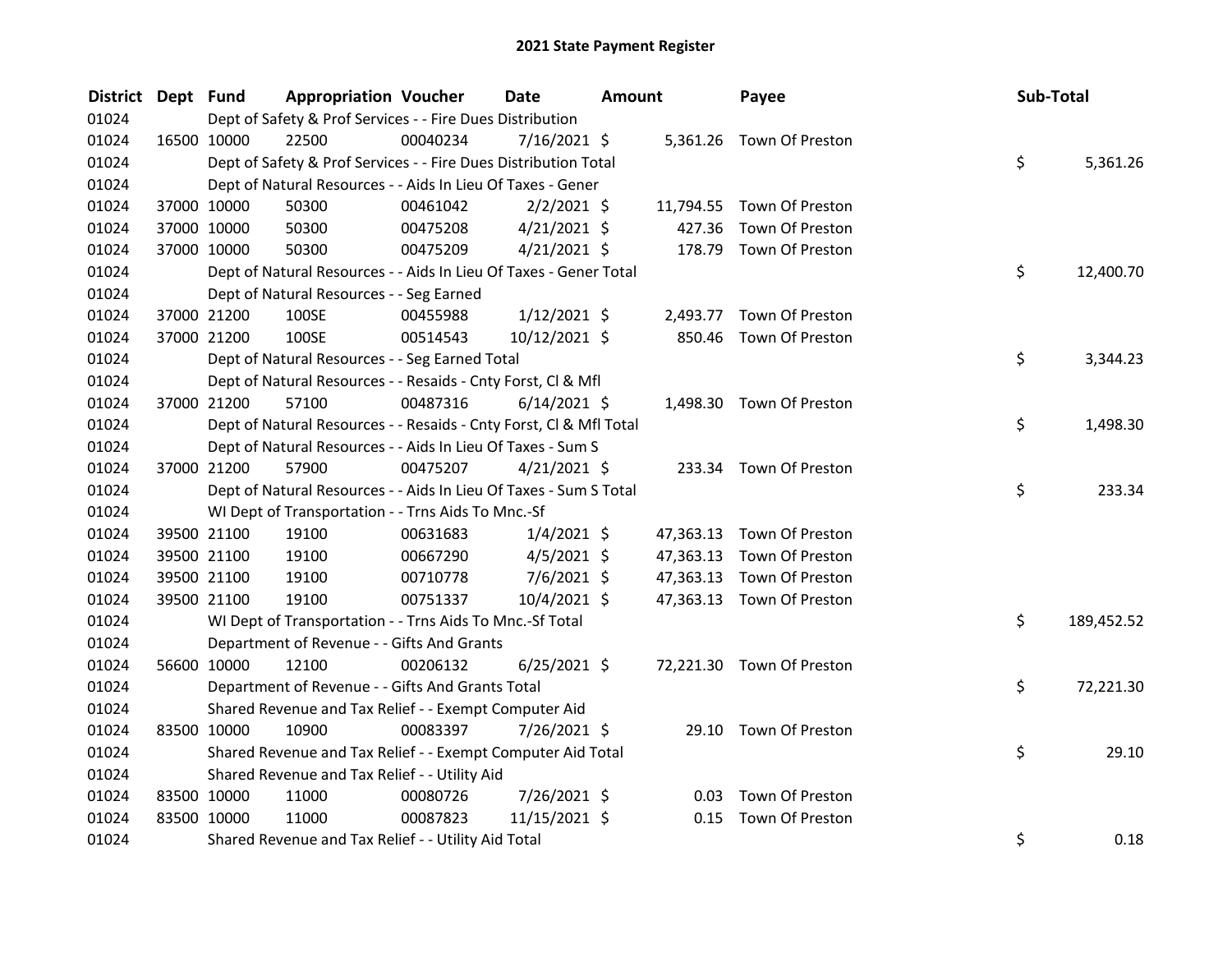| District Dept | Fund        | <b>Appropriation Voucher</b>                                        |          | Date          | <b>Amount</b> |        | Payee           | Sub-Total  |
|---------------|-------------|---------------------------------------------------------------------|----------|---------------|---------------|--------|-----------------|------------|
| 01024         |             | Shared Revenue and Tax Relief - - Personal Property Aid             |          |               |               |        |                 |            |
| 01024         | 83500 10000 | 11100                                                               | 00076583 | $5/3/2021$ \$ |               | 102.95 | Town Of Preston |            |
| 01024         |             | Shared Revenue and Tax Relief - - Personal Property Aid Total       |          |               |               |        |                 | 102.95     |
| 01024         |             | Shared Revenue and Tax Relief - - Payments For Municipal Svcs       |          |               |               |        |                 |            |
| 01024         | 83500 10000 | 50100                                                               | 00073494 | $2/1/2021$ \$ |               | 294.14 | Town Of Preston |            |
| 01024         |             | Shared Revenue and Tax Relief - - Payments For Municipal Svcs Total |          |               |               |        |                 | 294.14     |
| 01024 Total   |             |                                                                     |          |               |               |        |                 | 284,938.02 |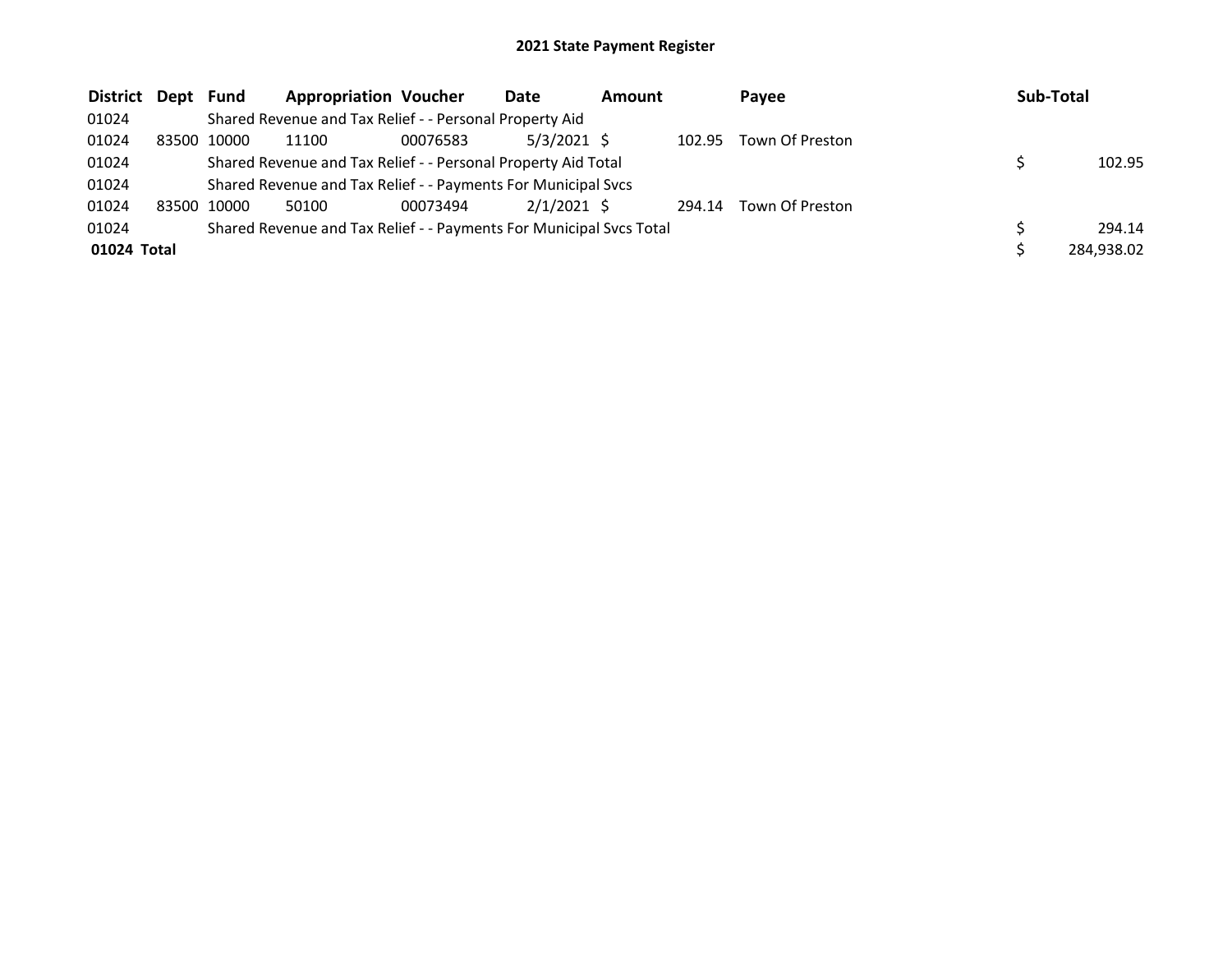| <b>District</b> | Dept Fund |             | <b>Appropriation Voucher</b>                                           |          | <b>Date</b>    | <b>Amount</b> |            | Payee                    | Sub-Total |            |
|-----------------|-----------|-------------|------------------------------------------------------------------------|----------|----------------|---------------|------------|--------------------------|-----------|------------|
| 01026           |           |             | Dept of Safety & Prof Services - - Fire Dues Distribution              |          |                |               |            |                          |           |            |
| 01026           |           | 16500 10000 | 22500                                                                  | 00040235 | 7/16/2021 \$   |               |            | 6,770.11 Town Of Quincy  |           |            |
| 01026           |           |             | Dept of Safety & Prof Services - - Fire Dues Distribution Total        |          |                |               |            |                          | \$        | 6,770.11   |
| 01026           |           |             | Dept of Natural Resources - - Aids In Lieu Of Taxes - Gener            |          |                |               |            |                          |           |            |
| 01026           |           | 37000 10000 | 50300                                                                  | 00461045 | $2/2/2021$ \$  |               |            | 550.98 Town Of Quincy    |           |            |
| 01026           |           | 37000 10000 | 50300                                                                  | 00461046 | $2/2/2021$ \$  |               | 134,257.71 | Town Of Quincy           |           |            |
| 01026           |           | 37000 10000 | 50300                                                                  | 00475222 | $4/21/2021$ \$ |               |            | 90.22 Town Of Quincy     |           |            |
| 01026           |           |             | Dept of Natural Resources - - Aids In Lieu Of Taxes - Gener Total      |          |                |               |            |                          | \$        | 134,898.91 |
| 01026           |           |             | Dept of Natural Resources - - General Program Operations --            |          |                |               |            |                          |           |            |
| 01026           |           | 37000 21200 | 25400                                                                  | 00478270 | $5/5/2021$ \$  |               | 136.75     | Town Of Quincy           |           |            |
| 01026           |           | 37000 21200 | 25400                                                                  | 00490144 | $6/30/2021$ \$ |               | 460.25     | Town Of Quincy           |           |            |
| 01026           |           | 37000 21200 | 25400                                                                  | 00523828 | 12/29/2021 \$  |               | 449.00     | Town Of Quincy           |           |            |
| 01026           |           |             | Dept of Natural Resources - - General Program Operations -- Total      |          |                |               |            |                          | \$        | 1,046.00   |
| 01026           |           |             | Dept of Natural Resources - - Resaids - Cnty Forst, Cl & Mfl           |          |                |               |            |                          |           |            |
| 01026           |           | 37000 21200 | 57100                                                                  | 00487317 | $6/14/2021$ \$ |               |            | 658.83 Town Of Quincy    |           |            |
| 01026           |           |             | Dept of Natural Resources - - Resaids - Cnty Forst, Cl & Mfl Total     |          |                |               |            |                          | \$        | 658.83     |
| 01026           |           |             | WI Dept of Transportation - - Trns Aids To Mnc.-Sf                     |          |                |               |            |                          |           |            |
| 01026           |           | 39500 21100 | 19100                                                                  | 00631684 | $1/4/2021$ \$  |               | 48,545.73  | Town Of Quincy           |           |            |
| 01026           |           | 39500 21100 | 19100                                                                  | 00667291 | $4/5/2021$ \$  |               | 48,545.73  | Town Of Quincy           |           |            |
| 01026           |           | 39500 21100 | 19100                                                                  | 00710779 | $7/6/2021$ \$  |               | 48,545.73  | Town Of Quincy           |           |            |
| 01026           |           | 39500 21100 | 19100                                                                  | 00751338 | 10/4/2021 \$   |               | 48,545.73  | Town Of Quincy           |           |            |
| 01026           |           |             | WI Dept of Transportation - - Trns Aids To Mnc.-Sf Total               |          |                |               |            |                          | \$        | 194,182.92 |
| 01026           |           |             | Department of Military Affairs - - Federal Aid, Local Assistance       |          |                |               |            |                          |           |            |
| 01026           |           | 46500 10000 | 34200                                                                  | 00104088 | 12/17/2021 \$  |               |            | 2,982.93 Town Of Quincy  |           |            |
| 01026           |           |             | Department of Military Affairs - - Federal Aid, Local Assistance Total |          |                |               |            |                          | \$.       | 2,982.93   |
| 01026           |           |             | Department of Revenue - - Gifts And Grants                             |          |                |               |            |                          |           |            |
| 01026           |           | 56600 10000 | 12100                                                                  | 00206133 | $6/25/2021$ \$ |               |            | 59,818.08 Town Of Quincy |           |            |
| 01026           |           |             | Department of Revenue - - Gifts And Grants Total                       |          |                |               |            |                          | \$        | 59,818.08  |
| 01026           |           |             | Shared Revenue and Tax Relief - - County And Municipal Aid             |          |                |               |            |                          |           |            |
| 01026           |           | 83500 10000 | 10500                                                                  | 00080727 | 7/26/2021 \$   |               | 2,036.20   | Town Of Quincy           |           |            |
| 01026           |           | 83500 10000 | 10500                                                                  | 00087824 | 11/15/2021 \$  |               | 11,538.47  | Town Of Quincy           |           |            |
| 01026           |           |             | Shared Revenue and Tax Relief - - County And Municipal Aid Total       |          |                |               |            |                          | \$        | 13,574.67  |
| 01026           |           |             | Shared Revenue and Tax Relief - - Exempt Computer Aid                  |          |                |               |            |                          |           |            |
| 01026           |           | 83500 10000 | 10900                                                                  | 00083398 | 7/26/2021 \$   |               |            | 42.61 Town Of Quincy     |           |            |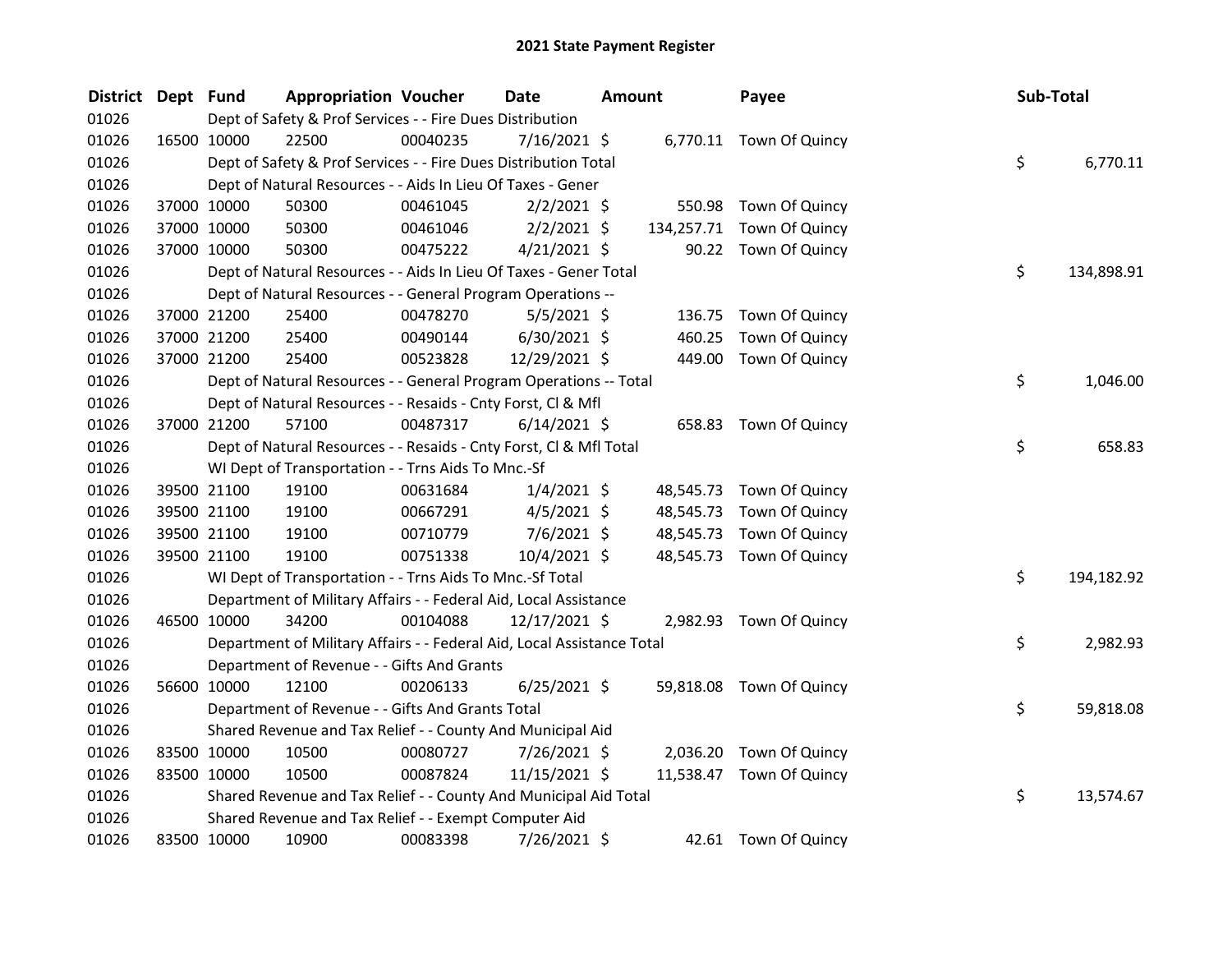| District Dept |             | Fund        | <b>Appropriation Voucher</b>                                        |          | Date            | <b>Amount</b> |          | Payee                    | Sub-Total |            |
|---------------|-------------|-------------|---------------------------------------------------------------------|----------|-----------------|---------------|----------|--------------------------|-----------|------------|
| 01026         |             |             | Shared Revenue and Tax Relief - - Exempt Computer Aid Total         |          |                 |               |          |                          | \$        | 42.61      |
| 01026         |             |             | Shared Revenue and Tax Relief - - Utility Aid                       |          |                 |               |          |                          |           |            |
| 01026         | 83500 10000 |             | 11000                                                               | 00080727 | $7/26/2021$ \$  |               | 4.013.18 | Town Of Quincy           |           |            |
| 01026         |             | 83500 10000 | 11000                                                               | 00087824 | $11/15/2021$ \$ |               |          | 22,766.54 Town Of Quincy |           |            |
| 01026         |             |             | Shared Revenue and Tax Relief - - Utility Aid Total                 |          |                 |               |          |                          | \$        | 26,779.72  |
| 01026         |             |             | Shared Revenue and Tax Relief - - Personal Property Aid             |          |                 |               |          |                          |           |            |
| 01026         | 83500 10000 |             | 11100                                                               | 00076584 | $5/3/2021$ \$   |               | 43.75    | Town Of Quincy           |           |            |
| 01026         |             |             | Shared Revenue and Tax Relief - - Personal Property Aid Total       |          |                 |               |          |                          |           | 43.75      |
| 01026         |             |             | Shared Revenue and Tax Relief - - Payments For Municipal Svcs       |          |                 |               |          |                          |           |            |
| 01026         | 83500 10000 |             | 50100                                                               | 00073495 | $2/1/2021$ \$   |               | 132.46   | Town Of Quincy           |           |            |
| 01026         |             |             | Shared Revenue and Tax Relief - - Payments For Municipal Svcs Total |          |                 |               |          |                          |           | 132.46     |
| 01026 Total   |             |             |                                                                     |          |                 |               |          |                          |           | 440,930.99 |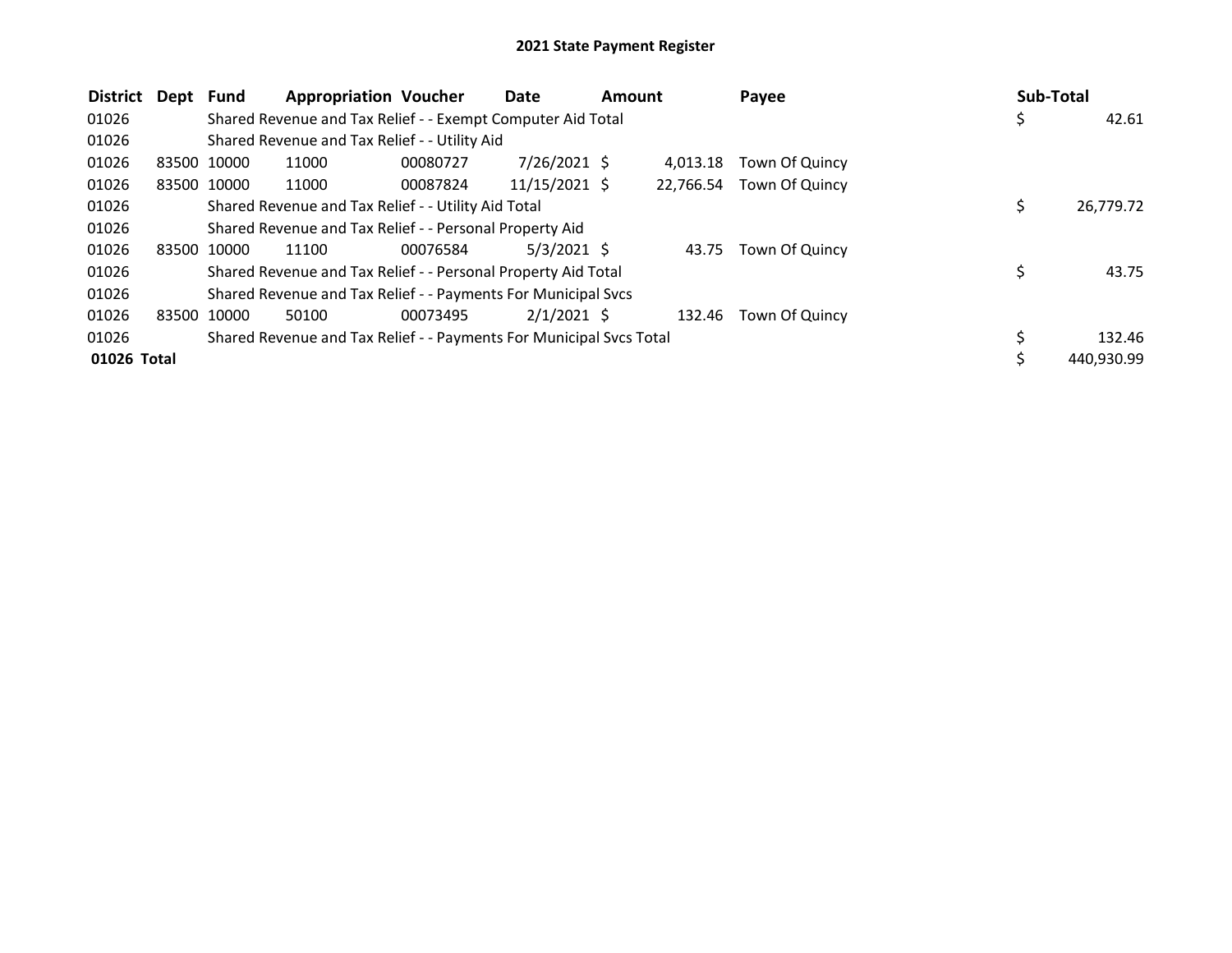| <b>District</b> | Dept Fund |             | <b>Appropriation Voucher</b>                                         |          | Date           | <b>Amount</b> |           | Payee                       | Sub-Total |           |
|-----------------|-----------|-------------|----------------------------------------------------------------------|----------|----------------|---------------|-----------|-----------------------------|-----------|-----------|
| 01028           |           |             | Dept of Safety & Prof Services - - Fire Dues Distribution            |          |                |               |           |                             |           |           |
| 01028           |           | 16500 10000 | 22500                                                                | 00040236 | 7/15/2021 \$   |               |           | 1,093.53 Town Of Richfield  |           |           |
| 01028           |           |             | Dept of Safety & Prof Services - - Fire Dues Distribution Total      |          |                |               |           |                             | \$        | 1,093.53  |
| 01028           |           |             | Dept of Natural Resources - - Aids In Lieu Of Taxes - Gener          |          |                |               |           |                             |           |           |
| 01028           |           | 37000 10000 | 50300                                                                | 00475201 | $4/21/2021$ \$ |               |           | 10.62 Town Of Richfield     |           |           |
| 01028           |           |             | Dept of Natural Resources - - Aids In Lieu Of Taxes - Gener Total    |          |                |               |           |                             | \$        | 10.62     |
| 01028           |           |             | Dept of Natural Resources - - Seg Earned                             |          |                |               |           |                             |           |           |
| 01028           |           | 37000 21200 | 100SE                                                                | 00514544 | 10/12/2021 \$  |               |           | 888.55 Town Of Richfield    |           |           |
| 01028           |           |             | Dept of Natural Resources - - Seg Earned Total                       |          |                |               |           |                             | \$        | 888.55    |
| 01028           |           |             | Dept of Natural Resources - - Resaids - Cnty Forst, Cl & Mfl         |          |                |               |           |                             |           |           |
| 01028           |           | 37000 21200 | 57100                                                                | 00487318 | $6/14/2021$ \$ |               |           | 1,001.73 Town Of Richfield  |           |           |
| 01028           |           |             | Dept of Natural Resources - - Resaids - Cnty Forst, Cl & Mfl Total   |          |                |               |           |                             | \$        | 1,001.73  |
| 01028           |           |             | WI Dept of Transportation - - Trns Aids To Mnc.-Sf                   |          |                |               |           |                             |           |           |
| 01028           |           | 39500 21100 | 19100                                                                | 00631685 | $1/4/2021$ \$  |               |           | 23,425.85 Town Of Richfield |           |           |
| 01028           |           | 39500 21100 | 19100                                                                | 00667292 | $4/5/2021$ \$  |               | 23,425.85 | Town Of Richfield           |           |           |
| 01028           |           | 39500 21100 | 19100                                                                | 00710780 | $7/6/2021$ \$  |               | 23,425.85 | Town Of Richfield           |           |           |
| 01028           |           | 39500 21100 | 19100                                                                | 00751339 | 10/4/2021 \$   |               |           | 23,425.88 Town Of Richfield |           |           |
| 01028           |           |             | WI Dept of Transportation - - Trns Aids To Mnc.-Sf Total             |          |                |               |           |                             | \$        | 93,703.43 |
| 01028           |           |             | WI Dept of Transportation - - Supplemental Transportation Aids       |          |                |               |           |                             |           |           |
| 01028           |           | 39500 21100 | 19600                                                                | 00633638 | $1/4/2021$ \$  |               |           | 16,535.90 Town Of Richfield |           |           |
| 01028           |           |             | WI Dept of Transportation - - Supplemental Transportation Aids Total |          |                |               |           |                             | \$        | 16,535.90 |
| 01028           |           |             | Department of Revenue - - Gifts And Grants                           |          |                |               |           |                             |           |           |
| 01028           |           | 56600 10000 | 12100                                                                | 00206134 | $6/25/2021$ \$ |               |           | 8,164.15 Town Of Richfield  |           |           |
| 01028           |           |             | Department of Revenue - - Gifts And Grants Total                     |          |                |               |           |                             | \$        | 8,164.15  |
| 01028           |           |             | Shared Revenue and Tax Relief - - County And Municipal Aid           |          |                |               |           |                             |           |           |
| 01028           |           | 83500 10000 | 10500                                                                | 00080728 | 7/26/2021 \$   |               | 977.49    | Town Of Richfield           |           |           |
| 01028           |           | 83500 10000 | 10500                                                                | 00087825 | 11/15/2021 \$  |               |           | 5,539.14 Town Of Richfield  |           |           |
| 01028           |           |             | Shared Revenue and Tax Relief - - County And Municipal Aid Total     |          |                |               |           |                             | \$        | 6,516.63  |
| 01028           |           |             | Shared Revenue and Tax Relief - - Exempt Computer Aid                |          |                |               |           |                             |           |           |
| 01028           |           | 83500 10000 | 10900                                                                | 00083399 | 7/26/2021 \$   |               |           | 1.03 Town Of Richfield      |           |           |
| 01028           |           |             | Shared Revenue and Tax Relief - - Exempt Computer Aid Total          |          |                |               |           |                             | \$        | 1.03      |
| 01028           |           |             | Shared Revenue and Tax Relief - - Utility Aid                        |          |                |               |           |                             |           |           |
| 01028           |           | 83500 10000 | 11000                                                                | 00080728 | 7/26/2021 \$   |               |           | 276.85 Town Of Richfield    |           |           |
| 01028           |           | 83500 10000 | 11000                                                                | 00087825 | 11/15/2021 \$  |               |           | 1,601.98 Town Of Richfield  |           |           |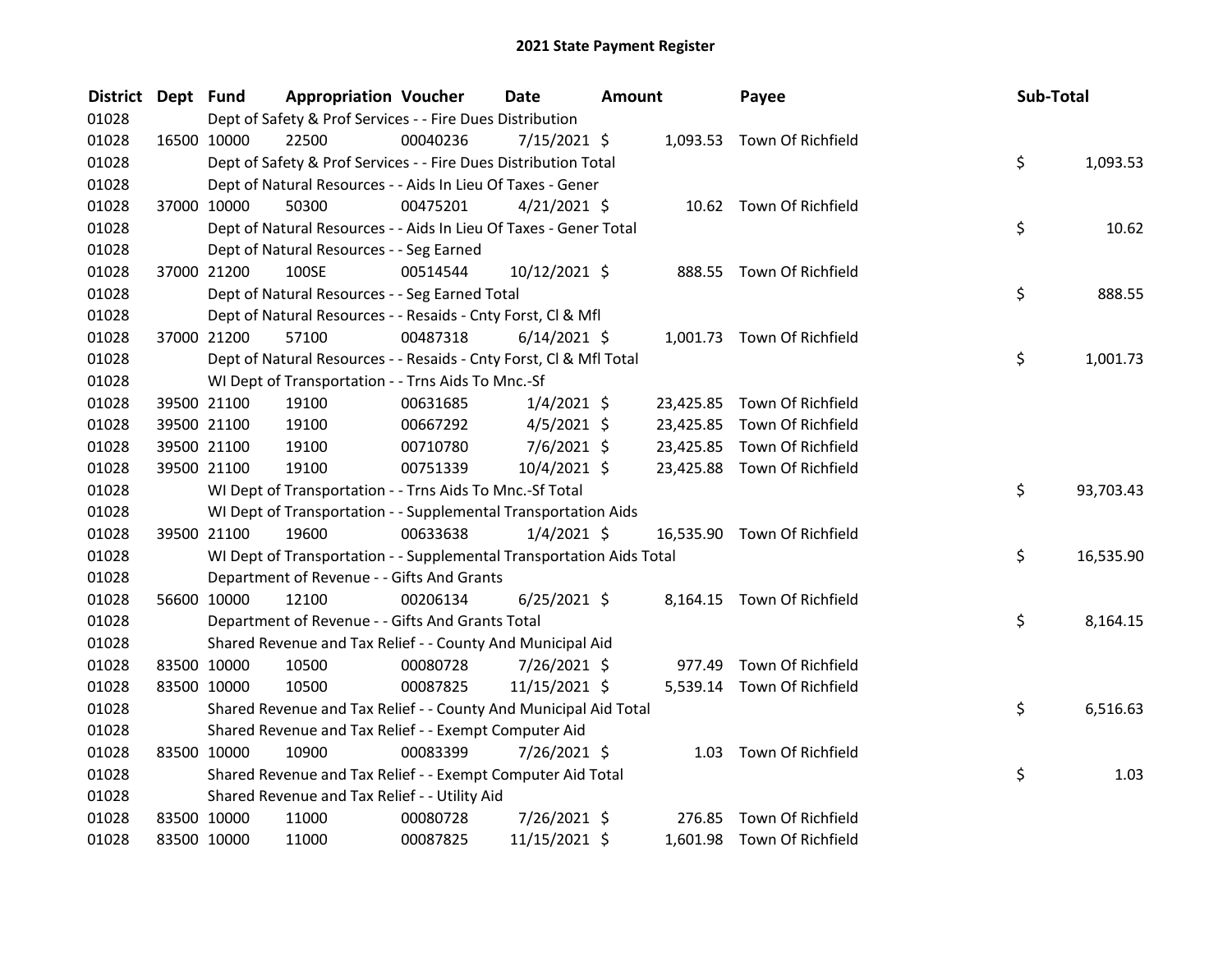| District Dept |       | Fund  | <b>Appropriation Voucher</b>                                  |          | Date        | Amount |       | Pavee             |  | Sub-Total |            |
|---------------|-------|-------|---------------------------------------------------------------|----------|-------------|--------|-------|-------------------|--|-----------|------------|
| 01028         |       |       | Shared Revenue and Tax Relief - - Utility Aid Total           |          |             |        |       |                   |  |           | 1,878.83   |
| 01028         |       |       | Shared Revenue and Tax Relief - - Personal Property Aid       |          |             |        |       |                   |  |           |            |
| 01028         | 83500 | 10000 | 11100                                                         | 00076585 | 5/3/2021 \$ |        | 62.62 | Town Of Richfield |  |           |            |
| 01028         |       |       | Shared Revenue and Tax Relief - - Personal Property Aid Total |          |             |        |       |                   |  |           | 62.62      |
| 01028 Total   |       |       |                                                               |          |             |        |       |                   |  |           | 129.857.02 |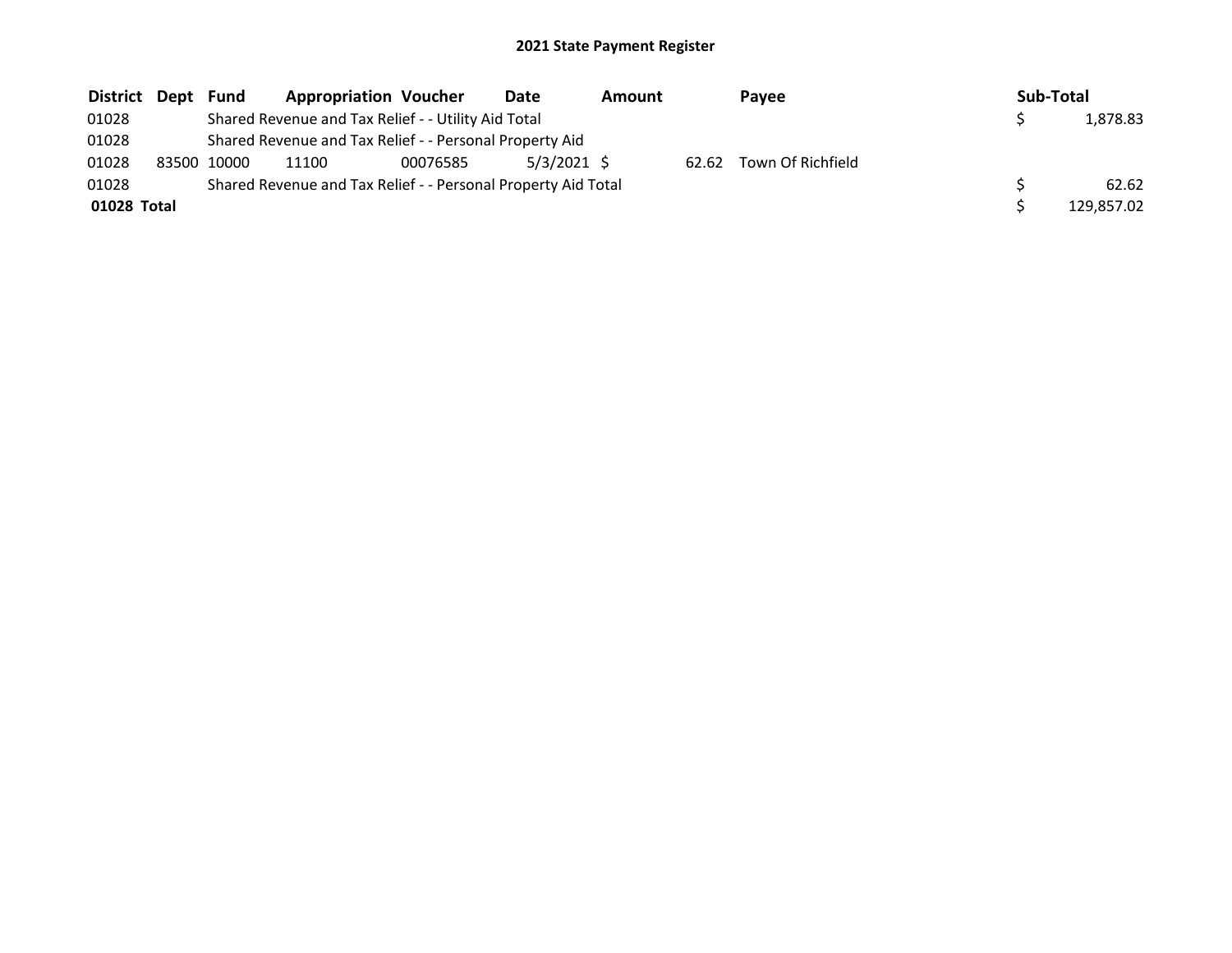| <b>District</b> | Dept Fund | <b>Appropriation Voucher</b>                                       |          | <b>Date</b>    | <b>Amount</b> |  | Payee                   |  | Sub-Total        |  |
|-----------------|-----------|--------------------------------------------------------------------|----------|----------------|---------------|--|-------------------------|--|------------------|--|
| 01030           |           | Dept of Safety & Prof Services - - Fire Dues Distribution          |          |                |               |  |                         |  |                  |  |
| 01030           |           | 22500<br>16500 10000                                               | 00040237 | $7/16/2021$ \$ |               |  | 27,171.48 Town Of Rome  |  |                  |  |
| 01030           |           | Dept of Safety & Prof Services - - Fire Dues Distribution Total    |          |                |               |  |                         |  | \$<br>27,171.48  |  |
| 01030           |           | Dept of Natural Resources - - Aids In Lieu Of Taxes - Gener        |          |                |               |  |                         |  |                  |  |
| 01030           |           | 37000 10000<br>50300                                               | 00475261 | $4/21/2021$ \$ |               |  | 177.60 Town Of Rome     |  |                  |  |
| 01030           |           | Dept of Natural Resources - - Aids In Lieu Of Taxes - Gener Total  |          |                |               |  |                         |  | \$<br>177.60     |  |
| 01030           |           | Dept of Natural Resources - - Seg Earned                           |          |                |               |  |                         |  |                  |  |
| 01030           |           | 37000 21200<br>100SE                                               | 00455989 | $1/12/2021$ \$ |               |  | 83,617.90 Town Of Rome  |  |                  |  |
| 01030           |           | 100SE<br>37000 21200                                               | 00473946 | $4/15/2021$ \$ |               |  | 457,055.48 Town Of Rome |  |                  |  |
| 01030           |           | 37000 21200<br>100SE                                               | 00514545 | 10/12/2021 \$  |               |  | 59,267.14 Town Of Rome  |  |                  |  |
| 01030           |           | Dept of Natural Resources - - Seg Earned Total                     |          |                |               |  |                         |  | \$<br>599,940.52 |  |
| 01030           |           | Dept of Natural Resources - - General Program Operations --        |          |                |               |  |                         |  |                  |  |
| 01030           |           | 37000 21200<br>25400                                               | 00522690 | 12/9/2021 \$   |               |  | 9,646.29 Town Of Rome   |  |                  |  |
| 01030           |           | Dept of Natural Resources - - General Program Operations -- Total  |          |                |               |  |                         |  | \$<br>9,646.29   |  |
| 01030           |           | Dept of Natural Resources - - GPO -Federal Funds                   |          |                |               |  |                         |  |                  |  |
| 01030           |           | 37000 21200<br>38100                                               | 00466882 | $3/12/2021$ \$ |               |  | 1,516.09 Town Of Rome   |  |                  |  |
| 01030           |           | Dept of Natural Resources - - GPO -Federal Funds Total             |          |                |               |  |                         |  | \$<br>1,516.09   |  |
| 01030           |           | Dept of Natural Resources - - Resaids - Fire Suppress Grant        |          |                |               |  |                         |  |                  |  |
| 01030           |           | 37000 21200<br>54500                                               | 00473827 | $4/19/2021$ \$ |               |  | 7,184.43 Town Of Rome   |  |                  |  |
| 01030           |           | Dept of Natural Resources - - Resaids - Fire Suppress Grant Total  |          |                |               |  |                         |  | \$<br>7,184.43   |  |
| 01030           |           | Dept of Natural Resources - - Enf A - Boating Enforcement          |          |                |               |  |                         |  |                  |  |
| 01030           |           | 37000 21200<br>55000                                               | 00466882 | $3/12/2021$ \$ |               |  | 3,123.22 Town Of Rome   |  |                  |  |
| 01030           |           | Dept of Natural Resources - - Enf A - Boating Enforcement Total    |          |                |               |  |                         |  | \$<br>3,123.22   |  |
| 01030           |           | Dept of Natural Resources - - Resaids - Cnty Forst, Cl & Mfl       |          |                |               |  |                         |  |                  |  |
| 01030           |           | 37000 21200<br>57100                                               | 00487319 | $6/14/2021$ \$ |               |  | 2,848.51 Town Of Rome   |  |                  |  |
| 01030           |           | Dept of Natural Resources - - Resaids - Cnty Forst, CI & Mfl Total |          |                |               |  |                         |  | \$<br>2,848.51   |  |
| 01030           |           | Dept of Natural Resources - - Ra- Atv Prj Aids, Gas Tax Pymt       |          |                |               |  |                         |  |                  |  |
| 01030           |           | 37000 21200<br>57600                                               | 00526975 | 12/30/2021 \$  |               |  | 53,947.36 Town Of Rome  |  |                  |  |
| 01030           |           | Dept of Natural Resources - - Ra- Atv Prj Aids, Gas Tax Pymt Total |          |                |               |  |                         |  | \$<br>53,947.36  |  |
| 01030           |           | Dept of Natural Resources - - Ra- Atv Project Aids                 |          |                |               |  |                         |  |                  |  |
| 01030           |           | 57700<br>37000 21200                                               | 00517092 | 10/29/2021 \$  |               |  | 129,007.71 Town Of Rome |  |                  |  |
| 01030           |           | 37000 21200<br>57700                                               | 00526976 | 12/30/2021 \$  |               |  | 2,289.97 Town Of Rome   |  |                  |  |
| 01030           |           | Dept of Natural Resources - - Ra- Atv Project Aids Total           |          |                |               |  |                         |  | \$<br>131,297.68 |  |
| 01030           |           | Dept of Natural Resources - - Aids In Lieu Of Taxes - Sum S        |          |                |               |  |                         |  |                  |  |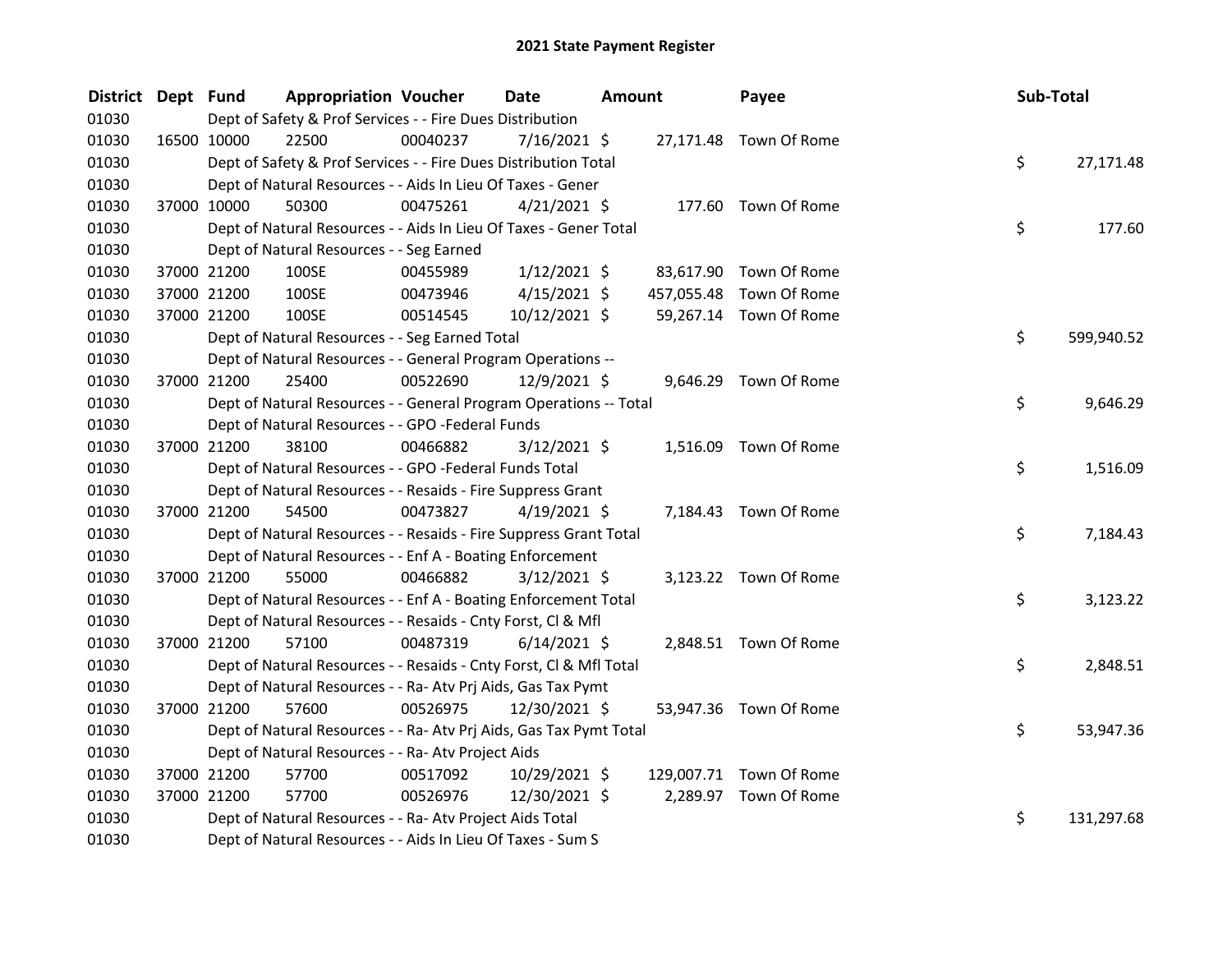| <b>District</b> | Dept Fund |             | <b>Appropriation Voucher</b>                                           |          | <b>Date</b>    | <b>Amount</b> |           | Payee                   | Sub-Total |            |
|-----------------|-----------|-------------|------------------------------------------------------------------------|----------|----------------|---------------|-----------|-------------------------|-----------|------------|
| 01030           |           | 37000 21200 | 57900                                                                  | 00475260 | $4/21/2021$ \$ |               | 142.48    | Town Of Rome            |           |            |
| 01030           |           |             | Dept of Natural Resources - - Aids In Lieu Of Taxes - Sum S Total      |          |                |               |           |                         | \$        | 142.48     |
| 01030           |           |             | WI Dept of Transportation - - Trns Aids To Mnc.-Sf                     |          |                |               |           |                         |           |            |
| 01030           |           | 39500 21100 | 19100                                                                  | 00631686 | $1/4/2021$ \$  |               | 98,142.66 | Town Of Rome            |           |            |
| 01030           |           | 39500 21100 | 19100                                                                  | 00667293 | $4/5/2021$ \$  |               | 98,142.66 | Town Of Rome            |           |            |
| 01030           |           | 39500 21100 | 19100                                                                  | 00710781 | $7/6/2021$ \$  |               | 98,142.66 | Town Of Rome            |           |            |
| 01030           |           | 39500 21100 | 19100                                                                  | 00751340 | $10/4/2021$ \$ |               |           | 98,142.66 Town Of Rome  |           |            |
| 01030           |           |             | WI Dept of Transportation - - Trns Aids To Mnc.-Sf Total               |          |                |               |           |                         | \$        | 392,570.64 |
| 01030           |           |             | WI Dept of Transportation - - Loc Rd Imp Prg St Fd                     |          |                |               |           |                         |           |            |
| 01030           |           | 39500 21100 | 27800                                                                  | 00726702 | 7/28/2021 \$   |               | 39,100.00 | Town Of Rome            |           |            |
| 01030           |           |             | WI Dept of Transportation - - Loc Rd Imp Prg St Fd Total               |          |                |               |           |                         | \$        | 39,100.00  |
| 01030           |           |             | Department of Health Services - - Federal Project Aids                 |          |                |               |           |                         |           |            |
| 01030           |           | 43500 10000 | 15000                                                                  | 00468275 | 12/23/2021 \$  |               |           | 2,400.00 Town Of Rome   |           |            |
| 01030           |           |             | Department of Health Services - - Federal Project Aids Total           |          |                |               |           |                         | \$        | 2,400.00   |
| 01030           |           |             | Department of Health Services - - Interagency And Intra-Agency P       |          |                |               |           |                         |           |            |
| 01030           |           | 43500 10000 | 86700                                                                  | 00403128 | $1/13/2021$ \$ |               | 6,965.00  | Town Of Rome            |           |            |
| 01030           |           | 43500 10000 | 86700                                                                  | 00409940 | 2/16/2021 \$   |               | 1,900.00  | Town Of Rome            |           |            |
| 01030           |           | 43500 10000 | 86700                                                                  | 00414927 | 3/31/2021 \$   |               | 460.00    | Town Of Rome            |           |            |
| 01030           |           | 43500 10000 | 86700                                                                  | 00414931 | 3/31/2021 \$   |               | 800.00    | Town Of Rome            |           |            |
| 01030           |           | 43500 10000 | 86700                                                                  | 00426544 | $5/11/2021$ \$ |               | 400.00    | Town Of Rome            |           |            |
| 01030           |           |             | Department of Health Services - - Interagency And Intra-Agency P Total |          |                |               |           |                         | \$        | 10,525.00  |
| 01030           |           |             | Department of Justice - - Officer training reimbursement               |          |                |               |           |                         |           |            |
| 01030           |           | 45500 10000 | 21400                                                                  | 00105758 | 11/23/2021 \$  |               | 1,280.00  | Town Of Rome            |           |            |
| 01030           |           |             | Department of Justice - - Officer training reimbursement Total         |          |                |               |           |                         | \$        | 1,280.00   |
| 01030           |           |             | Department of Justice - - Federal Aid, Local Assistance                |          |                |               |           |                         |           |            |
| 01030           |           | 45500 10000 | 25100                                                                  | 00103674 | 10/25/2021 \$  |               | 2,400.00  | Town Of Rome            |           |            |
| 01030           |           | 45500 10000 | 25100                                                                  | 00106589 | 12/16/2021 \$  |               |           | 7,600.00 Town Of Rome   |           |            |
| 01030           |           |             | Department of Justice - - Federal Aid, Local Assistance Total          |          |                |               |           |                         | \$        | 10,000.00  |
| 01030           |           |             | Department of Administration - - Telecom Access; School Dist           |          |                |               |           |                         |           |            |
| 01030           |           | 50500 25500 | 46600                                                                  | 00143793 | $4/26/2021$ \$ |               | 33.00     | Town Of Rome            |           |            |
| 01030           |           | 50500 25500 | 46600                                                                  | 00143794 | $4/26/2021$ \$ |               | 708.00    | Town Of Rome            |           |            |
| 01030           |           |             | Department of Administration - - Telecom Access; School Dist Total     |          |                |               |           |                         | \$        | 741.00     |
| 01030           |           |             | Department of Revenue - - Gifts And Grants                             |          |                |               |           |                         |           |            |
| 01030           |           | 56600 10000 | 12100                                                                  | 00206135 | $6/25/2021$ \$ |               |           | 144,023.93 Town Of Rome |           |            |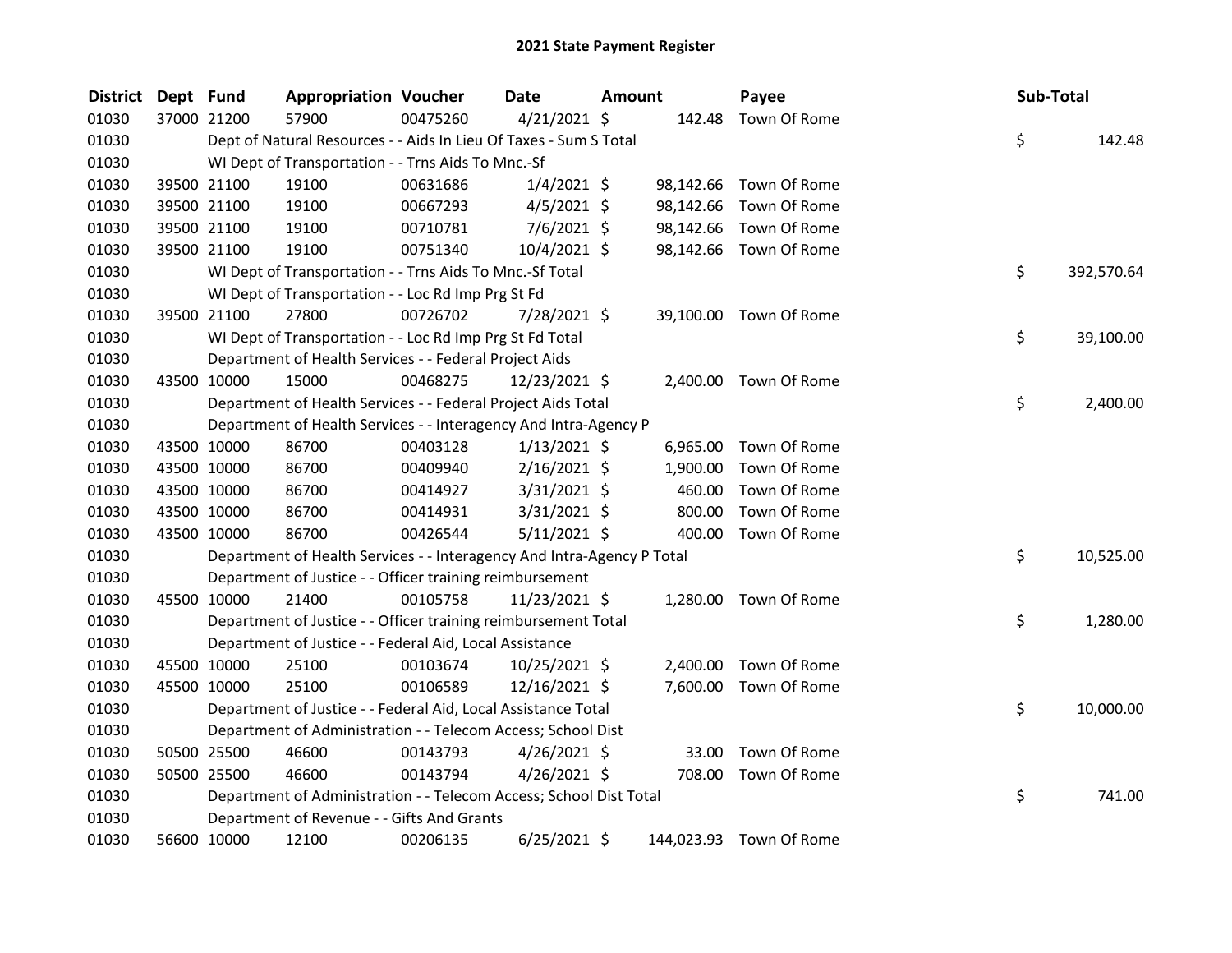| District Dept Fund |             |             | <b>Appropriation Voucher</b>                                     |          | Date           | <b>Amount</b> |          | Payee                  |    | Sub-Total    |
|--------------------|-------------|-------------|------------------------------------------------------------------|----------|----------------|---------------|----------|------------------------|----|--------------|
| 01030              |             |             | Department of Revenue - - Gifts And Grants Total                 |          |                |               |          |                        | \$ | 144,023.93   |
| 01030              |             |             | Department of Revenue - - Misc Revenue Holding Clearing          |          |                |               |          |                        |    |              |
| 01030              |             | 56600 10000 | 99500                                                            | 00188711 | $1/8/2021$ \$  |               |          | 66.37 Town Of Rome     |    |              |
| 01030              | 56600 10000 |             | 99500                                                            | 00190776 | $2/5/2021$ \$  |               | 65.82    | Town Of Rome           |    |              |
| 01030              | 56600 10000 |             | 99500                                                            | 00193350 | 3/5/2021 \$    |               | 2,129.19 | Town Of Rome           |    |              |
| 01030              |             | 56600 10000 | 99500                                                            | 00193908 | 3/8/2021 \$    |               | 27.80    | Town Of Rome           |    |              |
| 01030              |             | 56600 10000 | 99500                                                            | 00196322 | $3/29/2021$ \$ |               | 48.20    | Town Of Rome           |    |              |
| 01030              | 56600 10000 |             | 99500                                                            | 00197615 | $4/7/2021$ \$  |               | 1,088.20 | Town Of Rome           |    |              |
| 01030              | 56600 10000 |             | 99500                                                            | 00200993 | $5/7/2021$ \$  |               | 503.71   | Town Of Rome           |    |              |
| 01030              |             | 56600 10000 | 99500                                                            | 00204225 | $6/7/2021$ \$  |               | 1,050.00 | Town Of Rome           |    |              |
| 01030              | 56600 10000 |             | 99500                                                            | 00208811 | 7/8/2021 \$    |               | 571.60   | Town Of Rome           |    |              |
| 01030              |             | 56600 10000 | 99500                                                            | 00211571 | $8/6/2021$ \$  |               | 50.00    | Town Of Rome           |    |              |
| 01030              | 56600 10000 |             | 99500                                                            | 00214175 | $9/8/2021$ \$  |               | 1,109.82 | Town Of Rome           |    |              |
| 01030              | 56600 10000 |             | 99500                                                            | 00216423 | 10/7/2021 \$   |               | 172.00   | Town Of Rome           |    |              |
| 01030              |             | 56600 10000 | 99500                                                            | 00219018 | $11/5/2021$ \$ |               | 124.00   | Town Of Rome           |    |              |
| 01030              | 56600 10000 |             | 99500                                                            | 00221165 | 12/7/2021 \$   |               | 120.79   | Town Of Rome           |    |              |
| 01030              |             |             | Department of Revenue - - Misc Revenue Holding Clearing Total    |          |                |               |          |                        | \$ | 7,127.50     |
| 01030              |             |             | Shared Revenue and Tax Relief - - County And Municipal Aid       |          |                |               |          |                        |    |              |
| 01030              | 83500 10000 |             | 10500                                                            | 00080729 | 7/26/2021 \$   |               |          | 5,568.82 Town Of Rome  |    |              |
| 01030              | 83500 10000 |             | 10500                                                            | 00087826 | 11/15/2021 \$  |               |          | 31,556.63 Town Of Rome |    |              |
| 01030              |             |             | Shared Revenue and Tax Relief - - County And Municipal Aid Total |          |                |               |          |                        | \$ | 37,125.45    |
| 01030              |             |             | Shared Revenue and Tax Relief - - Exempt Computer Aid            |          |                |               |          |                        |    |              |
| 01030              | 83500 10000 |             | 10900                                                            | 00083400 | 7/26/2021 \$   |               |          | 459.35 Town Of Rome    |    |              |
| 01030              |             |             | Shared Revenue and Tax Relief - - Exempt Computer Aid Total      |          |                |               |          |                        | \$ | 459.35       |
| 01030              |             |             | Shared Revenue and Tax Relief - - Utility Aid                    |          |                |               |          |                        |    |              |
| 01030              | 83500 10000 |             | 11000                                                            | 00080729 | 7/26/2021 \$   |               | 459.23   | Town Of Rome           |    |              |
| 01030              | 83500 10000 |             | 11000                                                            | 00087826 | 11/15/2021 \$  |               |          | 2,708.02 Town Of Rome  |    |              |
| 01030              |             |             | Shared Revenue and Tax Relief - - Utility Aid Total              |          |                |               |          |                        | \$ | 3,167.25     |
| 01030              |             |             | Shared Revenue and Tax Relief - - Personal Property Aid          |          |                |               |          |                        |    |              |
| 01030              | 83500 10000 |             | 11100                                                            | 00076586 | $5/3/2021$ \$  |               |          | 5,774.92 Town Of Rome  |    |              |
| 01030              |             |             | Shared Revenue and Tax Relief - - Personal Property Aid Total    |          |                |               |          |                        | \$ | 5,774.92     |
| 01030 Total        |             |             |                                                                  |          |                |               |          |                        | \$ | 1,491,290.70 |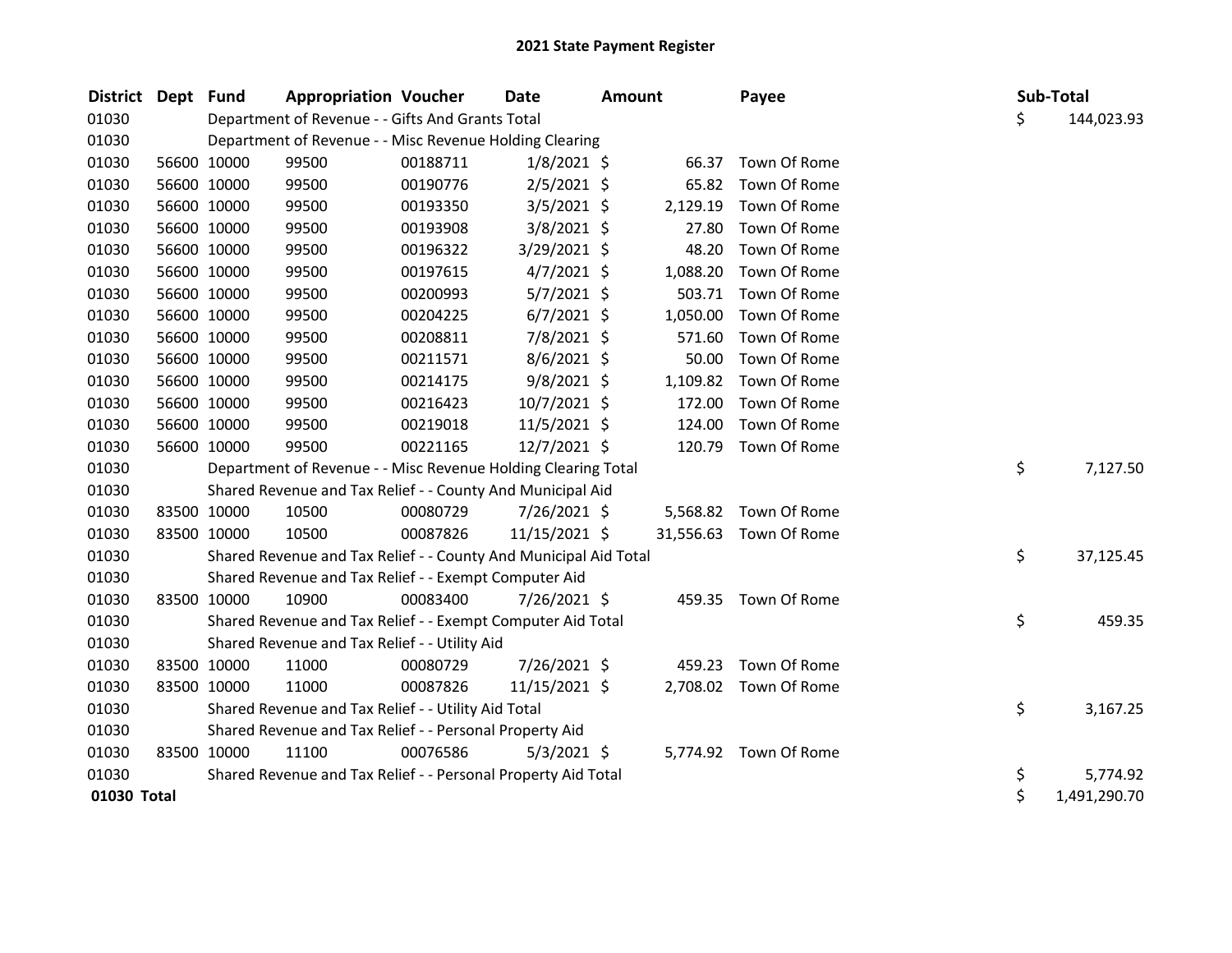| <b>District</b> | Dept Fund |             | <b>Appropriation Voucher</b>                                           |          | Date           | <b>Amount</b> |          | Payee                         | Sub-Total |            |
|-----------------|-----------|-------------|------------------------------------------------------------------------|----------|----------------|---------------|----------|-------------------------------|-----------|------------|
| 01032           |           |             | Dept of Safety & Prof Services - - Fire Dues Distribution              |          |                |               |          |                               |           |            |
| 01032           |           | 16500 10000 | 22500                                                                  | 00040238 | 7/16/2021 \$   |               |          | 4,434.11 Town Of Springville  |           |            |
| 01032           |           |             | Dept of Safety & Prof Services - - Fire Dues Distribution Total        |          |                |               |          |                               | \$        | 4,434.11   |
| 01032           |           |             | Dept of Natural Resources - - Seg Earned                               |          |                |               |          |                               |           |            |
| 01032           |           | 37000 21200 | 100SE                                                                  | 00455990 | $1/12/2021$ \$ |               |          | 38,640.21 Town Of Springville |           |            |
| 01032           |           | 37000 21200 | 100SE                                                                  | 00514546 | 10/12/2021 \$  |               |          | 6,594.44 Town Of Springville  |           |            |
| 01032           |           |             | Dept of Natural Resources - - Seg Earned Total                         |          |                |               |          |                               | \$        | 45,234.65  |
| 01032           |           |             | Dept of Natural Resources - - Resaids - Cnty Forst, Cl & Mfl           |          |                |               |          |                               |           |            |
| 01032           |           | 37000 21200 | 57100                                                                  | 00487320 | $6/14/2021$ \$ |               |          | 1,090.18 Town Of Springville  |           |            |
| 01032           |           |             | Dept of Natural Resources - - Resaids - Cnty Forst, Cl & Mfl Total     |          |                |               |          |                               | \$        | 1,090.18   |
| 01032           |           |             | WI Dept of Transportation - - Disastr Damag Aid Sf                     |          |                |               |          |                               |           |            |
| 01032           |           | 39500 21100 | 17400                                                                  | 00705399 | $6/11/2021$ \$ |               |          | 26,576.68 Town Of Springville |           |            |
| 01032           |           |             | WI Dept of Transportation - - Disastr Damag Aid Sf Total               |          |                |               |          |                               | \$        | 26,576.68  |
| 01032           |           |             | WI Dept of Transportation - - Trns Aids To Mnc.-Sf                     |          |                |               |          |                               |           |            |
| 01032           |           | 39500 21100 | 19100                                                                  | 00631687 | $1/4/2021$ \$  |               |          | 44,676.42 Town Of Springville |           |            |
| 01032           |           | 39500 21100 | 19100                                                                  | 00667294 | $4/5/2021$ \$  |               |          | 44,676.42 Town Of Springville |           |            |
| 01032           |           | 39500 21100 | 19100                                                                  | 00710782 | $7/6/2021$ \$  |               |          | 44,676.42 Town Of Springville |           |            |
| 01032           |           | 39500 21100 | 19100                                                                  | 00751341 | 10/4/2021 \$   |               |          | 44,676.44 Town Of Springville |           |            |
| 01032           |           |             | WI Dept of Transportation - - Trns Aids To Mnc.-Sf Total               |          |                |               |          |                               | \$        | 178,705.70 |
| 01032           |           |             | WI Dept of Transportation - - Supplemental Transportation Aids         |          |                |               |          |                               |           |            |
| 01032           |           | 39500 21100 | 19600                                                                  | 00633639 | $1/4/2021$ \$  |               |          | 31,536.30 Town Of Springville |           |            |
| 01032           |           |             | WI Dept of Transportation - - Supplemental Transportation Aids Total   |          |                |               |          |                               | \$        | 31,536.30  |
| 01032           |           |             | Department of Military Affairs - - Disaster Recovery Aid               |          |                |               |          |                               |           |            |
| 01032           |           | 46500 10000 | 30500                                                                  | 00091411 | $3/17/2021$ \$ |               |          | 902.94 Town Of Springville    |           |            |
| 01032           |           |             | Department of Military Affairs - - Disaster Recovery Aid Total         |          |                |               |          |                               | \$        | 902.94     |
| 01032           |           |             | Department of Military Affairs - - Federal Aid, Local Assistance       |          |                |               |          |                               |           |            |
| 01032           |           | 46500 10000 | 34200                                                                  | 00091411 | $3/17/2021$ \$ |               |          | 5,417.63 Town Of Springville  |           |            |
| 01032           |           |             | Department of Military Affairs - - Federal Aid, Local Assistance Total |          |                |               |          |                               | \$        | 5,417.63   |
| 01032           |           |             | Department of Revenue - - Gifts And Grants                             |          |                |               |          |                               |           |            |
| 01032           |           | 56600 10000 | 12100                                                                  | 00206136 | $6/25/2021$ \$ |               |          | 68,191.56 Town Of Springville |           |            |
| 01032           |           |             | Department of Revenue - - Gifts And Grants Total                       |          |                |               |          |                               | \$        | 68,191.56  |
| 01032           |           |             | Shared Revenue and Tax Relief - - County And Municipal Aid             |          |                |               |          |                               |           |            |
| 01032           |           | 83500 10000 | 10500                                                                  | 00080730 | 7/26/2021 \$   |               | 1,714.83 | Town Of Springville           |           |            |
| 01032           |           | 83500 10000 | 10500                                                                  | 00087827 | 11/15/2021 \$  |               | 9,717.39 | Town Of Springville           |           |            |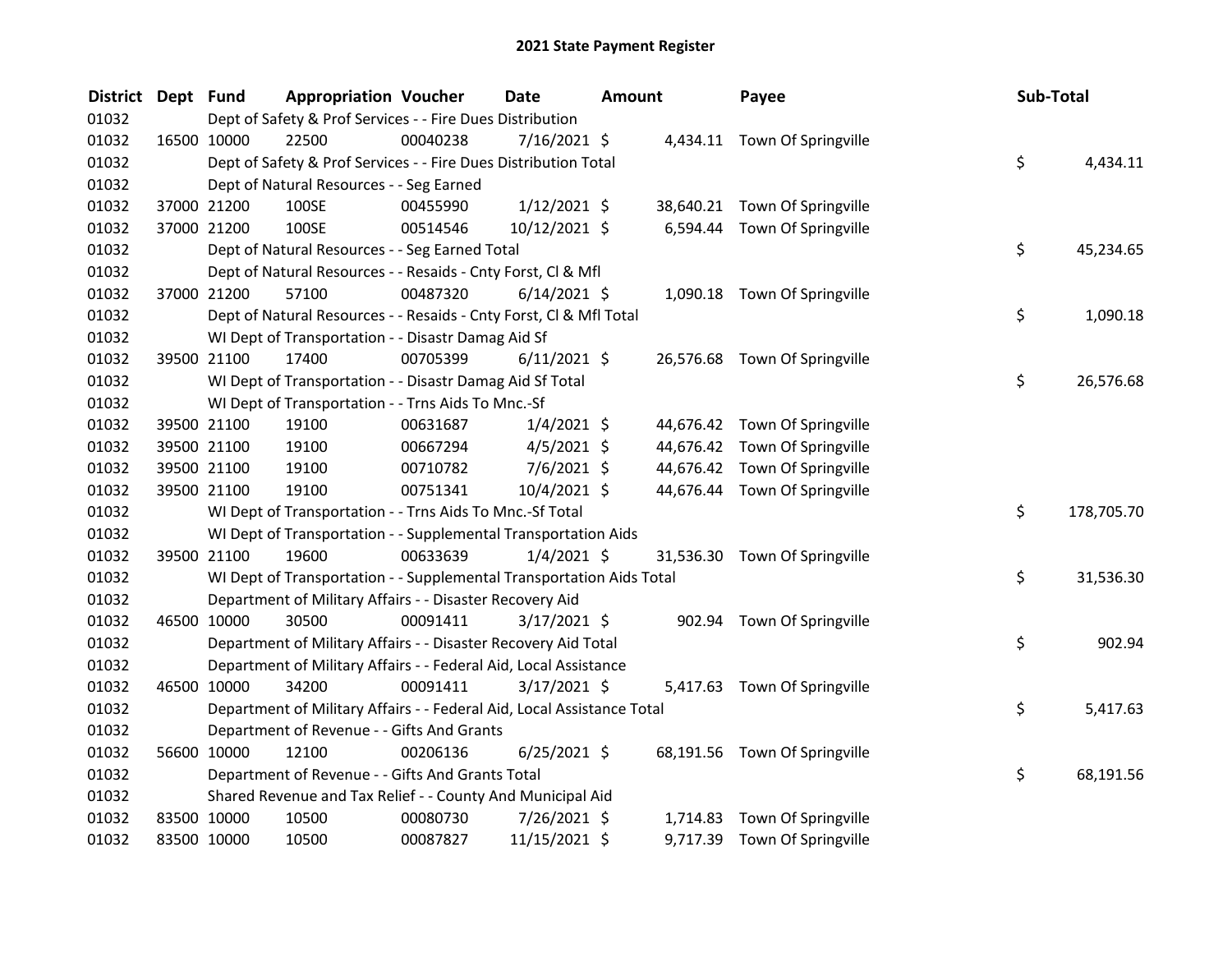| <b>District</b> | Dept        | <b>Fund</b> | <b>Appropriation Voucher</b>                                     |          | Date           | Amount |          | Payee               | <b>Sub-Total</b> |            |
|-----------------|-------------|-------------|------------------------------------------------------------------|----------|----------------|--------|----------|---------------------|------------------|------------|
| 01032           |             |             | Shared Revenue and Tax Relief - - County And Municipal Aid Total |          |                |        |          |                     | Ş                | 11,432.22  |
| 01032           |             |             | Shared Revenue and Tax Relief - - Exempt Computer Aid            |          |                |        |          |                     |                  |            |
| 01032           | 83500       | 10000       | 10900                                                            | 00083401 | $7/26/2021$ \$ |        | 19.75    | Town Of Springville |                  |            |
| 01032           |             |             | Shared Revenue and Tax Relief - - Exempt Computer Aid Total      |          |                |        |          |                     |                  | 19.75      |
| 01032           |             |             | Shared Revenue and Tax Relief - - Utility Aid                    |          |                |        |          |                     |                  |            |
| 01032           | 83500 10000 |             | 11000                                                            | 00080730 | $7/26/2021$ \$ |        | 215.55   | Town Of Springville |                  |            |
| 01032           |             | 83500 10000 | 11000                                                            | 00087827 | 11/15/2021 \$  |        | 1.267.98 | Town Of Springville |                  |            |
| 01032           |             |             | Shared Revenue and Tax Relief - - Utility Aid Total              |          |                |        |          |                     | \$               | 1,483.53   |
| 01032           |             |             | Shared Revenue and Tax Relief - - Personal Property Aid          |          |                |        |          |                     |                  |            |
| 01032           | 83500       | 10000       | 11100                                                            | 00076587 | $5/3/2021$ \$  |        | 383.86   | Town Of Springville |                  |            |
| 01032           |             |             | Shared Revenue and Tax Relief - - Personal Property Aid Total    |          |                |        |          |                     |                  | 383.86     |
| 01032 Total     |             |             |                                                                  |          |                |        |          |                     |                  | 375,409.11 |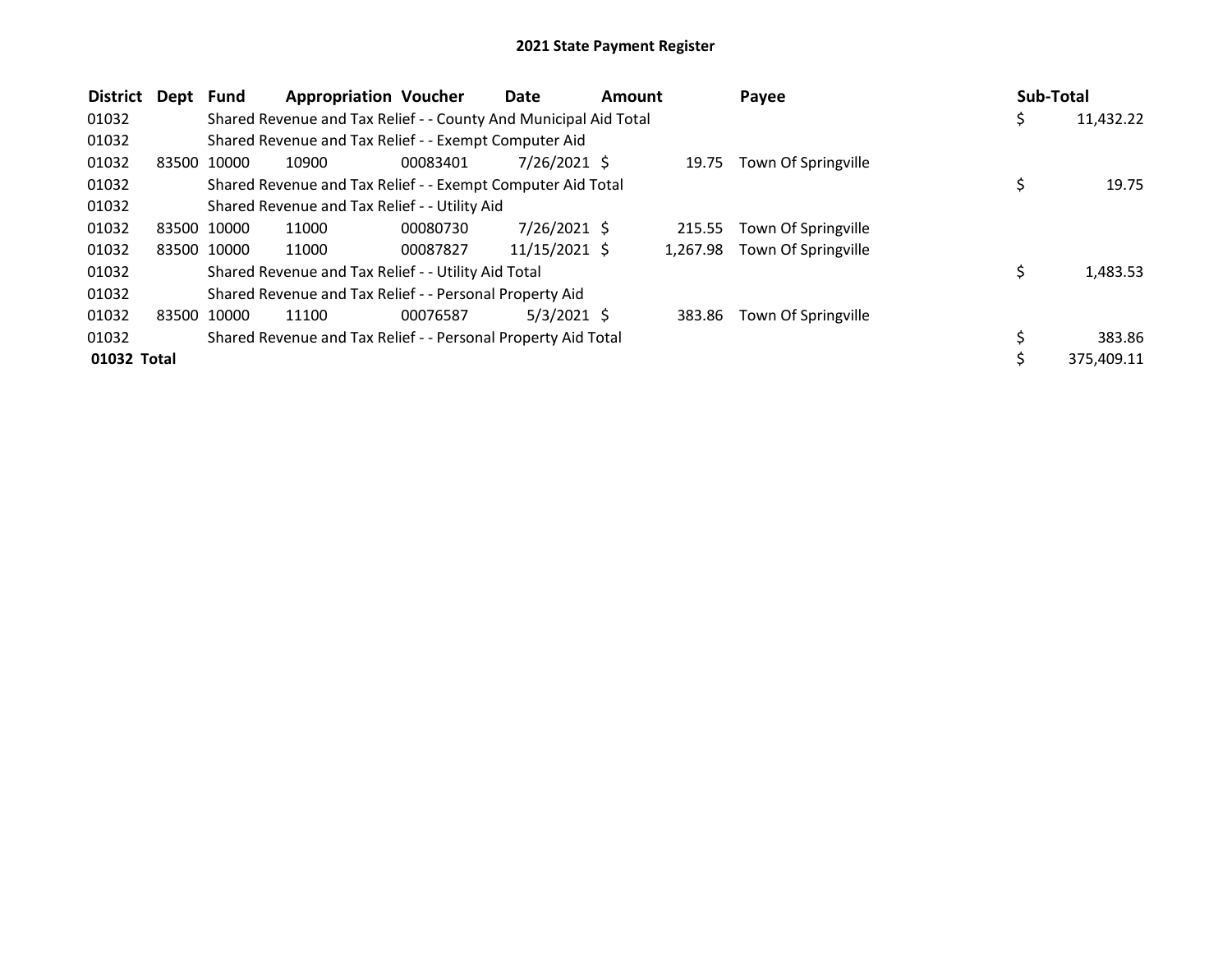| <b>District</b> | Dept Fund   |                                                                    | <b>Appropriation Voucher</b> | <b>Date</b>    | <b>Amount</b> |           | Payee                             |     | Sub-Total  |
|-----------------|-------------|--------------------------------------------------------------------|------------------------------|----------------|---------------|-----------|-----------------------------------|-----|------------|
| 01034           |             | Dept of Safety & Prof Services - - Fire Dues Distribution          |                              |                |               |           |                                   |     |            |
| 01034           | 16500 10000 | 22500                                                              | 00040239                     | 7/15/2021 \$   |               |           | 7,717.07 Town Of Strongs Prairie  |     |            |
| 01034           |             | Dept of Safety & Prof Services - - Fire Dues Distribution Total    |                              |                |               |           |                                   | \$  | 7,717.07   |
| 01034           |             | Dept of Natural Resources - - Resaids - Cnty Forst, Cl & Mfl       |                              |                |               |           |                                   |     |            |
| 01034           |             | 57100<br>37000 21200                                               | 00487321                     | $6/14/2021$ \$ |               |           | 802.33 Town Of Strongs Prairie    |     |            |
| 01034           |             | Dept of Natural Resources - - Resaids - Cnty Forst, Cl & Mfl Total |                              |                |               |           |                                   | \$  | 802.33     |
| 01034           |             | WI Dept of Transportation - - Trns Aids To Mnc.-Sf                 |                              |                |               |           |                                   |     |            |
| 01034           |             | 39500 21100<br>19100                                               | 00631688                     | $1/4/2021$ \$  |               | 59,589.90 | Town Of Strongs Prairie           |     |            |
| 01034           |             | 39500 21100<br>19100                                               | 00667295                     | $4/5/2021$ \$  |               | 59,589.90 | Town Of Strongs Prairie           |     |            |
| 01034           |             | 39500 21100<br>19100                                               | 00710783                     | 7/6/2021 \$    |               | 59,589.90 | Town Of Strongs Prairie           |     |            |
| 01034           |             | 19100<br>39500 21100                                               | 00751342                     | 10/4/2021 \$   |               |           | 59,589.90 Town Of Strongs Prairie |     |            |
| 01034           |             | WI Dept of Transportation - - Trns Aids To Mnc.-Sf Total           |                              |                |               |           |                                   | \$  | 238,359.60 |
| 01034           |             | Department of Revenue - - Gifts And Grants                         |                              |                |               |           |                                   |     |            |
| 01034           |             | 12100<br>56600 10000                                               | 00206137                     | $6/25/2021$ \$ |               |           | 59,556.41 Town Of Strongs Prairie |     |            |
| 01034           |             | Department of Revenue - - Gifts And Grants Total                   |                              |                |               |           |                                   | \$. | 59,556.41  |
| 01034           |             | Department of Revenue - - Misc Revenue Holding Clearing            |                              |                |               |           |                                   |     |            |
| 01034           |             | 56600 10000<br>99500                                               | 00192391                     | $3/1/2021$ \$  |               | 356.30    | Town Of Strongs Prairie           |     |            |
| 01034           |             | 56600 10000<br>99500                                               | 00194766                     | $3/15/2021$ \$ |               | 837.00    | Town Of Strongs Prairie           |     |            |
| 01034           |             | Department of Revenue - - Misc Revenue Holding Clearing Total      |                              |                |               |           |                                   | \$  | 1,193.30   |
| 01034           |             | Shared Revenue and Tax Relief - - County And Municipal Aid         |                              |                |               |           |                                   |     |            |
| 01034           | 83500 10000 | 10500                                                              | 00080731                     | 7/26/2021 \$   |               |           | 2,227.96 Town Of Strongs Prairie  |     |            |
| 01034           |             | 83500 10000<br>10500                                               | 00087828                     | 11/15/2021 \$  |               |           | 12,625.09 Town Of Strongs Prairie |     |            |
| 01034           |             | Shared Revenue and Tax Relief - - County And Municipal Aid Total   |                              |                |               |           |                                   | \$  | 14,853.05  |
| 01034           |             | Shared Revenue and Tax Relief - - Exempt Computer Aid              |                              |                |               |           |                                   |     |            |
| 01034           |             | 83500 10000<br>10900                                               | 00083402                     | 7/26/2021 \$   |               |           | 38.45 Town Of Strongs Prairie     |     |            |
| 01034           |             | Shared Revenue and Tax Relief - - Exempt Computer Aid Total        |                              |                |               |           |                                   | \$  | 38.45      |
| 01034           |             | Shared Revenue and Tax Relief - - Utility Aid                      |                              |                |               |           |                                   |     |            |
| 01034           | 83500 10000 | 11000                                                              | 00080731                     | 7/26/2021 \$   |               |           | 1,243.31 Town Of Strongs Prairie  |     |            |
| 01034           |             | 83500 10000<br>11000                                               | 00087828                     | 11/15/2021 \$  |               |           | 7,069.76 Town Of Strongs Prairie  |     |            |
| 01034           |             | Shared Revenue and Tax Relief - - Utility Aid Total                |                              |                |               |           |                                   | \$. | 8,313.07   |
| 01034           |             | Shared Revenue and Tax Relief - - Personal Property Aid            |                              |                |               |           |                                   |     |            |
| 01034           | 83500 10000 | 11100                                                              | 00076588                     | $5/3/2021$ \$  |               |           | 805.26 Town Of Strongs Prairie    |     |            |
| 01034           |             | Shared Revenue and Tax Relief - - Personal Property Aid Total      |                              |                |               |           |                                   | \$  | 805.26     |
| 01034 Total     |             |                                                                    |                              |                |               |           |                                   | \$  | 331,638.54 |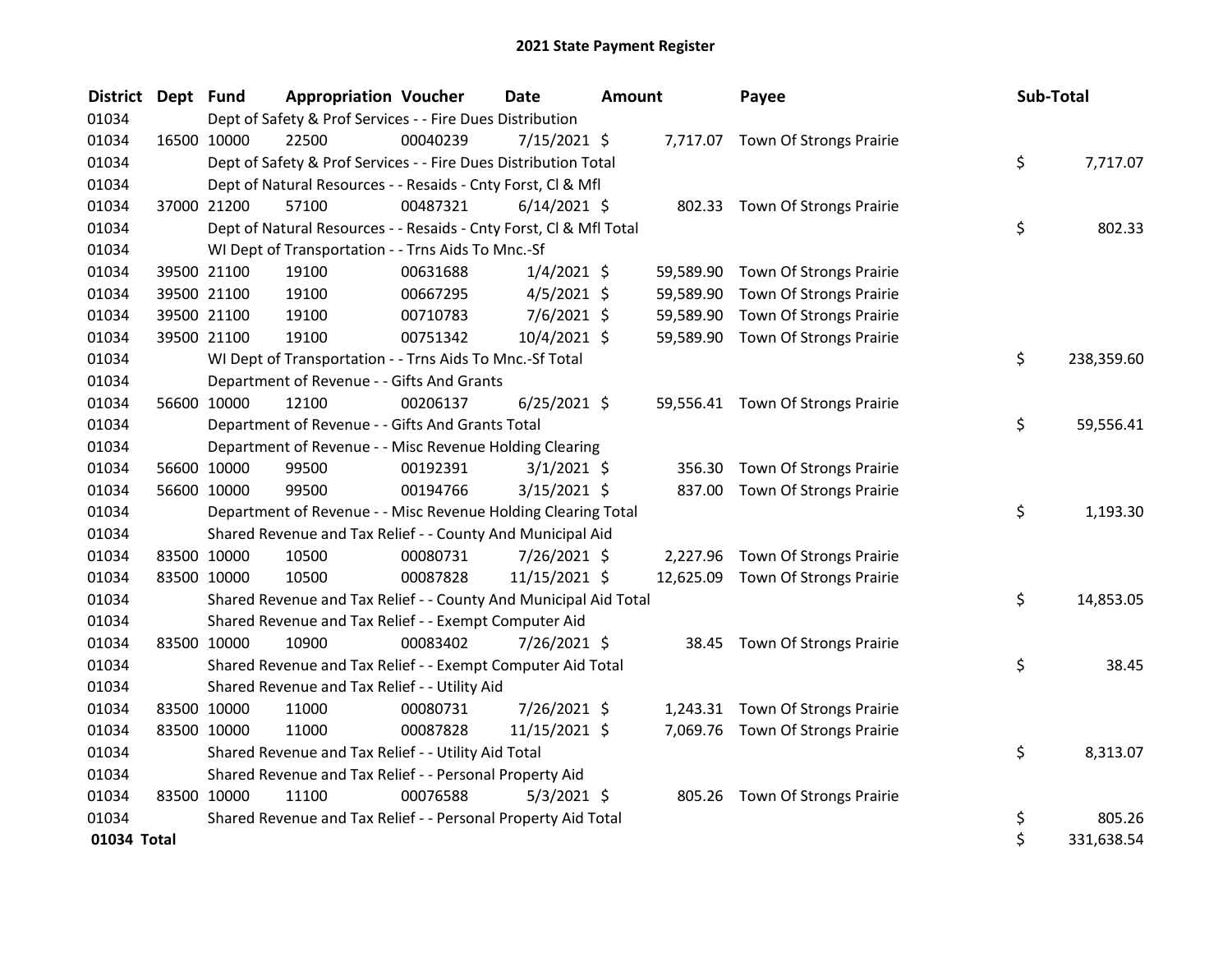| <b>District</b> | Dept Fund |             | <b>Appropriation Voucher</b>                                          |          | Date           | <b>Amount</b> |          | Payee                            | Sub-Total |            |
|-----------------|-----------|-------------|-----------------------------------------------------------------------|----------|----------------|---------------|----------|----------------------------------|-----------|------------|
| 01126           |           |             | Dept of Safety & Prof Services - - Fire Dues Distribution             |          |                |               |          |                                  |           |            |
| 01126           |           | 16500 10000 | 22500                                                                 | 00040418 | 7/16/2021 \$   |               |          | 1,314.54 Village Of Friendship   |           |            |
| 01126           |           |             | Dept of Safety & Prof Services - - Fire Dues Distribution Total       |          |                |               |          |                                  | \$        | 1,314.54   |
| 01126           |           |             | Dept of Natural Resources - - Resaids - Cnty Forst, Cl & Mfl          |          |                |               |          |                                  |           |            |
| 01126           |           | 37000 21200 | 57100                                                                 | 00487322 | $6/14/2021$ \$ |               |          | 4.40 Village Of Friendship       |           |            |
| 01126           |           |             | Dept of Natural Resources - - Resaids - Cnty Forst, CI & Mfl Total    |          |                |               |          |                                  | \$        | 4.40       |
| 01126           |           |             | WI Dept of Transportation - - Trns Aids To Mnc.-Sf                    |          |                |               |          |                                  |           |            |
| 01126           |           | 39500 21100 | 19100                                                                 | 00631689 | $1/4/2021$ \$  |               | 6,077.06 | Village Of Friendship            |           |            |
| 01126           |           | 39500 21100 | 19100                                                                 | 00667296 | $4/5/2021$ \$  |               | 6,077.06 | Village Of Friendship            |           |            |
| 01126           |           | 39500 21100 | 19100                                                                 | 00710784 | $7/6/2021$ \$  |               | 6,077.06 | Village Of Friendship            |           |            |
| 01126           |           | 39500 21100 | 19100                                                                 | 00751343 | 10/4/2021 \$   |               |          | 6,077.09 Village Of Friendship   |           |            |
| 01126           |           |             | WI Dept of Transportation - - Trns Aids To Mnc.-Sf Total              |          |                |               |          |                                  | \$        | 24,308.27  |
| 01126           |           |             | Department of Revenue - - Gifts And Grants                            |          |                |               |          |                                  |           |            |
| 01126           |           | 56600 10000 | 12100                                                                 | 00206138 | $6/25/2021$ \$ |               |          | 34,383.62 Village Of Friendship  |           |            |
| 01126           |           |             | Department of Revenue - - Gifts And Grants Total                      |          |                |               |          |                                  | \$        | 34,383.62  |
| 01126           |           |             | Department of Revenue - - Misc Revenue Holding Clearing               |          |                |               |          |                                  |           |            |
| 01126           |           | 56600 10000 | 99500                                                                 | 00192392 | $3/1/2021$ \$  |               |          | 1,783.21 Village Of Friendship   |           |            |
| 01126           |           | 56600 10000 | 99500                                                                 | 00193909 | $3/8/2021$ \$  |               | 959.82   | Village Of Friendship            |           |            |
| 01126           |           | 56600 10000 | 99500                                                                 | 00195627 | $3/22/2021$ \$ |               | 806.80   | Village Of Friendship            |           |            |
| 01126           |           | 56600 10000 | 99500                                                                 | 00202119 | $5/17/2021$ \$ |               | 532.07   | Village Of Friendship            |           |            |
| 01126           |           |             | Department of Revenue - - Misc Revenue Holding Clearing Total         |          |                |               |          |                                  | \$        | 4,081.90   |
| 01126           |           |             | Shared Revenue and Tax Relief - - Expenditure Restraint Program       |          |                |               |          |                                  |           |            |
| 01126           |           | 83500 10000 | 10100                                                                 | 00080732 | 7/26/2021 \$   |               | 362.30   | Village Of Friendship            |           |            |
| 01126           |           |             | Shared Revenue and Tax Relief - - Expenditure Restraint Program Total |          |                |               |          |                                  | \$        | 362.30     |
| 01126           |           |             | Shared Revenue and Tax Relief - - County And Municipal Aid            |          |                |               |          |                                  |           |            |
| 01126           |           | 83500 10000 | 10500                                                                 | 00080732 | 7/26/2021 \$   |               |          | 23,694.84 Village Of Friendship  |           |            |
| 01126           |           | 83500 10000 | 10500                                                                 | 00087829 | 11/15/2021 \$  |               |          | 134,270.73 Village Of Friendship |           |            |
| 01126           |           |             | Shared Revenue and Tax Relief - - County And Municipal Aid Total      |          |                |               |          |                                  | \$        | 157,965.57 |
| 01126           |           |             | Shared Revenue and Tax Relief - - Exempt Computer Aid                 |          |                |               |          |                                  |           |            |
| 01126           |           | 83500 10000 | 10900                                                                 | 00083403 | 7/26/2021 \$   |               | 612.12   | Village Of Friendship            |           |            |
| 01126           |           | 83500 10000 | 10900                                                                 | 00085651 | 7/26/2021 \$   |               | 9.69     | Village Of Friendship            |           |            |
| 01126           |           |             | Shared Revenue and Tax Relief - - Exempt Computer Aid Total           |          |                |               |          |                                  | \$        | 621.81     |
| 01126           |           |             | Shared Revenue and Tax Relief - - Utility Aid                         |          |                |               |          |                                  |           |            |
| 01126           |           | 83500 10000 | 11000                                                                 | 00080732 | 7/26/2021 \$   |               |          | 2,216.60 Village Of Friendship   |           |            |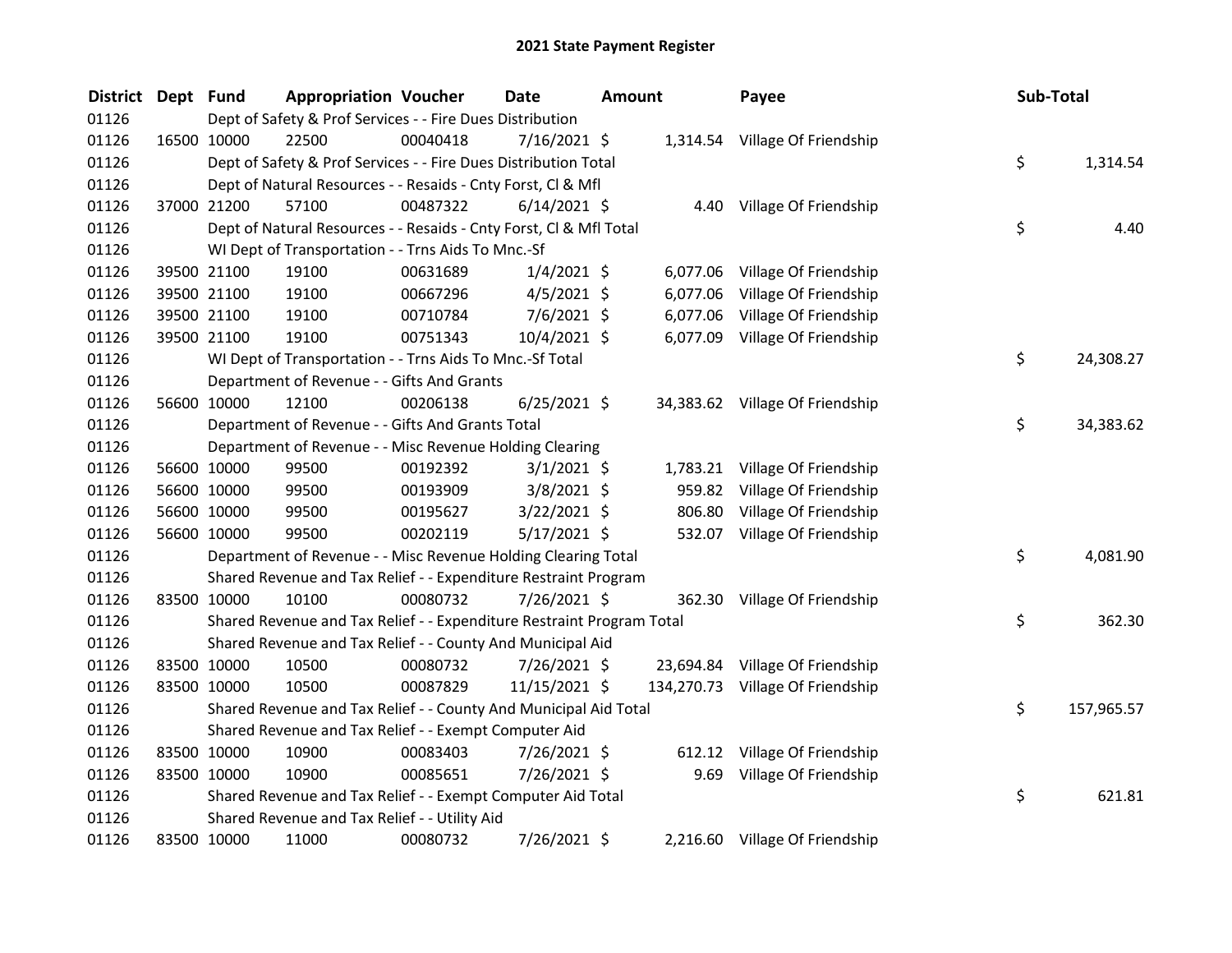| <b>District</b> | Dept Fund   |             | <b>Appropriation Voucher</b>                                                  |          | Date           | <b>Amount</b> |           | Payee                 | <b>Sub-Total</b> |            |
|-----------------|-------------|-------------|-------------------------------------------------------------------------------|----------|----------------|---------------|-----------|-----------------------|------------------|------------|
| 01126           |             | 83500 10000 | 11000                                                                         | 00087829 | 11/15/2021 \$  |               | 12,735.80 | Village Of Friendship |                  |            |
| 01126           |             |             | Shared Revenue and Tax Relief - - Utility Aid Total                           |          |                |               |           |                       |                  | 14,952.40  |
| 01126           |             |             | Shared Revenue and Tax Relief - - Personal Property Aid                       |          |                |               |           |                       |                  |            |
| 01126           |             | 83500 10000 | 11100                                                                         | 00076589 | $5/3/2021$ \$  |               | 414.69    | Village Of Friendship |                  |            |
| 01126           |             | 83500 10000 | 11100                                                                         | 00078748 | $5/3/2021$ \$  |               | 198.56    | Village Of Friendship |                  |            |
| 01126           |             |             | Shared Revenue and Tax Relief - - Personal Property Aid Total                 |          |                |               |           |                       |                  | 613.25     |
| 01126           |             |             | Shared Revenue and Tax Relief - - State Aid; Video Service Provider Fee       |          |                |               |           |                       |                  |            |
| 01126           | 83500 10000 |             | 11200                                                                         | 00082781 | $7/26/2021$ \$ |               | 1,667.82  | Village Of Friendship |                  |            |
| 01126           |             |             | Shared Revenue and Tax Relief - - State Aid; Video Service Provider Fee Total |          |                |               |           |                       |                  | 1,667.82   |
| 01126 Total     |             |             |                                                                               |          |                |               |           |                       |                  | 240,275.88 |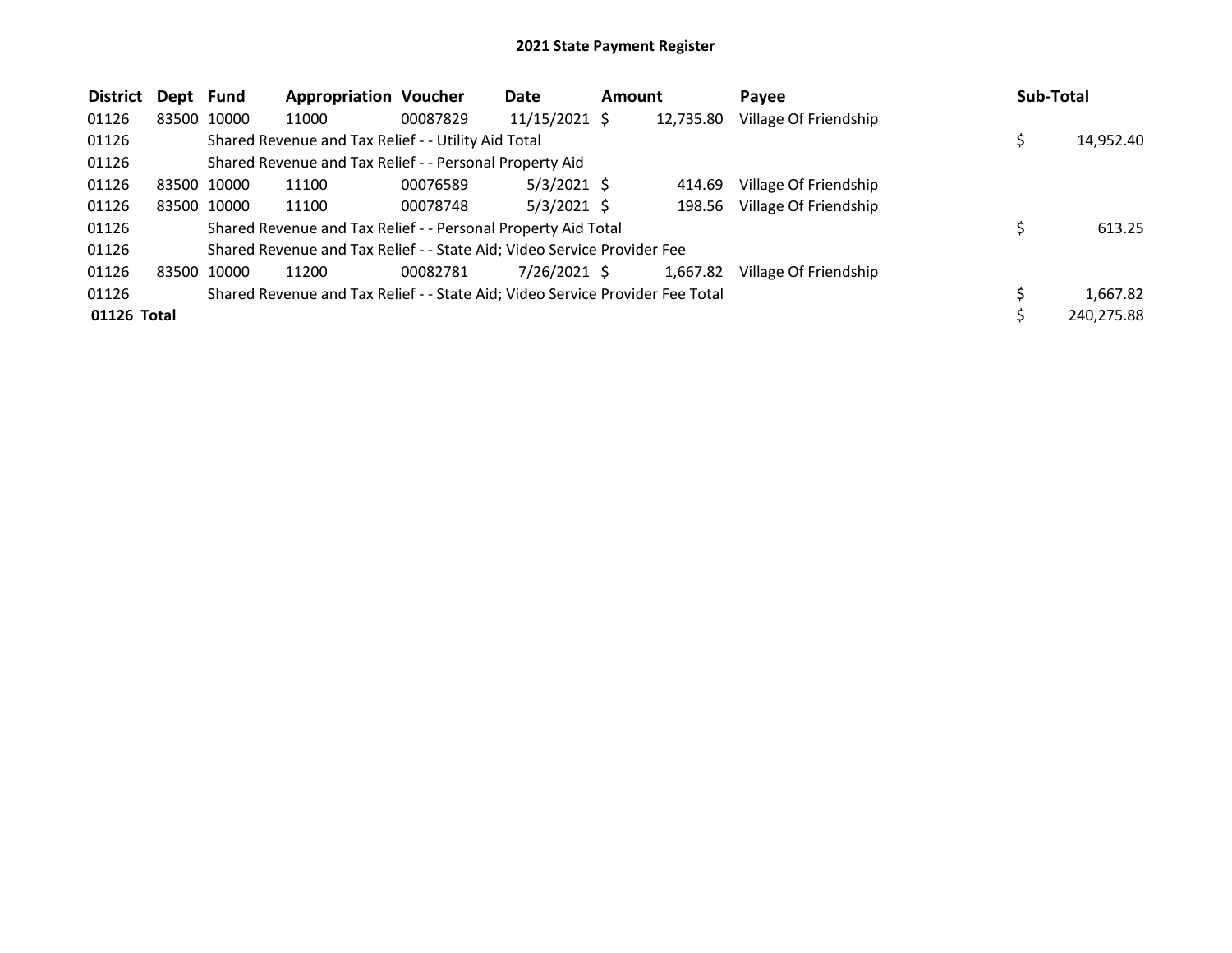| District Dept Fund |             | <b>Appropriation Voucher</b>                                       |                                                                                     | <b>Date</b>    | <b>Amount</b> |          | Payee               | Sub-Total |          |
|--------------------|-------------|--------------------------------------------------------------------|-------------------------------------------------------------------------------------|----------------|---------------|----------|---------------------|-----------|----------|
| 01201              |             |                                                                    | Dept of Safety & Prof Services - - Fire Dues Distribution<br>3,635.63 City Of Adams |                |               |          |                     |           |          |
| 01201              | 16500 10000 | 22500                                                              | 00040412                                                                            | 7/16/2021 \$   |               |          |                     |           |          |
| 01201              |             | Dept of Safety & Prof Services - - Fire Dues Distribution Total    |                                                                                     |                |               |          |                     | \$        | 3,635.63 |
| 01201              |             | Dept of Natural Resources - - Gen Program Ops-State Funds          |                                                                                     |                |               |          |                     |           |          |
| 01201              | 37000 21200 | 16100                                                              | 00455579                                                                            | $1/11/2021$ \$ |               | 69.76    | City Of Adams       |           |          |
| 01201              | 37000 21200 | 16100                                                              | 00471680                                                                            | $4/6/2021$ \$  |               | 70.91    | City Of Adams       |           |          |
| 01201              | 37000 21200 | 16100                                                              | 00496125                                                                            | 7/8/2021 \$    |               | 87.88    | City Of Adams       |           |          |
| 01201              | 37000 21200 | 16100                                                              | 00512603                                                                            | $10/7/2021$ \$ |               | 108.83   | City Of Adams       |           |          |
| 01201              |             | Dept of Natural Resources - - Gen Program Ops-State Funds Total    |                                                                                     |                |               |          |                     | \$        | 337.38   |
| 01201              |             | Dept of Natural Resources - - Er--Vol Pay, Sale, Lease & Fee       |                                                                                     |                |               |          |                     |           |          |
| 01201              | 37000 21200 | 16300                                                              | 00455579                                                                            | $1/11/2021$ \$ |               | 69.76    | City Of Adams       |           |          |
| 01201              | 37000 21200 | 16300                                                              | 00471680                                                                            | $4/6/2021$ \$  |               | 70.91    | City Of Adams       |           |          |
| 01201              | 37000 21200 | 16300                                                              | 00496125                                                                            | 7/8/2021 \$    |               | 87.88    | City Of Adams       |           |          |
| 01201              | 37000 21200 | 16300                                                              | 00512603                                                                            | 10/7/2021 \$   |               | 108.83   | City Of Adams       |           |          |
| 01201              |             | Dept of Natural Resources - - Er--Vol Pay, Sale, Lease & Fee Total |                                                                                     |                |               |          |                     | \$        | 337.38   |
| 01201              |             | Dept of Natural Resources - - General Program Operations --        |                                                                                     |                |               |          |                     |           |          |
| 01201              | 37000 21200 | 25400                                                              | 00455579                                                                            | $1/11/2021$ \$ |               | 906.83   | City Of Adams       |           |          |
| 01201              | 37000 21200 | 25400                                                              | 00471680                                                                            | $4/6/2021$ \$  |               | 921.87   | City Of Adams       |           |          |
| 01201              | 37000 21200 | 25400                                                              | 00496125                                                                            | 7/8/2021 \$    |               | 1,142.45 | City Of Adams       |           |          |
| 01201              | 37000 21200 | 25400                                                              | 00512603                                                                            | 10/7/2021 \$   |               | 544.16   | City Of Adams       |           |          |
| 01201              |             | Dept of Natural Resources - - General Program Operations -- Total  |                                                                                     |                |               |          |                     | \$        | 3,515.31 |
| 01201              |             | Dept of Natural Resources - - GPO--State Funds                     |                                                                                     |                |               |          |                     |           |          |
| 01201              | 37000 21200 | 36100                                                              | 00455579                                                                            | $1/11/2021$ \$ |               | 139.51   | City Of Adams       |           |          |
| 01201              | 37000 21200 | 36100                                                              | 00471680                                                                            | $4/6/2021$ \$  |               | 141.82   | City Of Adams       |           |          |
| 01201              | 37000 21200 | 36100                                                              | 00496125                                                                            | 7/8/2021 \$    |               | 175.76   | City Of Adams       |           |          |
| 01201              | 37000 21200 | 36100                                                              | 00512603                                                                            | 10/7/2021 \$   |               | 217.66   | City Of Adams       |           |          |
| 01201              |             | Dept of Natural Resources - - GPO--State Funds Total               |                                                                                     |                |               |          |                     | \$        | 674.75   |
| 01201              |             | Dept of Natural Resources - - Resaids - Cnty Forst, Cl & Mfl       |                                                                                     |                |               |          |                     |           |          |
| 01201              | 37000 21200 | 57100                                                              | 00487323                                                                            | $6/14/2021$ \$ |               |          | 28.12 City Of Adams |           |          |
| 01201              |             | Dept of Natural Resources - - Resaids - Cnty Forst, Cl & Mfl Total |                                                                                     |                |               |          |                     | \$        | 28.12    |
| 01201              |             | Dept of Natural Resources - - Aids In Lieu Of Taxes - Sum S        |                                                                                     |                |               |          |                     |           |          |
| 01201              | 37000 21200 | 57900                                                              | 00476024                                                                            | $4/21/2021$ \$ |               |          | 7.02 City Of Adams  |           |          |
| 01201              |             | Dept of Natural Resources - - Aids In Lieu Of Taxes - Sum S Total  |                                                                                     |                |               |          |                     | \$        | 7.02     |
| 01201              |             | Dept of Natural Resources - - Fin Asst For Responsible Units       |                                                                                     |                |               |          |                     |           |          |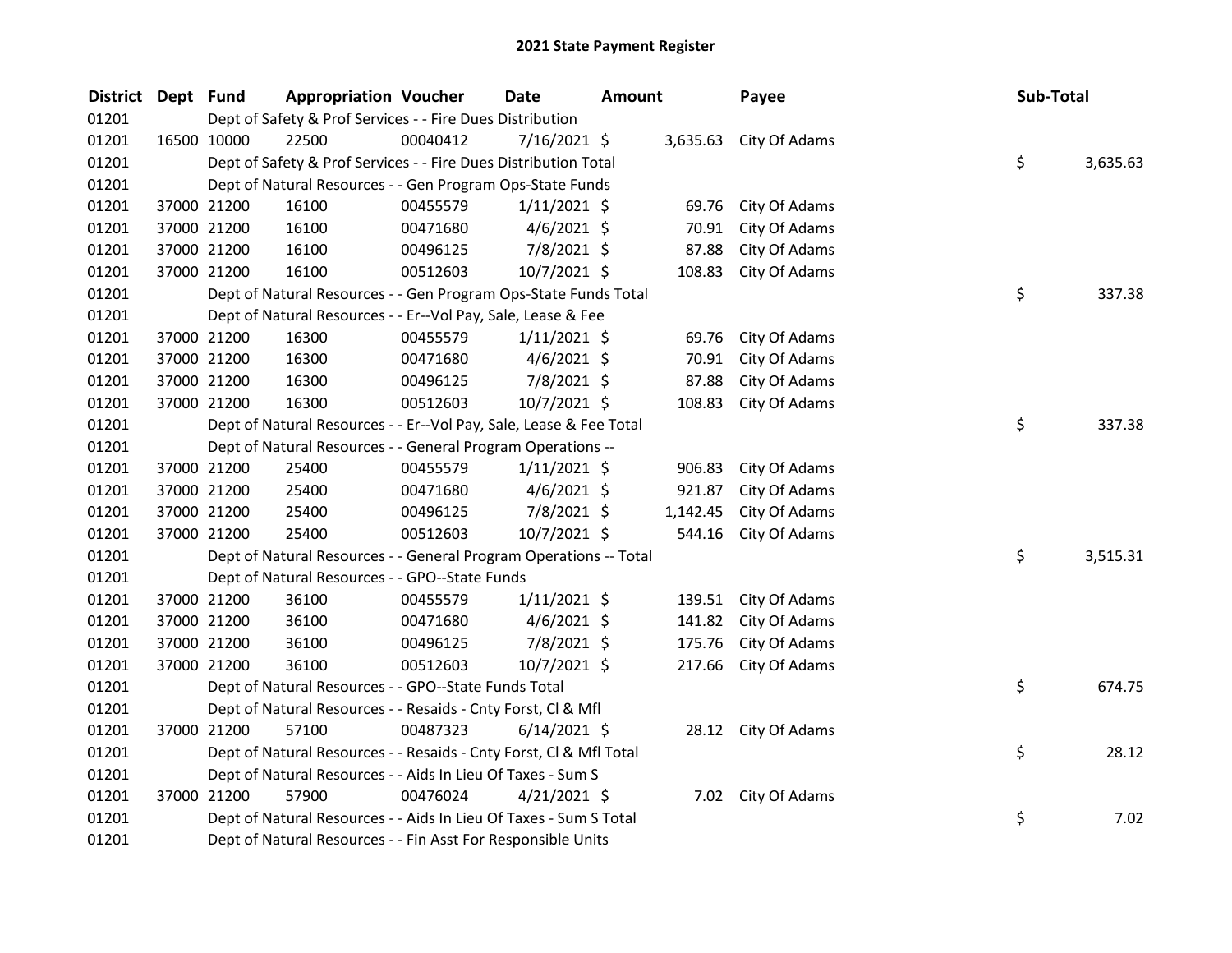| <b>District</b> | Dept Fund |             | <b>Appropriation Voucher</b>                                          |          | Date           | Amount |            | Payee                   | Sub-Total |            |
|-----------------|-----------|-------------|-----------------------------------------------------------------------|----------|----------------|--------|------------|-------------------------|-----------|------------|
| 01201           |           | 37000 27400 | 67000                                                                 | 00483409 | 5/21/2021 \$   |        | 6,475.57   | City Of Adams           |           |            |
| 01201           |           |             | Dept of Natural Resources - - Fin Asst For Responsible Units Total    |          |                |        |            |                         | \$        | 6,475.57   |
| 01201           |           |             | WI Dept of Transportation - - Trns Aids To Mnc.-Sf                    |          |                |        |            |                         |           |            |
| 01201           |           | 39500 21100 | 19100                                                                 | 00631690 | $1/4/2021$ \$  |        | 22,478.95  | City Of Adams           |           |            |
| 01201           |           | 39500 21100 | 19100                                                                 | 00667297 | $4/5/2021$ \$  |        | 22,478.95  | City Of Adams           |           |            |
| 01201           |           | 39500 21100 | 19100                                                                 | 00710785 | $7/6/2021$ \$  |        | 22,478.95  | City Of Adams           |           |            |
| 01201           |           | 39500 21100 | 19100                                                                 | 00751344 | 10/4/2021 \$   |        | 22,478.97  | City Of Adams           |           |            |
| 01201           |           |             | WI Dept of Transportation - - Trns Aids To Mnc.-Sf Total              |          |                |        |            |                         | \$        | 89,915.82  |
| 01201           |           |             | WI Dept of Transportation - - Loc Rd Imp Prg St Fd                    |          |                |        |            |                         |           |            |
| 01201           |           | 39500 21100 | 27800                                                                 | 00717914 | $7/7/2021$ \$  |        | 8,889.32   | City Of Adams           |           |            |
| 01201           |           | 39500 21100 | 27800                                                                 | 00721133 | 7/15/2021 \$   |        | 9,349.64   | City Of Adams           |           |            |
| 01201           |           |             | WI Dept of Transportation - - Loc Rd Imp Prg St Fd Total              |          |                |        |            |                         | \$.       | 18,238.96  |
| 01201           |           |             | Department of Justice - - Officer training reimbursement              |          |                |        |            |                         |           |            |
| 01201           |           | 45500 10000 | 21400                                                                 | 00104678 | 11/12/2021 \$  |        | 640.00     | City Of Adams           |           |            |
| 01201           |           |             | Department of Justice - - Officer training reimbursement Total        |          |                |        |            |                         | \$        | 640.00     |
| 01201           |           |             | Department of Revenue - - Gifts And Grants                            |          |                |        |            |                         |           |            |
| 01201           |           | 56600 10000 | 12100                                                                 | 00206139 | $6/25/2021$ \$ |        |            | 99,068.79 City Of Adams |           |            |
| 01201           |           |             | Department of Revenue - - Gifts And Grants Total                      |          |                |        |            |                         | \$        | 99,068.79  |
| 01201           |           |             | Department of Revenue - - Misc Revenue Holding Clearing               |          |                |        |            |                         |           |            |
| 01201           |           | 56600 10000 | 99500                                                                 | 00191956 | $2/22/2021$ \$ |        | 91.62      | City Of Adams           |           |            |
| 01201           |           | 56600 10000 | 99500                                                                 | 00192390 | $3/1/2021$ \$  |        | 487.97     | City Of Adams           |           |            |
| 01201           |           | 56600 10000 | 99500                                                                 | 00197068 | $4/5/2021$ \$  |        | 101.00     | City Of Adams           |           |            |
| 01201           |           | 56600 10000 | 99500                                                                 | 00198285 | $4/12/2021$ \$ |        | 785.00     | City Of Adams           |           |            |
| 01201           |           | 56600 10000 | 99500                                                                 | 00212064 | 8/9/2021 \$    |        | 177.35     | City Of Adams           |           |            |
| 01201           |           |             | Department of Revenue - - Misc Revenue Holding Clearing Total         |          |                |        |            |                         | \$        | 1,642.94   |
| 01201           |           |             | Shared Revenue and Tax Relief - - Expenditure Restraint Program       |          |                |        |            |                         |           |            |
| 01201           |           | 83500 10000 | 10100                                                                 | 00080733 | 7/26/2021 \$   |        | 4,670.33   | City Of Adams           |           |            |
| 01201           |           |             | Shared Revenue and Tax Relief - - Expenditure Restraint Program Total |          |                |        |            |                         | \$        | 4,670.33   |
| 01201           |           |             | Shared Revenue and Tax Relief - - County And Municipal Aid            |          |                |        |            |                         |           |            |
| 01201           |           | 83500 10000 | 10500                                                                 | 00080733 | 7/26/2021 \$   |        | 91,019.99  | City Of Adams           |           |            |
| 01201           |           | 83500 10000 | 10500                                                                 | 00087830 | 11/15/2021 \$  |        | 515,779.94 | City Of Adams           |           |            |
| 01201           |           |             | Shared Revenue and Tax Relief - - County And Municipal Aid Total      |          |                |        |            |                         | \$        | 606,799.93 |
| 01201           |           |             | Shared Revenue and Tax Relief - - Exempt Computer Aid                 |          |                |        |            |                         |           |            |
| 01201           |           | 83500 10000 | 10900                                                                 | 00083404 | 7/26/2021 \$   |        | 443.77     | City Of Adams           |           |            |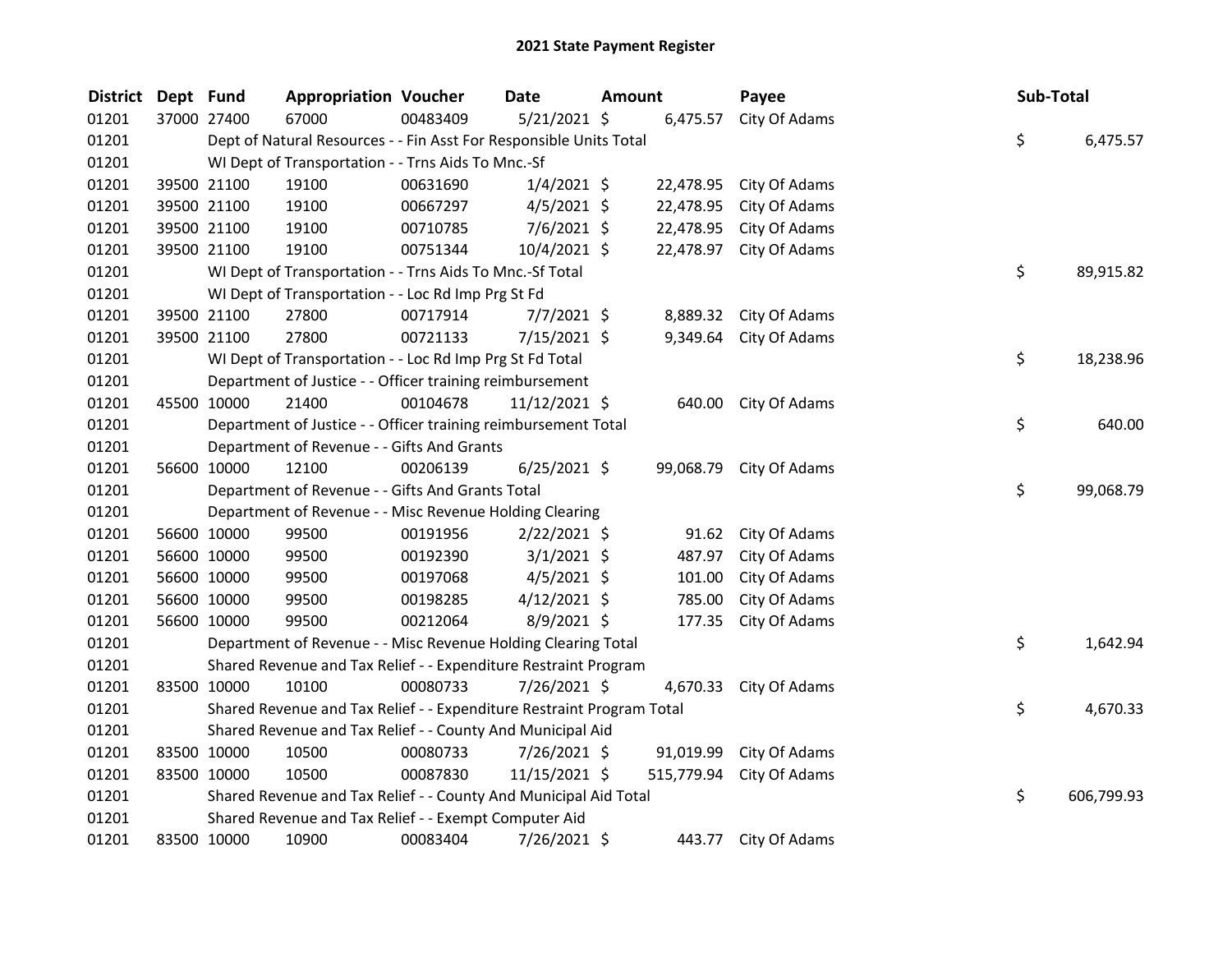| <b>District</b> | Dept Fund |             | <b>Appropriation Voucher</b>                                                  |          | Date           | Amount |           | Payee                  | Sub-Total |            |
|-----------------|-----------|-------------|-------------------------------------------------------------------------------|----------|----------------|--------|-----------|------------------------|-----------|------------|
| 01201           |           | 83500 10000 | 10900                                                                         | 00085652 | 7/26/2021 \$   |        | 7,097.11  | City Of Adams          |           |            |
| 01201           |           |             | Shared Revenue and Tax Relief - - Exempt Computer Aid Total                   |          |                |        |           |                        | \$        | 7,540.88   |
| 01201           |           |             | Shared Revenue and Tax Relief - - Utility Aid                                 |          |                |        |           |                        |           |            |
| 01201           |           | 83500 10000 | 11000                                                                         | 00080733 | $7/26/2021$ \$ |        |           | 1.30 City Of Adams     |           |            |
| 01201           |           |             | Shared Revenue and Tax Relief - - Utility Aid Total                           |          |                |        |           |                        | \$        | 1.30       |
| 01201           |           |             | Shared Revenue and Tax Relief - - Personal Property Aid                       |          |                |        |           |                        |           |            |
| 01201           |           | 83500 10000 | 11100                                                                         | 00078749 | $5/3/2021$ \$  |        | 41,306.68 | City Of Adams          |           |            |
| 01201           |           |             | Shared Revenue and Tax Relief - - Personal Property Aid Total                 |          |                |        |           |                        | \$        | 41,306.68  |
| 01201           |           |             | Shared Revenue and Tax Relief - - State Aid; Video Service Provider Fee       |          |                |        |           |                        |           |            |
| 01201           |           | 83500 10000 | 11200                                                                         | 00082782 | $7/26/2021$ \$ |        |           | 4,538.58 City Of Adams |           |            |
| 01201           |           |             | Shared Revenue and Tax Relief - - State Aid; Video Service Provider Fee Total |          |                |        |           |                        | \$        | 4,538.58   |
| 01201           |           |             | Shared Revenue and Tax Relief - - Payments For Municipal Svcs                 |          |                |        |           |                        |           |            |
| 01201           |           | 83500 10000 | 50100                                                                         | 00073496 | $2/1/2021$ \$  |        | 1,154.97  | City Of Adams          |           |            |
| 01201           |           |             | Shared Revenue and Tax Relief - - Payments For Municipal Svcs Total           |          |                |        |           |                        |           | 1,154.97   |
| 01201 Total     |           |             |                                                                               |          |                |        |           |                        | Ś         | 890.530.34 |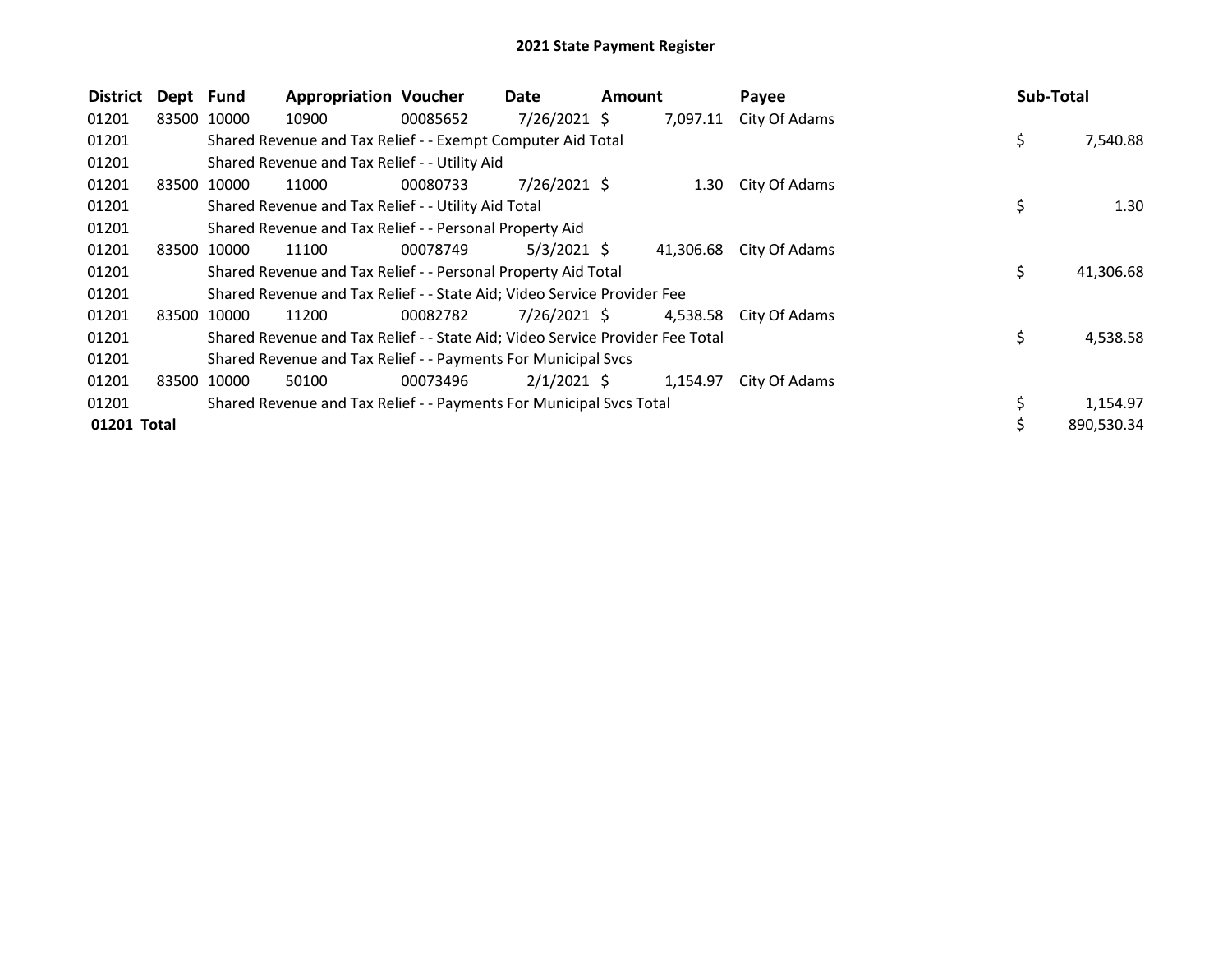| District Dept Fund |             | <b>Appropriation Voucher</b>                                          |          | Date            | <b>Amount</b> |        | Payee                    | Sub-Total |          |
|--------------------|-------------|-----------------------------------------------------------------------|----------|-----------------|---------------|--------|--------------------------|-----------|----------|
| 01291              |             | Wisconsin Historical Society - - General Program Operations-GPR       |          |                 |               |        |                          |           |          |
| 01291              | 24500 10000 | 10100                                                                 | 00031385 | 2/16/2021 \$    |               | 27.08  | Wisconsin Dells, City of |           |          |
| 01291              | 24500 10000 | 10100                                                                 | 00031587 | 3/16/2021 \$    |               | 27.08  | Wisconsin Dells, City of |           |          |
| 01291              | 24500 10000 | 10100                                                                 | 00031881 | $4/9/2021$ \$   |               | 27.08  | Wisconsin Dells, City of |           |          |
| 01291              | 24500 10000 | 10100                                                                 | 00032149 | $5/11/2021$ \$  |               | 27.08  | Wisconsin Dells, City of |           |          |
| 01291              | 24500 10000 | 10100                                                                 | 00032524 | $6/11/2021$ \$  |               | 30.41  | Wisconsin Dells, City of |           |          |
| 01291              | 24500 10000 | 10100                                                                 | 00032911 | $7/13/2021$ \$  |               | 30.41  | Wisconsin Dells, City of |           |          |
| 01291              | 24500 10000 | 10100                                                                 | 00033420 | $8/12/2021$ \$  |               | 30.41  | Wisconsin Dells, City of |           |          |
| 01291              | 24500 10000 | 10100                                                                 | 00033844 | $9/13/2021$ \$  |               | 30.41  | Wisconsin Dells, City of |           |          |
| 01291              | 24500 10000 | 10100                                                                 | 00034181 | 10/12/2021 \$   |               | 30.41  | Wisconsin Dells, City of |           |          |
| 01291              | 24500 10000 | 10100                                                                 | 00034330 | 10/26/2021 \$   |               | 130.06 | Wisconsin Dells, City of |           |          |
| 01291              | 24500 10000 | 10100                                                                 | 00034687 | $11/12/2021$ \$ |               | 30.41  | Wisconsin Dells, City of |           |          |
| 01291              | 24500 10000 | 10100                                                                 | 00035124 | 12/9/2021 \$    |               | 30.41  | Wisconsin Dells, City of |           |          |
| 01291              |             | Wisconsin Historical Society - - General Program Operations-GPR Total |          |                 |               |        |                          | \$        | 451.25   |
| 01291              |             | Wisconsin Historical Society - - Energy Costs                         |          |                 |               |        |                          |           |          |
| 01291              | 24500 10000 | 10500                                                                 | 00031024 | $1/8/2021$ \$   |               | 601.73 | Wisconsin Dells, City of |           |          |
| 01291              | 24500 10000 | 10500                                                                 | 00031385 | 2/16/2021 \$    |               | 534.09 | Wisconsin Dells, City of |           |          |
| 01291              | 24500 10000 | 10500                                                                 | 00031587 | 3/16/2021 \$    |               | 489.15 | Wisconsin Dells, City of |           |          |
| 01291              | 24500 10000 | 10500                                                                 | 00031881 | $4/9/2021$ \$   |               | 452.26 | Wisconsin Dells, City of |           |          |
| 01291              | 24500 10000 | 10500                                                                 | 00032149 | $5/11/2021$ \$  |               | 530.81 | Wisconsin Dells, City of |           |          |
| 01291              | 24500 10000 | 10500                                                                 | 00032524 | $6/11/2021$ \$  |               | 443.93 | Wisconsin Dells, City of |           |          |
| 01291              | 24500 10000 | 10500                                                                 | 00032911 | $7/13/2021$ \$  |               | 677.62 | Wisconsin Dells, City of |           |          |
| 01291              | 24500 10000 | 10500                                                                 | 00033420 | 8/12/2021 \$    |               | 802.18 | Wisconsin Dells, City of |           |          |
| 01291              | 24500 10000 | 10500                                                                 | 00033844 | $9/13/2021$ \$  |               | 793.79 | Wisconsin Dells, City of |           |          |
| 01291              | 24500 10000 | 10500                                                                 | 00034181 | 10/12/2021 \$   |               | 863.47 | Wisconsin Dells, City of |           |          |
| 01291              | 24500 10000 | 10500                                                                 | 00034687 | 11/12/2021 \$   |               | 605.37 | Wisconsin Dells, City of |           |          |
| 01291              | 24500 10000 | 10500                                                                 | 00035124 | 12/9/2021 \$    |               | 509.74 | Wisconsin Dells, City of |           |          |
| 01291              |             | Wisconsin Historical Society - - Energy Costs Total                   |          |                 |               |        |                          | \$        | 7,304.14 |
| 01291              |             | Dept of Natural Resources - - Air Management -- Stationary S          |          |                 |               |        |                          |           |          |
| 01291              | 37000 10000 | 43700                                                                 | 00455266 | $1/7/2021$ \$   |               | 60.86  | Wisconsin Dells, City of |           |          |
| 01291              | 37000 10000 | 43700                                                                 | 00462757 | $2/12/2021$ \$  |               | 66.39  | Wisconsin Dells, City of |           |          |
| 01291              | 37000 10000 | 43700                                                                 | 00466616 | 3/10/2021 \$    |               | 75.61  | Wisconsin Dells, City of |           |          |
| 01291              | 37000 10000 | 43700                                                                 | 00472339 | 4/9/2021 \$     |               | 73.82  | Wisconsin Dells, City of |           |          |
| 01291              | 37000 10000 | 43700                                                                 | 00479266 | $5/7/2021$ \$   |               | 68.85  | Wisconsin Dells, City of |           |          |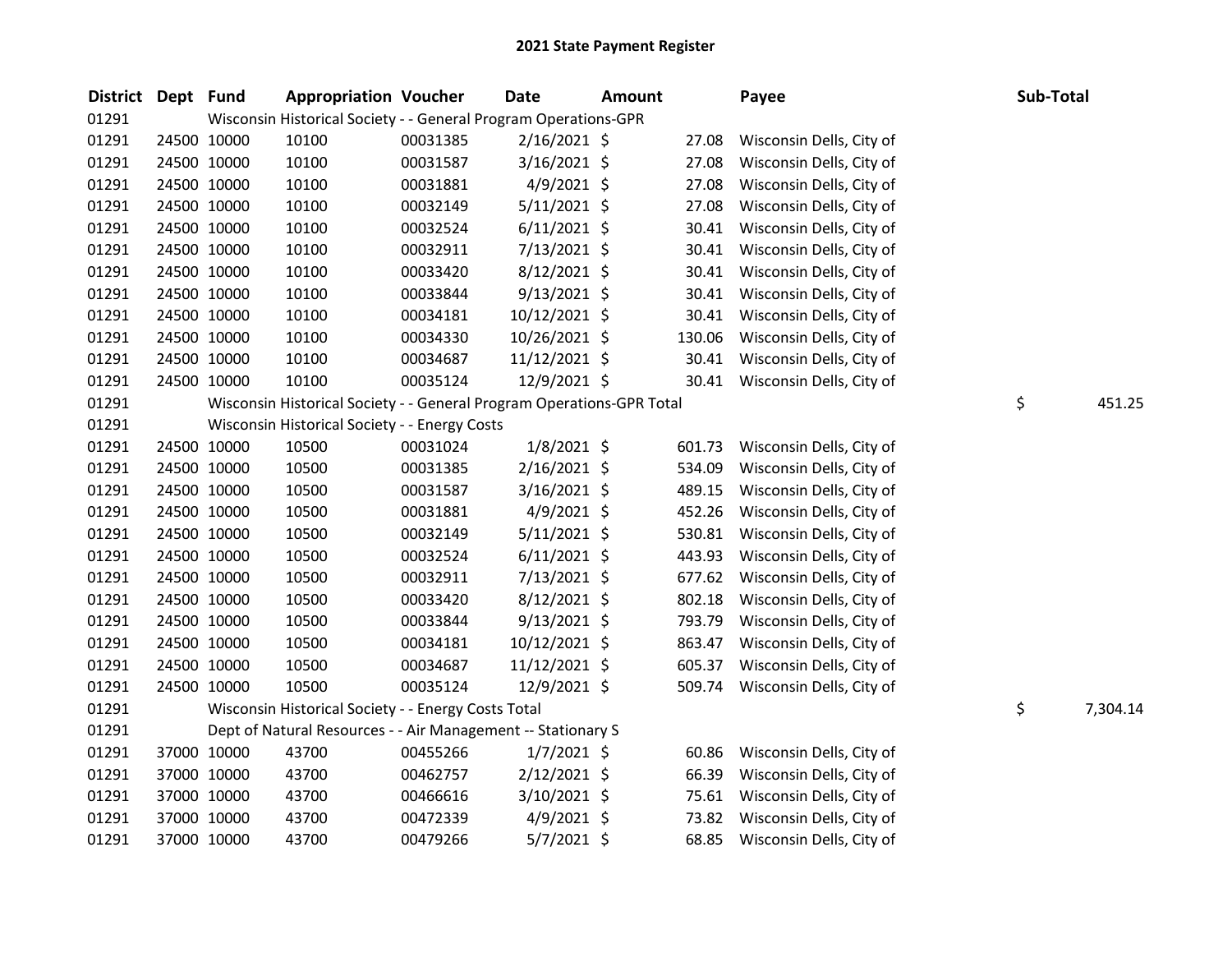| <b>District</b> | Dept Fund |             | <b>Appropriation Voucher</b>                                       |          | <b>Date</b>    | <b>Amount</b> |        | Payee                              | Sub-Total       |
|-----------------|-----------|-------------|--------------------------------------------------------------------|----------|----------------|---------------|--------|------------------------------------|-----------------|
| 01291           |           | 37000 10000 | 43700                                                              | 00487196 | $6/9/2021$ \$  |               | 61.37  | Wisconsin Dells, City of           |                 |
| 01291           |           | 37000 10000 | 43700                                                              | 00496361 | 7/9/2021 \$    |               | 70.19  | Wisconsin Dells, City of           |                 |
| 01291           |           | 37000 10000 | 43700                                                              | 00501278 | $8/6/2021$ \$  |               | 91.48  | Wisconsin Dells, City of           |                 |
| 01291           |           | 37000 10000 | 43700                                                              | 00518152 | 11/8/2021 \$   |               | 78.45  | Wisconsin Dells, City of           |                 |
| 01291           |           | 37000 10000 | 43700                                                              | 00524200 | 12/10/2021 \$  |               |        | 88.61 Wisconsin Dells, City of     |                 |
| 01291           |           |             | Dept of Natural Resources - - Air Management -- Stationary S Total |          |                |               |        |                                    | \$<br>735.63    |
| 01291           |           |             | Dept of Natural Resources - - Aids In Lieu Of Taxes - Gener        |          |                |               |        |                                    |                 |
| 01291           |           | 37000 10000 | 50300                                                              | 00461157 | $2/2/2021$ \$  |               |        | 33,073.39 Wisconsin Dells, City of |                 |
| 01291           |           |             | Dept of Natural Resources - - Aids In Lieu Of Taxes - Gener Total  |          |                |               |        |                                    | \$<br>33,073.39 |
| 01291           |           |             | Dept of Natural Resources - - Gen Program Ops-State Funds          |          |                |               |        |                                    |                 |
| 01291           |           | 37000 21200 | 16100                                                              | 00455266 | $1/7/2021$ \$  |               | 60.86  | Wisconsin Dells, City of           |                 |
| 01291           |           | 37000 21200 | 16100                                                              | 00462757 | $2/12/2021$ \$ |               | 66.39  | Wisconsin Dells, City of           |                 |
| 01291           |           | 37000 21200 | 16100                                                              | 00466616 | $3/10/2021$ \$ |               | 75.61  | Wisconsin Dells, City of           |                 |
| 01291           |           | 37000 21200 | 16100                                                              | 00472339 | $4/9/2021$ \$  |               | 73.82  | Wisconsin Dells, City of           |                 |
| 01291           |           | 37000 21200 | 16100                                                              | 00479266 | $5/7/2021$ \$  |               | 68.85  | Wisconsin Dells, City of           |                 |
| 01291           |           | 37000 21200 | 16100                                                              | 00487196 | $6/9/2021$ \$  |               | 61.37  | Wisconsin Dells, City of           |                 |
| 01291           |           | 37000 21200 | 16100                                                              | 00496361 | 7/9/2021 \$    |               | 70.19  | Wisconsin Dells, City of           |                 |
| 01291           |           |             | Dept of Natural Resources - - Gen Program Ops-State Funds Total    |          |                |               |        |                                    | \$<br>477.09    |
| 01291           |           |             | Dept of Natural Resources - - General Program Operations --        |          |                |               |        |                                    |                 |
| 01291           |           | 37000 21200 | 25400                                                              | 00455266 | $1/7/2021$ \$  |               | 182.56 | Wisconsin Dells, City of           |                 |
| 01291           |           | 37000 21200 | 25400                                                              | 00462757 | $2/12/2021$ \$ |               | 199.19 | Wisconsin Dells, City of           |                 |
| 01291           |           | 37000 21200 | 25400                                                              | 00466616 | $3/10/2021$ \$ |               | 226.80 | Wisconsin Dells, City of           |                 |
| 01291           |           | 37000 21200 | 25400                                                              | 00472339 | $4/9/2021$ \$  |               | 221.43 | Wisconsin Dells, City of           |                 |
| 01291           |           | 37000 21200 | 25400                                                              | 00479266 | $5/7/2021$ \$  |               | 206.51 | Wisconsin Dells, City of           |                 |
| 01291           |           | 37000 21200 | 25400                                                              | 00487196 | $6/9/2021$ \$  |               | 184.08 | Wisconsin Dells, City of           |                 |
| 01291           |           | 37000 21200 | 25400                                                              | 00496361 | 7/9/2021 \$    |               | 210.53 | Wisconsin Dells, City of           |                 |
| 01291           |           | 37000 21200 | 25400                                                              | 00501278 | $8/6/2021$ \$  |               | 274.46 | Wisconsin Dells, City of           |                 |
| 01291           |           | 37000 21200 | 25400                                                              | 00518152 | 11/8/2021 \$   |               | 235.38 | Wisconsin Dells, City of           |                 |
| 01291           |           | 37000 21200 | 25400                                                              | 00524200 | 12/10/2021 \$  |               | 265.84 | Wisconsin Dells, City of           |                 |
| 01291           |           |             | Dept of Natural Resources - - General Program Operations -- Total  |          |                |               |        |                                    | \$<br>2,206.78  |
| 01291           |           |             | Dept of Natural Resources - - GPO - State Funds                    |          |                |               |        |                                    |                 |
| 01291           |           | 37000 21200 | 96100                                                              | 00455266 | $1/7/2021$ \$  |               | 60.86  | Wisconsin Dells, City of           |                 |
| 01291           |           | 37000 21200 | 96100                                                              | 00462757 | 2/12/2021 \$   |               | 66.39  | Wisconsin Dells, City of           |                 |
| 01291           |           | 37000 21200 | 96100                                                              | 00466616 | 3/10/2021 \$   |               |        | 75.61 Wisconsin Dells, City of     |                 |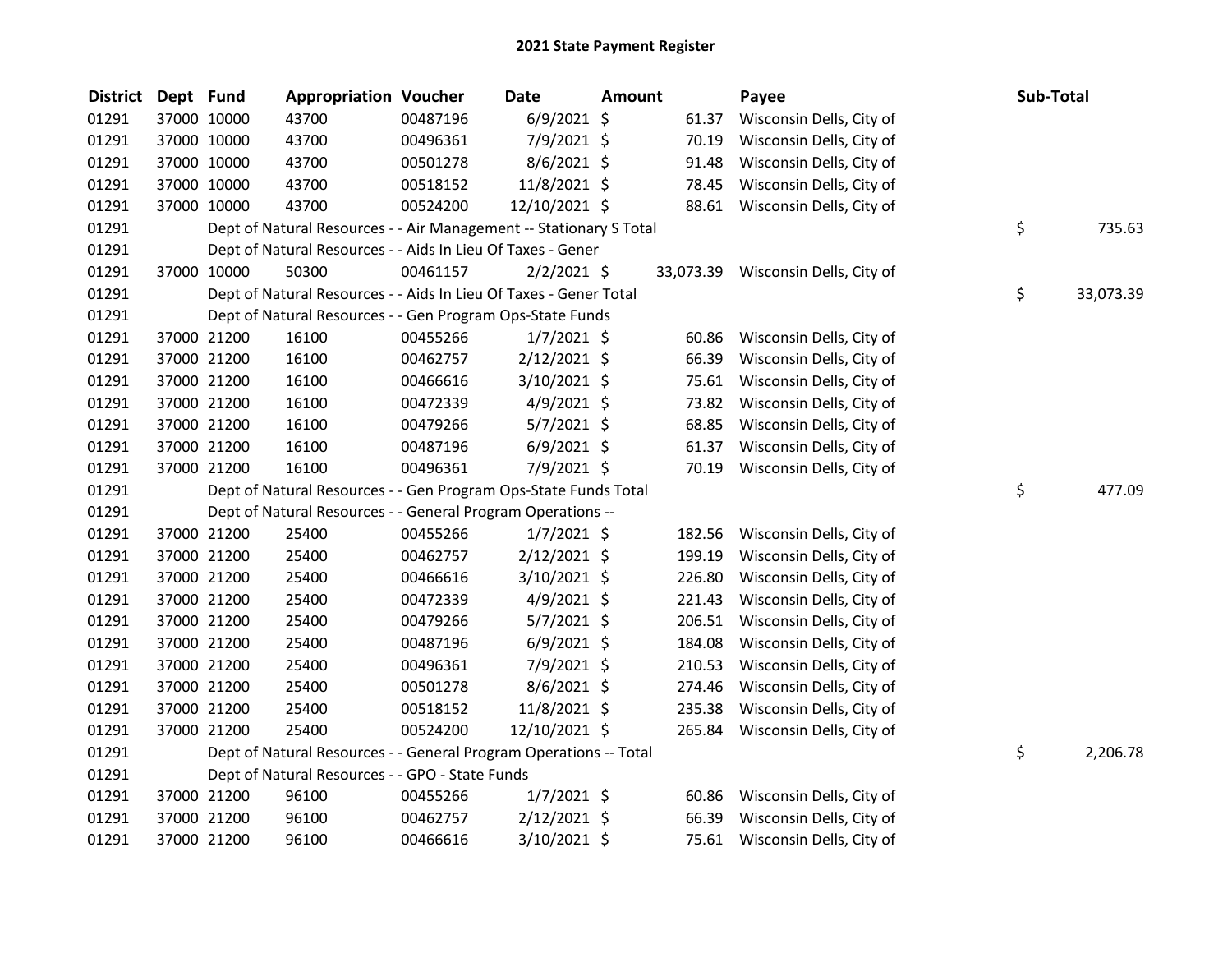| <b>District</b> | Dept Fund |             | <b>Appropriation Voucher</b>                             |          | <b>Date</b>    | <b>Amount</b> |          | Payee                             | Sub-Total       |
|-----------------|-----------|-------------|----------------------------------------------------------|----------|----------------|---------------|----------|-----------------------------------|-----------------|
| 01291           |           | 37000 21200 | 96100                                                    | 00472339 | $4/9/2021$ \$  |               | 73.82    | Wisconsin Dells, City of          |                 |
| 01291           |           | 37000 21200 | 96100                                                    | 00479266 | $5/7/2021$ \$  |               | 68.85    | Wisconsin Dells, City of          |                 |
| 01291           |           | 37000 21200 | 96100                                                    | 00487196 | $6/9/2021$ \$  |               | 61.37    | Wisconsin Dells, City of          |                 |
| 01291           |           | 37000 21200 | 96100                                                    | 00496361 | 7/9/2021 \$    |               | 70.19    | Wisconsin Dells, City of          |                 |
| 01291           |           | 37000 21200 | 96100                                                    | 00501278 | $8/6/2021$ \$  |               | 91.48    | Wisconsin Dells, City of          |                 |
| 01291           |           | 37000 21200 | 96100                                                    | 00507669 | $9/8/2021$ \$  |               | 448.38   | Wisconsin Dells, City of          |                 |
| 01291           |           | 37000 21200 | 96100                                                    | 00512727 | 10/7/2021 \$   |               | 521.30   | Wisconsin Dells, City of          |                 |
| 01291           |           | 37000 21200 | 96100                                                    | 00518152 | 11/8/2021 \$   |               | 78.45    | Wisconsin Dells, City of          |                 |
| 01291           |           | 37000 21200 | 96100                                                    | 00524200 | 12/10/2021 \$  |               | 88.61    | Wisconsin Dells, City of          |                 |
| 01291           |           |             | Dept of Natural Resources - - GPO - State Funds Total    |          |                |               |          |                                   | \$<br>1,705.31  |
| 01291           |           |             | WI Dept of Transportation - - Rpd Slvg Veh Exm Sf        |          |                |               |          |                                   |                 |
| 01291           |           | 39500 10000 | 52300                                                    | 00635165 | $1/4/2021$ \$  |               | 60.00    | Wisconsin Dells, City of          |                 |
| 01291           |           | 39500 10000 | 52300                                                    | 00651242 | $2/9/2021$ \$  |               | 60.00    | Wisconsin Dells, City of          |                 |
| 01291           |           | 39500 10000 | 52300                                                    | 00672382 | 3/29/2021 \$   |               | 60.00    | Wisconsin Dells, City of          |                 |
| 01291           |           | 39500 10000 | 52300                                                    | 00685045 | $4/26/2021$ \$ |               | 60.00    | Wisconsin Dells, City of          |                 |
| 01291           |           | 39500 10000 | 52300                                                    | 00698153 | $5/24/2021$ \$ |               | 60.00    | Wisconsin Dells, City of          |                 |
| 01291           |           | 39500 10000 | 52300                                                    | 00701155 | $6/2/2021$ \$  |               | 120.00   | Wisconsin Dells, City of          |                 |
| 01291           |           | 39500 10000 | 52300                                                    | 00723529 | 7/21/2021 \$   |               | 60.00    | Wisconsin Dells, City of          |                 |
| 01291           |           | 39500 10000 | 52300                                                    | 00760657 | 10/12/2021 \$  |               | 60.00    | Wisconsin Dells, City of          |                 |
| 01291           |           | 39500 10000 | 52300                                                    | 00776768 | 11/22/2021 \$  |               | 60.00    | Wisconsin Dells, City of          |                 |
| 01291           |           |             | WI Dept of Transportation - - Rpd Slvg Veh Exm Sf Total  |          |                |               |          |                                   | \$<br>600.00    |
| 01291           |           |             | WI Dept of Transportation - - Hwy Sfty Loc Aid Ffd       |          |                |               |          |                                   |                 |
| 01291           |           | 39500 21100 | 18500                                                    | 00661170 | $3/4/2021$ \$  |               | 1,577.69 | Wisconsin Dells, City of          |                 |
| 01291           |           | 39500 21100 | 18500                                                    | 00661171 | $3/4/2021$ \$  |               | 2,245.95 | Wisconsin Dells, City of          |                 |
| 01291           |           | 39500 21100 | 18500                                                    | 00667170 | $3/22/2021$ \$ |               | 1,013.85 | Wisconsin Dells, City of          |                 |
| 01291           |           | 39500 21100 | 18500                                                    | 00708273 | $6/18/2021$ \$ |               | 6,604.19 | Wisconsin Dells, City of          |                 |
| 01291           |           | 39500 21100 | 18500                                                    | 00778895 | $12/1/2021$ \$ |               | 4,294.96 | Wisconsin Dells, City of          |                 |
| 01291           |           | 39500 21100 | 18500                                                    | 00778896 | $12/1/2021$ \$ |               | 5,272.21 | Wisconsin Dells, City of          |                 |
| 01291           |           | 39500 21100 | 18500                                                    | 00778897 | $12/1/2021$ \$ |               | 3,092.51 | Wisconsin Dells, City of          |                 |
| 01291           |           | 39500 21100 | 18500                                                    | 00778898 | $12/1/2021$ \$ |               | 4,149.63 | Wisconsin Dells, City of          |                 |
| 01291           |           | 39500 21100 | 18500                                                    | 00781047 | 12/6/2021 \$   |               | 4,214.62 | Wisconsin Dells, City of          |                 |
| 01291           |           | 39500 21100 | 18500                                                    | 00781048 | 12/6/2021 \$   |               |          | 3,758.62 Wisconsin Dells, City of |                 |
| 01291           |           |             | WI Dept of Transportation - - Hwy Sfty Loc Aid Ffd Total |          |                |               |          |                                   | \$<br>36,224.23 |
| 01291           |           |             | WI Dept of Transportation - - Hwy Mgmt & Opers Sf        |          |                |               |          |                                   |                 |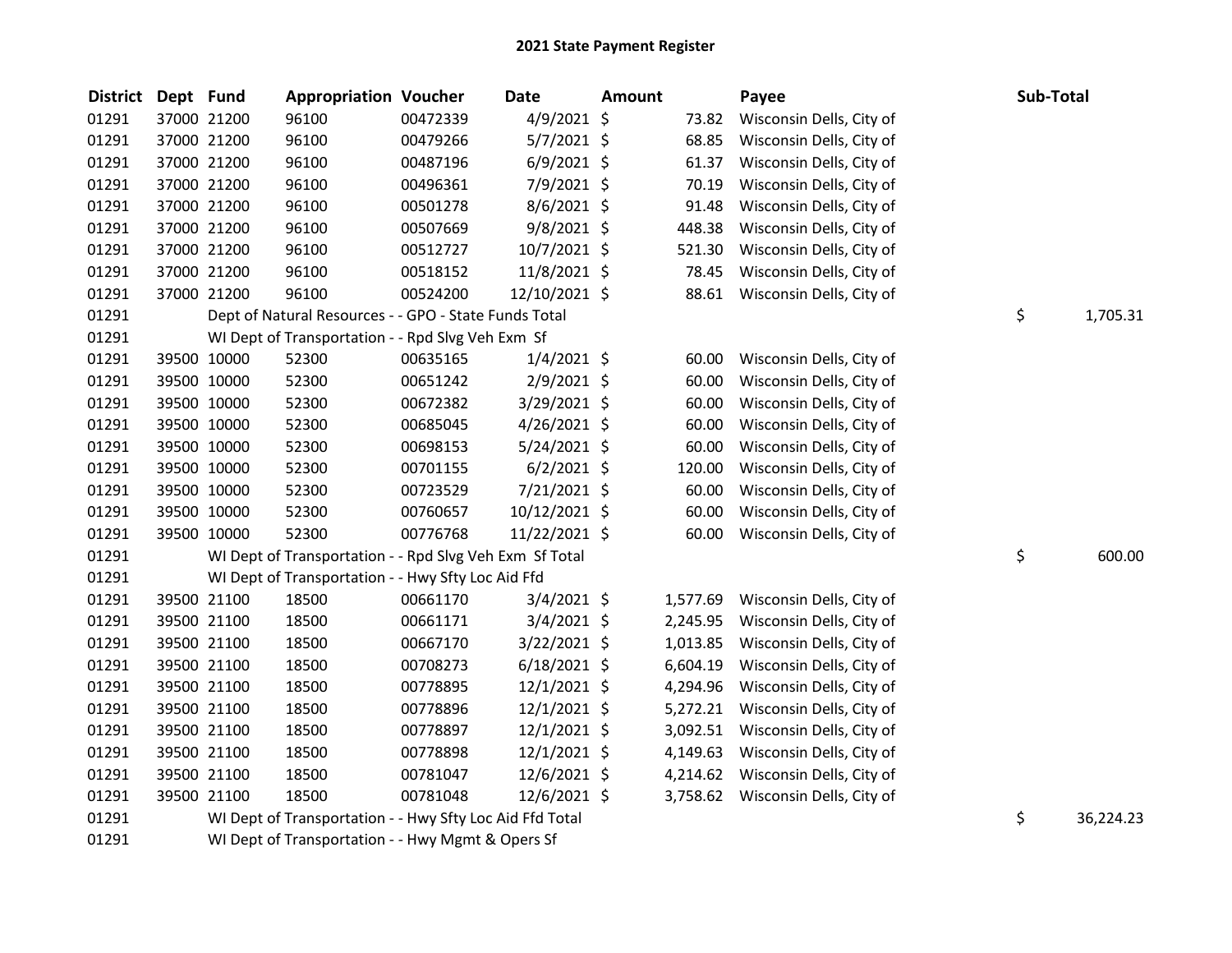| <b>District</b> | Dept Fund |             | <b>Appropriation Voucher</b>                                           |          | <b>Date</b>    | <b>Amount</b> |          | Payee                                                                                                   | Sub-Total |          |
|-----------------|-----------|-------------|------------------------------------------------------------------------|----------|----------------|---------------|----------|---------------------------------------------------------------------------------------------------------|-----------|----------|
| 01291           |           | 39500 21100 | 36500                                                                  | 00637109 | $1/7/2021$ \$  |               | 469.50   | Wisconsin Dells, City of                                                                                |           |          |
| 01291           |           | 39500 21100 | 36500                                                                  | 00639852 | $1/14/2021$ \$ |               | 30.43    | Wisconsin Dells, City of                                                                                |           |          |
| 01291           |           | 39500 21100 | 36500                                                                  | 00651504 | $2/9/2021$ \$  |               | 514.64   | Wisconsin Dells, City of                                                                                |           |          |
| 01291           |           | 39500 21100 | 36500                                                                  | 00663039 | $3/9/2021$ \$  |               | 582.67   | Wisconsin Dells, City of                                                                                |           |          |
| 01291           |           | 39500 21100 | 36500                                                                  | 00664302 | $3/12/2021$ \$ |               | 83.98    | Wisconsin Dells, City of                                                                                |           |          |
| 01291           |           | 39500 21100 | 36500                                                                  | 00676951 | $4/9/2021$ \$  |               | 556.17   | Wisconsin Dells, City of                                                                                |           |          |
| 01291           |           | 39500 21100 | 36500                                                                  | 00689242 | $5/5/2021$ \$  |               | 742.17   | Wisconsin Dells, City of                                                                                |           |          |
| 01291           |           | 39500 21100 | 36500                                                                  | 00703436 | $6/7/2021$ \$  |               | 568.53   | Wisconsin Dells, City of                                                                                |           |          |
| 01291           |           | 39500 21100 | 36500                                                                  | 00719598 | $7/12/2021$ \$ |               | 664.80   | Wisconsin Dells, City of                                                                                |           |          |
| 01291           |           | 39500 21100 | 36500                                                                  | 00731524 | 8/6/2021 \$    |               | 740.04   | Wisconsin Dells, City of                                                                                |           |          |
| 01291           |           | 39500 21100 | 36500                                                                  | 00744470 | $9/9/2021$ \$  |               | 684.53   | Wisconsin Dells, City of                                                                                |           |          |
| 01291           |           | 39500 21100 | 36500                                                                  | 00758251 | 10/6/2021 \$   |               | 770.84   | Wisconsin Dells, City of                                                                                |           |          |
| 01291           |           | 39500 21100 | 36500                                                                  | 00771316 | 11/8/2021 \$   |               | 721.29   | Wisconsin Dells, City of                                                                                |           |          |
| 01291           |           | 39500 21100 | 36500                                                                  | 00781006 | 12/6/2021 \$   |               | 695.45   | Wisconsin Dells, City of                                                                                |           |          |
| 01291           |           |             | WI Dept of Transportation - - Hwy Mgmt & Opers Sf Total                |          |                |               |          |                                                                                                         | \$        | 7,825.04 |
| 01291           |           |             | Department of Health Services - - Emergency Dispatcher Cardiopul       |          |                |               |          |                                                                                                         |           |          |
| 01291           |           | 43500 10000 | 18500                                                                  | 00438165 | 7/30/2021 \$   |               | 869.80   | Wisconsin Dells, City of                                                                                |           |          |
| 01291           |           |             | Department of Health Services - - Emergency Dispatcher Cardiopul Total |          |                |               |          |                                                                                                         | \$        | 869.80   |
| 01291           |           |             | Department of Justice - - Law Enforcement Train, Local                 |          |                |               |          |                                                                                                         |           |          |
| 01291           |           | 45500 10000 | 23100                                                                  | 00105985 | 11/26/2021 \$  |               |          | 2,080.00 Wisconsin Dells, City of                                                                       |           |          |
| 01291           |           |             | Department of Justice - - Law Enforcement Train, Local Total           |          |                |               |          |                                                                                                         | \$        | 2,080.00 |
| 01291           |           |             | Public Defender Board - - Trial Representation                         |          |                |               |          |                                                                                                         |           |          |
| 01291           |           | 55000 10000 | 10300                                                                  | 00293684 | $6/9/2021$ \$  |               |          | 1.26 Wisconsin Dells, City of                                                                           |           |          |
| 01291           |           |             | Public Defender Board - - Trial Representation Total                   |          |                |               |          |                                                                                                         | \$        | 1.26     |
| 01291           |           |             |                                                                        |          |                |               |          | Public Defender Board - - Transcript, Discovery and Records Provided to the Public Defender Board       |           |          |
| 01291           |           | 55000 10000 | 10600                                                                  | 00282131 | $3/22/2021$ \$ |               |          | 4.10 Wisconsin Dells, City of                                                                           |           |          |
| 01291           |           | 55000 10000 | 10600                                                                  | 00299582 | $7/1/2021$ \$  |               |          | 1.26 Wisconsin Dells, City of                                                                           |           |          |
| 01291           |           | 55000 10000 | 10600                                                                  | 00304538 | $9/3/2021$ \$  |               |          | 20.00 Wisconsin Dells, City of                                                                          |           |          |
| 01291           |           |             |                                                                        |          |                |               |          | Public Defender Board - - Transcript, Discovery and Records Provided to the Public Defender Board Total | \$        | 25.36    |
| 01291           |           |             | Department of Revenue - - Misc Revenue Holding Clearing                |          |                |               |          |                                                                                                         |           |          |
| 01291           |           | 56600 10000 | 99500                                                                  | 00188749 | $1/8/2021$ \$  |               | 1,584.66 | Wisconsin Dells, City of                                                                                |           |          |
| 01291           |           | 56600 10000 | 99500                                                                  | 00189155 | $1/11/2021$ \$ |               | 59.89    | Wisconsin Dells, City of                                                                                |           |          |
| 01291           |           | 56600 10000 | 99500                                                                  | 00190039 | $1/25/2021$ \$ |               | 57.00    | Wisconsin Dells, City of                                                                                |           |          |
| 01291           |           | 56600 10000 | 99500                                                                  | 00190817 | 2/5/2021 \$    |               |          | 1,659.21 Wisconsin Dells, City of                                                                       |           |          |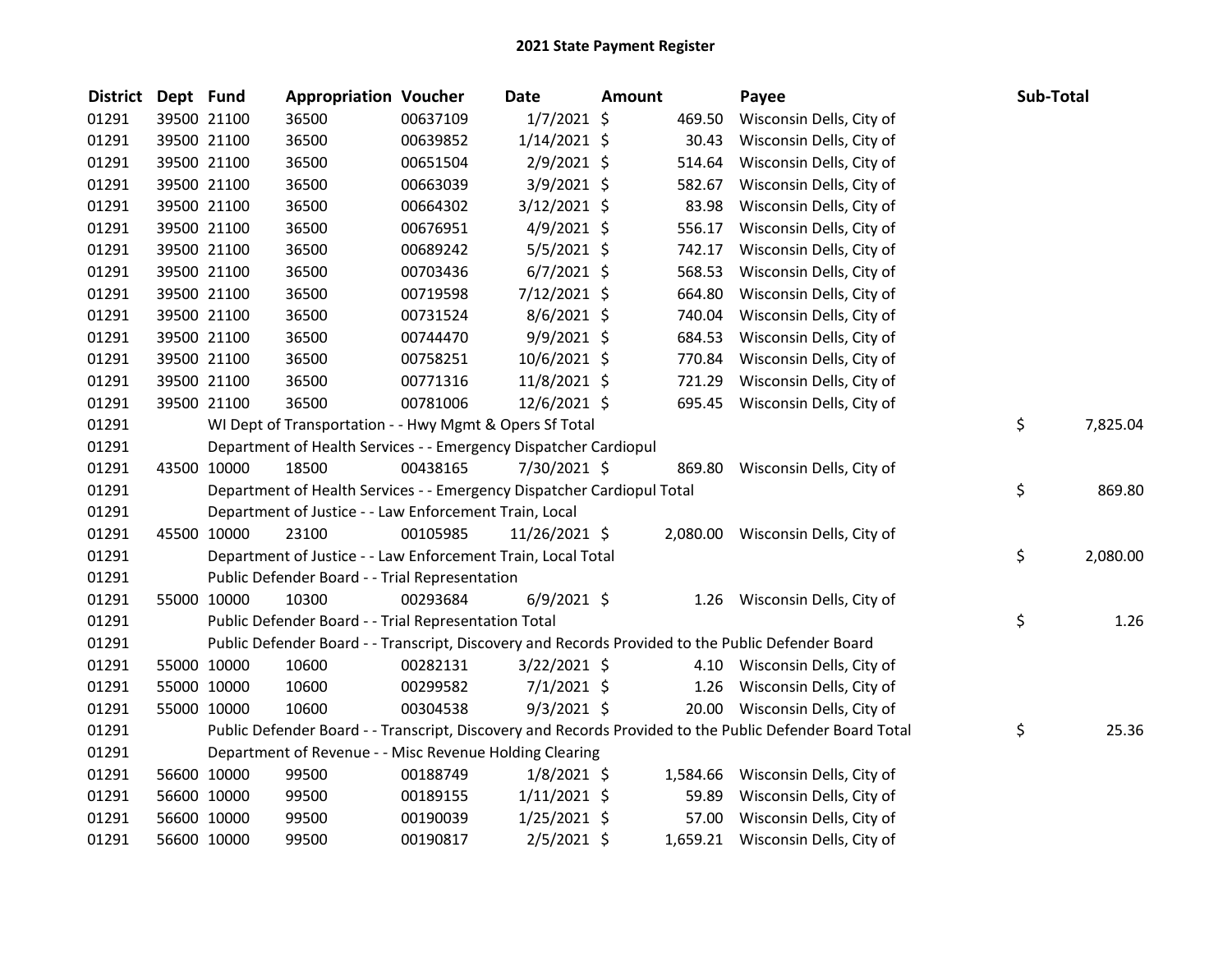| District Dept Fund |             | <b>Appropriation Voucher</b> |          | <b>Date</b>    | <b>Amount</b> |          | Payee                    | Sub-Total |
|--------------------|-------------|------------------------------|----------|----------------|---------------|----------|--------------------------|-----------|
| 01291              | 56600 10000 | 99500                        | 00191964 | 2/22/2021 \$   |               | 67.00    | Wisconsin Dells, City of |           |
| 01291              | 56600 10000 | 99500                        | 00192463 | $3/1/2021$ \$  |               | 3,955.54 | Wisconsin Dells, City of |           |
| 01291              | 56600 10000 | 99500                        | 00193398 | $3/5/2021$ \$  |               | 8,722.33 | Wisconsin Dells, City of |           |
| 01291              | 56600 10000 | 99500                        | 00193400 | $3/5/2021$ \$  |               | 474.39   | Wisconsin Dells, City of |           |
| 01291              | 56600 10000 | 99500                        | 00193962 | $3/8/2021$ \$  |               | 805.20   | Wisconsin Dells, City of |           |
| 01291              | 56600 10000 | 99500                        | 00193963 | $3/8/2021$ \$  |               | 300.96   | Wisconsin Dells, City of |           |
| 01291              | 56600 10000 | 99500                        | 00194816 | $3/15/2021$ \$ |               | 958.83   | Wisconsin Dells, City of |           |
| 01291              | 56600 10000 | 99500                        | 00195667 | $3/22/2021$ \$ |               | 900.80   | Wisconsin Dells, City of |           |
| 01291              | 56600 10000 | 99500                        | 00196357 | 3/29/2021 \$   |               | 506.27   | Wisconsin Dells, City of |           |
| 01291              | 56600 10000 | 99500                        | 00197103 | $4/5/2021$ \$  |               | 1,049.30 | Wisconsin Dells, City of |           |
| 01291              | 56600 10000 | 99500                        | 00197665 | $4/7/2021$ \$  |               | 6,562.16 | Wisconsin Dells, City of |           |
| 01291              | 56600 10000 | 99500                        | 00197667 | $4/7/2021$ \$  |               | 200.63   | Wisconsin Dells, City of |           |
| 01291              | 56600 10000 | 99500                        | 00198319 | $4/12/2021$ \$ |               | 562.78   | Wisconsin Dells, City of |           |
| 01291              | 56600 10000 | 99500                        | 00199058 | $4/20/2021$ \$ |               | 269.80   | Wisconsin Dells, City of |           |
| 01291              | 56600 10000 | 99500                        | 00199693 | $4/26/2021$ \$ |               | 485.00   | Wisconsin Dells, City of |           |
| 01291              | 56600 10000 | 99500                        | 00200328 | $5/3/2021$ \$  |               | 334.00   | Wisconsin Dells, City of |           |
| 01291              | 56600 10000 | 99500                        | 00201043 | $5/7/2021$ \$  |               | 2,979.13 | Wisconsin Dells, City of |           |
| 01291              | 56600 10000 | 99500                        | 00201045 | $5/7/2021$ \$  |               | 22.16    | Wisconsin Dells, City of |           |
| 01291              | 56600 10000 | 99500                        | 00201521 | $5/10/2021$ \$ |               | 365.66   | Wisconsin Dells, City of |           |
| 01291              | 56600 10000 | 99500                        | 00202150 | $5/17/2021$ \$ |               | 432.84   | Wisconsin Dells, City of |           |
| 01291              | 56600 10000 | 99500                        | 00202836 | $5/24/2021$ \$ |               | 942.00   | Wisconsin Dells, City of |           |
| 01291              | 56600 10000 | 99500                        | 00203574 | $6/1/2021$ \$  |               | 646.52   | Wisconsin Dells, City of |           |
| 01291              | 56600 10000 | 99500                        | 00204274 | $6/7/2021$ \$  |               | 2,977.70 | Wisconsin Dells, City of |           |
| 01291              | 56600 10000 | 99500                        | 00204700 | $6/7/2021$ \$  |               | 166.03   | Wisconsin Dells, City of |           |
| 01291              | 56600 10000 | 99500                        | 00205295 | $6/14/2021$ \$ |               | 114.00   | Wisconsin Dells, City of |           |
| 01291              | 56600 10000 | 99500                        | 00205795 | $6/21/2021$ \$ |               | 271.00   | Wisconsin Dells, City of |           |
| 01291              | 56600 10000 | 99500                        | 00208023 | $6/28/2021$ \$ |               | 325.00   | Wisconsin Dells, City of |           |
| 01291              | 56600 10000 | 99500                        | 00208471 | $7/6/2021$ \$  |               | 219.43   | Wisconsin Dells, City of |           |
| 01291              | 56600 10000 | 99500                        | 00208855 | 7/8/2021 \$    |               | 3,017.61 | Wisconsin Dells, City of |           |
| 01291              | 56600 10000 | 99500                        | 00209348 | $7/12/2021$ \$ |               | 127.00   | Wisconsin Dells, City of |           |
| 01291              | 56600 10000 | 99500                        | 00210135 | 7/19/2021 \$   |               | 67.00    | Wisconsin Dells, City of |           |
| 01291              | 56600 10000 | 99500                        | 00211612 | $8/6/2021$ \$  |               | 2,789.57 | Wisconsin Dells, City of |           |
| 01291              | 56600 10000 | 99500                        | 00212074 | 8/9/2021 \$    |               | 87.00    | Wisconsin Dells, City of |           |
| 01291              | 56600 10000 | 99500                        | 00212606 | 8/16/2021 \$   |               | 67.00    | Wisconsin Dells, City of |           |